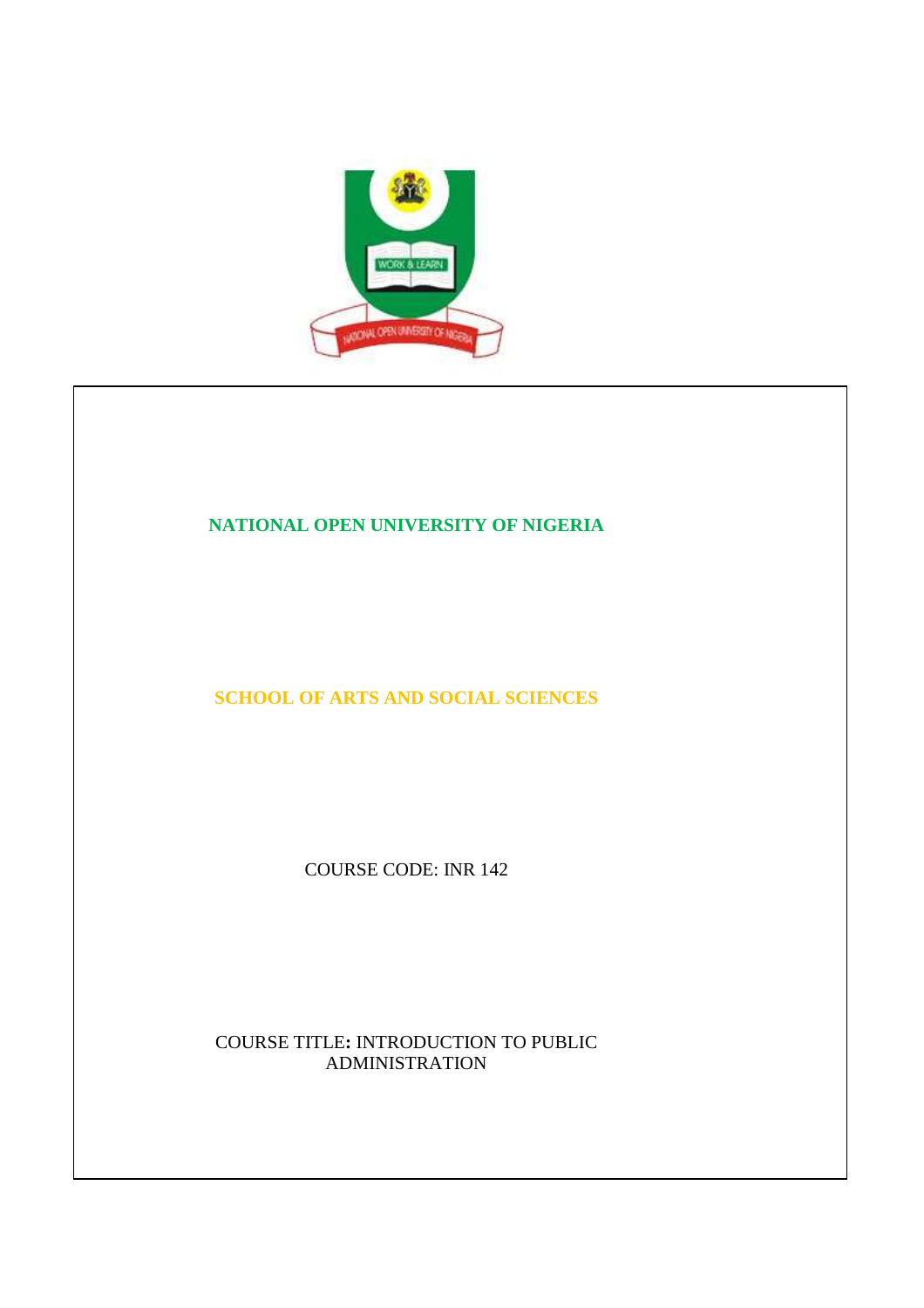# **INR 142 Introduction to Public Administration**

Course Team Emmanuel .A. Shom (Developer/Writer) -UM Sylvester Iorliam PhD. (Editor) - BSU Terhemba Ambe – Uva (Coordinator)-NOUN



# **NATIONAL OPEN UNIVERSITY OF NIGERIA**

National Open University of Nigeria Headquarters 14/16 Ahmadu Bello Way Victoria Island Lagos

Abuja Annex 245 Samuel Adesujo Ademulegun Street Central Business District Opposite Arewa Suites Abuja

e-mail: centralinfo@nou.edu.ng URL: www.nou.edu.ng

National Open University of Nigeria

First Printed

ISBN:

All Rights Reserved

Printed by …………….. For National Open University of Nigeria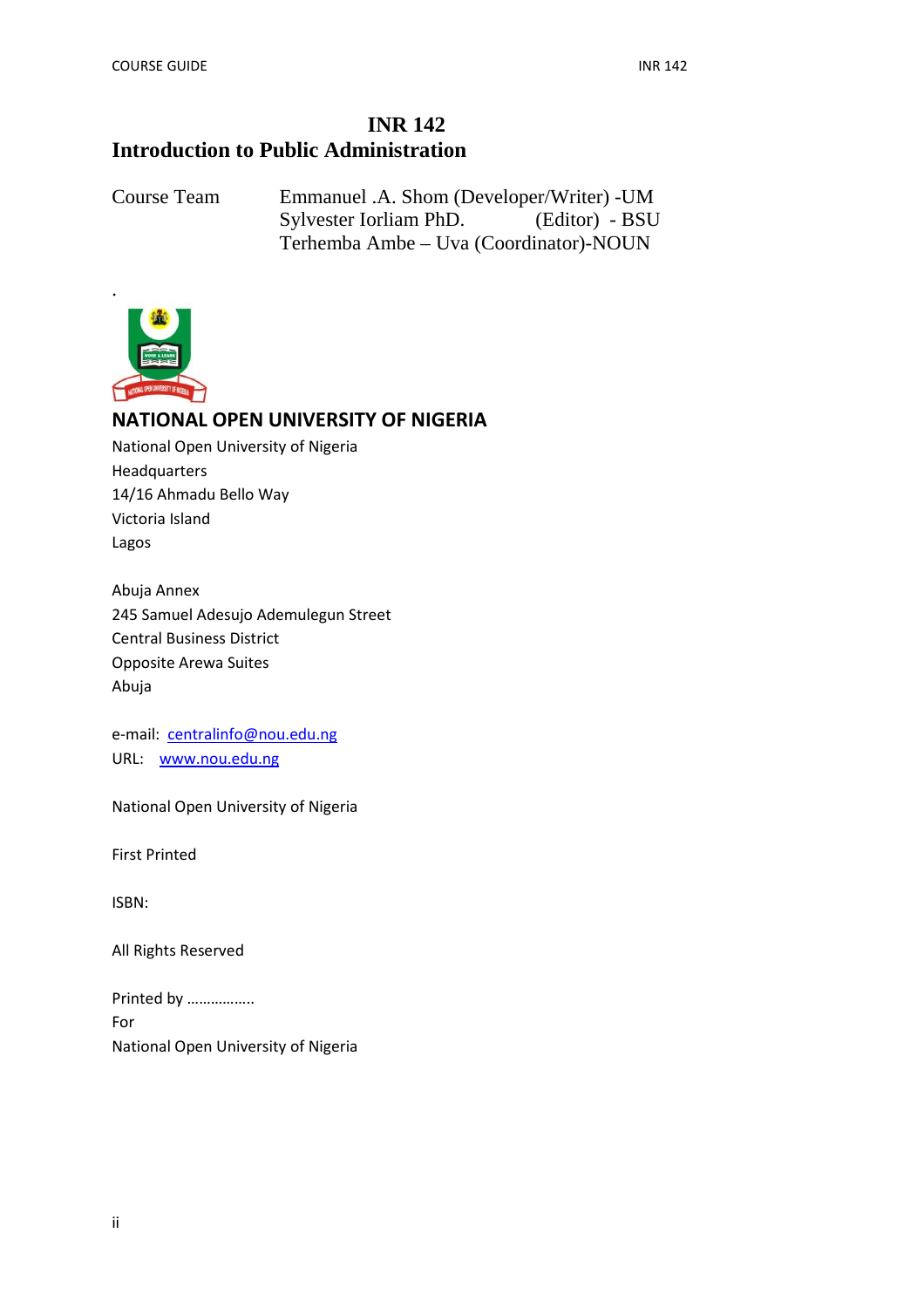# **TABLE OF CONTENTS PAGE**

| What you will learn in this Course <b>Comman and Contain to the What</b> |
|--------------------------------------------------------------------------|
|                                                                          |
|                                                                          |
|                                                                          |
|                                                                          |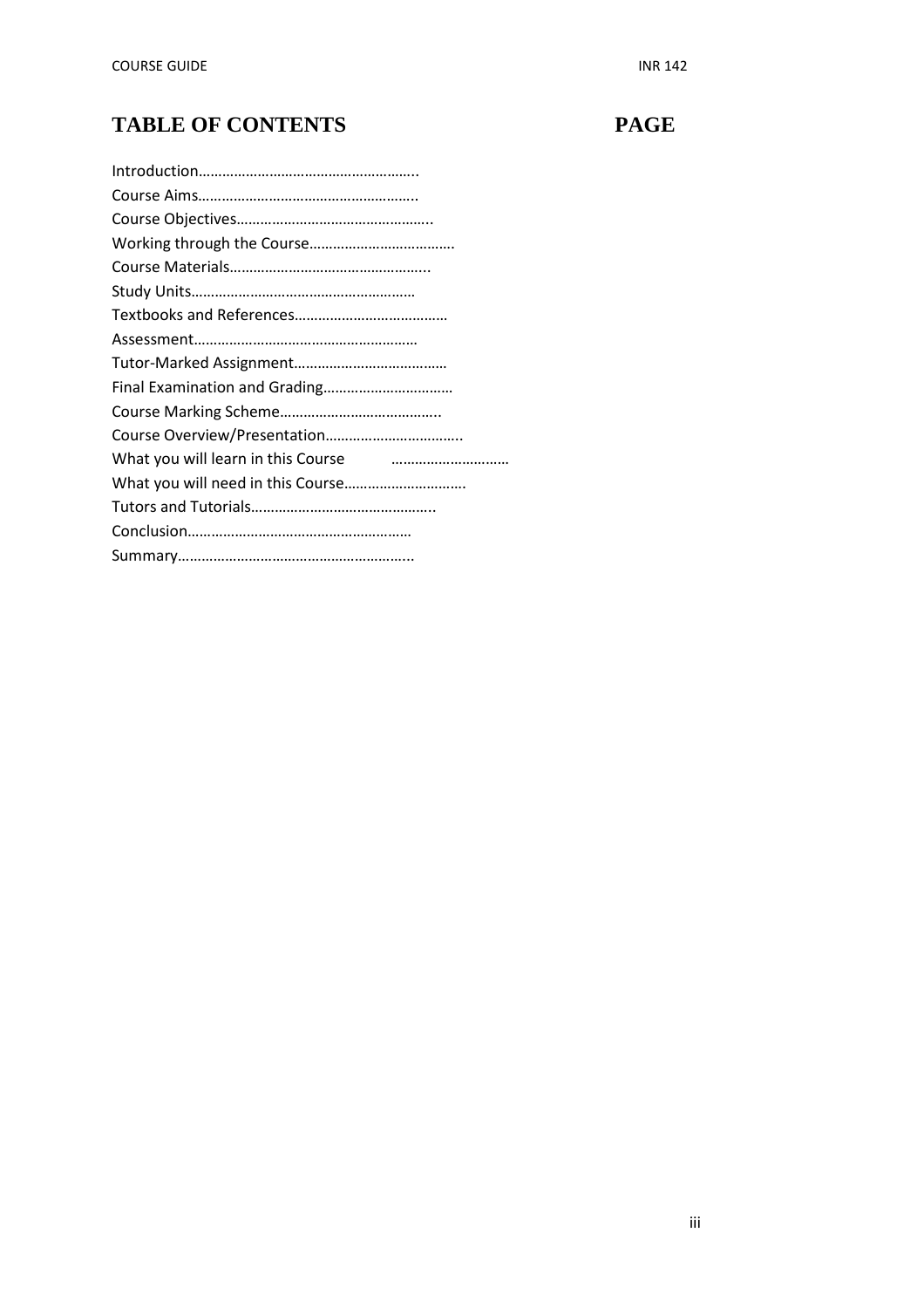#### **Introduction**

Welcome to INR 142: Introduction to Public Administration! This is a two credit unit course available for students in the undergraduate International Relations at the two hundred level. The course provides an opportunity for students to acquire a detailed knowledge and understanding of theory and practice of public administration. Administration is a word that has a variety of meanings. To administer means to combine efforts and perform a piece of work that cannot be performed by one person for the attainment of defined objectives. In looking at public administration, the public administrators have engaged in, we have both the theory and practical aspects. Students who have gone through this course would be able to apply different approaches in public administration to the implementation of public policies. Students would also be expected to know the mainstream literature in public administration and their discussion, and be able to apply approaches to case studies. An interesting concern of the course is to introduce students to the distinction between public administration and private administration. While both of them provide services, public administration has multiple goals to achieve and private administration has only one goal, which is profit making.

This course guide provides you with the necessary information about the contents of the course and the materials you will need to be familiar with for a proper understanding of the subject matter. It is designed to help you to get the best of the course by enabling you to think productively about the principles underlying the issues you study and the projects you execute in the course of your study and thereafter. It also provides some guidance on the way to approach your tutor-marked assignments (TMA). You will of course receive on-the-spot guidance from your tutorial classes, which you are advised to approach with all seriousness.

Overall, this module will fill an important vacuum in the study of Public Administration, especially as it is interested in knowing how the machinery of administration works, how policies are formulated and implemented and how the bureaucracy works. Students will acquire an understanding of and the skills to overcome the problems of policy implementation and bureaucratic bottlenecks. They will also be able to apply administrative approaches to real world events at all levels of government.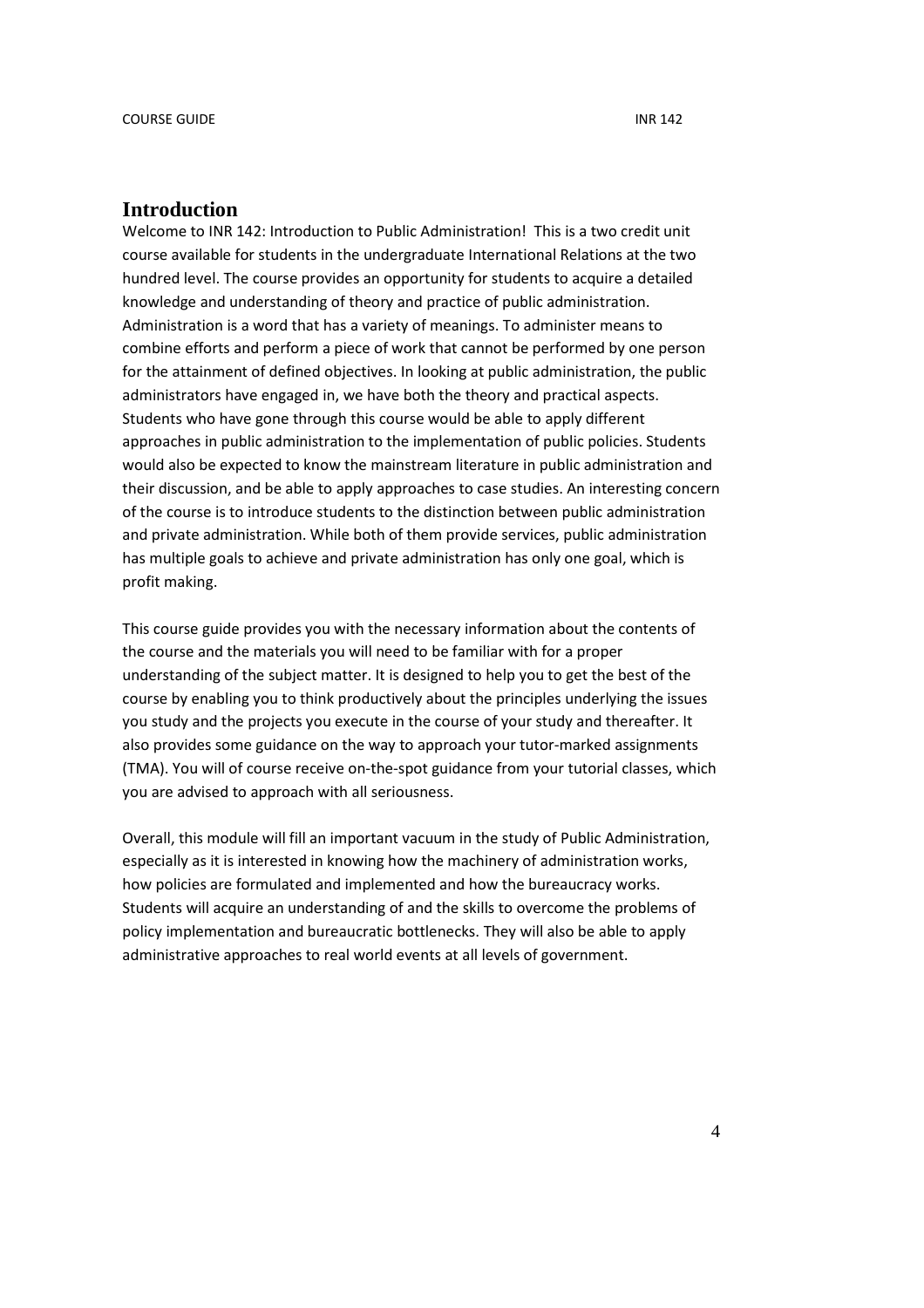## **Course Aims**

The course aims of this course are to:

- (i) Explicate the concept of public administration
- (ii) Present an overview of approaches in to the study of public administration
- (iii) Distinguish between public and private administrations
- (iv) Understand the distinction between public administration and politics.
- (v) Apply different approaches in public administration at various levels of government.

## **Course Objectives**

At the end of this course, you should be able to:

- (i) Define administration in general and public administration in particular
- (ii) Differentiate between classical and behavioural approaches
- (iii) Identify and explain various approaches in administrative inquiry
- (iv) Describe various theories in public administration
- (v) Apply public administration approaches to real administration in public sectors
- (vi) Identify and discuss types of policies
- (vii) Elucidate the major distinctions in dominant approaches in public administration

## **Working through the Course**

I would advise you to carefully study each unit, beginning with this *study guide*, especially since this course provides an opportunity for you to understand the major approaches in public administration. Also make a habit of noting down any question you have for tutorials. In addition, please try your hand at formulating or identifying theories relevant to, and that can be applied to administrative inquiry.

## **Course Materials**

- 1. Course guide
- 2. Study units
- 3. Textbooks
- 4. Assignment file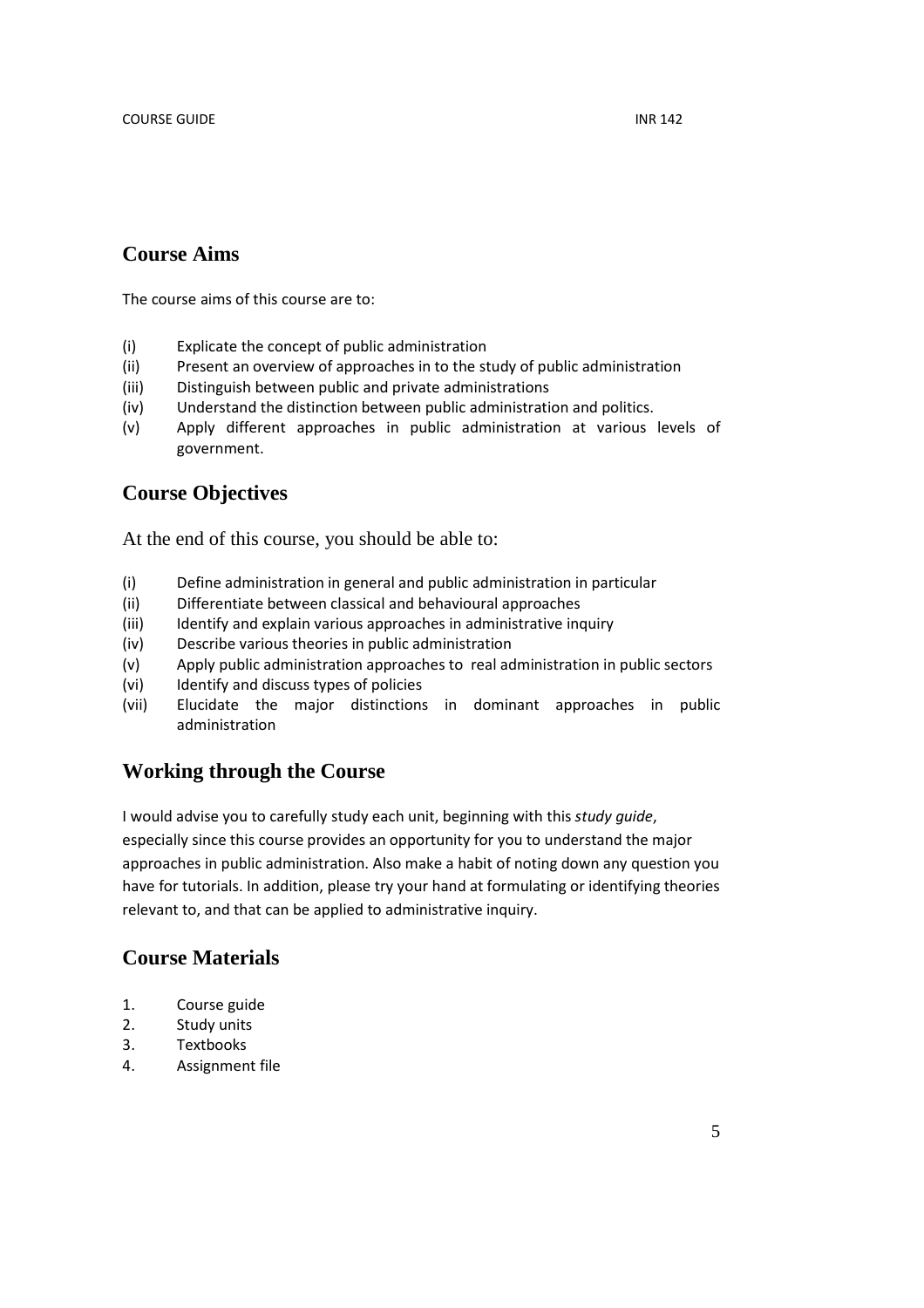#### 5. Presentation schedule.

## **Study Units**

There are three modules in this course, and each module made up of four units. Overall therefore, you will find a total of twelve units in this course. Some units may be longer and/or more in depth than others, depending on the scope of the course that is in focus. The three modules in the course are as follows:

| <b>Public Administration: An Introduction</b>                   |  |  |
|-----------------------------------------------------------------|--|--|
| Definitions of Public Administration                            |  |  |
| General Introduction to the Studies of Public<br>Administration |  |  |
| <b>Importance of Public Administration</b>                      |  |  |
| Scope of Public Administration                                  |  |  |
| <b>Basic practices of Public administration</b>                 |  |  |
| Functioning in Public Administration                            |  |  |
| Methods of inquiry in Public Administration                     |  |  |
| Civil Service                                                   |  |  |
| Development Administration                                      |  |  |
| <b>Issues in Public Administration</b>                          |  |  |
| Basic Concepts of Public Administration                         |  |  |
| Public issues in Administration                                 |  |  |
| Practical issues in our society in Nigeria                      |  |  |
| Practical issues in the world                                   |  |  |
|                                                                 |  |  |

Each module is preceded with a listing of the units contained in it, and a table of contents, an introduction, a list of objectives and the main content in turn precedes each unit, including Self-Assessment Exercises (SAEs). At the end of each unit, you will find one or more Tutor-Marked Assignment (TMA) which you are expected to work on and submit for marking.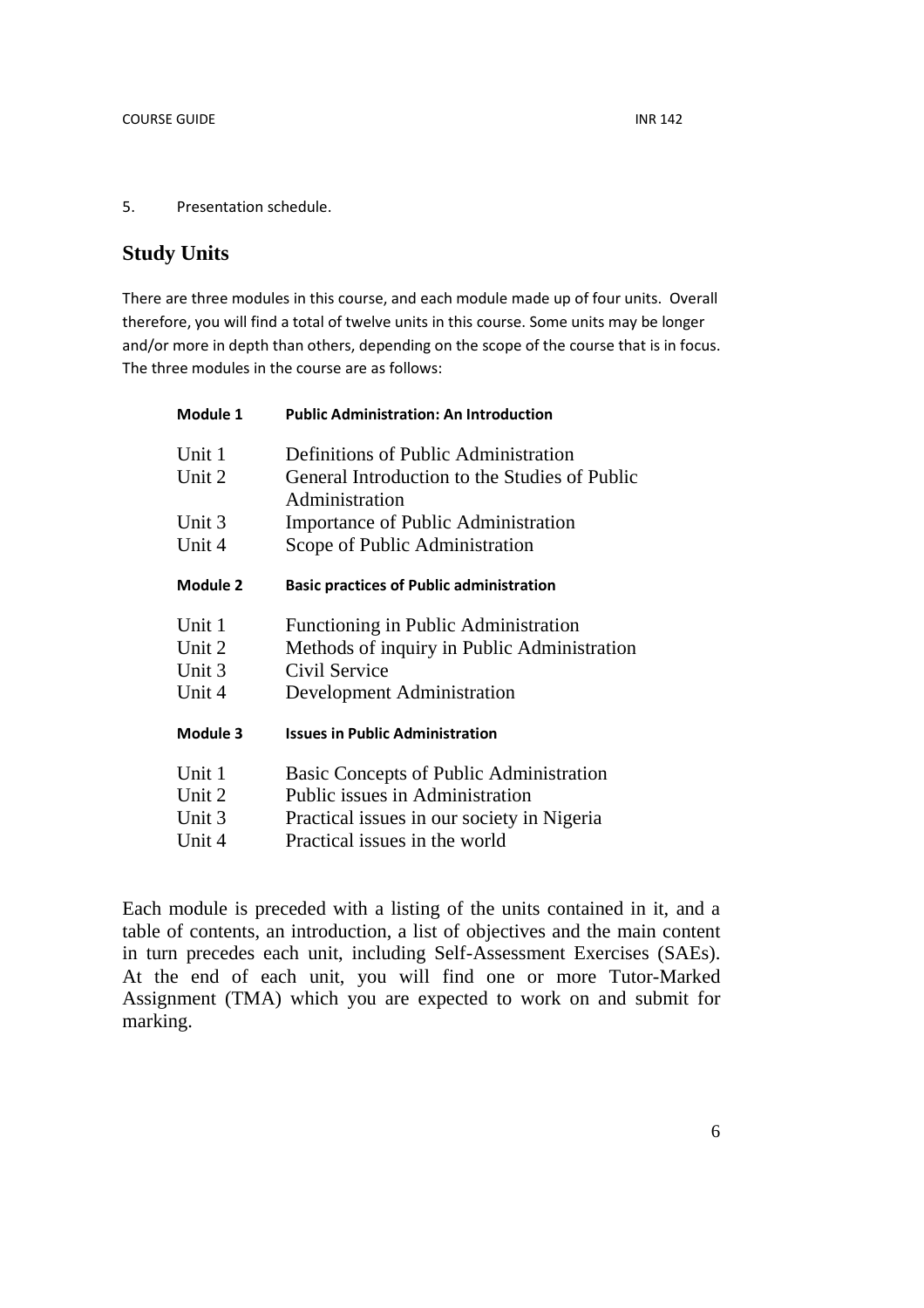#### **Textbooks and References**

At the end of each unit, you will find a list of relevant reference materials which you may yourself wish to consult as the need arises, even though I have made efforts to provide you with the most important information you need to pass this course. However, I would encourage you, as a second year student to cultivate the habit of consulting as many relevant materials as you are able to within the time available to you. In particular, make sure you consult whatever material you are advised to consult before attempting any exercise.

#### **Assessment**

Two types of assessment are involved in the course: the Self-Assessment Exercises (SAEs), and the Tutor-Marked Assessment (TMA) questions. Your answers to the SAEs are not meant to be submitted, but they are also important since they give you an opportunity to assess your own understanding of course content. Tutor-Marked Assignments (TMA) on the other hand are to be carefully answered and kept in your assignment file for submission and marking. This will count for 30% of your total score in the course.

#### **Tutor Marked Assignment**

At the end of every unit, you will find a Tutor-Marked Assignment which you should answer as instructed and put in your assignment file for submission. However, this Course Guide does not contain any Tutor-Marked Assignment question. The Tutor-Marked Assignment questions are provided from Unit 1 of Module 1 to Unit 4 of Module 3.

## **Final Examination and Grading**

The final examination for INR 222 will take two hours and carry 70% of the total course grade. The examination questions will reflect the SAEs and TMAs that you have already worked on. I advise you to spend the time between your completion of the last unit and the examination revising the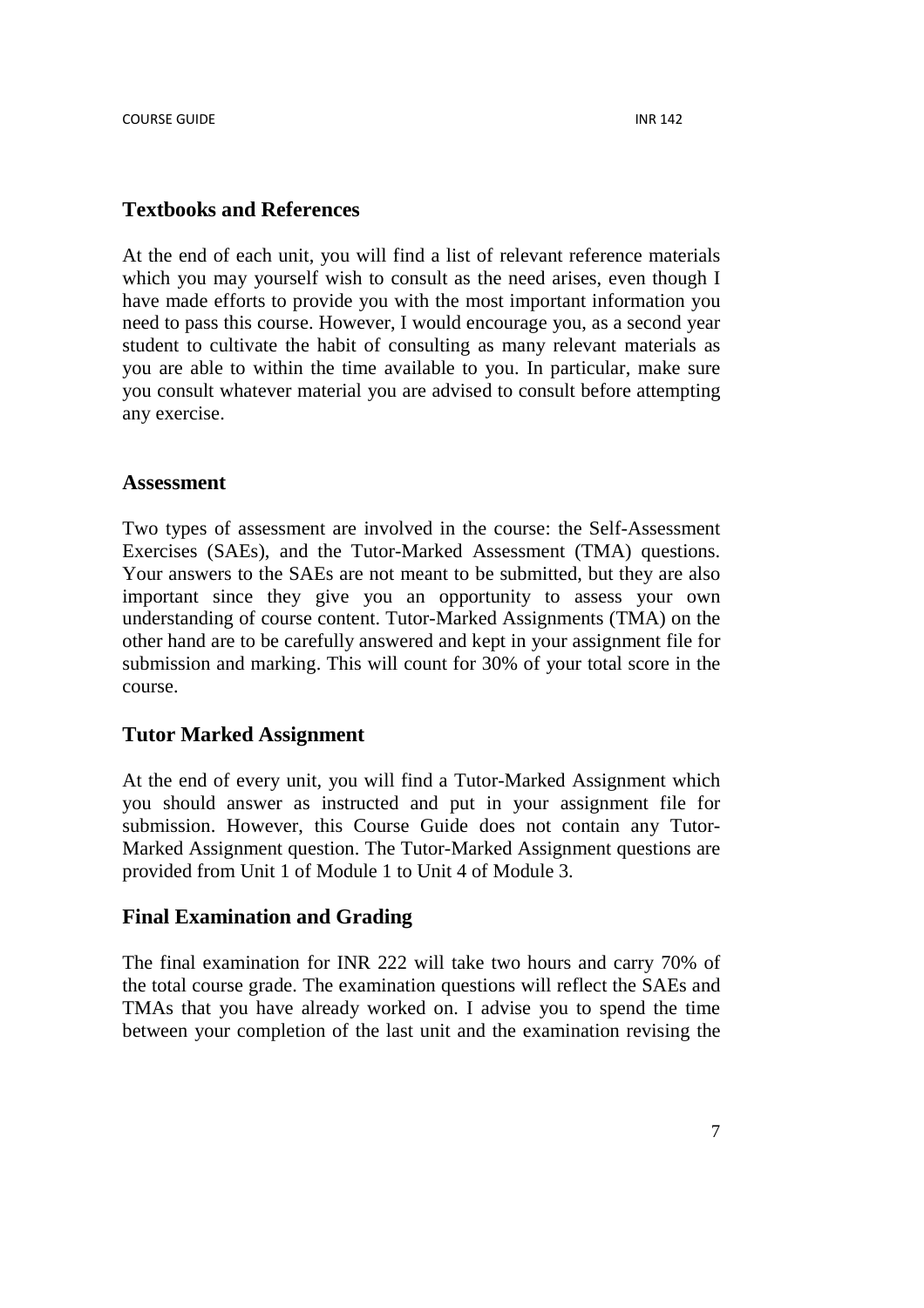entire course. You will certainly find it helpful to also review both your SAEs and TMAs before the examination.

## **Course Marking Scheme**

The following table sets out how the actual course marking is broken down.

| <b>Assessment</b>        | <b>Marks</b>                                                                                                                                                                        |
|--------------------------|-------------------------------------------------------------------------------------------------------------------------------------------------------------------------------------|
| marking).                | Four assignments (the best four of Four assignments, each marked out<br>all the assignments submitted for $\vert$ of 10%, but highest scoring three<br>selected, thus totalling 30% |
| <b>Final Examination</b> | 70% of overall course score.                                                                                                                                                        |
| <b>Total</b>             | 100% of course score.                                                                                                                                                               |

# **Course Overview Presentation Scheme**

| <b>Units</b>    | <b>Title of Work</b>                                            | Week<br><b>Activity</b> | Assignment<br>(End-of-Unit) |
|-----------------|-----------------------------------------------------------------|-------------------------|-----------------------------|
| Course<br>Guide |                                                                 |                         |                             |
| Module 1        | <b>Public Administration: An Introduction</b>                   |                         |                             |
| Unit 1          | Definitions of Public Administration                            | Week 1                  | Assignment                  |
| Unit 2          | General Introduction to the Studies of Public<br>Administration | Week 1                  | Assignment                  |
| Unit 3          | Importance of Public Administration                             | Week 2                  | Assignment                  |
| Unit 4          | Scope of Public Administration                                  | Week 3                  | TMA 1 to be<br>submitted    |
| Module 2        | <b>Basic practices of Public administration</b>                 |                         |                             |
| Unit 1          | Functioning in Public Administration                            | Week 3                  | Assignment 1                |
| Unit 2          | Methods of inquiry in public Administration                     | Week 4                  | Assignment 1                |
| Unit 3          | Civil Service                                                   | Week 4                  | Assignment 1                |
| Unit 4          | Development Administration                                      | Week 5                  | TMA 2 to be<br>submitted    |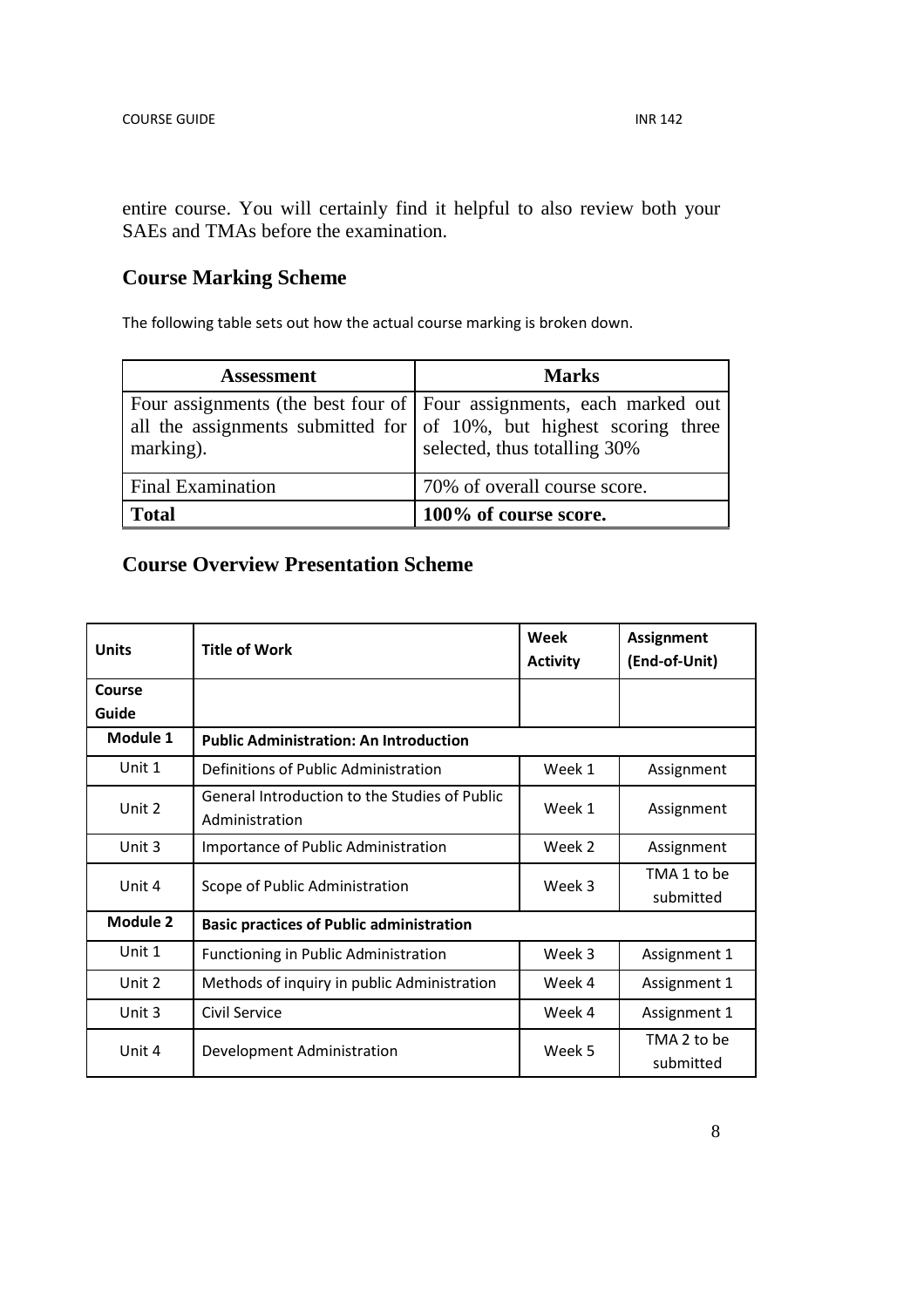| <b>Units</b> | <b>Title of Work</b>                           | Week<br><b>Activity</b> | <b>Assignment</b><br>(End-of-Unit) |
|--------------|------------------------------------------------|-------------------------|------------------------------------|
| Module 3     | <b>Issues in Public Administration</b>         |                         |                                    |
| Unit 1       | <b>Basic Concepts of Public Administration</b> | Week 6                  | Assignment 1                       |
| Unit 2       | Public issues in Administration                | Week 7                  | Assignment 1                       |
| Unit 3       | Practical issues in our society in Nigeria     | Week 8                  | Assignment 1                       |
| Unit 4       | Practical issues in the world                  | Week 9                  | TMA 3 to be<br>submitted           |
|              | Revision                                       | Week 10                 |                                    |
|              | Examination                                    | Week 11                 |                                    |
|              | <b>Total</b>                                   | 11Weeks                 |                                    |

## **What You Will Learn In the Course**

Introduction to public administration provides you with the opportunity to gain a mastery and an in -depth understanding of approaches in Public Administration. The first module provides you with in-depth understanding of the concept of public administration, scope and importance of the concept. The second module will provide you with an understanding of basic practices of administration. The remaining Module will also introduce you basic contemporary issues in public administration both within Nigeria and the rest of the world.

## **What You Will Need for the Course**

You may need to purchase one or two texts recommended as important for your mastery of the course content. You need quality time in a study-friendly environment every week. If you are computer-literate (which ideally you should be), you should be prepared to visit recommended websites. You should also cultivate the habit of visiting reputable physical libraries accessible to you.

## **Tutors and Tutorials**

There are fifteen (15) hours of tutorials provided in support of the course. You will be notified of the dates and location of these tutorials, together with the name and phone number of your tutor as soon as you are allocated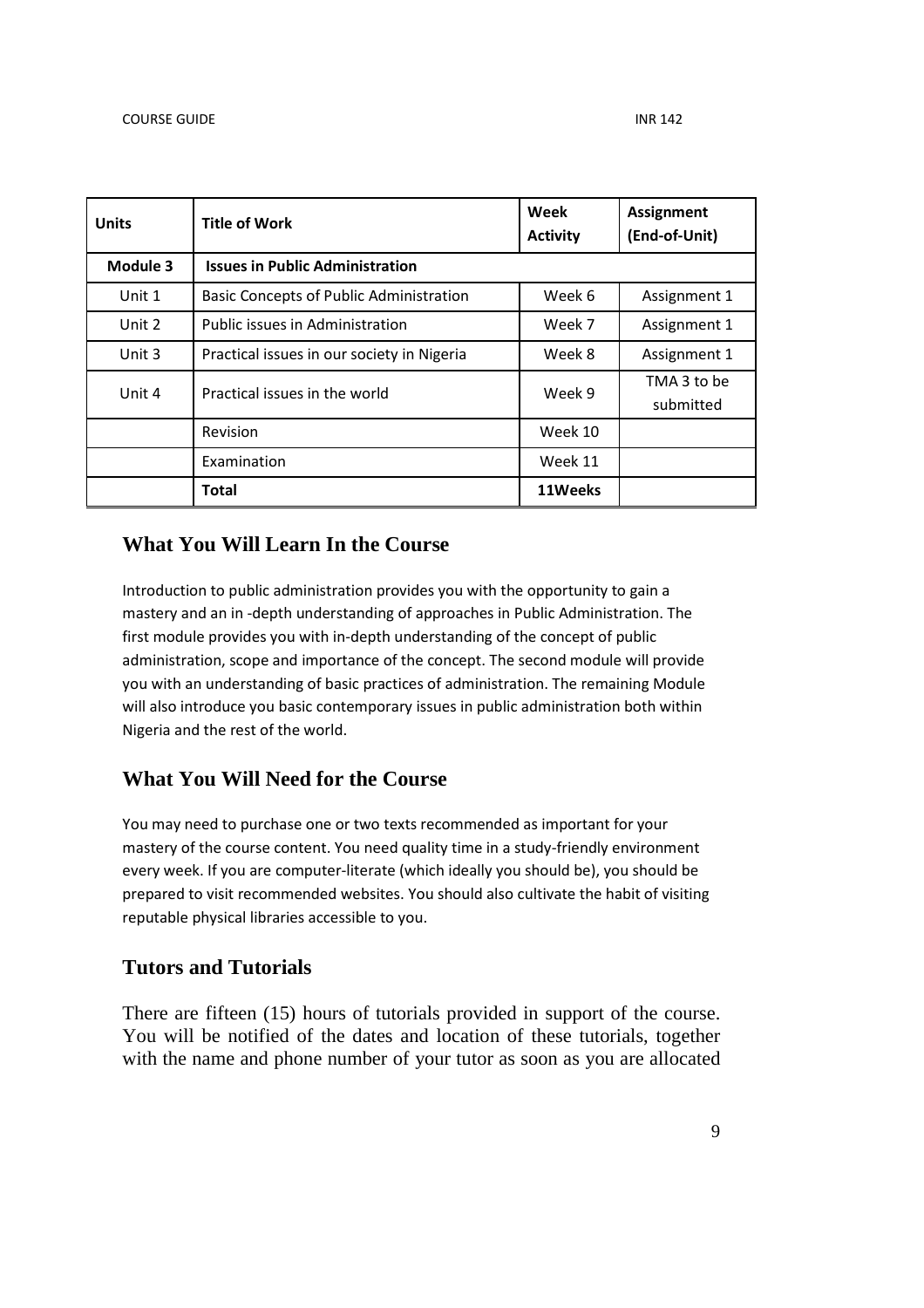a tutorial group. Your tutor will mark and comment on your assignments, and keep a close watch on your progress. Be sure to send in your tutormarked assignments promptly, and feel free to contact your tutor in case of any difficulty with your self-assessment exercise, tutor-marked assignment or the grading of an assignment. In any case, I advise you to attend the tutorials regularly and punctually. Always take a list of such prepared questions to the tutorials and participate actively in the discussions.

#### **Conclusion**

In conclusion, all the features of this course guide have been designed to facilitate your learning in order that you achieve the aims and objectives of the course. They include the aims and objectives, course summary, course overview, Self Assessment Exercises and study questions. You should ensure that you make maximum use of them in your study to achieve maximum results.

## **Summary**

**INR 142: Introduction to Public Administration** provides a theoretical foundation upon which you will develop mastery in public administration. It is aimed at equipping you with analytical skills for the understanding of theoretical approaches in public administration. Administration is a word that has a variety of meanings. To administer means to combine efforts to perform a task for the achievement of a defined goal. Upon completing this course you should be able to explain the various approaches employed in public administration, including their weaknesses and strengths. You will also be able to apply these approaches to real life administrative phenomena. This course assumes your prior level of understanding.

I wish you success with the course and hope that you will find it both interesting and useful!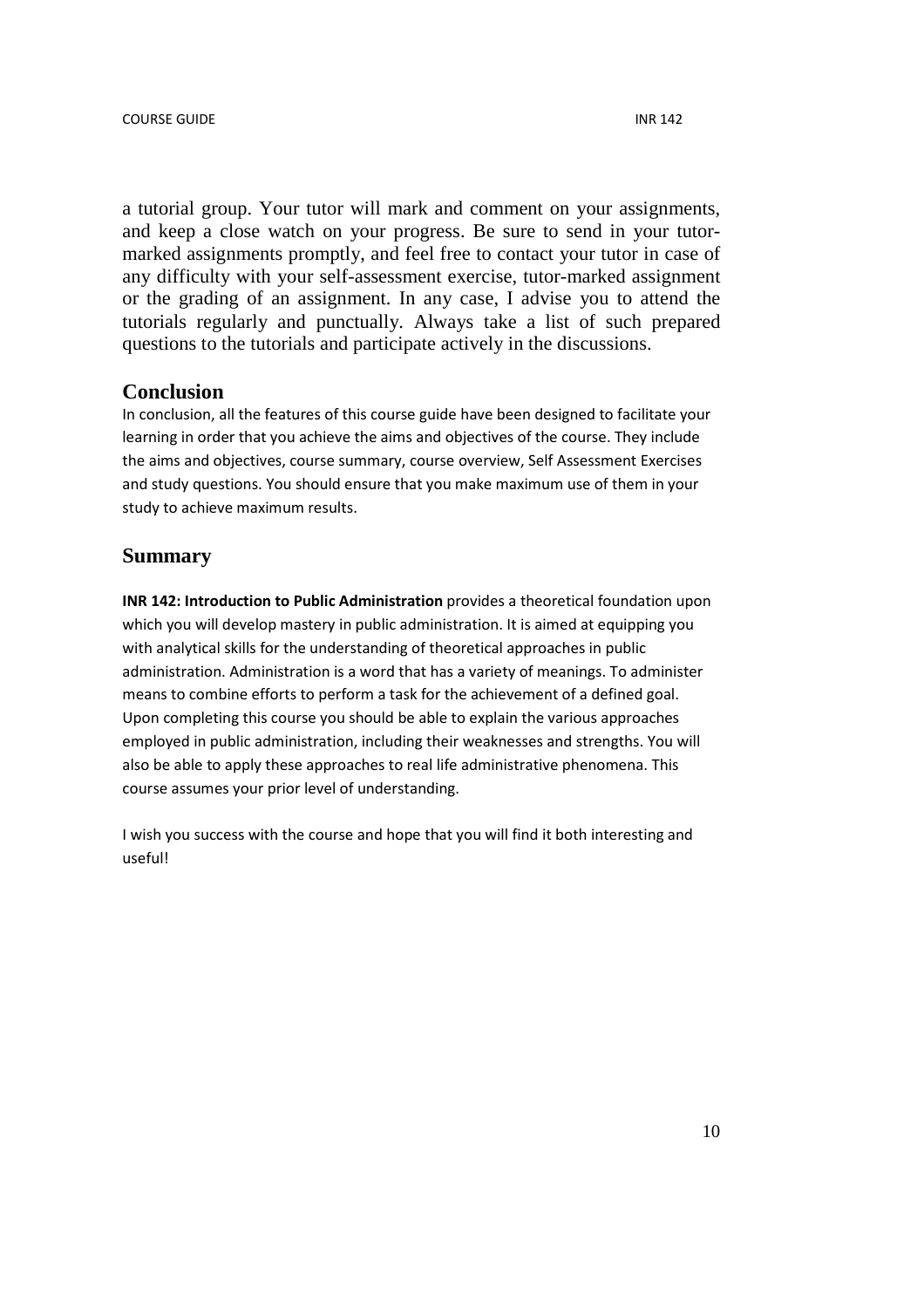| <b>Course Code:</b>       | <b>INR 142</b>                                                                                      |
|---------------------------|-----------------------------------------------------------------------------------------------------|
| Course Title:             | Introduction to Public Administration                                                               |
| Course Developer:         | <b>Emmanuel Aondoaver Shom</b><br>Department of Political Science<br>University of Mkar, Mkar       |
| Course Writer             | <b>Emmanuel Aondoaver Shom</b><br>Department of Political Science<br>University of Mkar, Mkar Gboko |
| Course Editor             | Sylvester Iorliam PhD<br>Benue State University, Makurdi                                            |
| <b>Course Coordinator</b> | Terhemba Ambe-Uva<br>National Open University of Nigeria<br>Victoria Island, Lagos                  |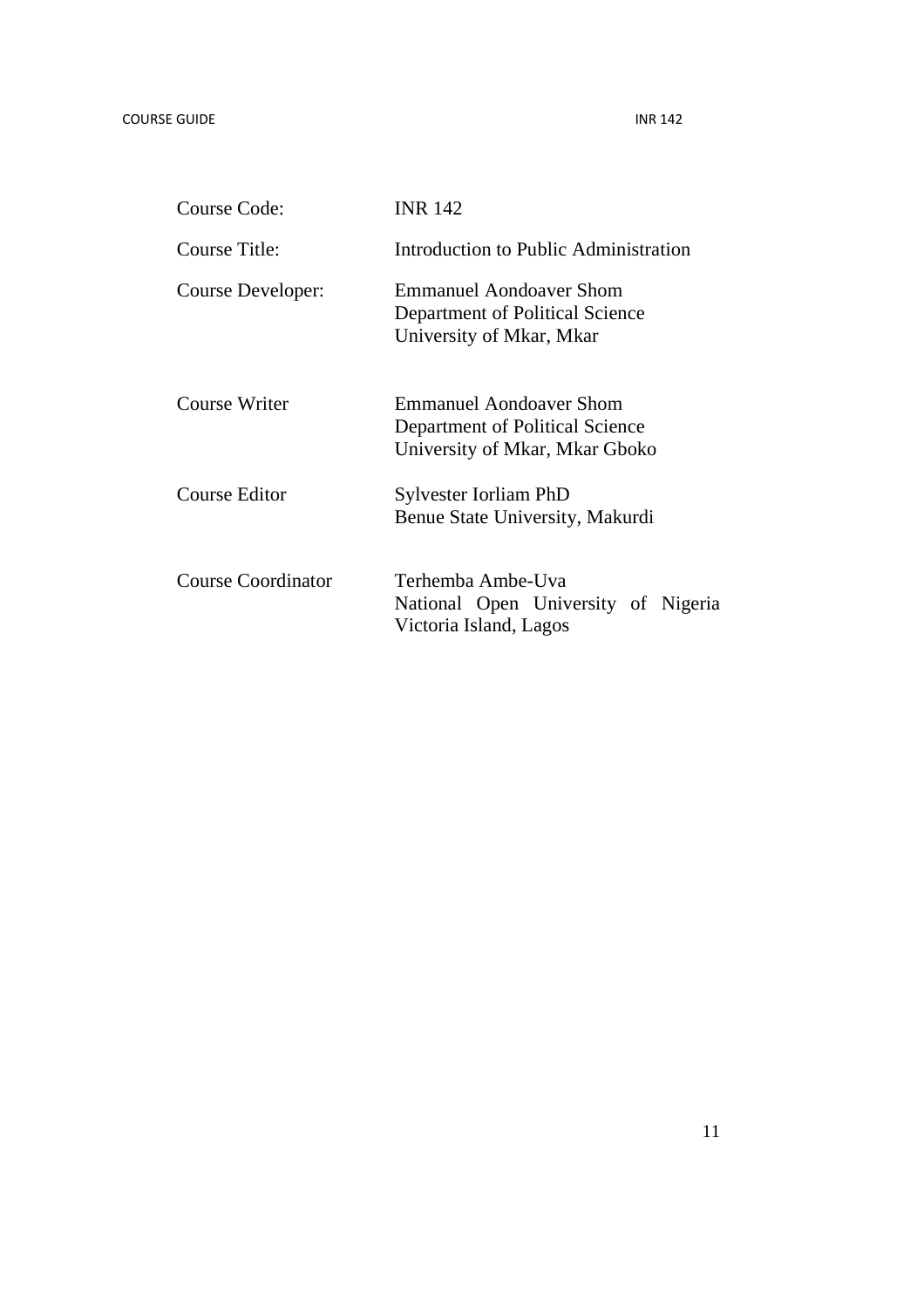National Open University of Nigeria

Headquarters 14/16 Ahmadu Bello Way Vitoria Island Lagos

Abuja Annex 245 Samuel Adesujo Ademulegun Street Central Business District Opposite Arewa Suites Abuja

e – mail: centralinfo@nou.edu.ng URL: www.nou.edu.ng

National Open University of Nigeria 2011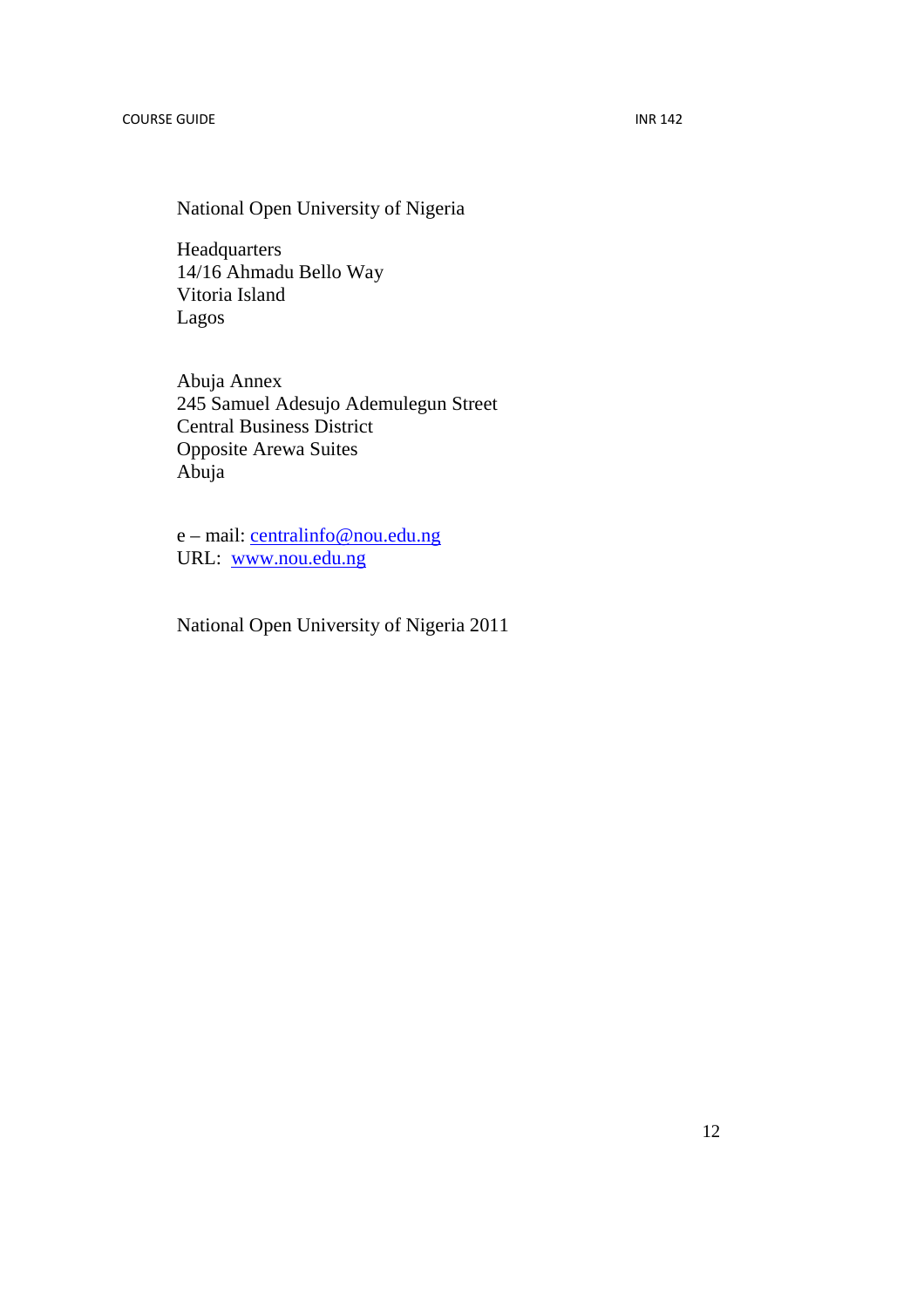## **TABLE OF CONTENT**

## **Module 1 Public Administration: An Introduction**

- Unit 1 Definitions of Public Administration
- Unit 2 General Introduction to the Studies of Public Administration
- 
- Unit 3 Importance of Public Administration
- Unit 4 Scope of Public Administration

## **Module 2 Basic Practices of Public Administration**

- Unit 1 Functions Performed by Public Administration
- Unit 2 Methods of inquiry in Public Administration
- Unit 3 Civil Service
- Unit 4 Development Administration

## **Module 3 Issues in Public Administration**

- Unit 1 Basic Concepts of Public Administration
- Unit 2 Public issues in Administration
- Unit 3 Practical issues in our society, Nigeria
- Unit 4 Practical issues in the world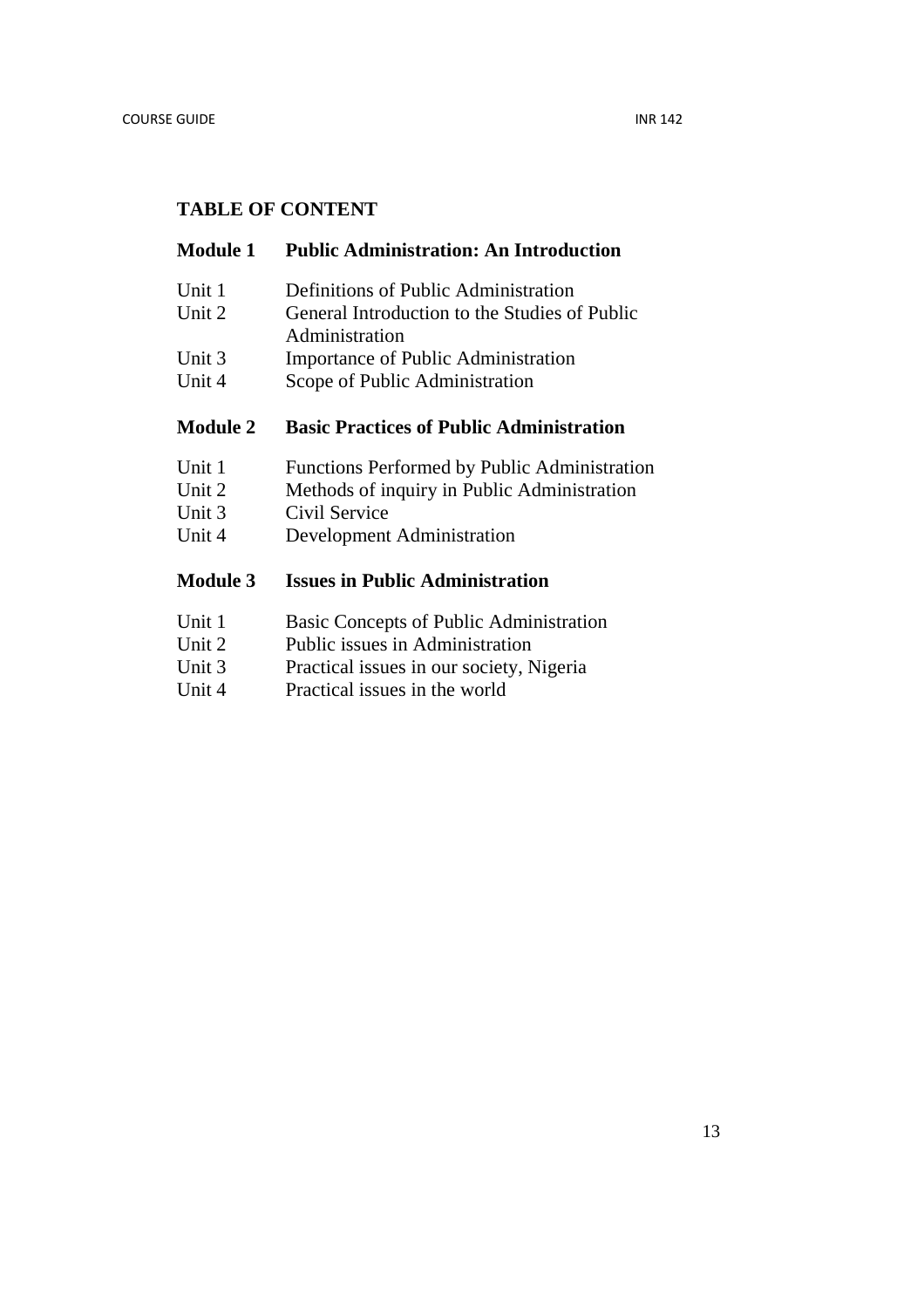# **MODULE 1 PUBLIC ADMINISTRATION: AN INTRODUCTION**

- Unit 1 Definitions of Public Administration<br>Unit 2 General Introduction to the Studies of
- General Introduction to the Studies of Public
- Administration
- Unit 3 Importance of Public Administration<br>Unit 4 Scope of Public Administration
- Scope of Public Administration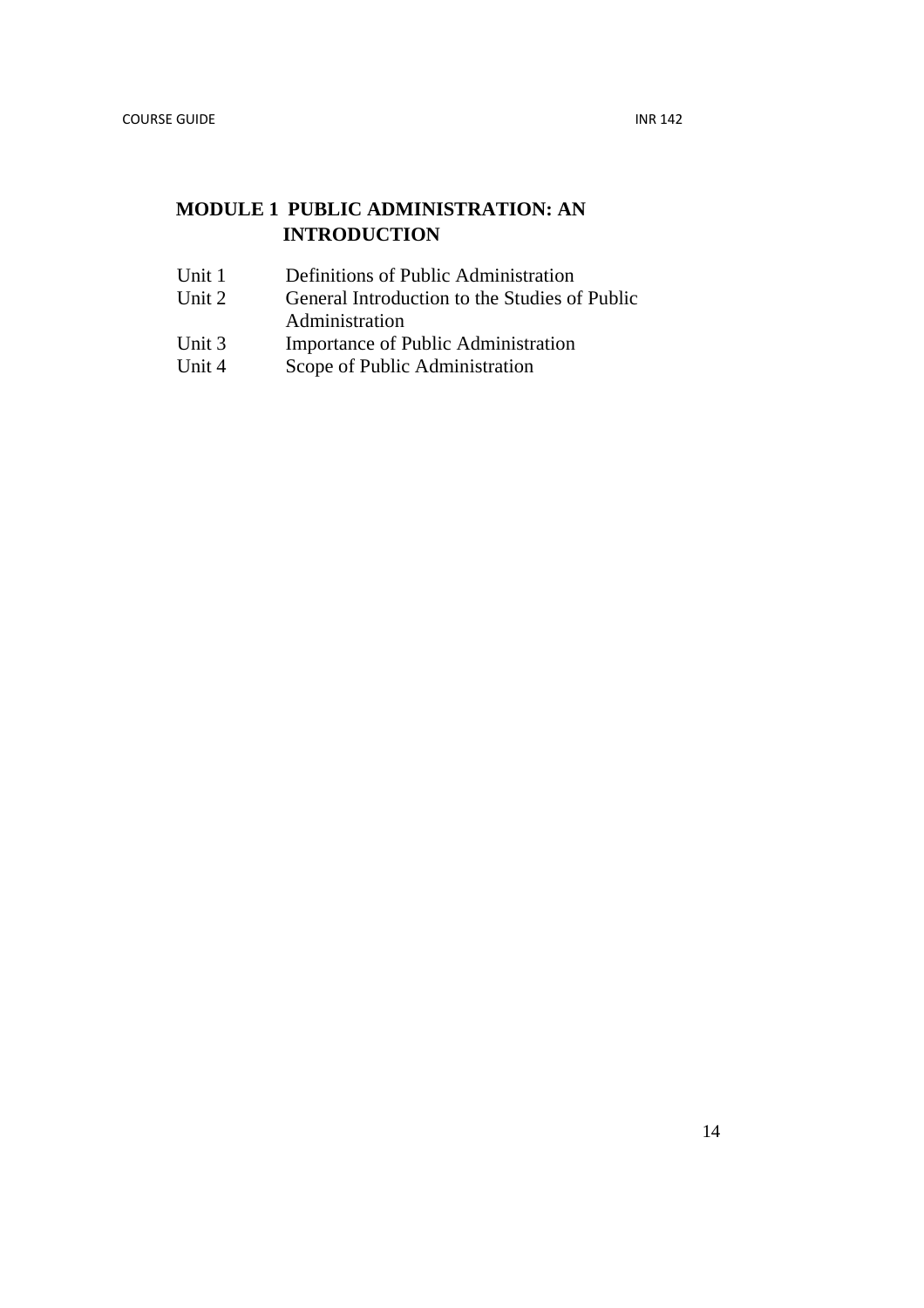## **UNIT 1 DEFINITION OF PUBLIC ADMINISTRATION**

## **CONTENTS**

- 1.0 Introduction
- 2.0 Objectives
- 3.0 Main content
	- 3.1 Definition of Administration
	- 3.2 Basic Administrative Principles
	- 3.3 Administrative Theories
	- 3.4 Definitions of Public Administration
- 4.0 Conclusion
- 5.0 Summary
- 6.0 Tutor Marked Assignments
- 7.0 References / Further Readings

## 1.0 **INTRODUCTION**

Public administration may be considered both as a field of action and a field of study. As a field of action, public administration refers to the mechanics and structures through which government policies are implemented. As a field of study or a discipline, public administration refers to the academic discipline which studies the mechanics and structures through which government implements its programs. This later sense, as a field of study, may also be referred to as a principle or a philosophy. The specific issues that will be examined in this unit include the definition of administration, administrative principles, administrative theories, and public administration.

#### **2.0 OBJECTIVES**

It is expected that by the end of this unit, students should endeavor to: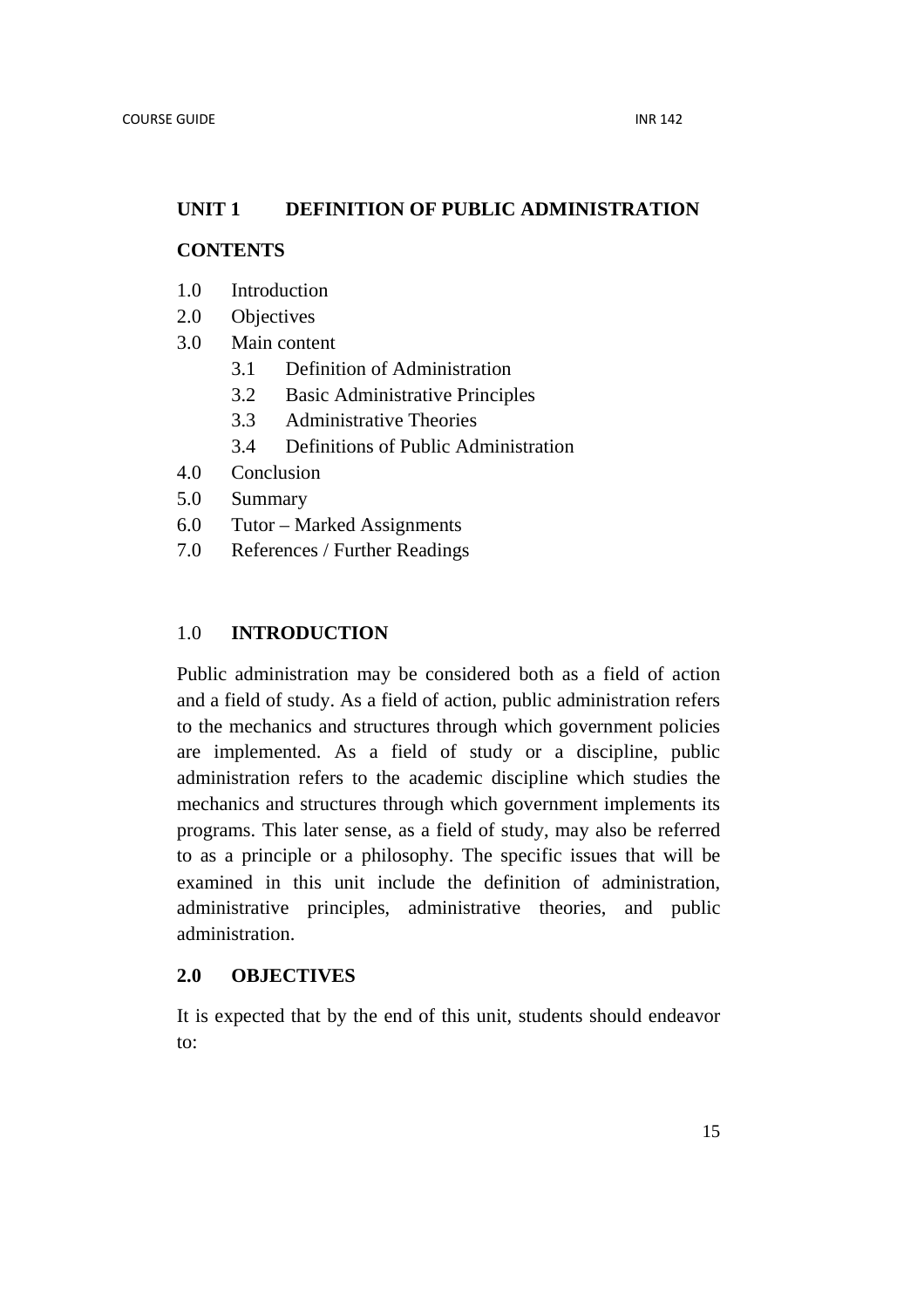- Define and discuss the history of Administration
- Explain administrative principles
- Discuss administrative theories
- Define and list basic elements in public administration

## **3.0 MAIN CONTENT**

#### **3.1 Definition of Administration**

Administration is a universal concept and is also of universal importance. According to Simon (1950), it is said to commence immediately two people agree to co-operate to undertake a task, for instance, to move a stone which none of them can move alone. Also Nwosu (1985:3), noted that

Administration is inevitable in any given situation where a piece of work has to be done, and this piece of work requires the effort of more than one person to accomplish it. We are involved in administrative behavior when we co-operate with other people to accomplish such objectives as erecting a community town hall, constructing and managing schools, churches, hospitals, vehicles, assembly plants.

Thus, Onuoha (1999) explains further that administration exists whenever people cooperate to achieve the goals of their groups, and such achievements require planning, organization, command, cooperation and control. It involves the mobilization, deployment and direction of human and material resources to attain the specified objectives. When viewed from this perspective, certainly administration is rightly considered a very old and global phenomenon, which exists, even in the most basic human group. We may therefore define administration as a capacity to coordinate and execute many and often conflicting social demands in a single organism so perfectly that they should all operate as a unit (Fayol, 1949). Increasingly, those definitions and explanations, among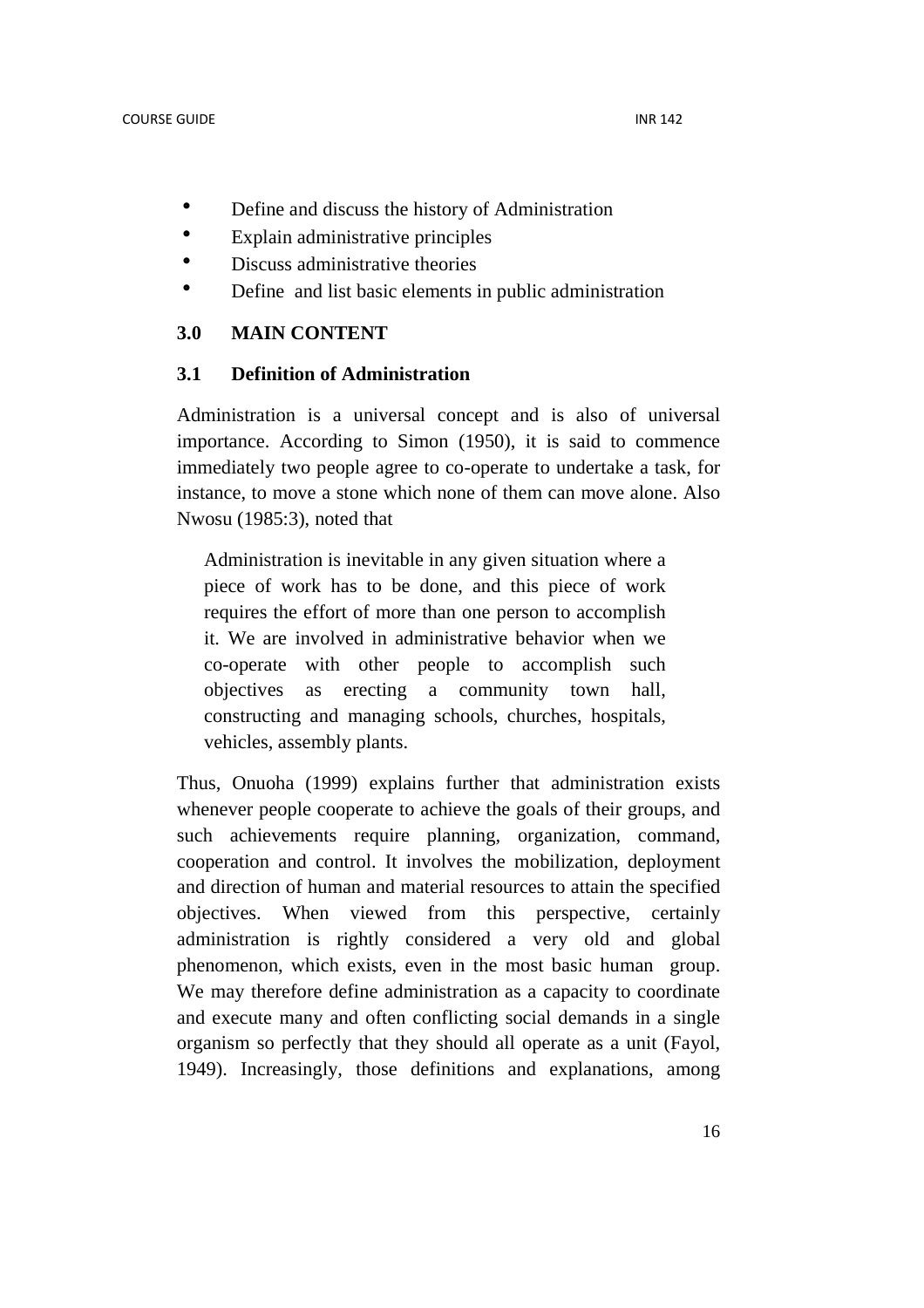others, point to the fact that administration is both public and private.

Administration has a long history which dates back to the beginning of the history of mankind, with research revealing administrative tasks and practices since recorded history. Researches carried out by archaeologists and translators have revealed that going back to the time of ancient Egyptian dynasties, the ancient Chinese Empire, the ancient Greek city – states and Roman Empire, there is abundant evidence of impressive analysis with contemporary administrative tasks, merely by way of illustration, also the early Christian Church also played a remarkable role in the emergence of administrative practices. A Chinese administrative expert writing in 500 BC remarked that:

Whoever pursues a business in this world must have a system. A business which has attained success without a system does not exist. From Ministers and Generals down to the hundreds of craftsmen, every one of them has a system. Now, if we govern the empire or a large state without a system, we are not even less intelligent than a common craft man (Adebayo, 2004).

In our modern societies, various groups of people from all walks of life are woven together in a complicated process to achieve the objectives of the organization. In both public and private establishments, large numbers of employees have to be supervised, coordinated and controlled. Thousands of workers have to be brought together and distributed for work among the various departments of which the various organizations are composed. Workers are graded in different levels of authority, from directors and managers at the top to messengers and laborers at the bottom. Everyone has to be assigned his specific function and the contribution of each must be towards the objectives of the whole.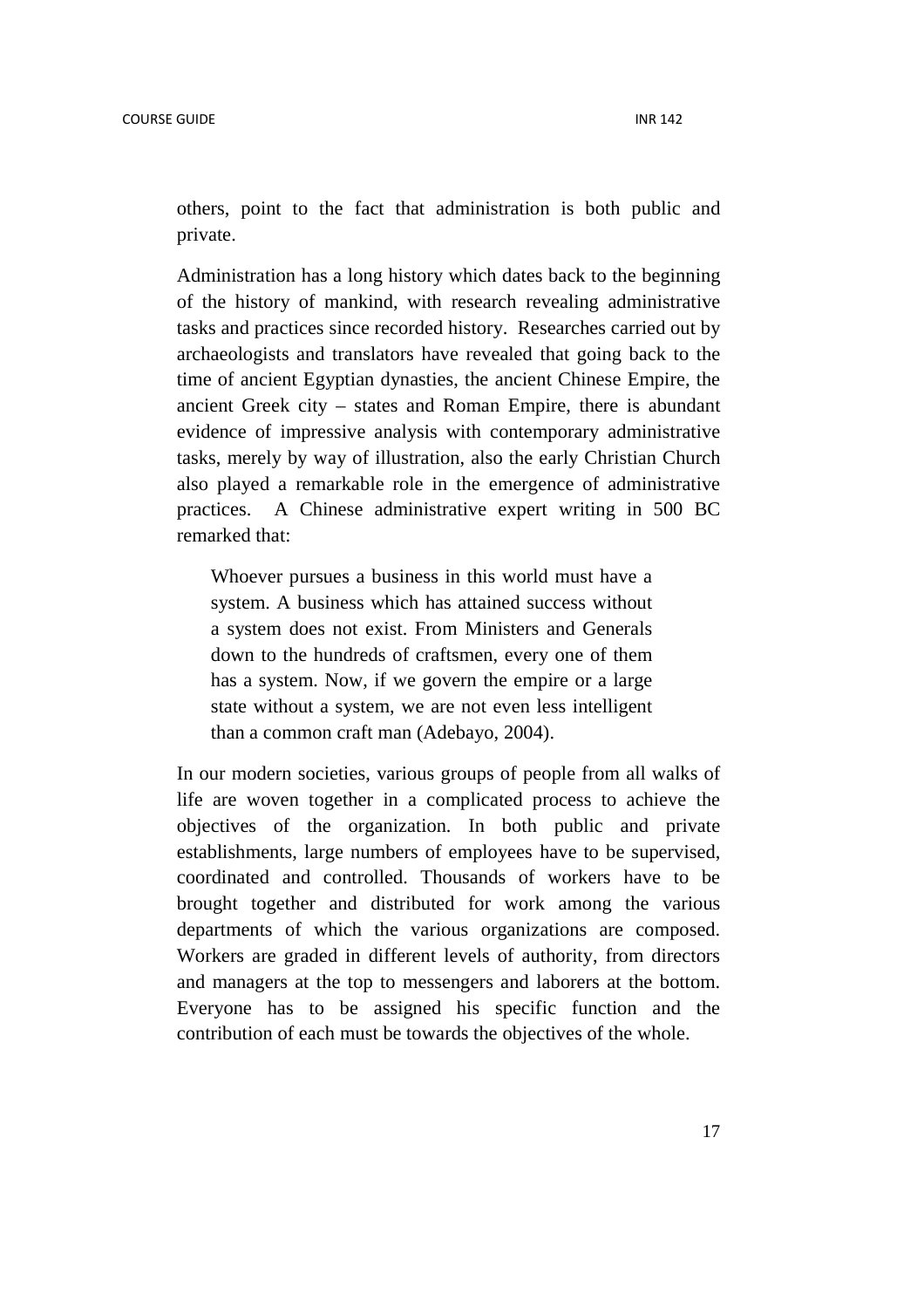#### **Self – Assessment Exercise 3.1**

What is Administration? Discuss the history of administration.

## **3.2 Basic characteristic of administration**

Administrative practice is based on some known characteristics namely:

**Hierarchy**: Organization form a chain of superiors ranging from the highest ranking to the lowest – ranking manager

**Unity of command**: Employees receive orders from one superior

**Chain of command:** organizations are divided into various but functional sections, units, departments etc.

**Span of Control:** Employees are given authority and responsibility that commensurate with their offices, which should not be more or less.

## **Self – Assessment Exercise 3.2**

Explain four basic principles of administration

## **3.3 Administrative Theories**

Administrative theories are postulated to establish how resources of organizations can best be managed. Administrative approaches are broadly divided into Administrative Management, Scientific Management, Bureaucratic Management and Human Relations.

## **Administrative Management**

This theory was first formulated by Henry Fayol, and later Luther Gulick and Lyndall Urwick. The theory concentrates on attempts to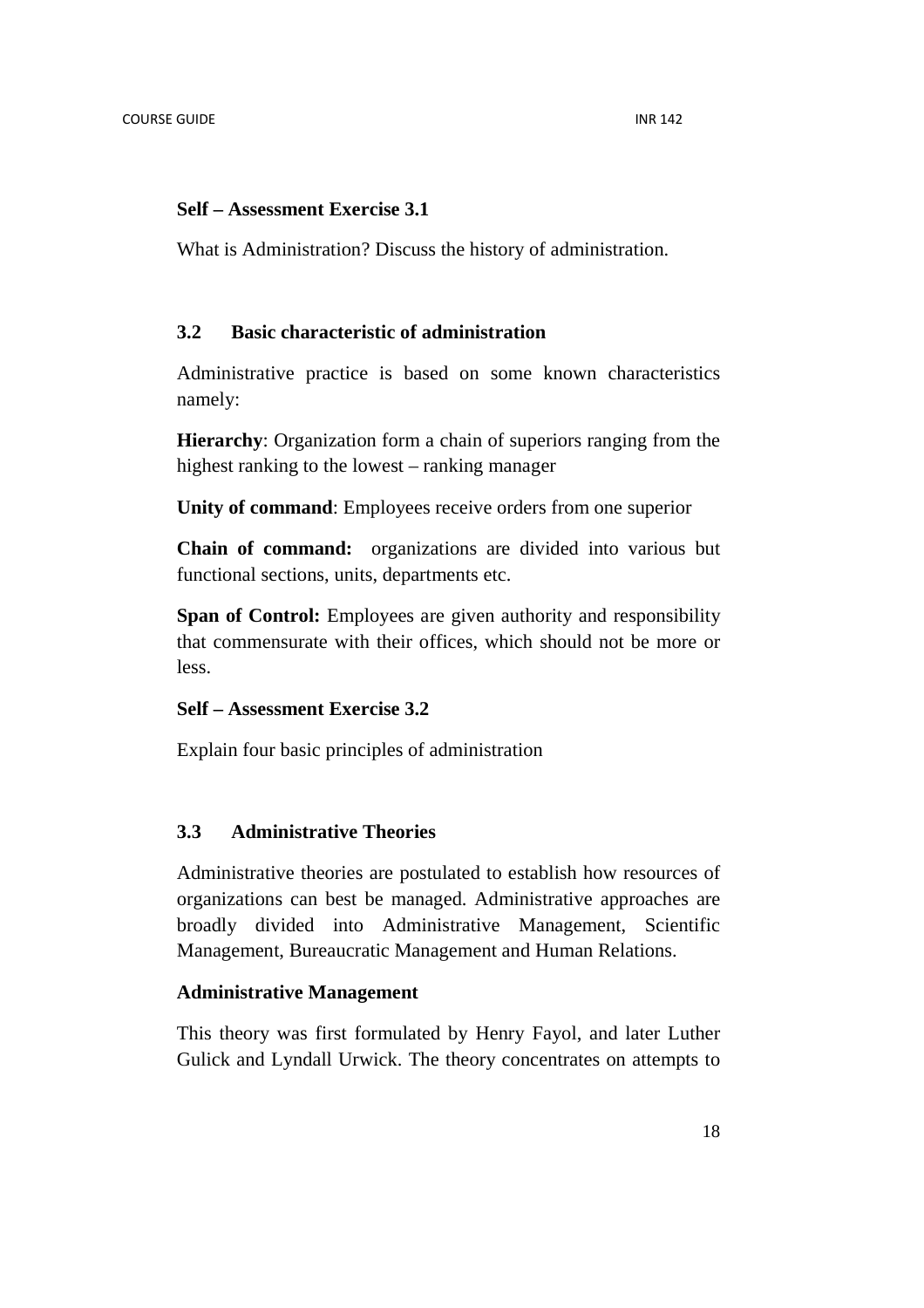develop principles of administration which can be applied everywhere. According to them, any administrative principle once developed, should logically work in any kind of administrative institution. Gulick and Urwick gave the discipline of public administration, the acronym POSDCORD which means planning, organizing, staffing, directing, coordinating, reporting and budgeting. According to Gulick and Urwick, POSDCORD constitutes the key duties and functions of any administrator in an organization. The acronym is criticized of having over –simplified the work of an administrator. On their own part, still under Administrative Management theory, James D. Mooney and Allan C. Reilay formulated the four principles of organization which are: the coordinative principle; the scalar principle (hierarchical structure); functional principle (division of labour); and the staff/line principle (Onuaha, 1999).

#### **Scientific Management**

This theory was propounded by Frederick Taylor. The key tenet of scientific management is that human beings are adjunct to the machine, thus the workers should be made as efficient as the machine they operated in order to achieve optimum productivity and efficiency. But human beings as adjunct of the machine can only be applied to the lower echelon of the organization. The weakness of the technique lies in the fact that human beings are not machine, and do not become activated like machines. Workers are human beings with values which require that they be differently treated in an organization.

#### **Bureaucratic Management**

Bureaucratic theory was one of the earliest theories of organization. It was formulated by Max Weber, who is fondly referred to as the father of bureaucracy and bureaucratic theory. According to Weber, bureaucracy is hierarchical, and promotion based on professional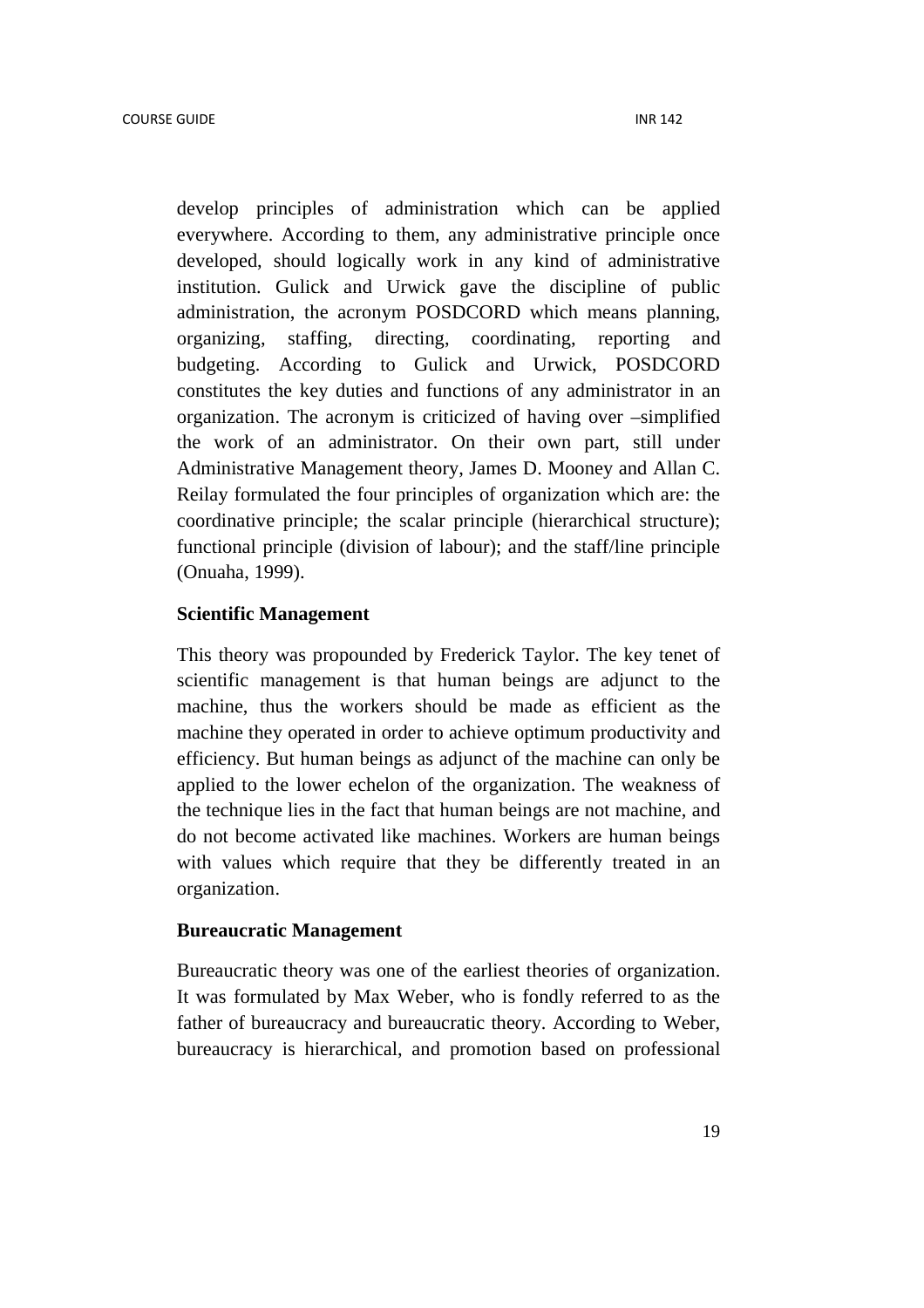merit and skill. Bureaucracy is characterized by career service, which relies on and adopts rules and regulations for its operations. The career professionals are guided by impersonal relationship among them, and between them and their clientele. Weber is interested in learning how bureaucracy functions, why it functions the way it does, and its possible effect on the whole society. Max Weber's thesis is that to understand organization one needs to understand the procedures and activities of the bureaucracy, since bureaucracy gives meaning to organization.

#### **Human Relations**

Human relations theory is another method of studying organizations. The theory is reputed as being a reaction against person as machine concept of the scientific management school. The human relations theory of organization examines the informal work group at the assembly, that is, the line level. It tries to find out what makes these groups of workers work or refuse to work. The theory tries to establish what relationship exists between motivation and job satisfaction, and how these affect efficiency and productivity in the organization.

The formulation of the theory began with the efforts of Elton Mayo in 1927. The study focused on relationship between workers and managers, and among workers themselves. The development of the theory continued with the efforts of Abraham H. Maslow, in what is today known as Maslow's hierarchy of human needs. Maslow perceived human desire to be based first on psychological needs which provide the foundation for the next greatest need, which is security. These are followed by love or belonginess, self esteem, and finally self actualization. According to him, all these human needs collectively determine productivity in any organization.

#### **Self – Assessment Exercise 3.3**

Discuss four different approaches to the study of Administration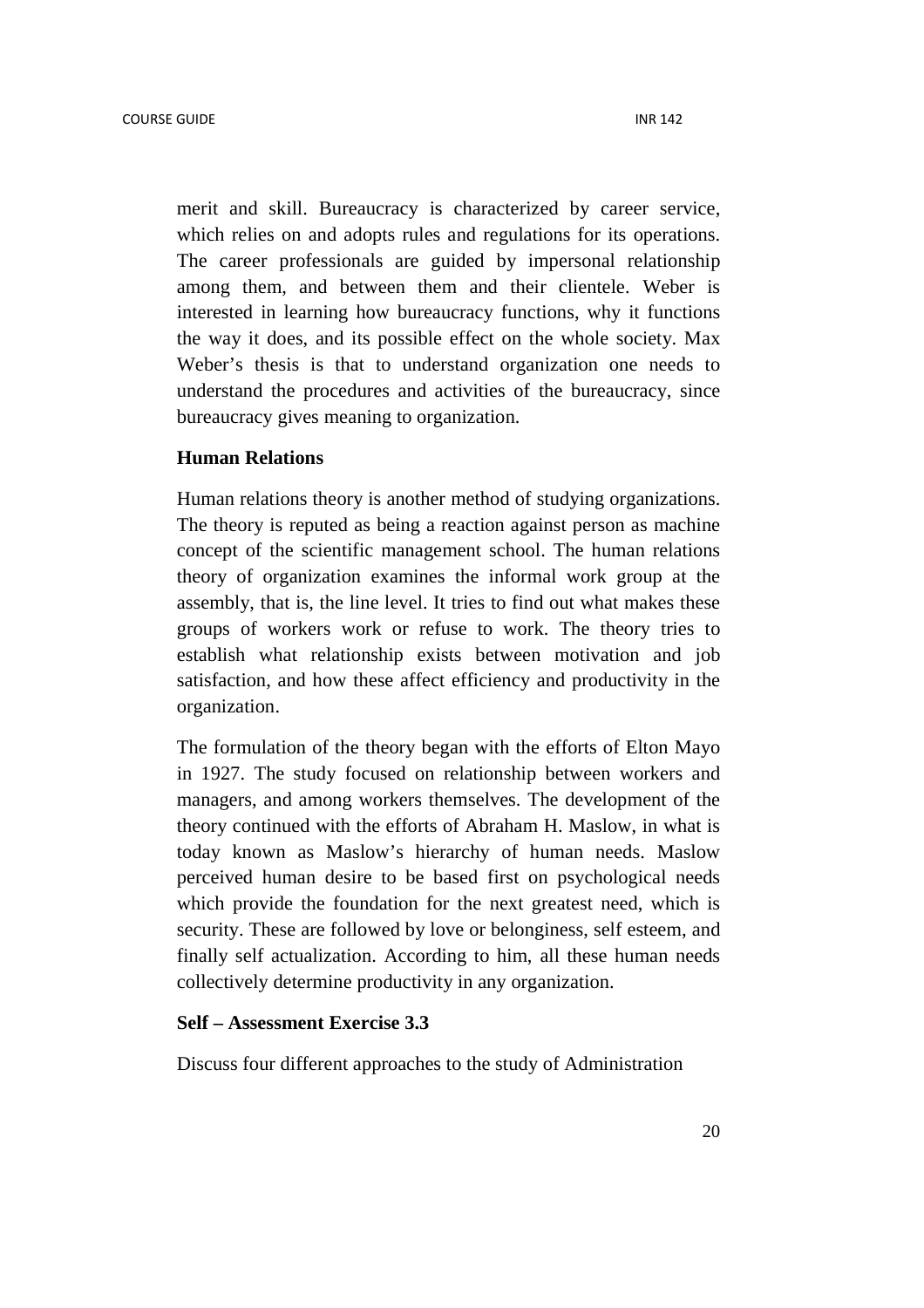#### **3.4 Definition of Public Administration**

Having understood the concept of administration, its characteristics, and theories, it can be noted that when the concept of administration is qualified with the word 'public' it simply means the practice of administration in a particular segment of the society, that of the public sector. Public administration is therefore governmental administration and operates in the particular sphere of government. It is the machinery for implementing government policy.

Public administration is concerned with the study of how a country's administration is organized and how it functions. Since it is the machinery for implementing government policy, it follows that its study must lead to the study of the most efficient ways of organizing the executive branch of government, its institutions and its procedures.

Public administration is the machinery, as well as the integral processes through which the government performs its functions. It is a network of human relationships and associated activities extending from the government to the lowest paid and powerless individual charged with keeping in daily touch with all resources, natural and human, and all other aspects of the life of the society with which the government is concerned. It is a system of roles and role relationships that defines in as clear and practicable terms as possible and in as much details as possible the intentions and programmes of government; the means available internally and externally to accomplish them; and finally, it is a system that causes these intentions and programs to be realized in real life. It is a pattern of routinized activities, involving decision – making, planning, advising, coordination, negotiation, conciliation, arbitration, command and data gathering, through which the government carries out its responsibilities (Nnoli, 2003).

The significant elements in these definitions are: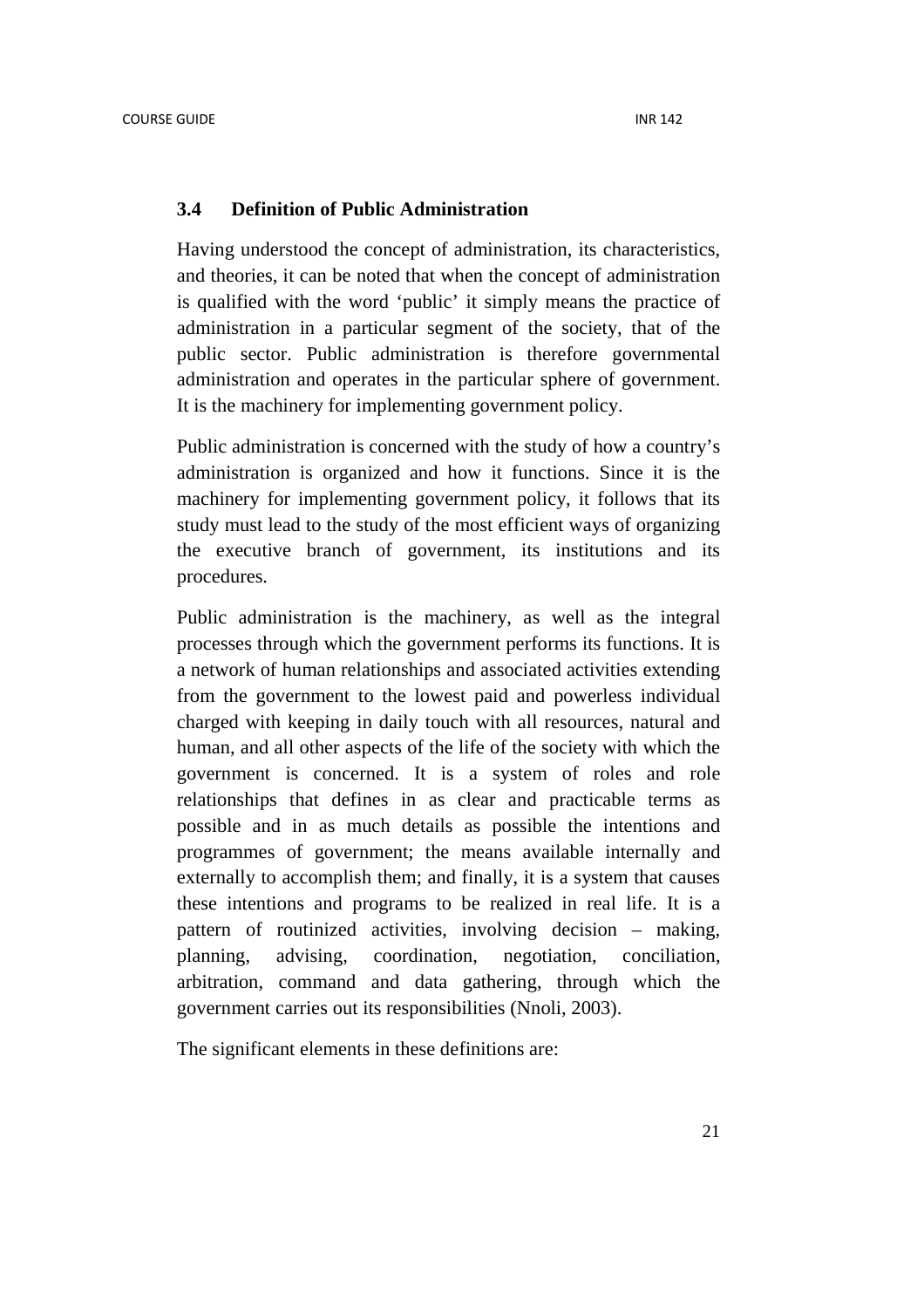- 1. Cooperative group effort in public setting
- 2. It involves all the branches of government
- 3. There must be defined goals and objectives
- 4. There should be public policy

5. It distinguishes public administration from the private administration

## **Self Assessment Exercise 3.4**

Define and list the basic elements of Public Administration.

## **4.0 CONCLUSION**

We have explained that public administration is a governmental administration or machinery for implementing public policy. Some basic texts of renowned authorities are used as sources for the exercise. These sources coupled with ideas of cerebrated administrative theorists have made our discussions much clearer.

## **5.0 SUMMARY**

In this unit, we have dealt with the meaning and theories of public administration by looking at the following aspects; definition, principles, theories, and structure of public administration. We learned that public administration is the machinery as well as the internal process through which the government performs its functions.

## **6.0 TUTOR – MARKED ASSIGNMENTS**

1. What is public administration?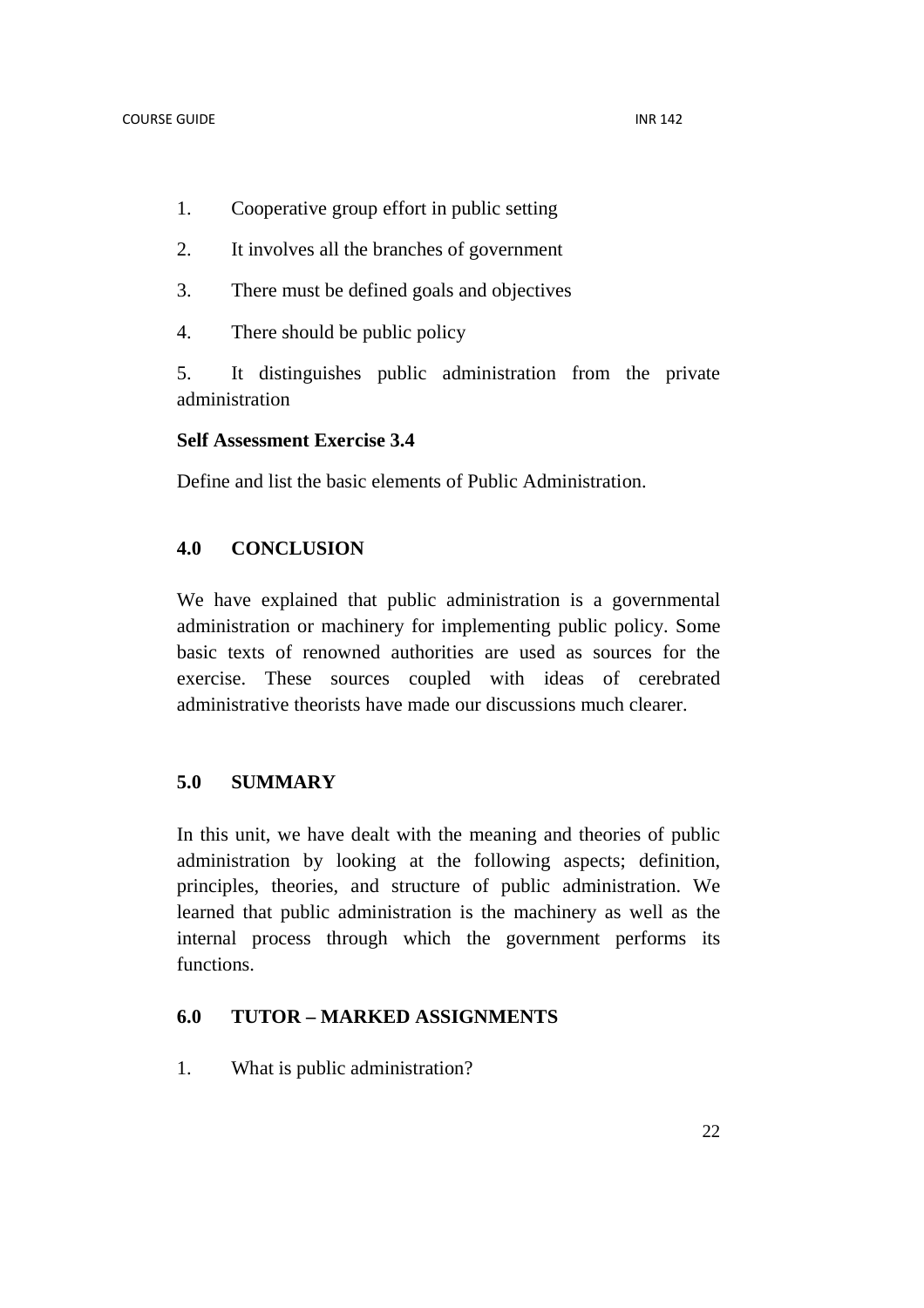- 2. List and explain the major limitations of three of the theories of Administration.
- 3. State and explain two ways through which public Administration is organized.

## **7.0 REFERENCES /FURTHER READINGS**

- Simon, H. Smithburg, D. and Thompson, V (1950) Public Administration. In Adebayo, A. *Principles and Practice of Public Administration in Nigeria,* Ibadan: Spectrum Books and John Wiley.
- Nwosu, H.N. (1983) "The Universality of Administration" In, Nwosu, H. N (ed.) *Problems of Nigerian Government,* Enugu: Fourth Dimension
- Onuaha, B. (1999) "Public Administration: Basic Principles, Techniques and Process. In Adebayo, Augustus (ed.) *Elements of Politics,* Lagos: Malthouse Press Limited.
- Fayol, H. (1984) Industrial and General Administration quoted in Adebayo, A. *Principles and Practice of Public Administration in Nigeria,* Ibadan: Spectrum Books and John Wiley
- Adebayo, (2004) *Principles and Practice of Public Administration in Nigeria,* Ibadan: Spectrum Books and John Wiley
- Nnoli, O. (2003) *Introduction to Politics Revised Second Edition*, Enugu: Pan African Center for Research on Peace and Conflict Resolution (PACREP)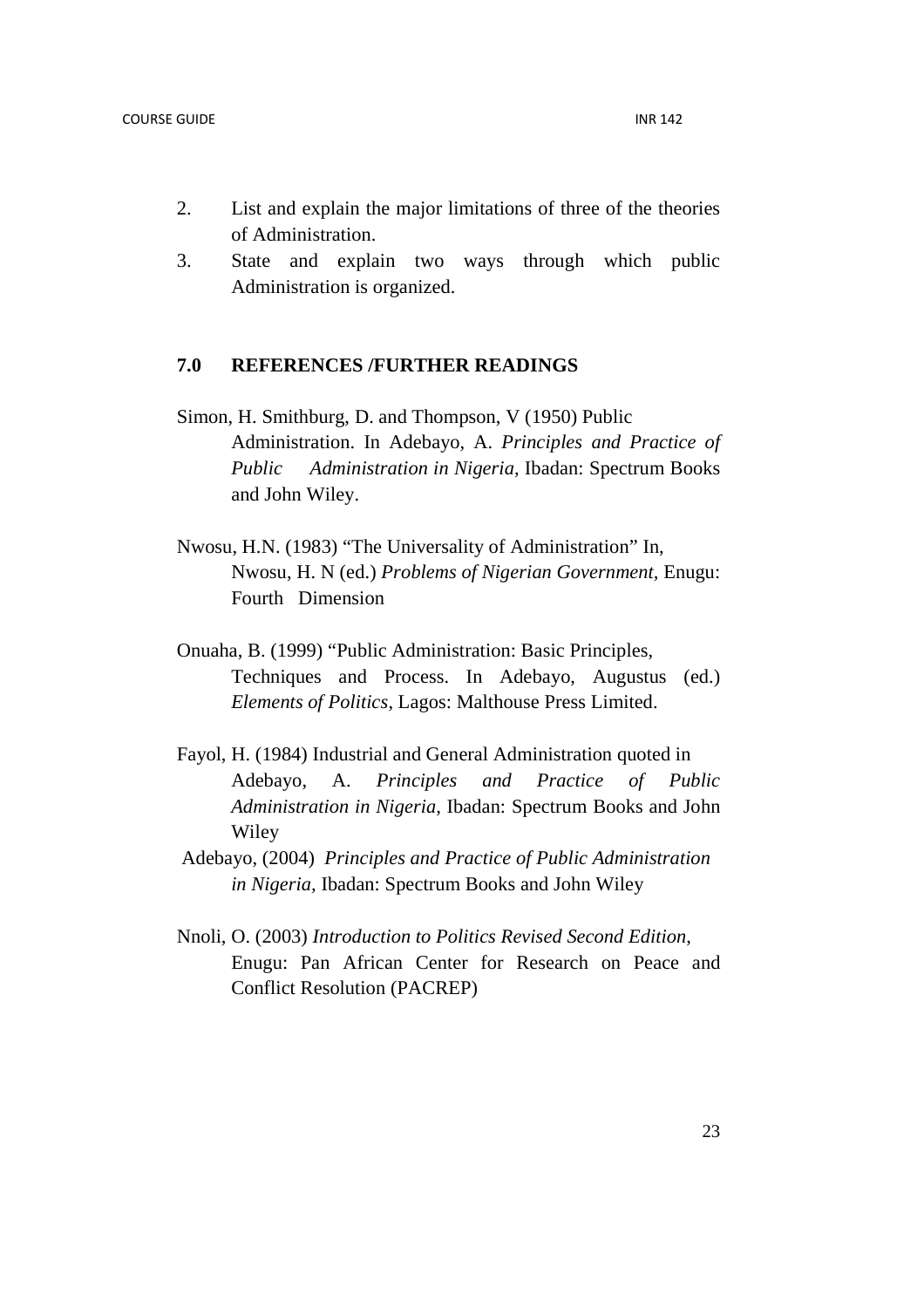## **UNIT 2 GENERAL INTRODUCTION TO THE STUDIES OF PUBLIC ADMINISTRATION**

## **CONTENTS**

- 1.0 Introduction
- 2.0 Objectives
- 3.0 Main Content
	- 3.1 The History of Public Administration
	- 3.2 Public and Private Administration: Their differences
	- 3.3 Public and Private Administration: Their similarities
	- 3.4 Qualities of a Public Administrator
- 4.0 Conclusion
- 5.0 Summary
- 6.0 Tutor Marked Assignments
- 7.0 References / Further Readings

## **1.0 INTRODUCTION**

Public administration is a broad discipline that covers a variety of issues which touches on maximizing the use of scarce resources to satisfy human needs. The various issues that will be examined in this unit include; introduce to you the studies of public administration; the history of public administration; the distinction between public administration and private administration, similarities between public and private administrations, and qualities of a public administrator.

## **2.0 OBJECTIVES**

At the end of this unit students are required to:

- Discuss the history of public administration
- State the differences between private and public administration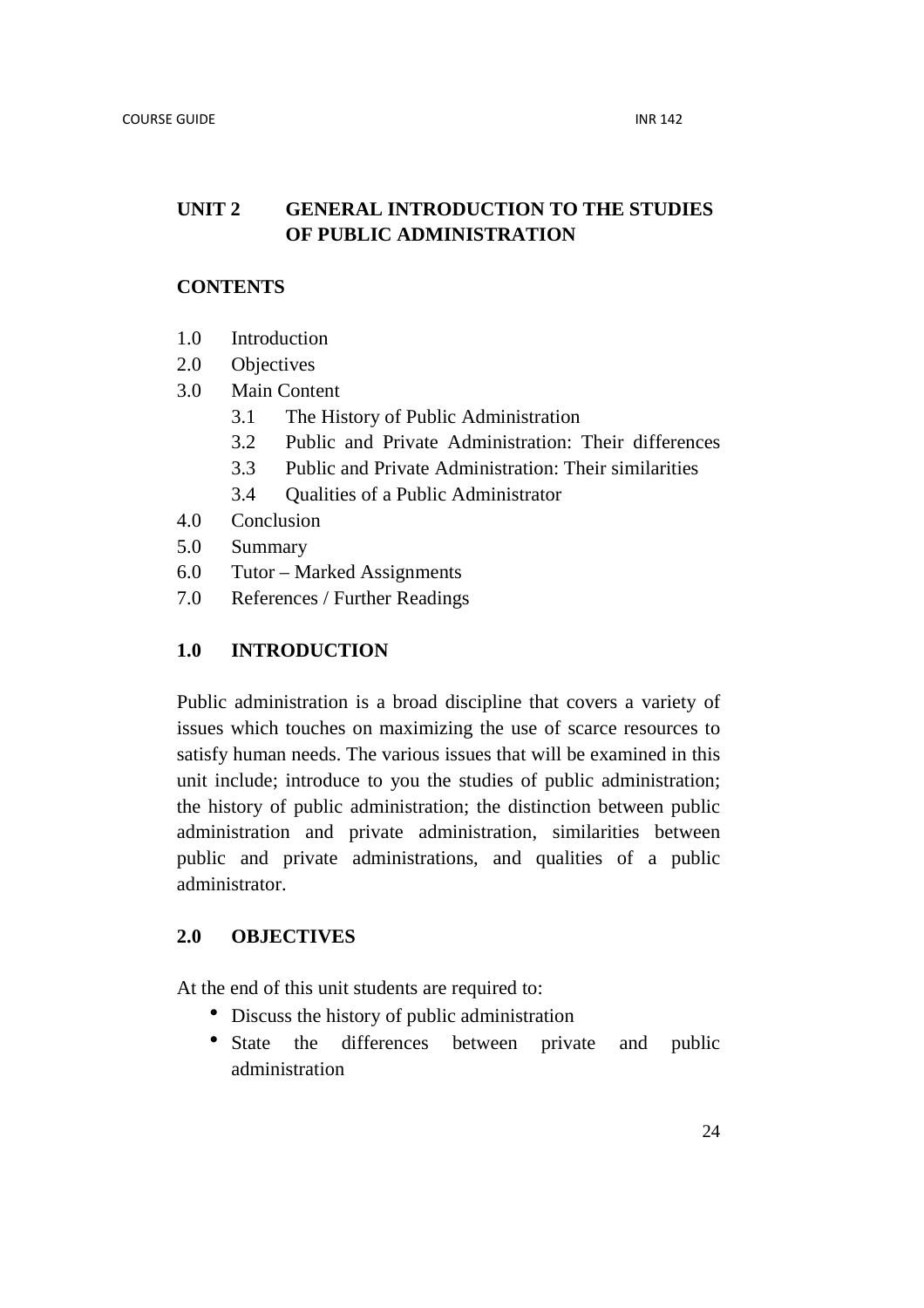- Mention the similarities between private and public administration
- List the qualities of a public administrator

#### **3.0 MAIN CONTENT**

#### **3.1 The History of Public Administration**

Public administration is not a creation of modern times. It has its roots in history and dates back to the times of the ancient civilizations. It is on record that:

- Dating back to 462 B. C. Pericles, a renowned leader in ancient Greece, introduced a scheme for the compensation of officials, thus facilitating the continued participation in public administration by citizens who had to work daily for their living (Bury, n d).
- The ancient Chinese Empire during the Han Dynasty, 202 BC, recognized the need to have a permanent body of officials to implement government decisions.
- Again about the year 120BC, the Chinese Prime Minister, Kung – sun Hung, in a memorandum addressed to the throne, observed that the edicts and laws which were written in elegant classical style were often not understood by the officers whose duty it was to explain and interpret them to the people. He therefore recommended that examinations be held for the selection of men and that those who had shown the best knowledge should have the first preference in appointments to office requiring the use of the written language. His recommendation was adopted and marked the beginning of the civil service examination.
- It is also of interest to note that in AD 219 the ancient Chinese had worked out a system of classifying men into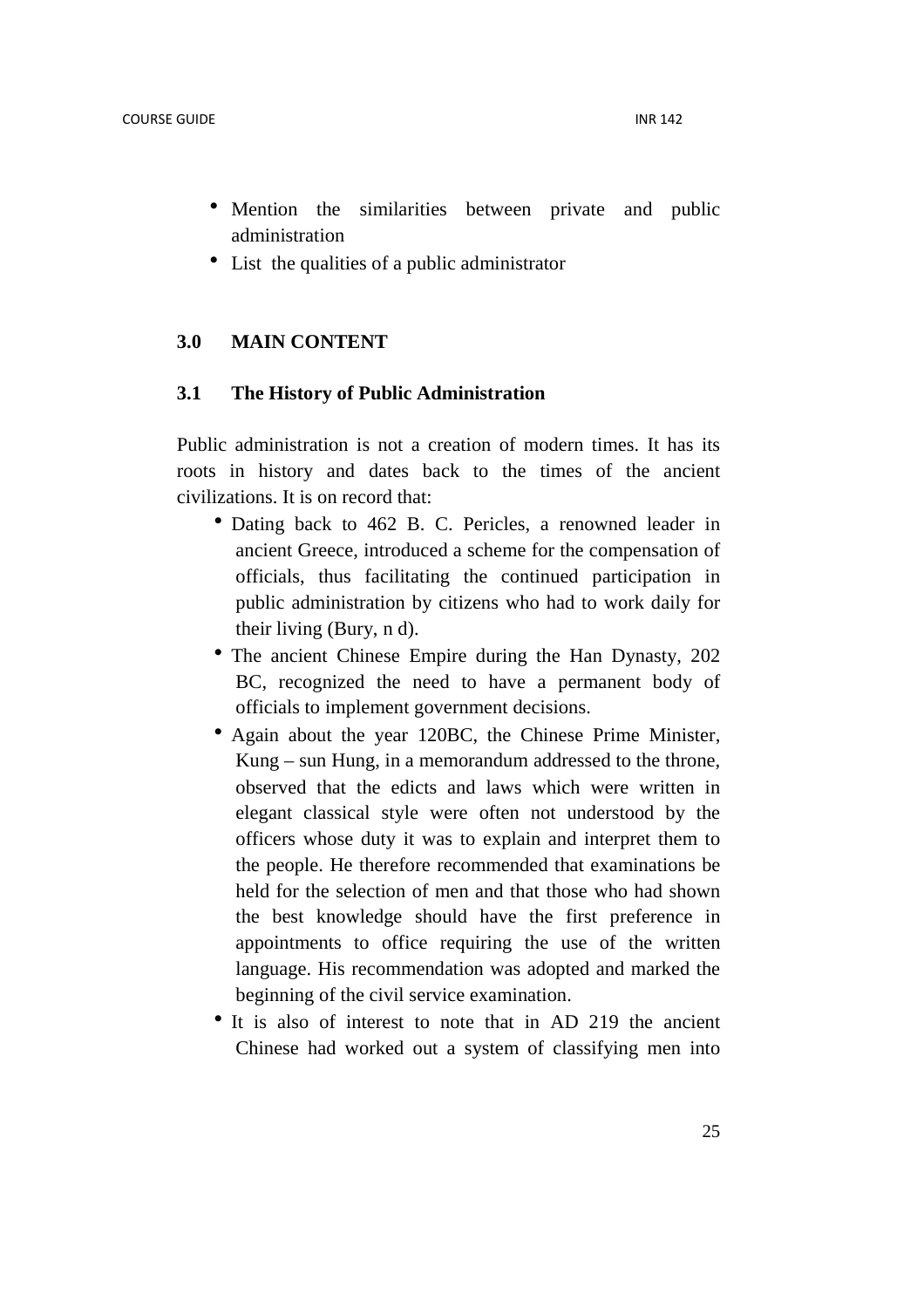nine grades according to their ability, knowledge, experience, and character. This system was called Chung Cheng, that is, Impartial Judge, a forerunner of our present day civil service commission (Shih, 1941)

#### **Self Assessment Exercise 3.1**

Discuss the history of public administration in the world

## **3.2 Differences between Public and Private Administrations**

In order to clearly discuss and understand the subject matter of public administration and the basic issues involved in it, it is important to identify the differences between public administration and business or private administration. Thus public and private administrations differ concretely in a number of respects.

1. The goals that both are expected to serve are different. Since their activities are guided by the nature of these goals the nature and organizational framework of these activities are bound to differ. Clearly the maximization of profit is the overriding goals of private administration. All efforts must be channeled in this direction, and all obstacles to its accomplishment must be removed. The situation is quite different with public administration in which the goal, in concrete terms, is not as clear – cut and single minded. Profit, social welfare, national prestige and political advantage are all to be accomplished simultaneously. The public administrator must integrate them with a lot less emphasis going to the profit motive than in private administration. As a result of this mixing of goals the public administrator must be more cautious and take less risk than his private counterpart. He must be more diplomatic and less single – minded than the private administrator. He must conciliate more, negotiate more and consult more than in private administration before arriving at a decision.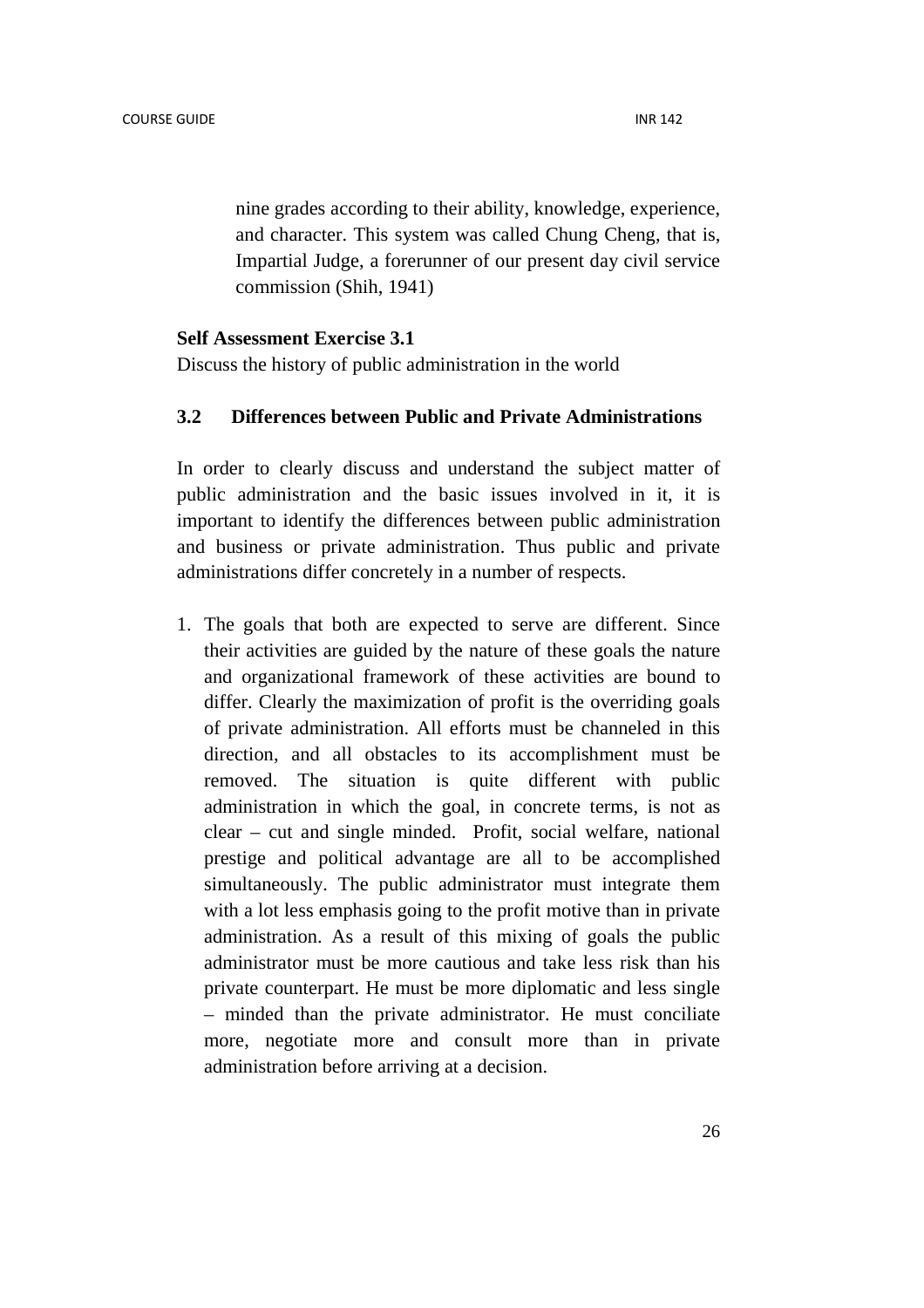- 2. Related to this difference in goals is the difference in the assessment of the performance of these two administrations. In much of the work of public administration, it is difficult, if not impossible, to quantify the output or evaluate precisely the activities of the administrators. For example, it is difficult to quantify the performance of those engaged in diplomatic activities, and the implementation of educational and health service programs. The situation is quite different with private administration. Here all inputs and outputs are evaluated in monetary terms, particularly their relationship to the profit or loss of the enterprise. This inability to compare performance lies at the heart of the incomparability of public and private administrations.
- 3. There is also a difference between the two types of administrations with respect to the span of activities with which they deal. The activity of the private enterprise is one of a narrow focus, of the concentration of attention and resources on one line of activity. Such activities are usually economic in character, and concern only one specialized or specific aspect of economic life. Public administration concerns itself with at once social. economic, cultural and political activities. The resultant diffuseness of attention adversely affects not only the time that can be devoted to an in  $-$  depth examination of the various aspects of the implementation of public programs, it also hampers a clear definition of the programs themselves.
- 4. Unlike administrators in private administration, civil servants are accountable to the public for every aspect of their official activities. They are subjected by the public to a detailed scrutiny of their use of resources and the nature of performance of their jobs. They face scrutiny by the press, legislature, taxpayers, the traditional surveillance of the courts, and by interest groups and political parties. Although private administrators are influenced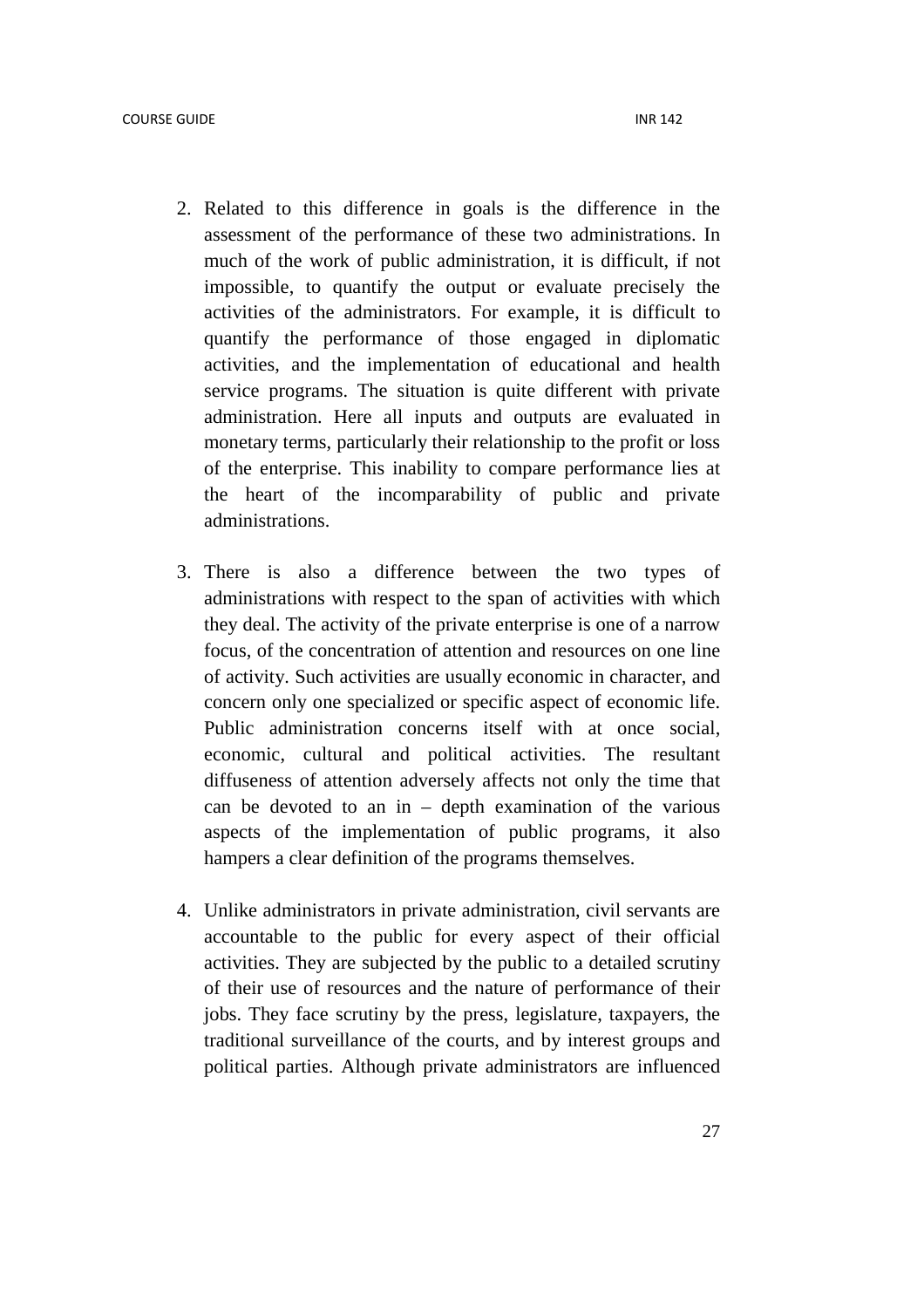by their public contacts, are subject to government regulations and maintain a vast public relations activity, their activities are still in general private in character. Their internal operations are to a large extent their own business, closed to the public gaze. The demands for public consultation and participation in the activities of public administration are growing all the time due to the increase in the number of pressure groups and agencies that demand attention and the right to be consulted. All these demands impose constraints on the public administrator in terms of his/her originality, initiative and use of discretion in the exercise of his/her judgment. They also slow down the process of public administration because of the time involved in these consultations. Caution becomes an important value. Risk taking is banished. And flexibility or adaptability is difficult to attain.

- 5. Both administrations differ in their structure of decision making. In private administration the ultimate decision – making group is very small, limited to the board of directors of the enterprise. In addition, members of this group have a direct personal and concrete stake in the output of the business. Thus, the smallness of size enables decisions to be directed strictly to the output, and for a result – oriented decision to be emphasized. The ultimate decision – making group in the public administration, the cabinet, is much larger than in the private sector. It is, therefore, more unwieldy as a machinery for quick action. Furthermore, its members are not personal owners of the public enterprise and, therefore, can be more easily distracted from the objectives of their decision – process.
- 6. The structure for the implementation of decisions in public administration is much more decentralized than in private administration. It consists of the various ministries of the civil service. Therefore, much more than in private administration efficiency and effectiveness of the civil service depends to a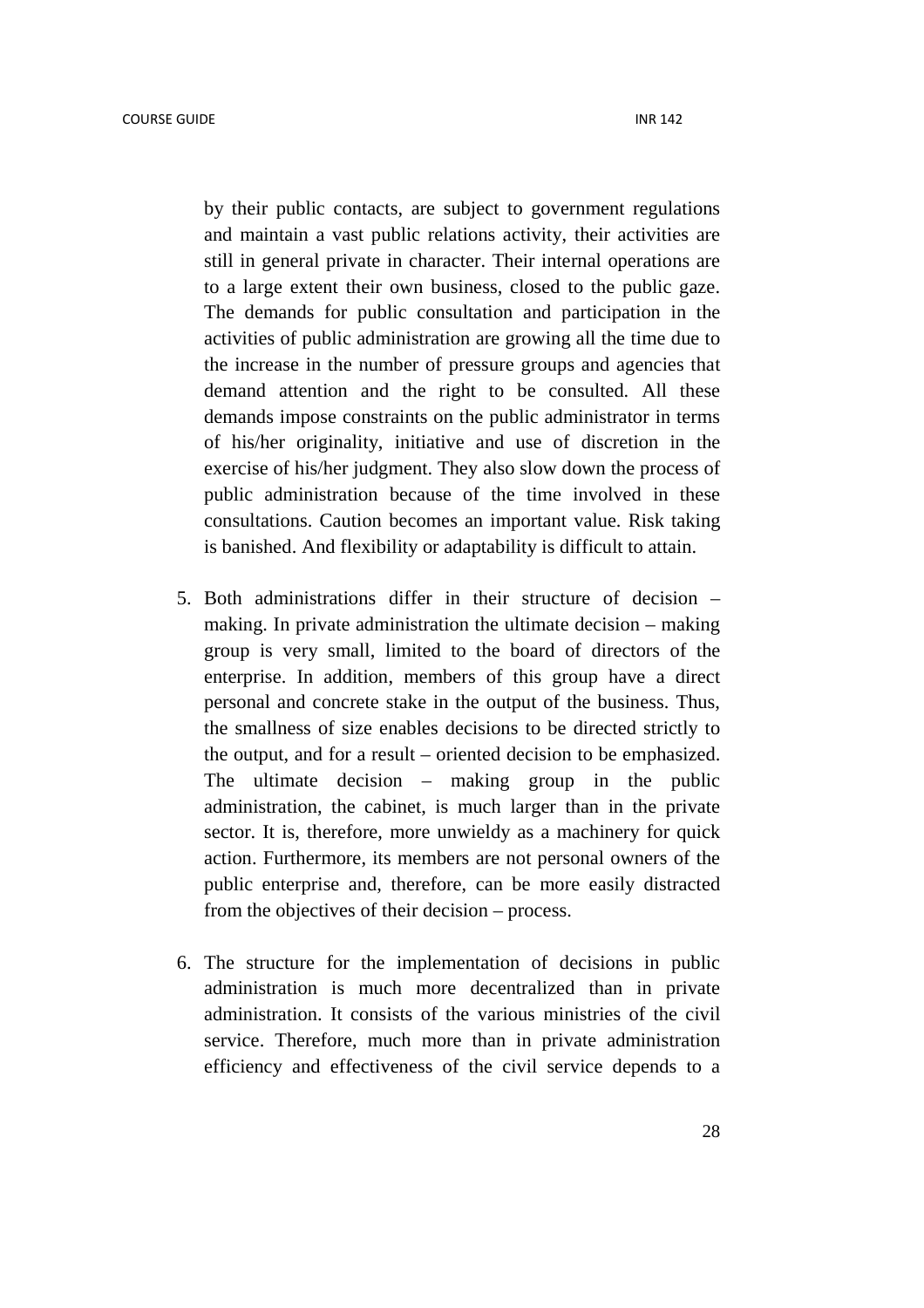greater extent on the effectiveness of the mechanism for coordinating the activities of these decentralized units. This need for coordination is much less compelling in private administration where centralization prevails. Thus, in public administration, the lateral organization of activities around functions is an important aspect of the overall structure of the system. In private administration this lateral organization is absent. All these functions are performed within one and the same structure. This centralized arrangement encourages unity of command, greater flexibility in the allocation of resources and faster adaptation to changing conditions.

- 7. In public administration, officials are employed until retirement, are promoted largely by seniority, and remunerated at standards rates within fixed pay scales and promotion grades. Such conditions of service sometimes do not bear much relationship to performance since no matter how inefficient the official turns out to be he is already in a particular grade and can hang on until retirement. In other words, he enjoys job security. By contrast, in private administration an official can be relieved of his job anytime his performance is deemed inadequate. The salary and fringe benefits are usually high but job security is absent. The consequence of this difference is that the private administrator is under greater pressure to keep his job than the civil servant. He is, therefore, likely to be more highly motivated than the latter. Thus, public administration is much slower and more inefficient than private administration because of its poor work habits and ethics.
- 8. The hiring and firing of workers in private administration is swift and merciless. In public administration, it is slow and humane. Consequently, private administration can move faster in the organization of its activities than public administration. It can quickly add or drop staff, as it deems necessary to achieve its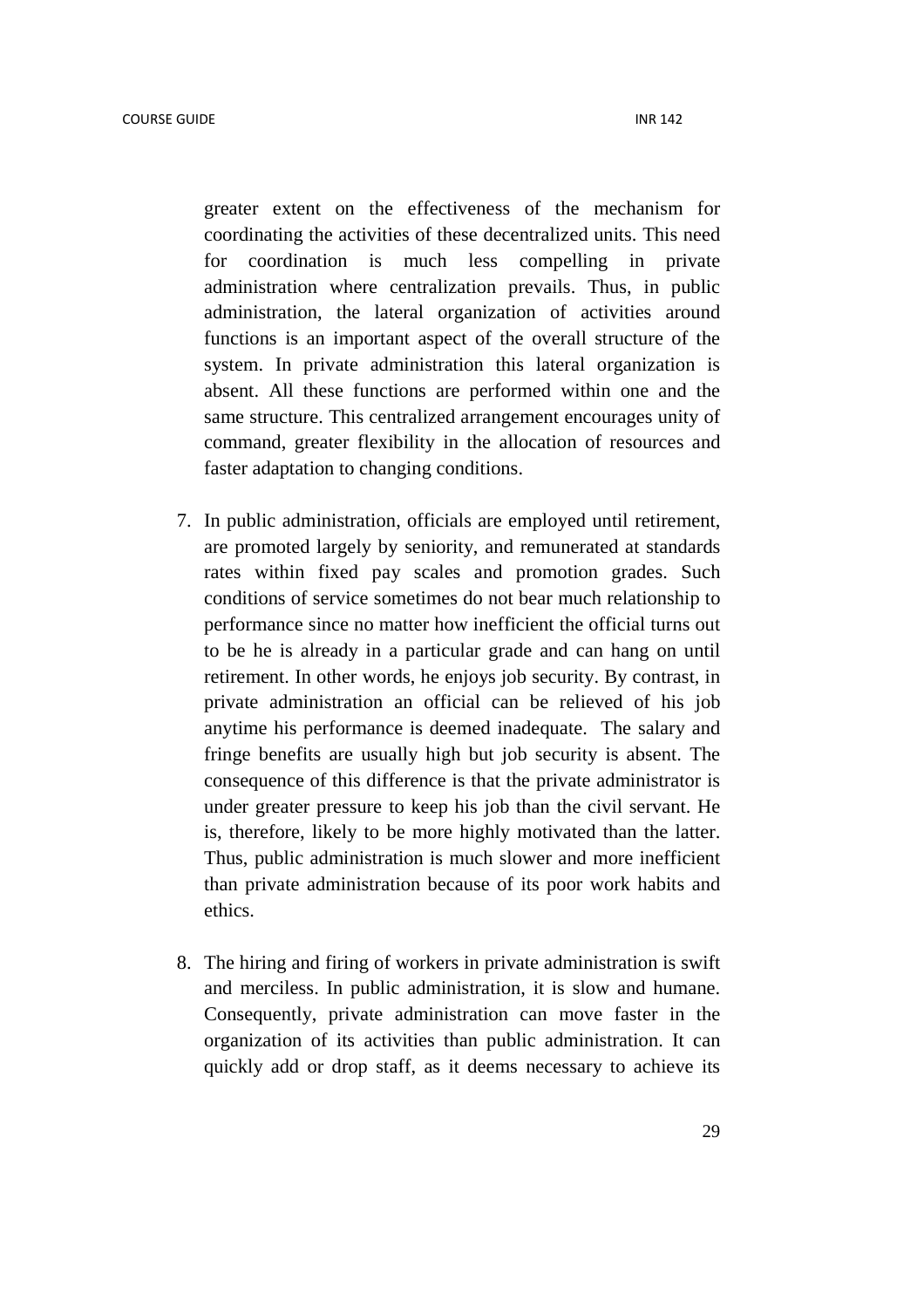objectives. Public administration does not enjoy this kind of flexibility.

9. Discipline is much harsher in private than in public administration. This is essentially because the private sector thrives on the exploitation of man by man. Profit takes precedence over human values. Although the conditions of work are usually better than in the public they are much more exploitative, considering what the worker produces in relation to what he gets as wages and social security. Thus, the public administrator is under much less pressure from the enterprise than his private counterpart. He/she is, therefore, more relaxed with his/her work, and more likely to develop a positive non – mercenary attitude to his/her work. Public service cultivates feelings of patriotism that are vital for the overall success of the society. The public servant develops a sense of participation in the history of his people in a very direct way. This positive attitude is an asset to public administration that is denied to private administration (Nnoli, 2003)

#### **Self Assessment Exercise 3.2**

State the differences between public and private administrations

#### **3.3 Public and Private Administration: Their similarities**

 Public and private administrations have the same essence. There are therefore, similar in fundamental terms.

1. They are both designed to help those who wish to implement their programs but are too few to do so. For public administration government is helped, whereas in private administration the owners of the enterprise, the board of directors, receive the aid.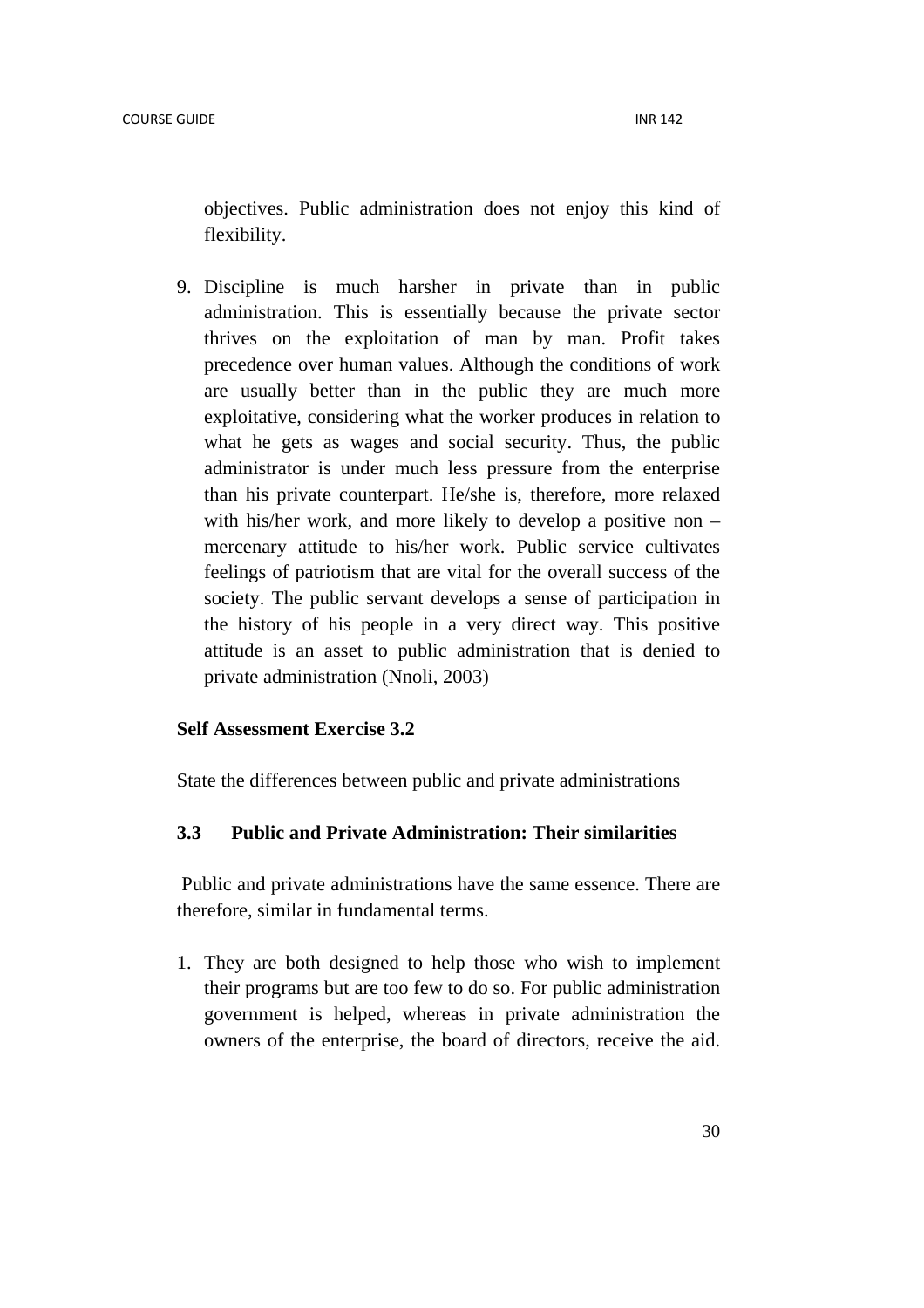Both administrations are guided by the goals that their employers seek to achieve.

- 2. In their performance of their tasks both are hierarchically organized and operate with clearly spelt out procedures regarding command, obedience, promotions, discipline and work ethics.
- 3. Both administrations perform similar functions of data gathering, provision of advice on alternative policy options, recruitment of personnel, resource management, the advertizing of their activities, interest articulation and aggregation, and the negotiation, conciliation, arbitration and settlement of disputes.
- 4. They are both a similar form of organization of men in the performance of these tasks and functions (Nnoli, 2003).

#### **Self Assessment Exercise 3.3**

Mention the similarities between public and private administrations

## **3.4 Qualities of a Public Administrator**

A good administrator must possess the following qualities:

1. Tact: He must be tactful in dealing with his political bosses. The President or Governor, Minister or Commissioner, as the case may be. An administrator must be efficient and brilliant and yet there may be clamor for him to be moved somewhere else on the grounds that he usually puts up the backs of those working with him. When dealing with political bosses and members of the public, a top administrator should avoid being arrogant, pompous, or pedantic. This is equally important in minuting, in submission in the file, in correspondence, and in discussion.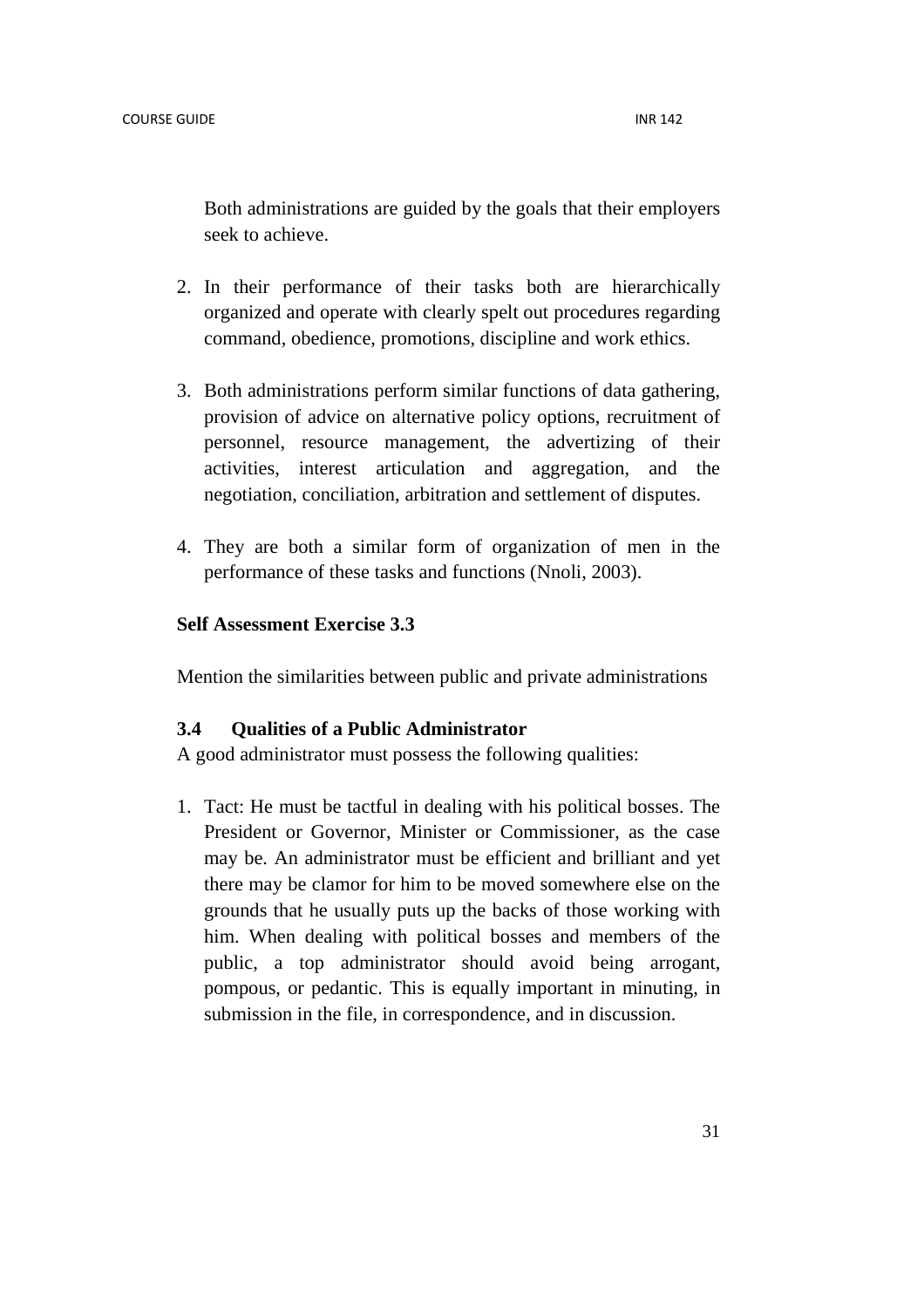- 2. Modesty: Administrators have a duty to brief their bosses, both when they are alone together and when they are in the public at some meeting or conference. Such briefing, especially the ones carried out in public, should be done as unobtrusively as possible.
- 3. Sense of Judgment: Another quality most essential in an administrator is a fine sense of judgment. Every moment of the day an administrator is engaged on assignments which require evaluation, weighing of evidence, assessing degrees of urgency on various public issues, and assessing the mood and temper of those sections of the public which are clients of the department, and which the department has to consult or take into consideration before arriving at decisions and formulating policies.
- 4. Foresight: The Administrator should be able to forecast based on his knowledge and experience, the probable consequences of measures proposed for policy. He should, in addition, be able to think of likely developments that may arise over the next year or two. From his knowledge and accumulated experience, he should have the skill to deduce likely developments, given a set of factors and circumstances.
- 5. Ability to Delegate: Another essential quality necessary in an administrator is the ability to delegate work to his subordinates. It is a mark of poor administration for a top administrator to seek to handle by himself all the essential assignments in the department. In the process, he will create a bottleneck which will cause endless delays, and he will ruin his own health.

## **Self Assessment Exercise 3.4**

List the qualities of a public administrator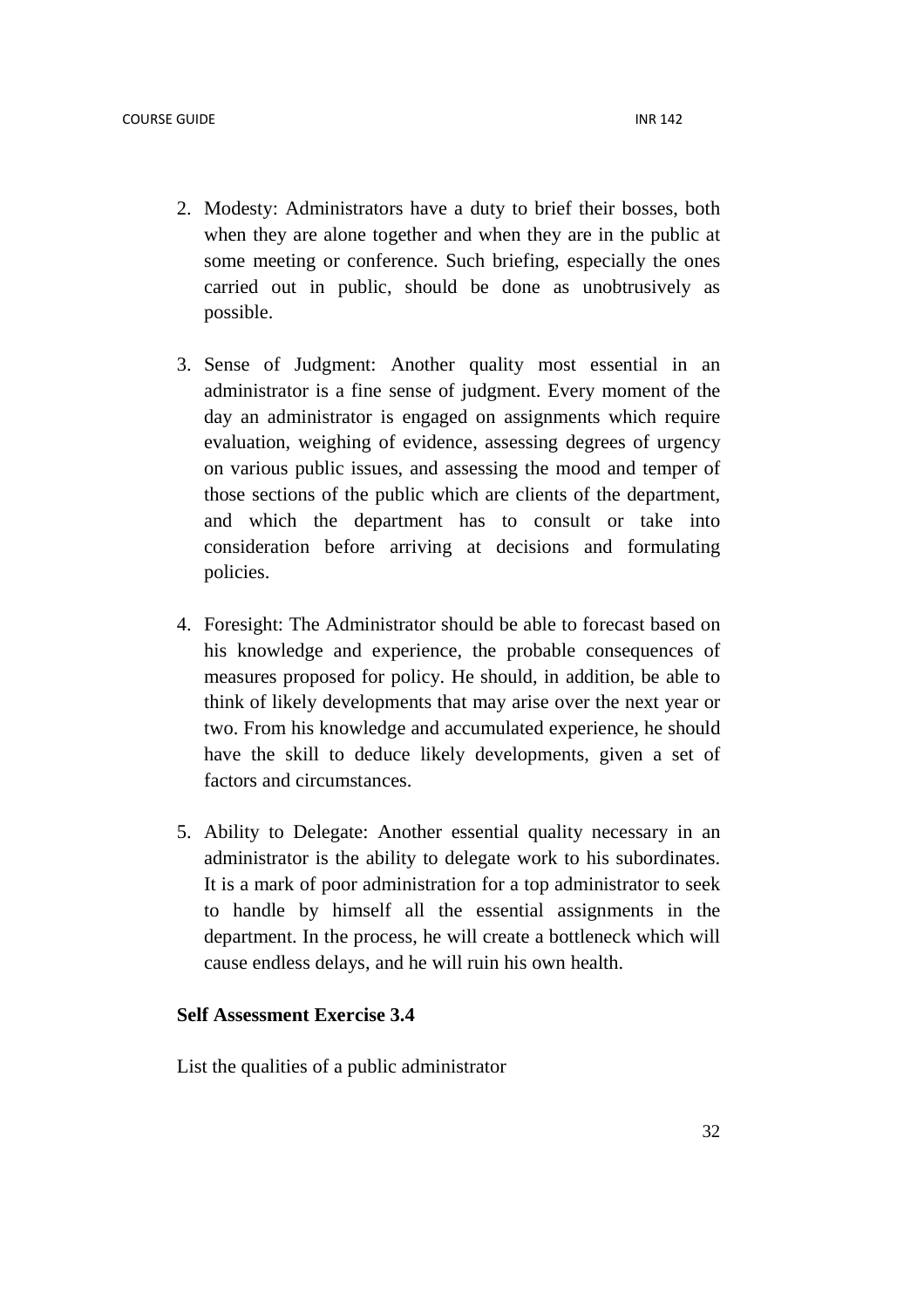## **4.0 CONCLUSION**

We have given a general introduction to the study of public administration where key issues in the discipline are discussed. The understanding of these key issues will equip you to undertake further analysis of critical areas of administrative issues. We sourced our materials from reputable works of experienced administrators and renowned scholars.

#### **5.0 SUMMARY**

Here, we have discussed key issues in public administration with emphasis on the following; the History of Public Administration, differences between public and private administration, their similarities, and qualities of a public administrator. Even though public and private administrations are comparatively different, yet, they share some commonalities.

## **6.0 TUTOR MARKED ASSIGNMENTS**

- 1. How did public administration emerge?
- 2. What are the qualities of a public administrator? Discuss three of them.
- 3. Discuss three differences and similarities of Public Administration and private administration.

## **7.0 REFERENCES**

Bury, J. B. (n.d), *A History of Greece,* New York: Random House, Inc., Modern Library Edition

Shih, H. (1941), *Historical Foundations for a Democratic China,*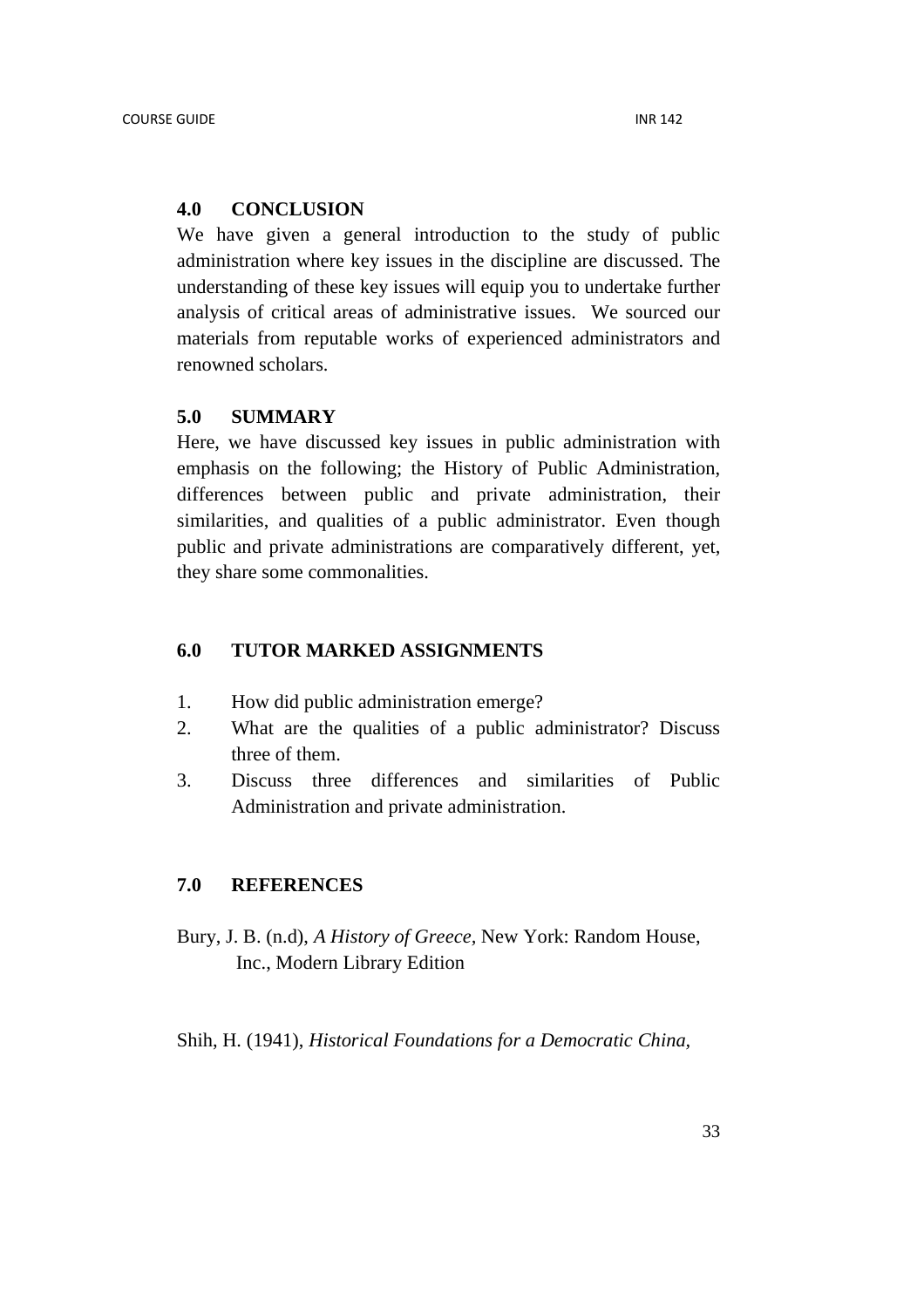*Edmund J. James Lectures on Government 2nd series,* Illinois: University of Illinois Press

- Nnoli, O. (2003), *Introduction to Politics, Revised Second Edition,* Enugu: Pan African Center for Research and Conflict Resolution (PACREP)
- Adebayo, (2004), *Principles and Practice of Public Administration in Nigeria,* Ibadan: Spectrum Books and John Wiley
- Weber, M. (1946), *Essays in Sociology (Translated by H. H. Gerth and C. W. Mills,* New York: Oxford University Press
- Weber, M. (1947), *The Theory of Social and Economic Organization (Translated by A. M. Henderson and T. Parsons,* New York: **Oxford University Press,**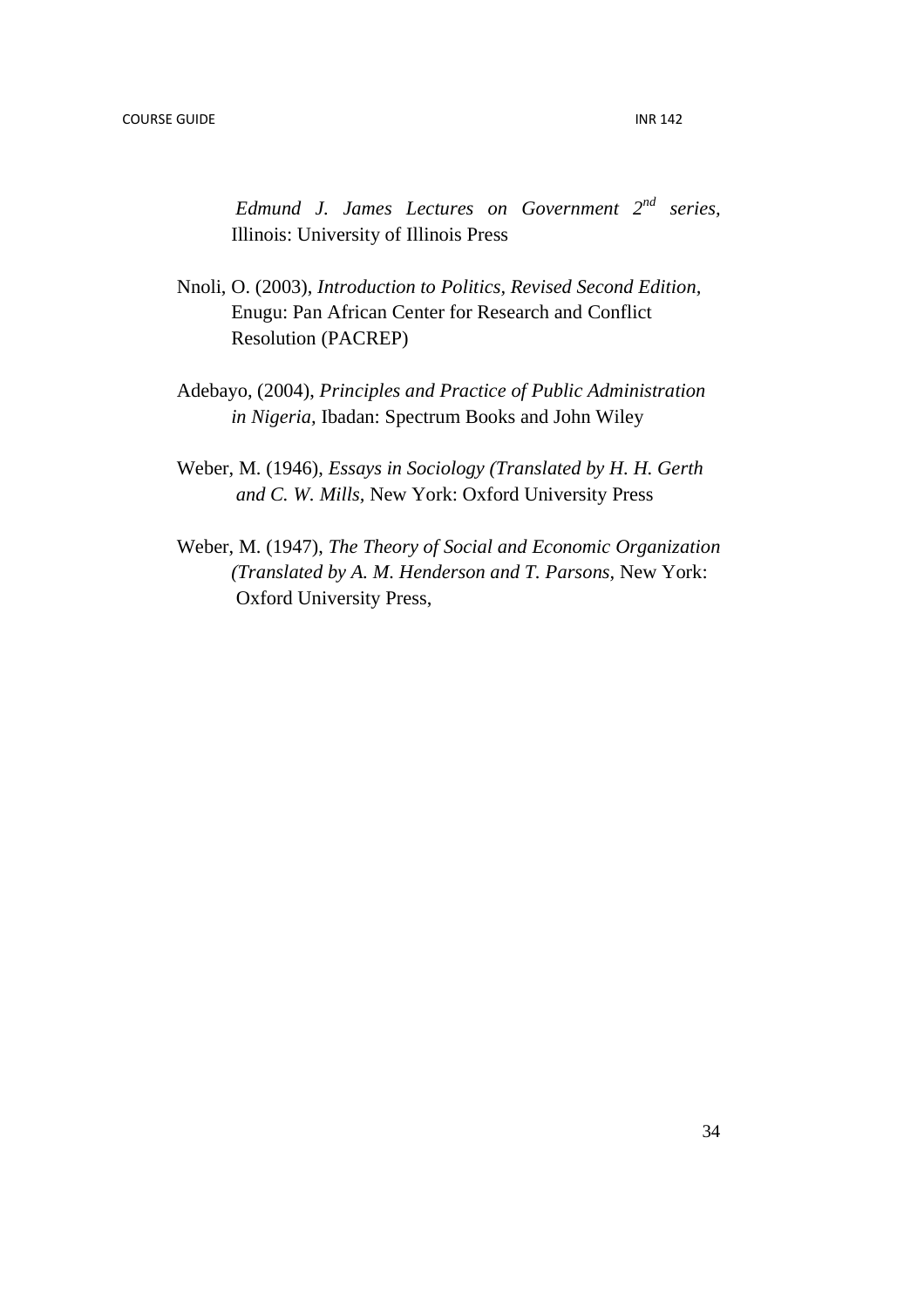## **UNIT 3 IMPORTANCE OF PUBLIC ADMINISTRATION**

#### **CONTENTS**

- 1.0 Introduction
- 2.0 Objectives
- 3.0 Main Content
	- 3.1 Absorbing the work of governments.
	- 3.2 Meeting the challenges of Government activities
	- 3.3 Implementing government decisions
	- 3.4 Detaching political activities from administrative work
	- 3.5 Negotiation, Conciliation, and Arbitration
	- 3.6 Communication
- 4.0 Conclusion
- 5.0 Summary
- 6.0 Tutor Marked Assignments
- 7.0 References / Further Readings

## **1.0 INTRODUCTION**

Public administration is a distinct field of administration, which is very important for the success of any government. This peculiarity arises out of the fact that public administration is an action part of government, the means by which the purposes and goals of government are realized. Specific issues to be covered here are: absorption of the work of government, meeting the challenges of government activities, implementation of government decisions, detaching of political activities from administrative work, negotiation, conciliation and arbitration and communication.

## **2.0 OBJECTIVES**

It is intended that by the end of this unit, you should be able to:

• Explain how public administration absorbs the bulk of work of government that covers various aspects of the society' life.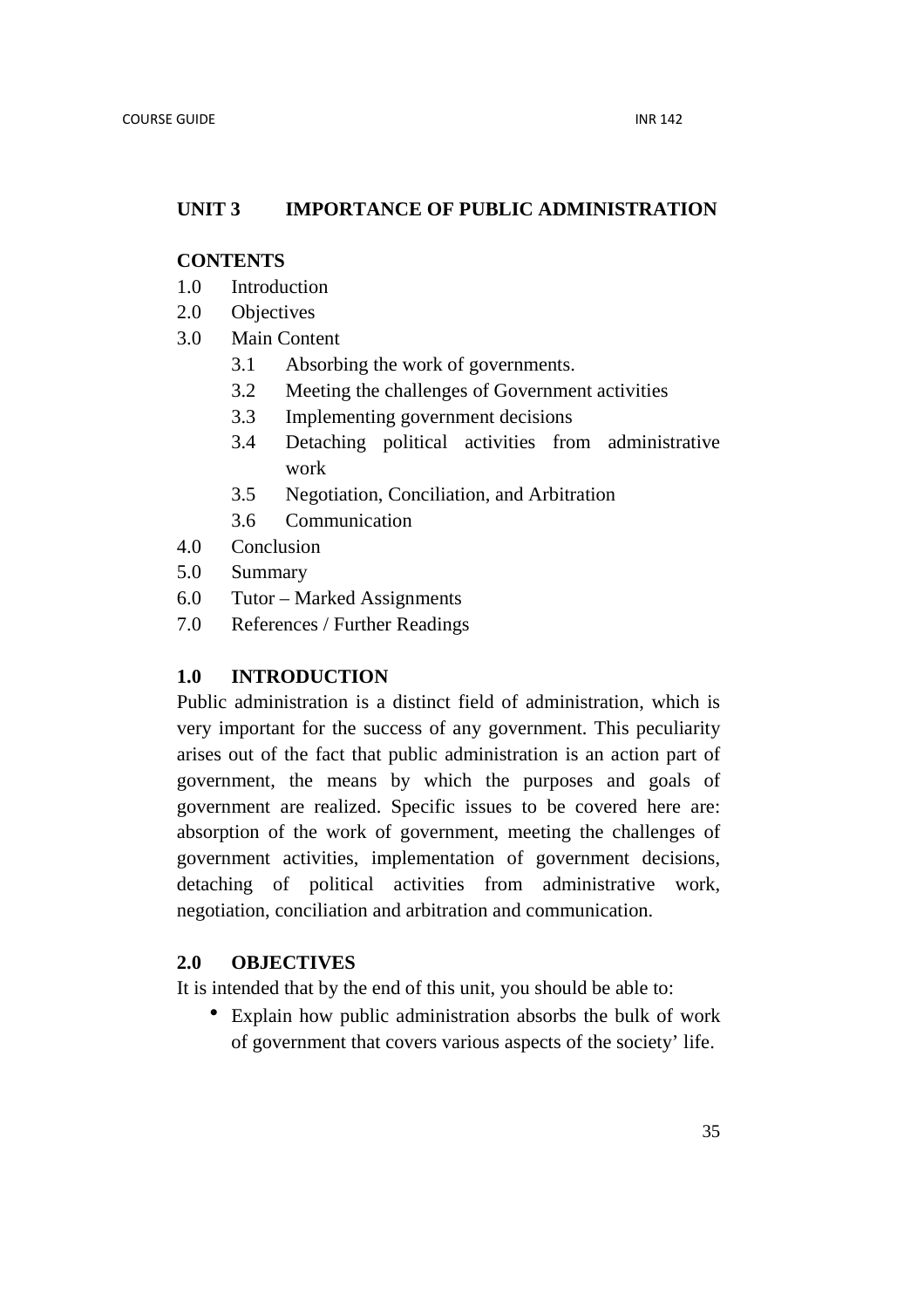- Discuss the role of public administration in meeting the challenges of continuous growth in size and complexity of Government activities
- State how administration implement government decisions
- Describe how public administration detaches political activities from administrative work
- Explain how public administration negotiate, conciliate and arbitrate conflicting interests in the society.
- Mention the importance of communication in public administration

## **3.0 MAIN CONTENT**

## **3.1 Absorbing the work of governments**

One of the identified importance of Public Administration is its ability to absorb the work of governments. There is noticeable increase in the activities of government all over the world. They deal with:

- 1. Foreign governments at the same time as they must oversee internal and external trade.
- 2. The industrial and agricultural growth of the country; this involves embarking on measures that will create a conducive environment for both foreign and local investors
- 3. The health of the population by establishing specialists and general hospitals as well as clinics for tertiary, secondary and primary health care delivery and maintenance of facilities therein
- 4. Educational development through setting up of primary, secondary, and tertiary as well as Universities across the nation, most significant is also the servicing of these institutions.
- 5. Provision of power: governments across the world have a demanding task of power generation which is the life wire of all the economic and social activities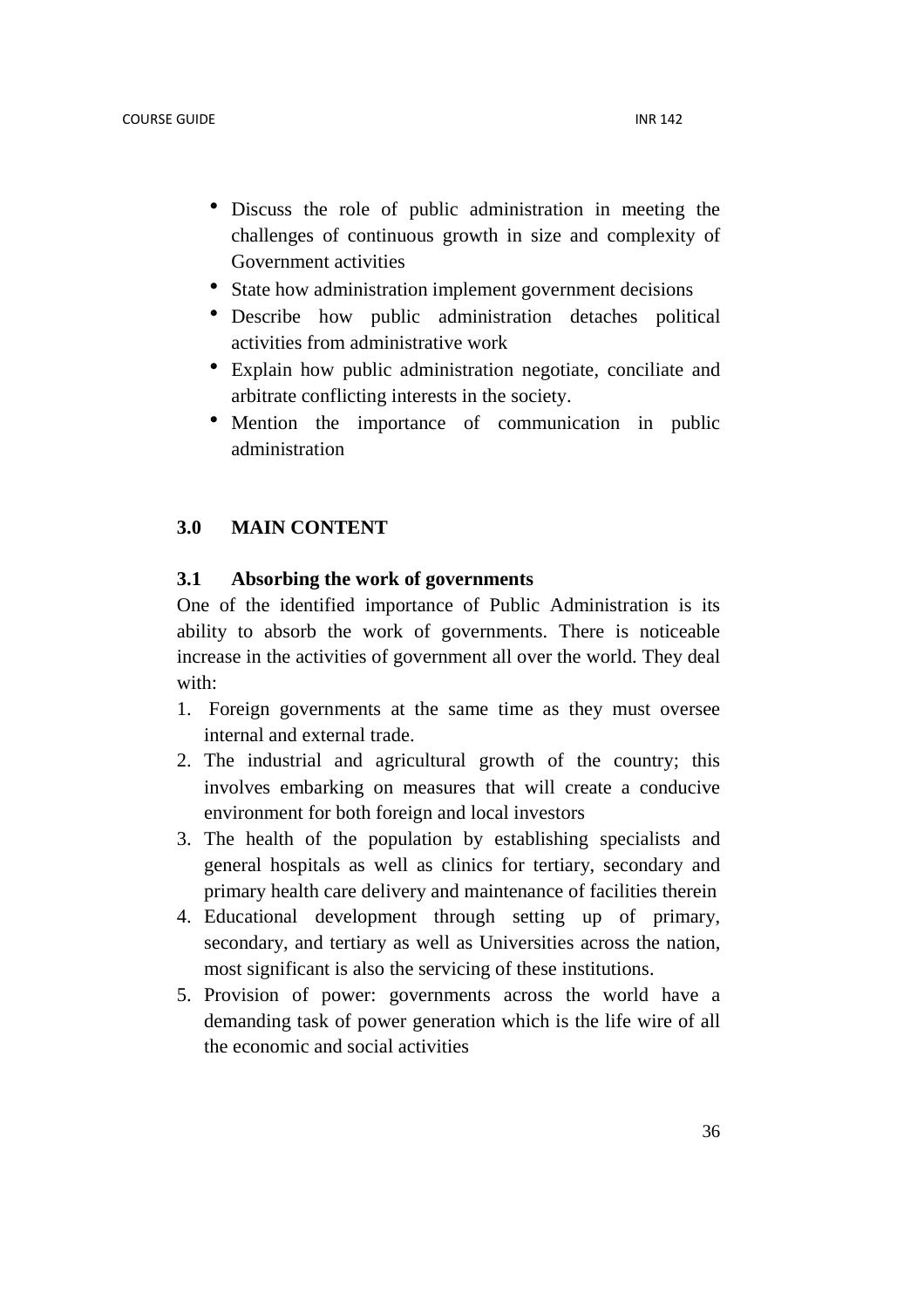- 6. Defense: the task of ensuring both internal and external security remains one of the topmost activities of government, security challenges have increased over the years
- 7. Management of finance: aware of the vast needs of the public and the lean resources always at the disposal of governments, governments have the responsibilities of employing effective measures for management of state resources
- 8. Encouragement of development in science and technology: governments embark on measures aimed at encouraging scientific and technological innovations
- 9. Promotion of sporting activities: Various sporting activities are encouraged by the government to keep her citizens healthy and entertain the populace (Nnoli, 2003)

It is not possible for a few ministers, chief executive and his political advisers, the legislator and the judges and magistrates who make up the three arms of government to be able to do all these. Even if they have the competence, they do not have enough time and energy to take care of all these activities within the time necessary to satisfy the population. They need the additional hands found in the civil service or public administration.

## **Self Assessment Exercise 3.1**

Explain five areas in which public administration assists in running the government?

## **3.2 Meeting the challenges of Government activities**

Government activities have not only grown in size, they have also grown in complexity. And such a complexity demands different kinds of expertise for various activities. Therefore, even if individuals in government have the time and energy to carry out all their functions they will not have among themselves alone the necessary expertise to go round their specialized activities. Thus,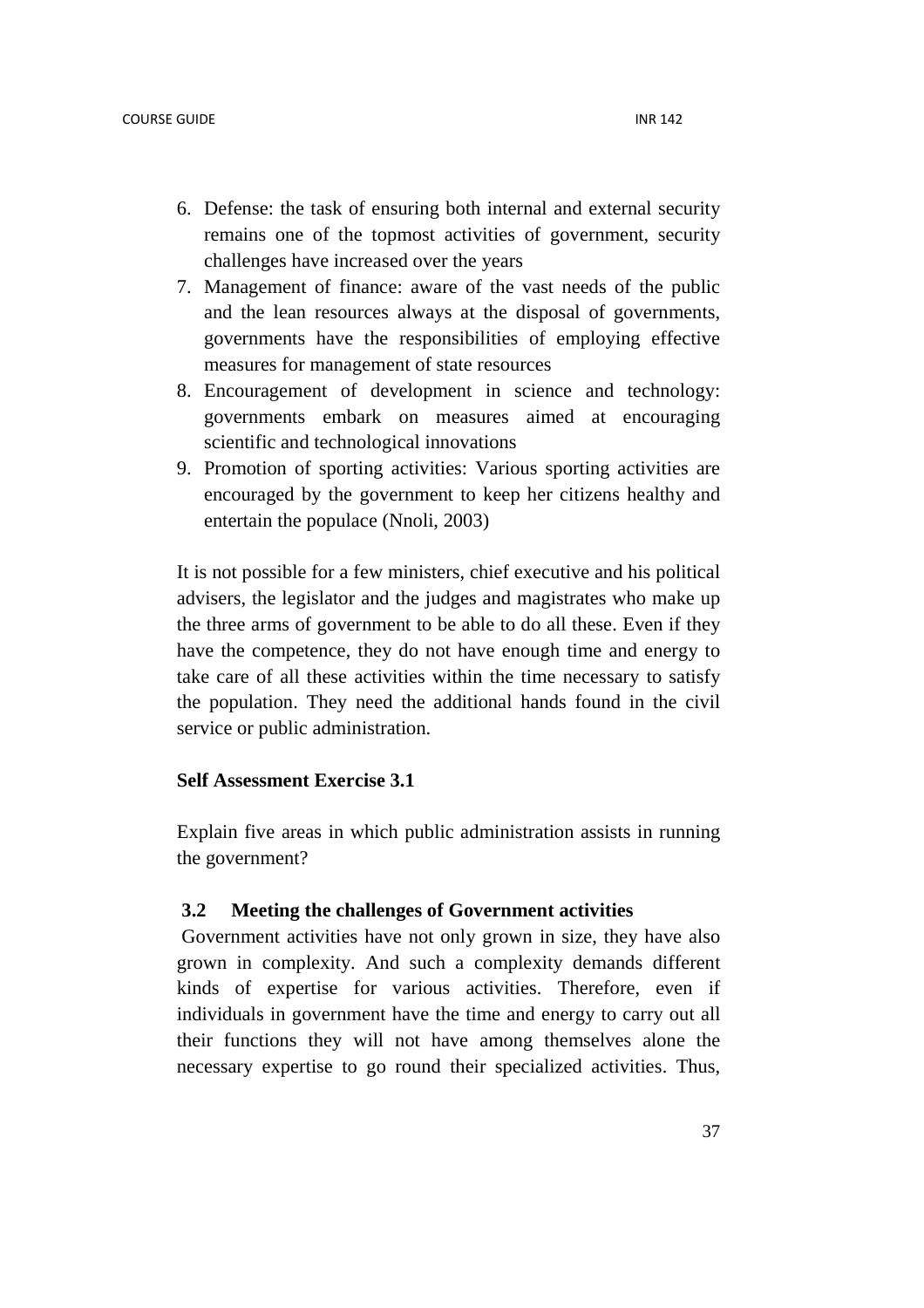they need the variety of experts found in the public administration such as:

- Teachers for managing educational institutions and impacting knowledge into students and pupil in such institutions
- Doctors whose responsibilities are to save lives through preventive and curative measures using the equipments in the hospitals and clinics established by the government
- Industrialists for sustaining the industries established
- Accountants, whose task is to keep proper records of financial dealings of governments in addition to working out strategies of generating revenue for financing the activities of government
- Engineers that invent, operate and maintain equipments and machines procured to serve various purposes in all departments of government
- Soldiers whose responsibility is to maintain both internal and external security etc.

Members of government do not know everything; and they do not necessarily know more than everybody in their own area of expertise. They need the help of experts and better minds.

## **Self Assessment Exercise 3.2**

Discuss five key areas through which public administration help in meeting up with the challenges of continuous growth in size and complexity of government activities?

## **3.3 Implementation of government decisions**

So many processes are involved in the making and implementation of government decisions that apart from the problem of high level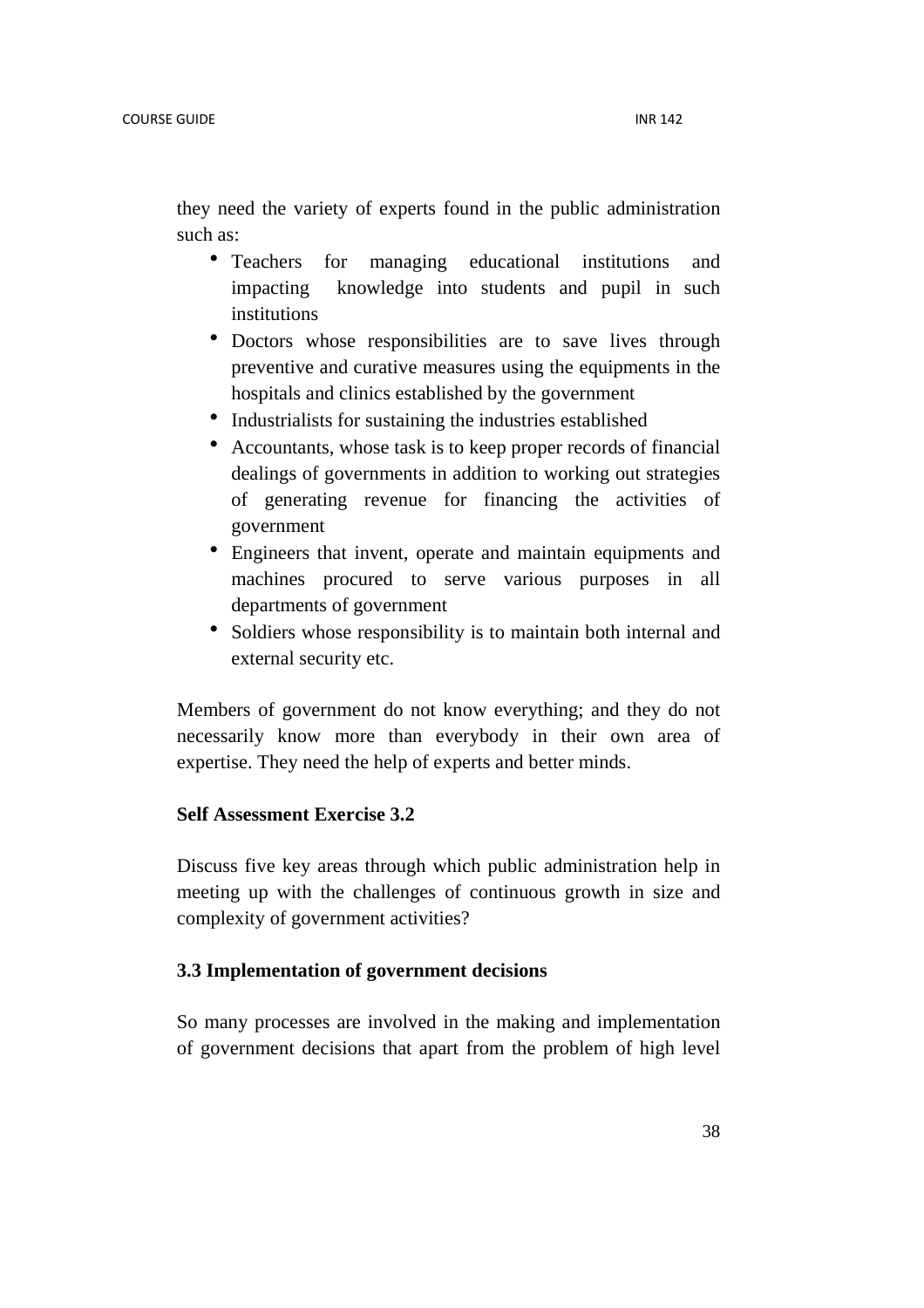expertise there is the problem of an intricate division of labour that must be solved.

- 1. There is the need for a clerk to file the letters,
- 2. Others to gather information,
- 3. Still others to ensure that the conditions of work are agreeable to the civil servants,
- 4. Some to post letters, keep documents, write memoranda, gather statistics, negotiate with individuals and groups, and so on and so forth.

It is not efficient for one individual to perform many of these functions at the same time. Experience has shown that more is produced or achieved under conditions of a division of labor than under conditions where no such division of labor exists. Therefore, the demands of increased productivity, performance or achievement require a complex division of labor in which many more people are involved than those in government.

## **Self Assessment Exercise 3.3**

State the ways through which division of labor can lead to increase in productivity in public administration?

## **3.4 Detaching political activities from administrative work**

Those in government are usually politicians who have proved themselves as experts in the manipulation of political forces.

- 1. Yet they have constantly to respond to political pressures in their effort to remain in power.
- 2. To fend off the challenges of political rivals.
- 3. Reward political friends.
- 4. Form new alliances and consolidate existing ones.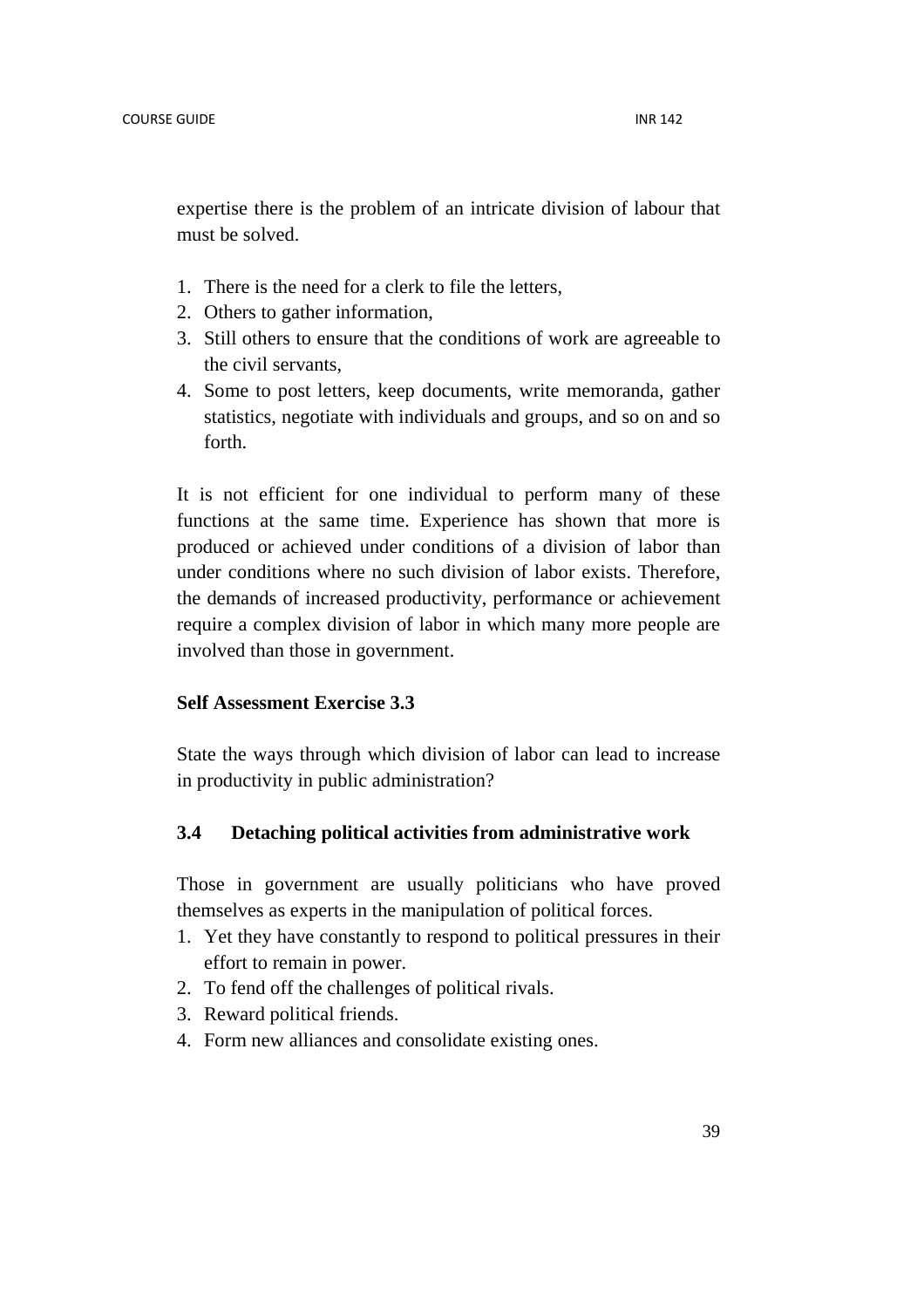Under these conditions they need to be assisted by others who will emphasize the management of natural and other non – political resources, and ensure that the government's management of the political resources does not severely damage the management of these other resources.

Public administration enables the government to manage its non – political resources and activities, an area in which the politician is in any case less technically qualified, leaving him/her free to attend to his/her expert profession of political manipulation and intrigue, and to be rest assured that his/her socio – economic programs that are often crucial for his political survival will not suffer.

## **Self Assessment Exercise 3.4**

Describe how public administration detaches political activities from administrative functions.

## **3.5 Negotiation, Conciliation, and Arbitration**

For a government to protect persons and property against violence, to collect taxes, and control traffic and health hazards, it must make regulations. In order to settle disputes between parties, it must conciliate and negotiate. In order to arrive at a just decision when faced with conflicting demands from opposing interests and functions in the community, a government must be continually engaged in balancing. This balancing involves consultations, negotiation, and compromise. Then, of course, there is the equally important obligation on the part of a government to provide services.

From the foregoing, one can see certain uses and process from the bedrock of the responsibilities of a government. These include regulating, conciliating, balancing, compromise, service – providing. Regulatory functions involve the making of rules and regulations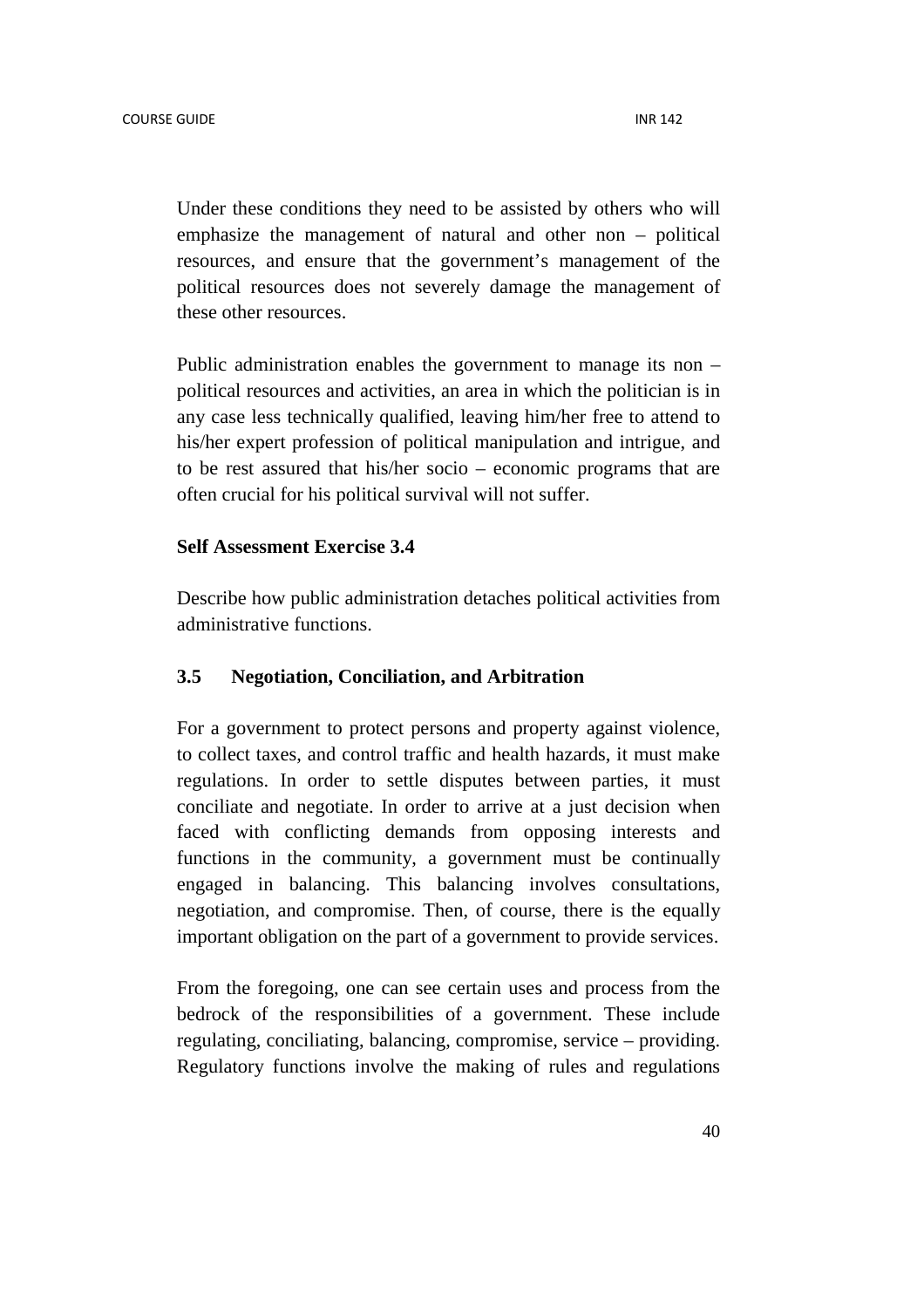and the issuing of policy directives. For the rational and effective performance of these roles there must be prior planning, and gathering of information and data. It will also be necessary to hold consultations with representatives of sectional groups and to reconcile conflicting interests and points of view. All these tasks rest on public administration. It is after these essential preliminaries have been carried out that rules and regulations, and directives are issued by government.

#### **Self Assessment Exercise 3.5**

Explain the importance of public administration in resolving the conflicting interest of groups and individuals in a nation.

### **3.6 Communication**

In public service, administrative officials perform a considerable portion of their task through communication which could either be in oral or in written forms. One of the hallmarks of an administrator is to develop the habit of communication by discussion – telephone discussion, meetings and conferences, interviews with members of the public and clients of the department. A good deal is achieved through face  $-$  to  $-$  face discussion.

In spite of the obvious advantages of oral communication and personal contact, it is inevitable that senior officials have to communicate frequently through the written word. They have to write minutes in files, prepare memoranda and draft speeches for their chief executives – the President, Governor, Ministers, State Commissioners, and Chairmen of statutory bodies and agencies.

• Minutes are views, opinions, advice, information, or directives expressed in writing during the course of  $day - to$ day work in the office. They are usually enclosed in paper jackets known as files. Each file bears a reference number by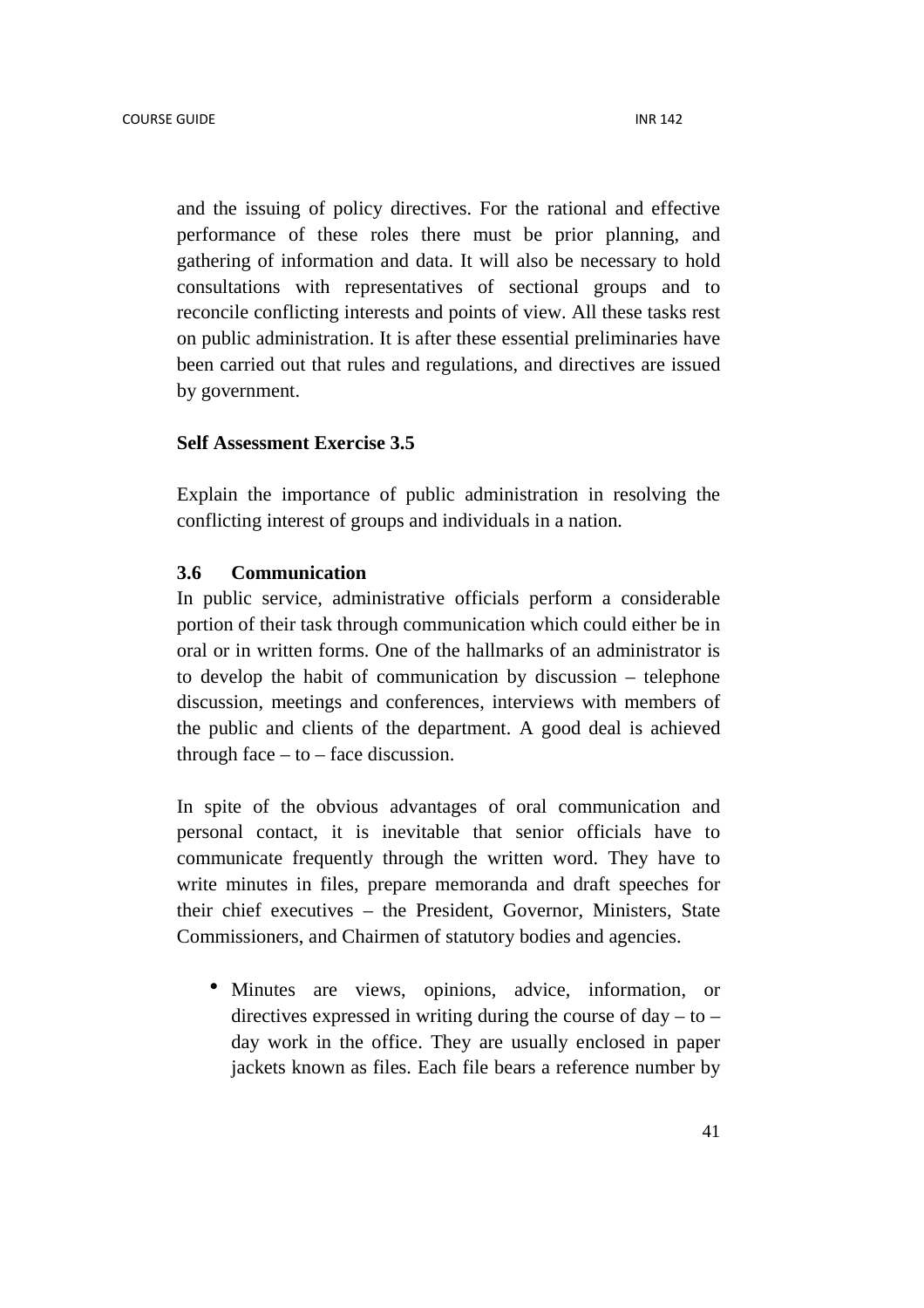which it is easily identified. For the purpose of tidy arrangement and easy reference, each file is devoted to a single specific subject.

- The decision to prepare the memorandum in a department may originate directly from the Minister/ Commissioners who are the political heads of departments or the permanent secretary. A matter may have been subject of consideration in the department and on which the Minister and his officials have exchanged minutes in the file, each one expressing his own views as a result of the data and information assembled on the issue. Matters may reach a stage at which the Minister is convinced that it is necessary to consult, inform or seek approval of the Executive Council. At this stage, the Minister will direct his permanent secretary to prepare a memo. Alternatively, the process may be the reverse. The Permanent Secretary and his subordinates may have been examining a particular issue through the exchange of minutes in the file. A point may be reached at which an important issue of policy calls for determination and as he may prepare a memo.
- Public officials in the civil service, in the universities, local government service, statutory corporations, etc. very often have to write speeches for their chief executives. The chief executive may be the President of the nation, the Governor of a state, the Vice Chancellor of a University, a Minister of State, a State Commissioner or the Chairman of a statutory corporation or any governmental agency.

#### **Self – Assessment Exercise 3.6**

Mention the procedures through which senior officials communicate through written communication in an organization.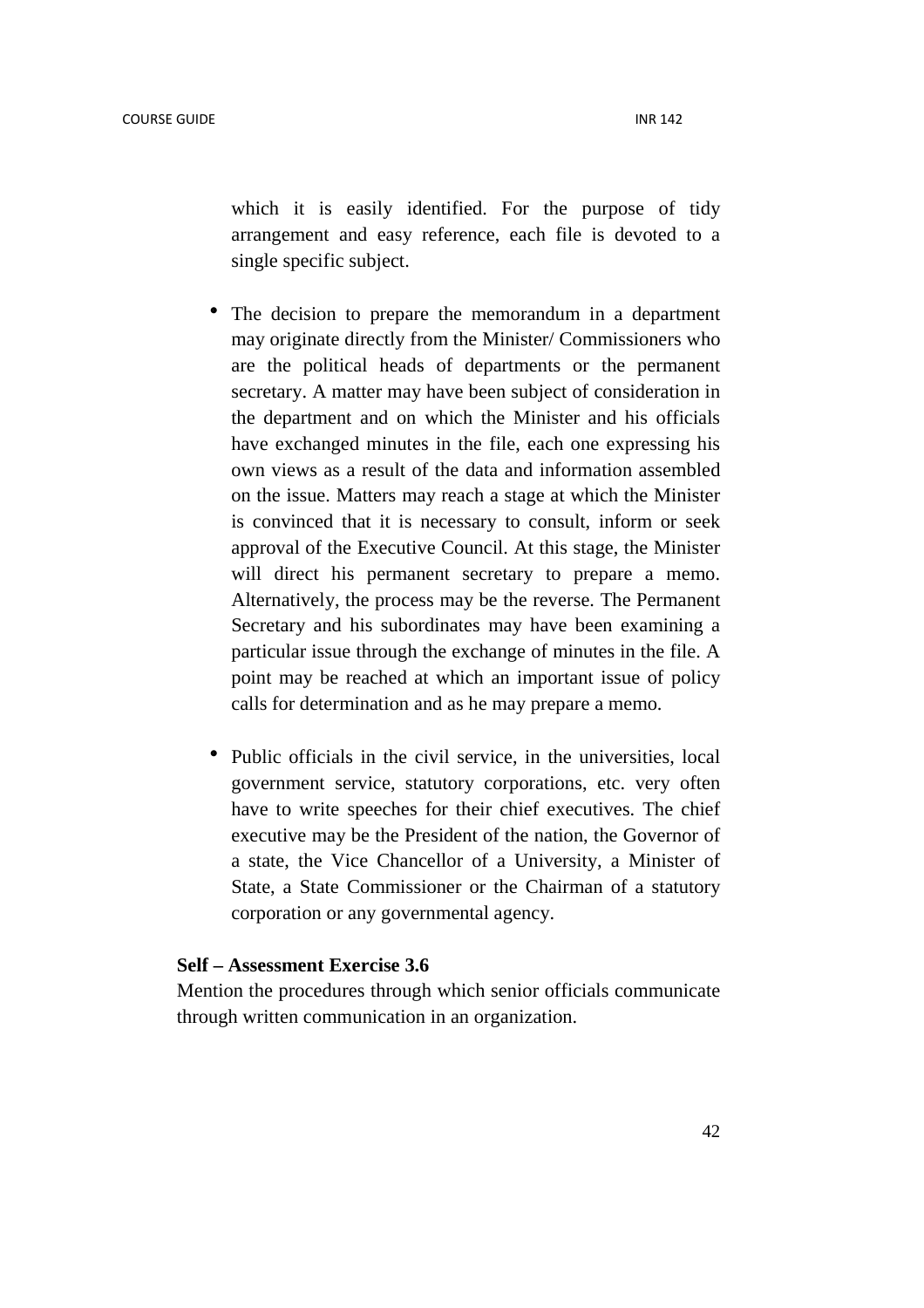## **4.0 CONCLUSION**

It has been ascertained that public administration is the hub through which social, political and economic development takes place within a state. Indications are apt that through professionalism, administrative duties lean more towards national interest than individual interest. Textbooks are the main source for the exercise; ideas from various scholars have been employed.

## **5.0 SUMMARY**

This unit dealt with the importance of public administration. An important role of public administration is sustaining government's work. Some of the areas highlighted in this unit include; meeting the challenges of continuous growth in size and complexity of government activities; implementation of government decisions; negotiation, conciliation and arbitration; and detaching political activities from administrative work.

## **6.0 TUTOR – MARKED ASSIGNMENTS**

- 1. Explain how public administration supports government activities.
- 2. Discuss the ways through which public administration meet the challenges of continuous growth in size and complexity of governments activities
- 3. Describe the procedure through which public administration detach political activities from administrative duties.

## **7.0 REFERENCES / FURTHER READINGS**

Nnoli, O. (2003), *Introduction to Politics, Revised Second Edition,* Enugu: Pan African Center for Research and Conflict Resolution (PACREP)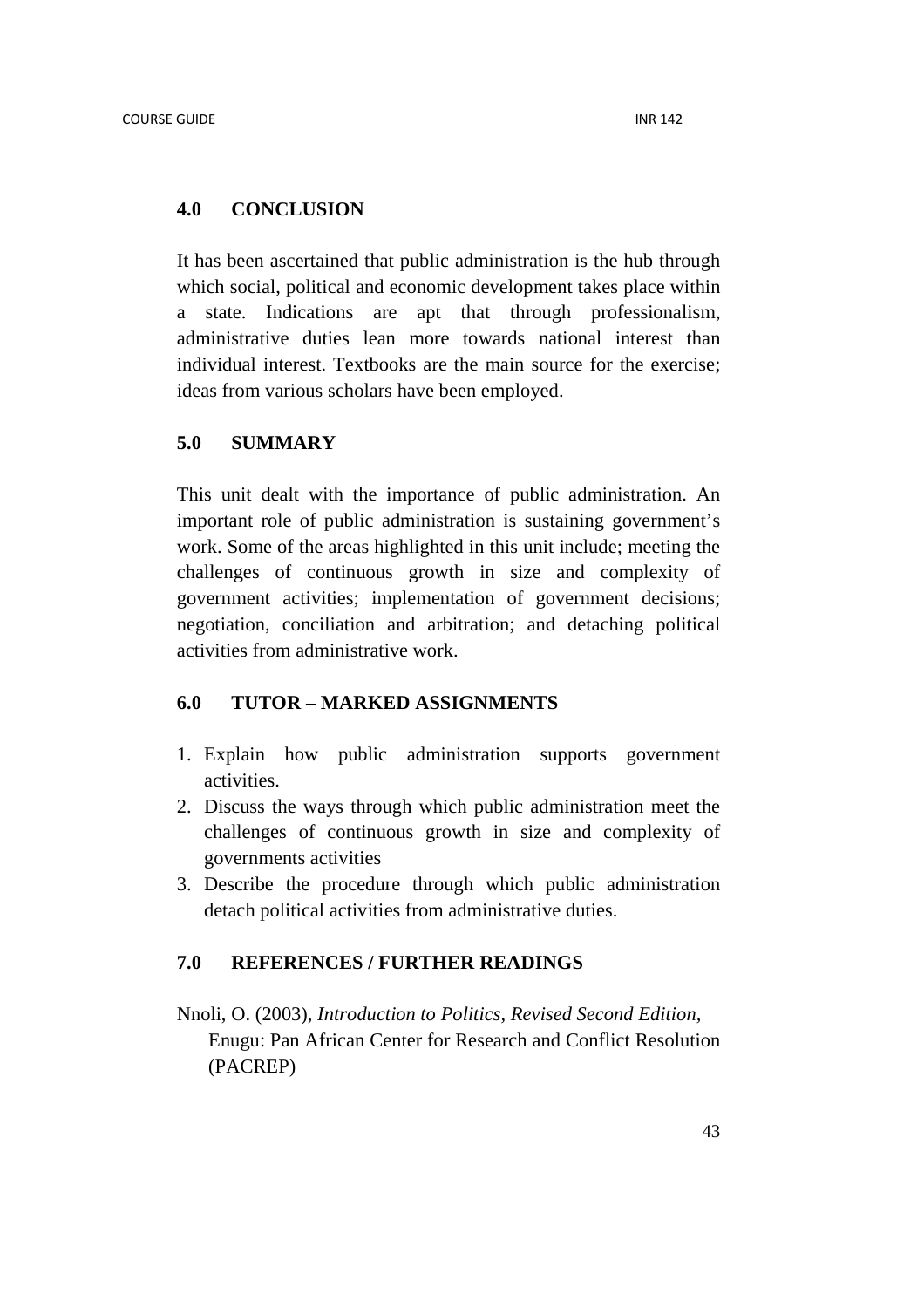## **UNIT 4 SCOPE OF PUBLIC ADMINISTRATION**

## **CONTENTS**

- 1.0 Introduction
- 2.0 Objectives
- 3.0 Main Content
	- 3.1 Organization
	- 3.2 Efficiency
	- 3.3 Politics and Administration Dichotomy
	- 3.4 Interdisciplinary
	- 3.5 The Environment of Public Administration
- 4.0 Conclusion
- 5.0 Summary
- 6.0 Tutor Marked Assignments
- 7.0 References / Further Readings

## **1.0 INTRODUCTION**

Public administration has evolved over time, it has played a key role in the organization of the structures of government and its usefulness to other disciplines cannot be overemphasized. This unit attempts to identify the critical areas that are the concern of public administration. These include; organization of countries' structure of government, promotion of efficiency in the running of the various structures of government, public administration and politics, the interdisciplinary nature, and its environment.

## **2.0 Objectives**

At the successful completion of this unit, you are expected to:

• Describe the organization of nations administrative systems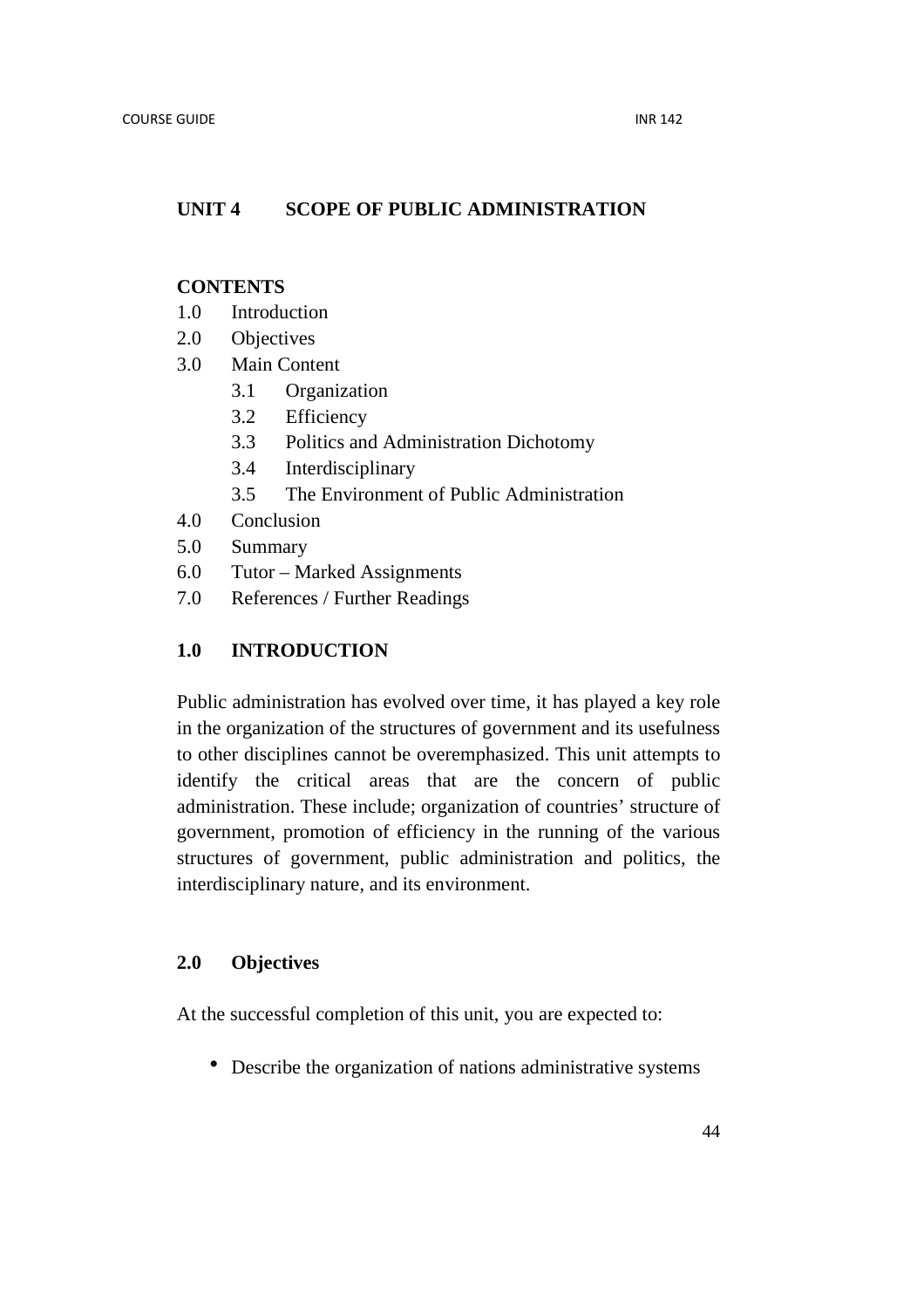- Discuss the concept of efficiency with respect to public administration
- State the dichotomy between Politics and Administration
- Examine Public Administration as an interdisciplinary field of study
- Describe the Environment of Public Administration

## **3.0 MAIN CONTENT**

## **3.1 Organization**

The study of public administration grew out of awareness that the machinery of government especially the executive branch, its institutions and its procedures has to be organized in the most efficient way. Thus, in the study of public administration, policy and administration go hand in hand.

- $\triangle$  Policy is concerned with decisions as to what to do;
- It lays down the broad objectives of what is to be done.
- It is concerned with the most efficient way of implementing policy decided by the policy makers
- At the same time administration is also concerned with serving and assisting the policy – making process.
- Policy is concerned with ends while administration is concerned with means. But very often means do influence ends.

## **Self – Assessment Exercise 3.1**

Describe the organization of public administration

## **3.2 Efficiency**

It is sometimes assumed that public administration is mere conveyor belt which mechanically executes the instructions passed to it by the policy – makers. This view may have been likely more especially in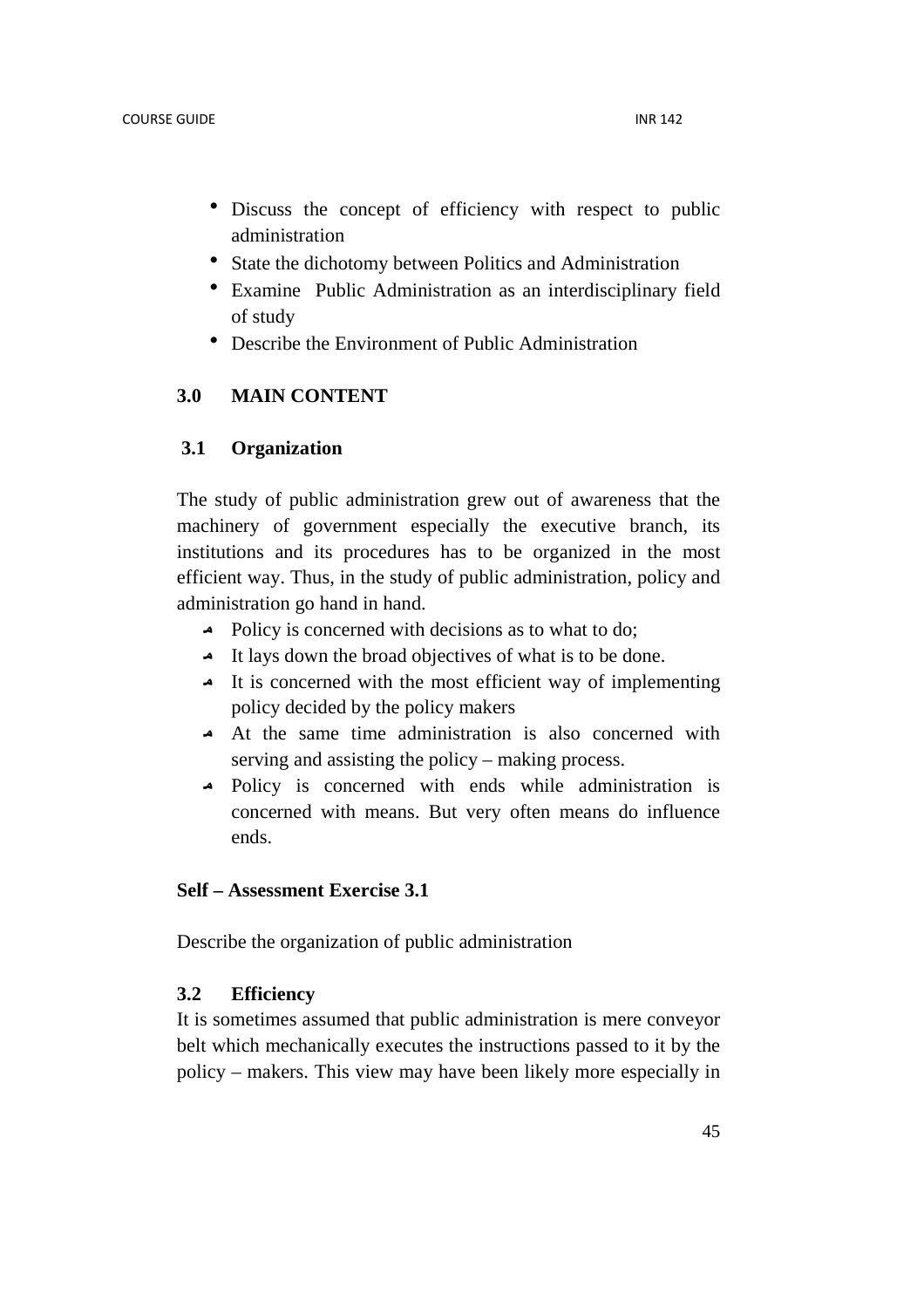the early days when the tasks of government were few and the machinery required was simple.

As late as the mid – nineteenth century, Andrew Jackson, President of the United States, asserted that the tasks of government were sufficiently simple that any person of intelligence could perform them without preparation or training. Even in modern times when the responsibility of government for social and economic development has assumed great magnitude and demands exacting standards of efficiency, the impression still persists that the functions of public administration are not to be taken too seriously.

This erroneous impression is particularly true of countries like Nigeria which, for the most part of their political existence, had been under foreign guidance, the generality of the public regarded work in the public service as hard work in the service of foreign overlords.

Public administration therefore grew out of awareness that the machinery of government was inadequate and sometimes totally unsuitable to perform the functions of modernizing government. Notable among the policy makers who were quick to notice the deficiencies in the government administration of their day and to urge the need to improve the system was Woodrow Wilson. In 1887, when he was the Professor of Political Science at Yale in the USA, he stressed the importance of studying the administrative institutions of government. Woodrow Wilson stressed that the task of public administration was to:

- 1. Strengthen the paths of government
- 2. Make its business less un business like
- 3. Strengthen and purify its organization
- 4. To crown its duties with dutifulness

Since Wilson's time, many writers on public administration, first in the USA and in recent times in Britain and Europe, have sought to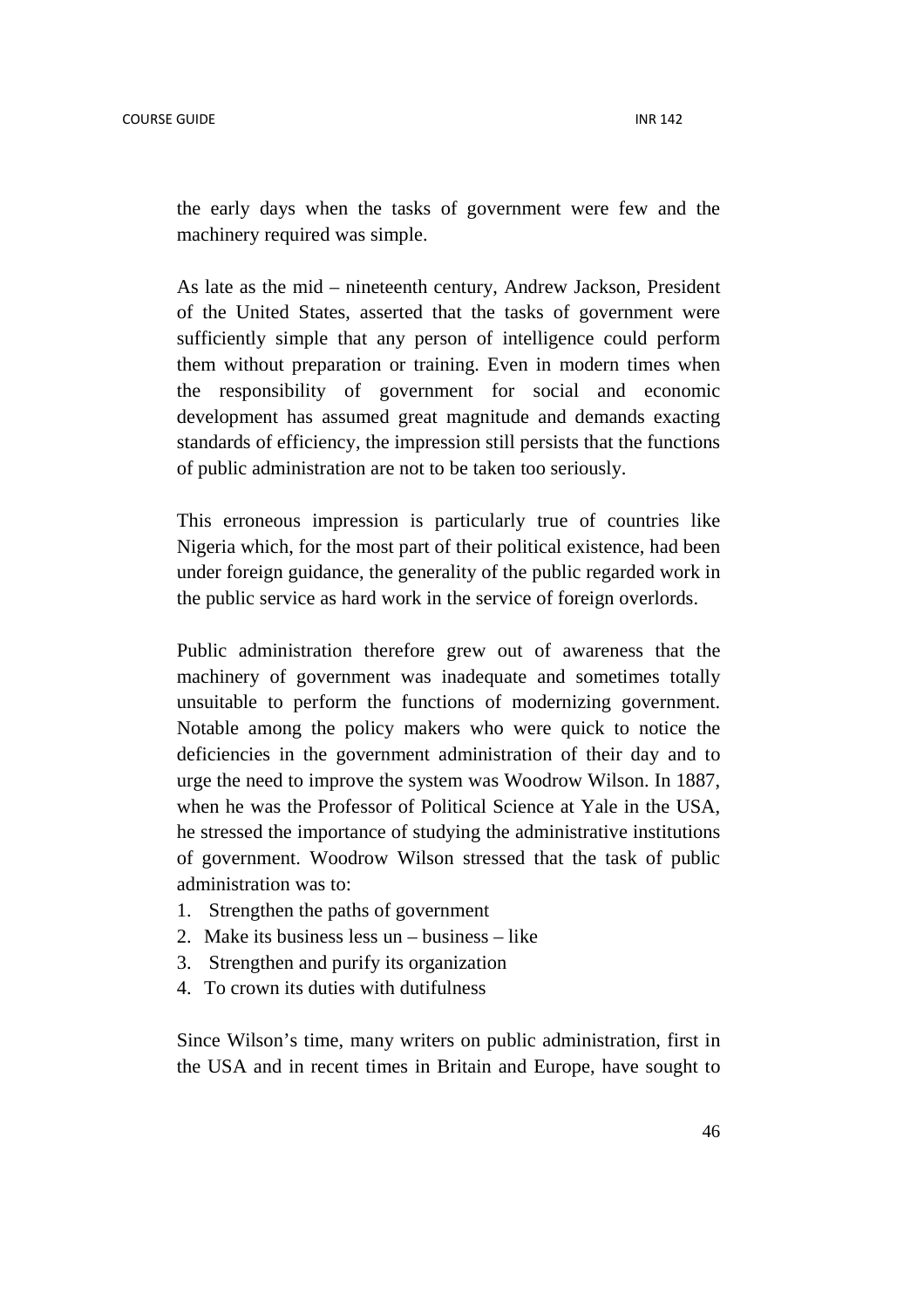emphasize the importance of the concept of efficiency in the functions and processes of governmental administration (Adebayo, 2004).

#### **Self - Assessment Exercise 3.2**

Discuss the various levels of efficiency in public administration

## **3.3 Politics and Administration Dichotomy**

The relationship between politics and administration is often viewed from two perspectives.

- 1. As being dichotomous
- 2. Both areas are not clearly distinct but interconnected.

Perhaps the most notable exponent of the dichotomy thesis was Woodrow Wilson. In an article written in 1887, he argued that; the policy of government … will have no taint of officialdom about it. It will not be the creation of permanent officials but of statesmen whose responsibility to public opinion will be direct and inevitable (Anifowose and Enemuo, 1999).

According to Leonard White, whose book is reputed to be the first devoted entirely to public administration, the general thrust of the field of public administration maintains that:

- Politics should not intrude on administration;
- Management lends itself to scientific study;
- Public administration is capable of becoming a value free science in its own right;
- The mission of administration is economy and efficiency

However, there are other scholars who hold the opposite viewpoint and have argued that there is no rigid distinction between politics and administration. One of the exponents of this position, Paul Appleby has remarked that, public administration is policy making –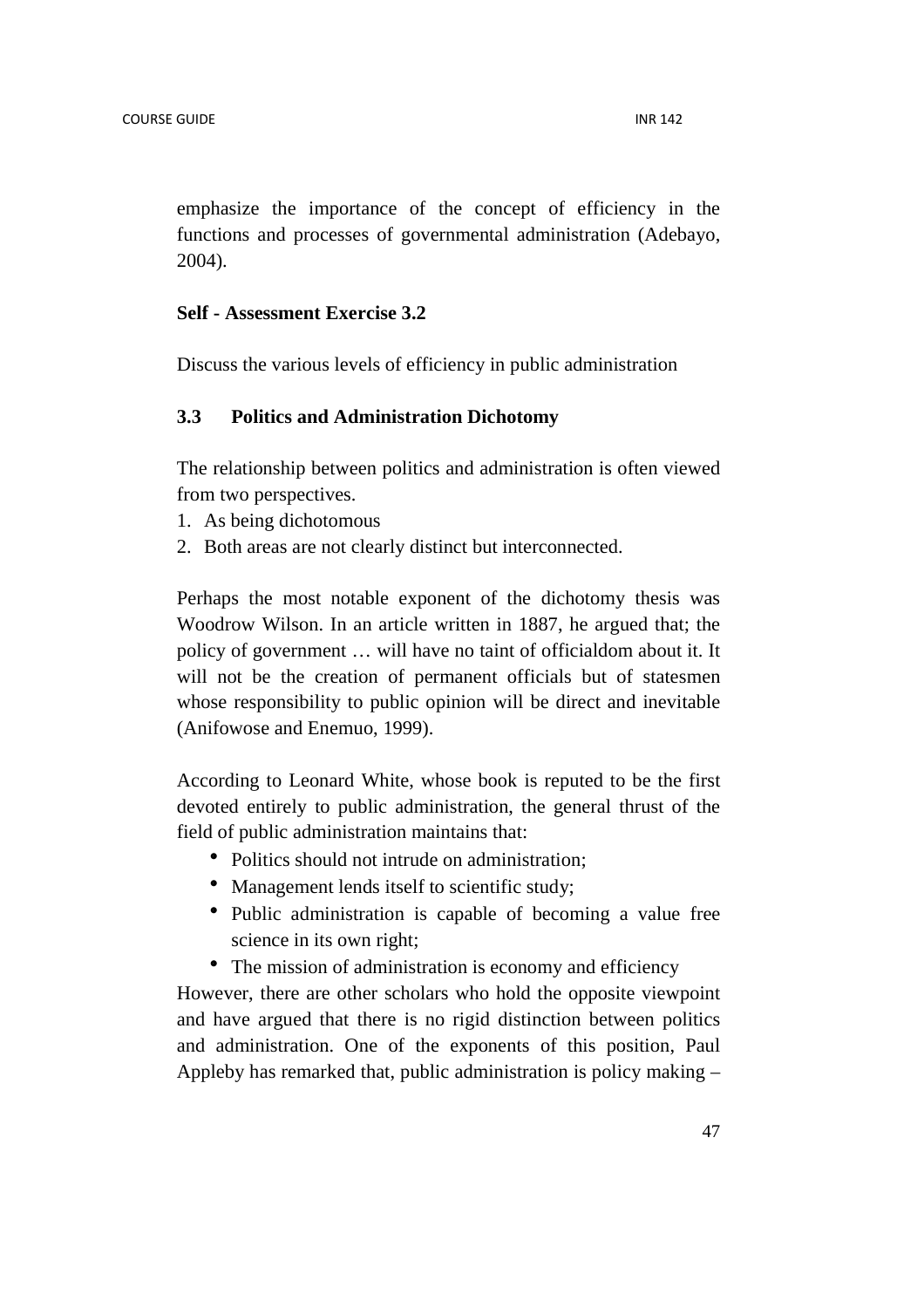public administration is one of the numbers of basic political processes by which people achieve and control government (Appleby, n d).

Since the beginning of the debate, some scholars have gone on to suggest that public administration is more part of management science than political science. Those scholars present strong theoretical reasons for choosing management with emphasis on organization theory as the paradigm of public administration. Examples of scholars who advanced this viewpoint are K. M. Henderson, J.G Marchand, and Herbert Simon, and J. D. Thomson. The entire trend of thought contained in the debate has been well presented by one author who categorized the viewpoints into four competing paradigms which began about 1900. According to the author, the shifts began from about 1900 with the first phase of school of thought ending at about 1926, during which date the dichotomy between politics and administration was upheld.

The second paradigm  $1927 - 1937$  was the high noon of orthodoxy and prestige of public administration which was marked by the thoughts of Henri Fayol and Frederick Taylor. This was the high point of the administrative management school. The debate at this time insisted on the existence of certain scientific principle of administration which could be discovered, and administrators would be experts in their work if they learnt how to apply those principles. It was at this stage that PODCORB was introduced and popularized (Nicholas, 1986). This period was followed closely by a third school of thought which produced scholars like Herbert Simon, Robert Dahl and Dwight Waldo. These scholars argued that it was not feasible to develop a universal principle of administration; there should be a more human process of decision – making (Nicholas, 1986).

The third school of thought coincided with the behavioral period in political science, 1950 – 1970, when public administration focused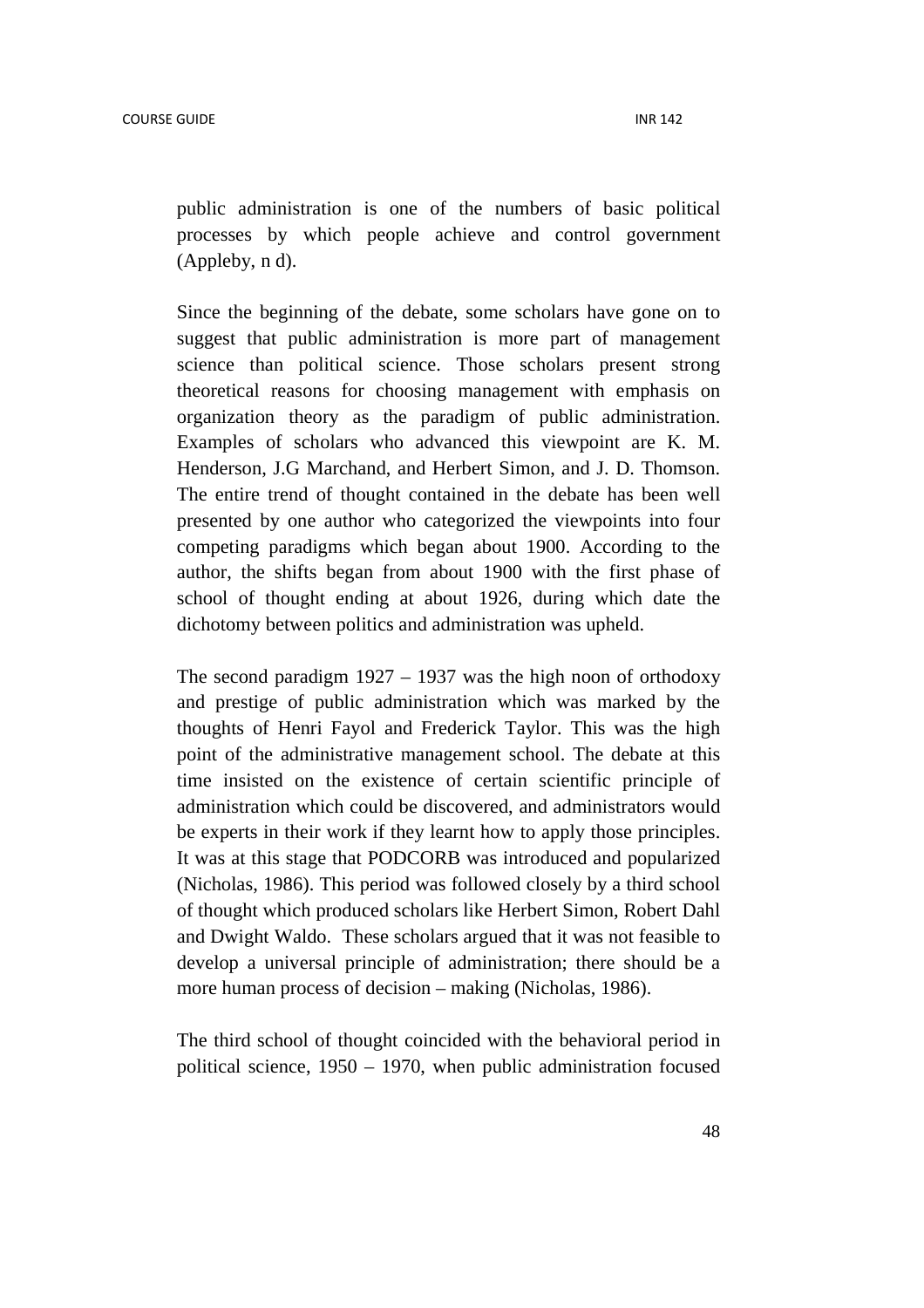on what became comparative and development administration. Another name for this approach was cross – cultural public administration. According to Fred Riggs, one of the prominent authors at the time, the aim of comparative administration was to use that field to strengthen public administration theory (Nicholas, 1986).

Close to the same period as comparative public administration, another paradigm evolved, 1956 – 1970, which shifted attention towards management science or administrative science. This approach of looking at public administration offered techniques, at times highly sophisticated, requiring expertise and specialization. At this time it was argued that instead of being part of political science, public administration should remain in the area of management science.

## **Self – Assessment Exercise 3.3**

State the dichotomy between politics and administration

#### **3.4 Interdisciplinary**

From public administration as management, the discipline moved to what may be considered the present state of the discipline – the new public administration – 1970 to the present which emphasized that public administration should be studied along with science and society. The new public administration reflects the new interest in the relationship between knowledge and power, bureaucracy and democracy, technology and management and technology and bureaucracy. Also the period is witnessing interdisciplinary programmes in science, technology and public policy. Emphasis has shifted away from the traditional concern for efficiency, effectiveness, budgeting and administrative techniques to a new public administration much aware of normative theory, philosophy and activism; thus the new questions it raises are on ethics, the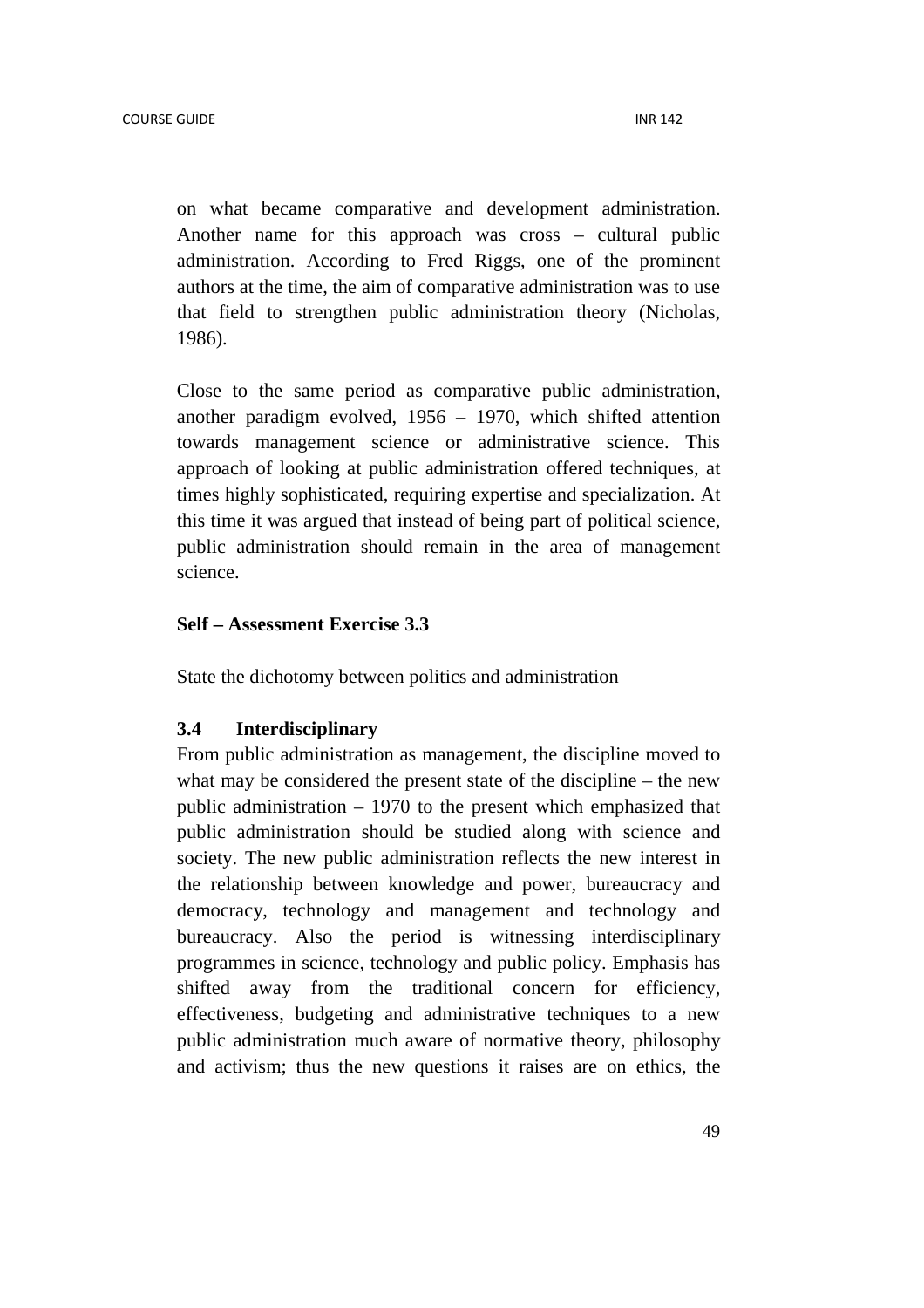development of the individual members in the organization, the relation of the client with the bureaucracy, and the broad problem of urban growth, technology and violence (Nicholas, 1986)

In sum therefore, political science and management are the major influences on the present stage of development of public administration. The present stage pays extra attention to areas of organization theory and information science, emphasizing areas like the state, local government, executive management, administrative law, and all those questions which seek to explain what the public interest is in democracy and under a highly bureaucratic set up that is confronted by high technology. Accordingly, core areas of the present state of the study are:

- (a) Environment of public administration (ecology)
- (b) Quantitative methods, public budgeting and financial management;
- (c) Personnel administration
- (d) Public policy environment

## **Self – Assessment Exercise**

Examine the interdisciplinary posture of public administration

## **3.5 The Environment of Public Administration**

Public administration exists in a peculiar socio – economic and political environment that affects its behavior and performance

1. It operates in an intense and pervasive political atmosphere. This is natural since public administration is part and parcel of the political process. Although politicians in government tend to absorb much of the political pressures on government, enough still filters through to the public administration to significantly affect its work. For example, public administrators cannot take account of only the technical and professional factors in their work. They must integrate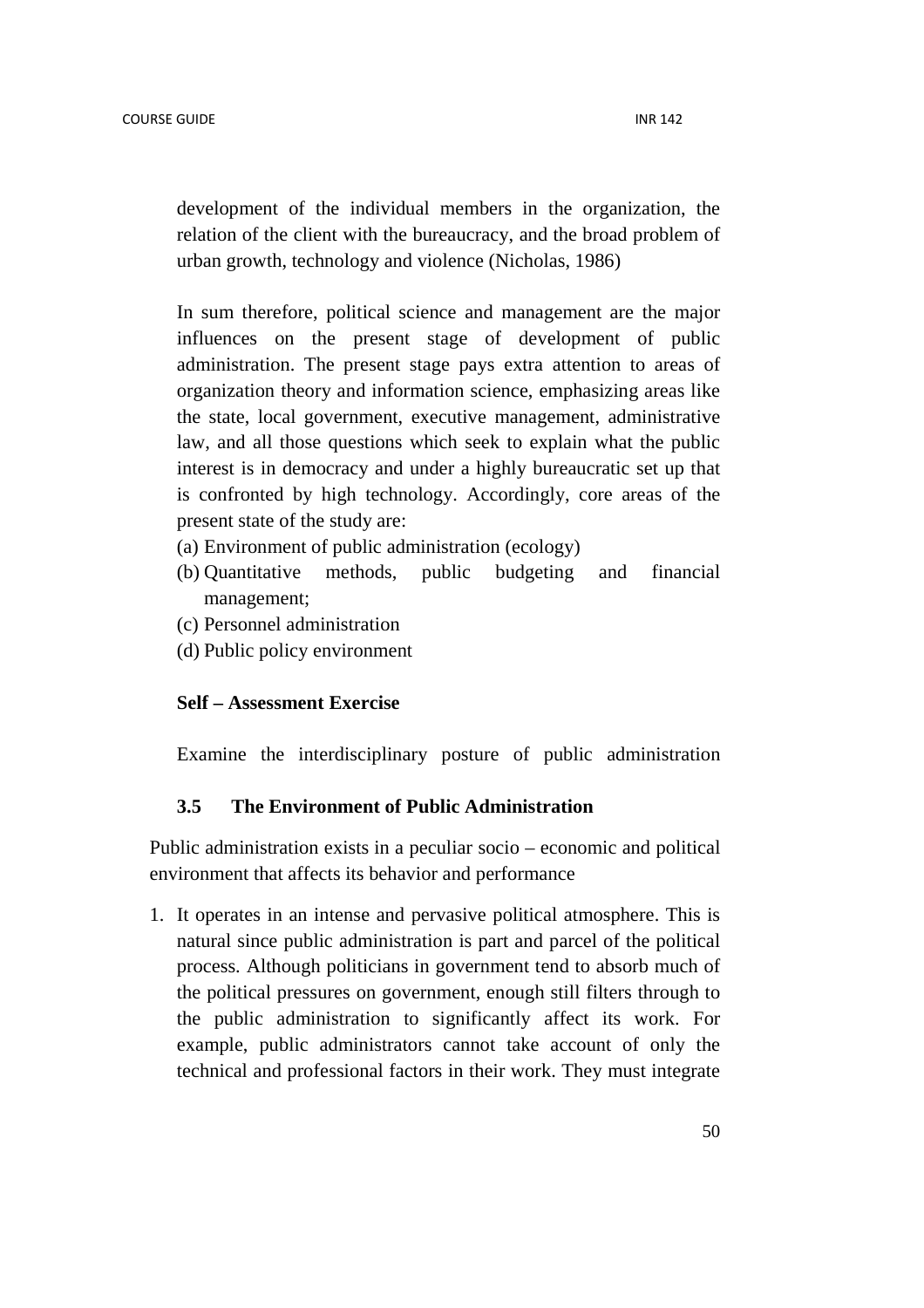them with political considerations that are often unpredictable on a  $day - to - day basis$ . Political considerations may cause an industrial project to be embarked upon against all technical and professional wisdom. Yet, at the same time the government expects the administrator to use resources judiciously and to apply professional expertise in the solution of national problems.

- 2. There is a widespread expectation of benefits from public administration at little or no cost to the citizen. This is particularly the case in the ex – colonial countries of Africa and Asia where there is a strong heritage of government involvement in many welfare functions. A consequence of this great expectation is that the populace is not eager to calculate or make allowances for the cost of providing these amenities. Thus, public administrators must walk the tight rope of satisfying these popular demands with little or no resources at their disposal.
- 3. The resources needed by public administration are so diffuse and dispersed that there is a serious problem of coordination. The spatial division of labour in the system is designed to help out but it creates its own problems of coordination.
- 4. Associated with this diffuseness of resources is the diffuseness of roles necessary for public administration. Unlike a private economic enterprise where there is a single minded focus on one project, the objectives of even the ministries cannot be precisely defined and, therefore, neither can the roles necessary to accomplish them be precisely defined.
- 5. Public administration takes place in the full glare of the public eye. It is in a sense everyone's business, and what is more, some people outside the civil service take this business seriously. They are ever ready to proffer suggestions on how to perform better, to call for more action, to criticize and identify weaknesses and failures, and to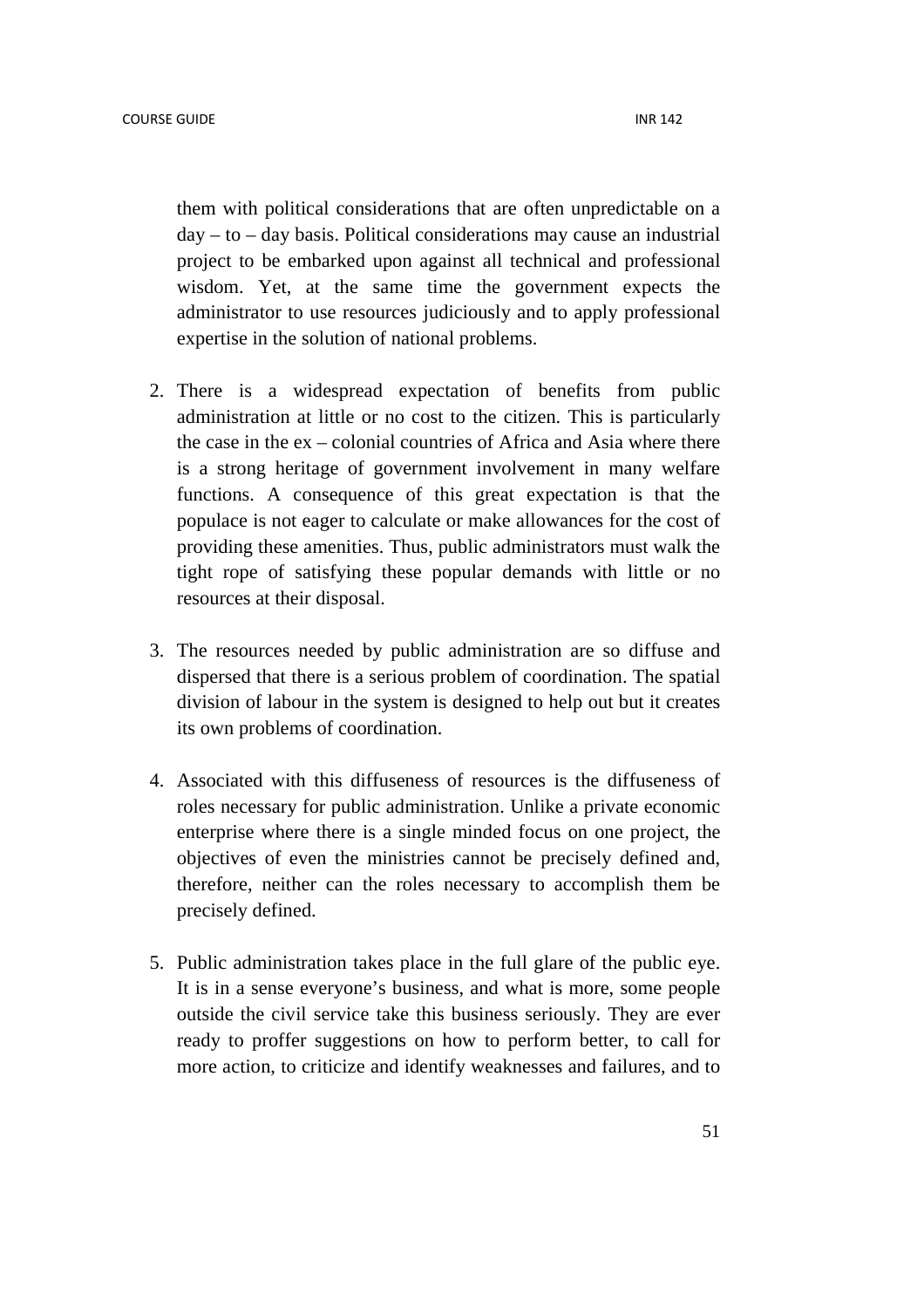make political capital out of such failures. Thus public administrators are under constant public pressure; their attention is divided; and they are distracted. Under such conditions efficiency suffers. But this is a necessary sacrifice for the values of freedom and democracy. It is unthinkable that public administration should be a secret affair of the civil servants (Nnoli, 2003).

## **Self Assessment Exercise 3.5**

Describe the environment of public administration

## **4.0 CONCLUSION**

Attention has been drawn on the scope of public administration where diverse areas have been identified with the concept. Different views of seasoned administrators and academics in the area have been explored; this provides the major source of information for our discussion on the subject matter.

### **5.0 SUMMARY**

We have discussed in this unit, the organization of public administration, public administration and efficiency, politics and administration dichotomy, the interdisciplinary posture of public administration and the environment of public administration.

## **6.0 TUTOR – MARKED ASSIGNMENTS**

- 1 How would you explain the relationship between policy and administration in your study of public administration?
- 2. Why is public administration considered as an interdisciplinary field of study?
- 3 How would you describe the environment of public administration?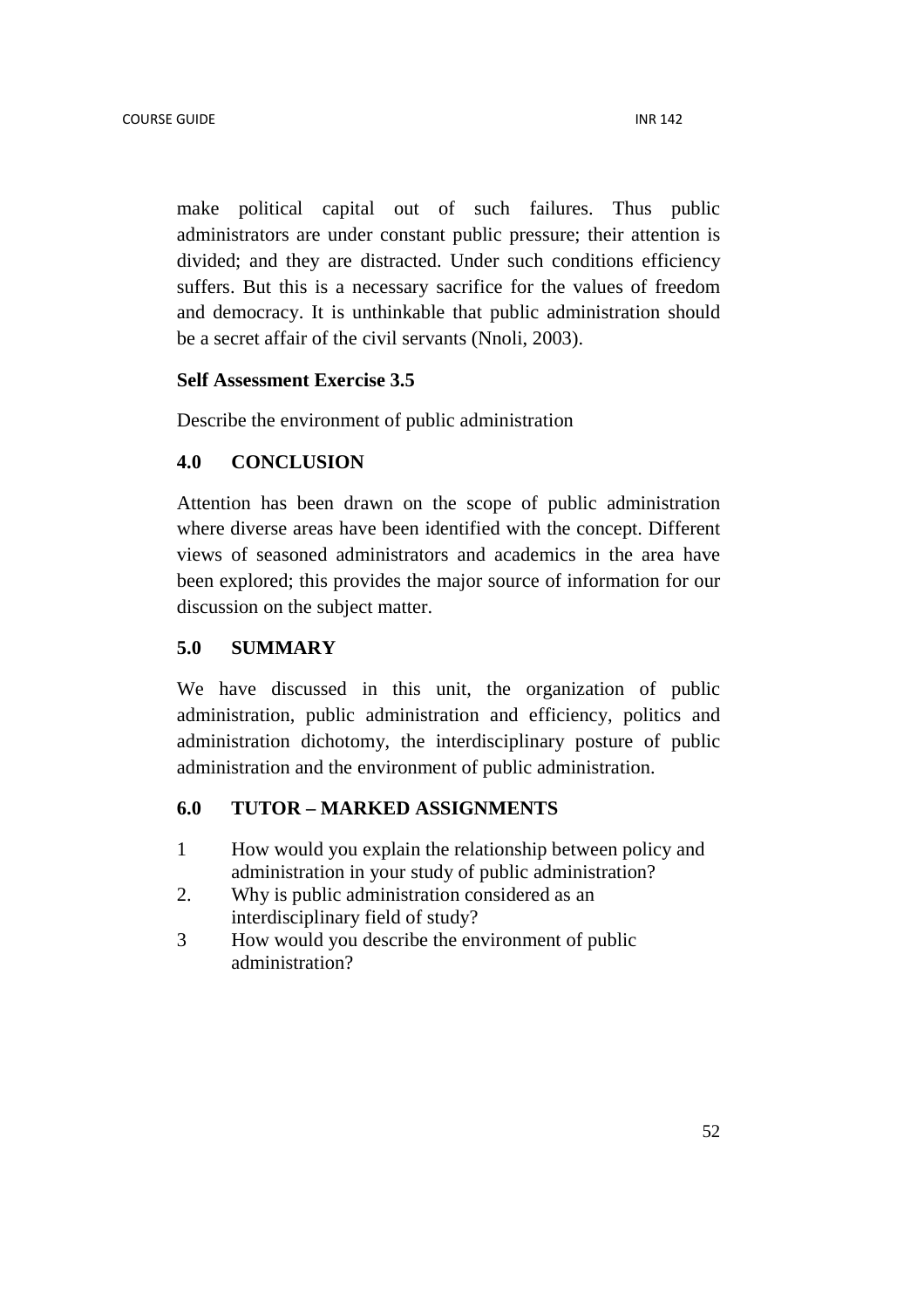## **7.0 REFERENCES / FURTHER READINGS**

- Adebayo, A. (1984), *Principles and Practice of Public Administration in Nigeria,* Ibadan: Spectrum Books and John Wiley
- Appleby, P. (1949) *Policy and Administration,* Alabama: University of Alabama Press
- Nicholas, H. L. (1986), *Public Administration and Public Affairs 3rd ed.,* New Jersey: Prentice – Hall
- Nnoli, O. (2003), *Introduction to Politics, Revised Second Edition,* Enugu: Pan African Center for Research and Conflict Resolution (PACREP)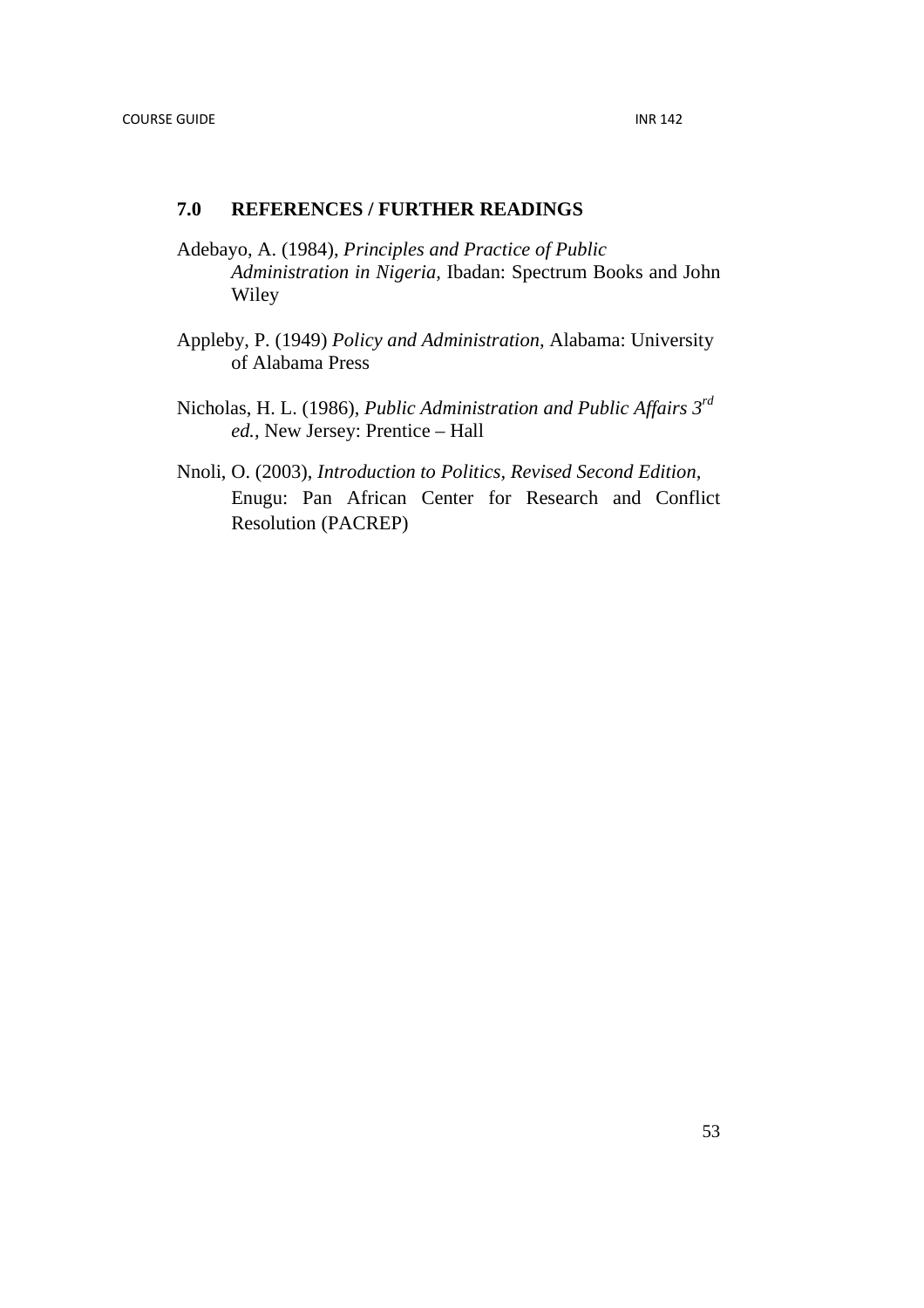# **MODULE 2 BASIC PRACTICES OF PUBLIC ADMINISTRATION**

- Unit 1 Functions Performed by Public Administration<br>Unit 2 Methods of Inquiry in Public Administration
- Unit 2 Methods of Inquiry in Public Administration<br>Unit 3 Civil Service
- Civil Service
- Unit 4 Development Administration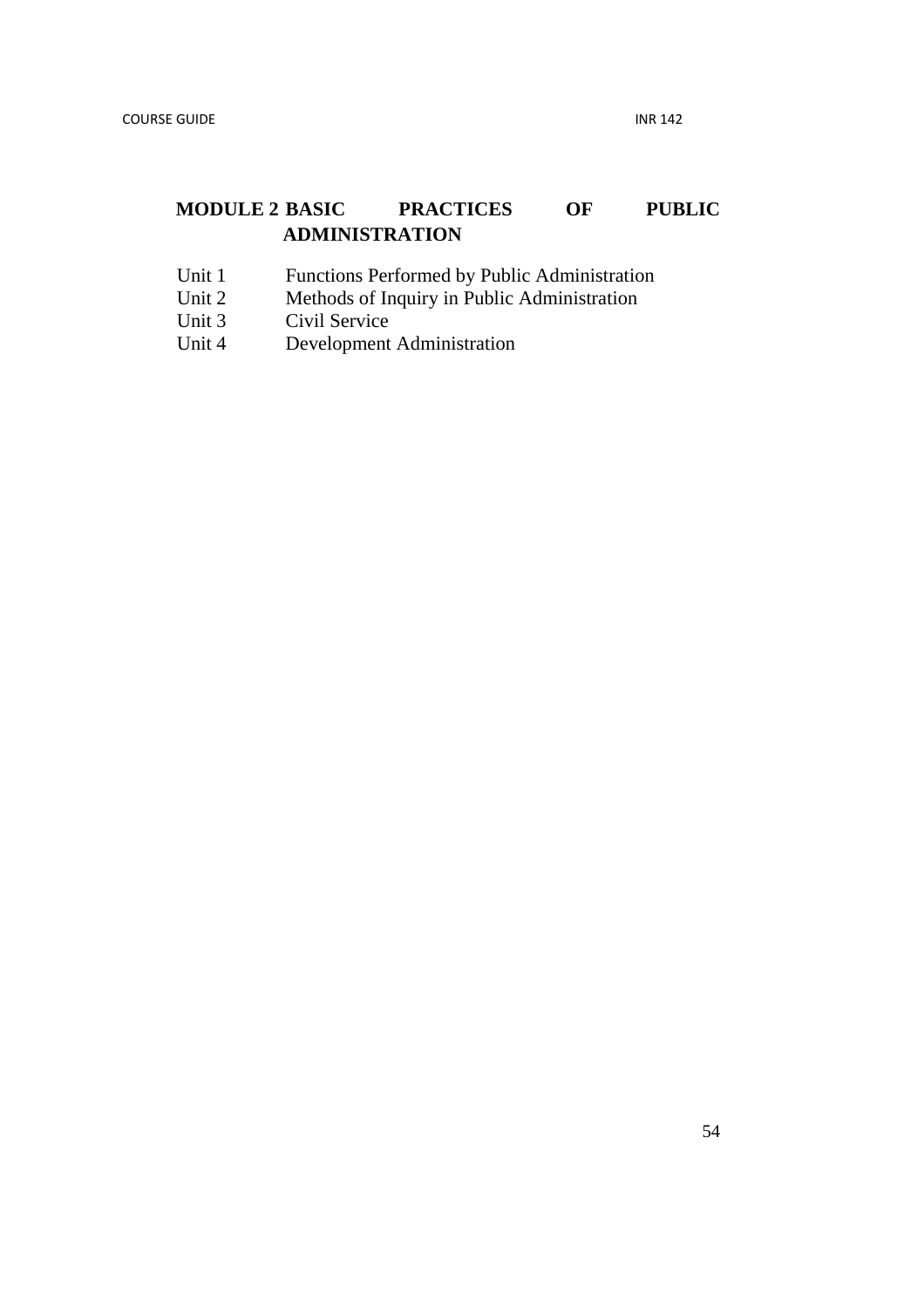## **UNIT 1 FUNCTIONS PERFORMED BY PUBLIC ADMINISTRATION**

## **CONTENTS**

- 1.0 Introduction
- 2.0 Objectives
- 3.0 Main Content
	- 3.1 Sustaining the incumbent government in power
	- 3.2 Provision of Employment
	- 3.3 Identification and Management of Resources
	- 3.4 Provision of social welfare services to the populace
	- 3.5 Conducting Foreign Affairs
	- 3.6 Negotiation, Conciliation, and Arbitration
- 4.0 Conclusion
- 5.0 Summary
- 6.0 Tutor Marked Assignments
- 7.0 References / Further Readings

## **1.0 INTRODUCTION**

Public administration performs a variety of functions which complement the activities of the various branches of government. This unit therefore will discuss the various functions performed by public administration. Among the roles highlighted in unit are (a) sustaining incumbent governments in power (b) provision of employment (c) identification and management of resources (d) provision of social welfare services to the populace (e) conducting foreign affairs, and negotiation, conciliation and arbitration of conflicting interest in the state.

## **2.0 OBJECTIVES**

At the successful completion of this unit, you will be able to:

- Describe how public administration sustains the incumbent government in power
- Explain how public administration provides employment opportunities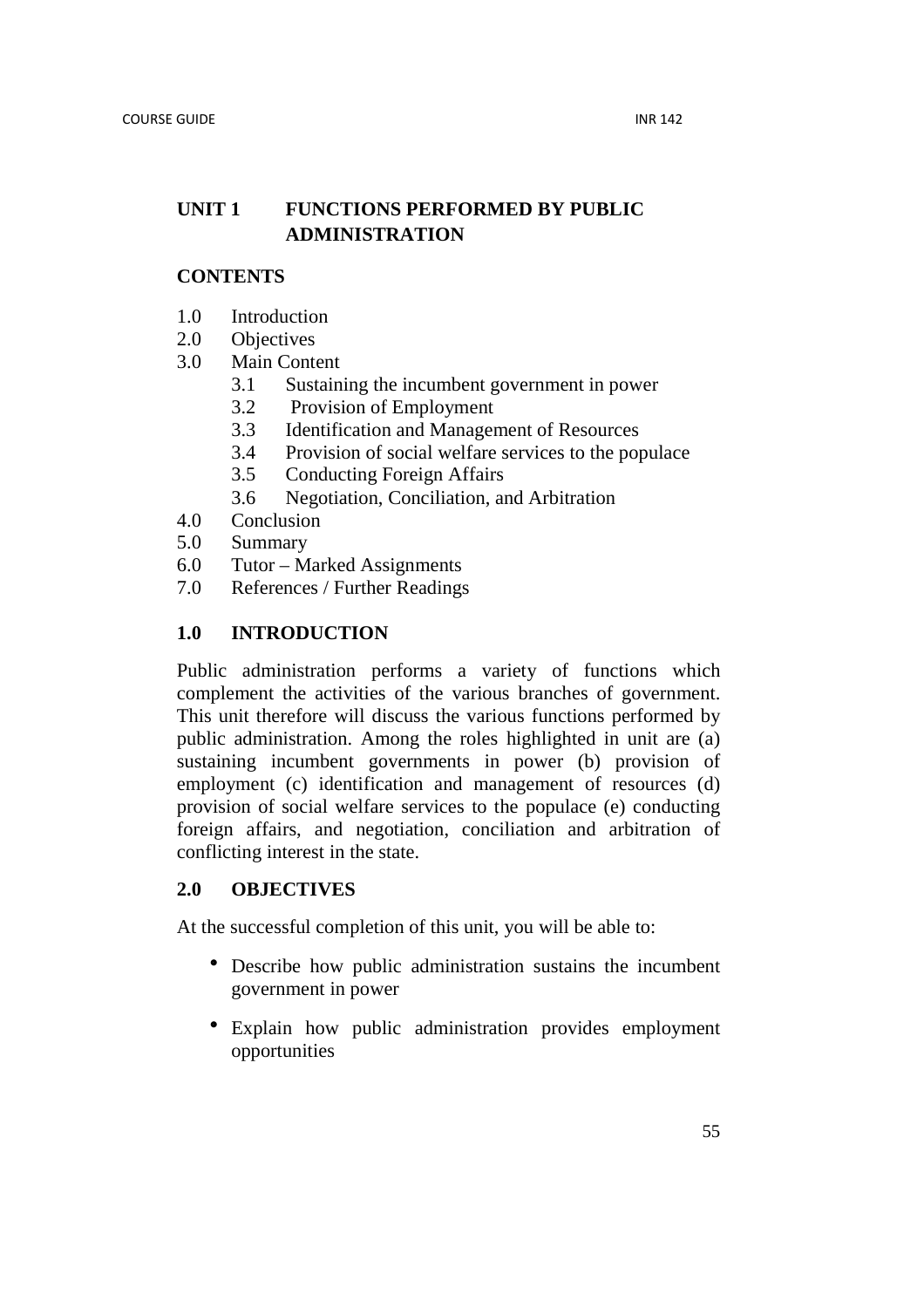- State the position of public administration in the identification and management of state resources
- List the responsibilities of public administration in the provision of social welfare services to the populace
- Mention how public administration conduct foreign affairs
- Discuss the role of public administration in negotiating, conciliating, and arbitrating the conflicting interest in the society.

#### **3.0 MAIN CONTENT**

#### **3.1 Sustaining the incumbent government in power**

The most fundamental and important function of public administration is to maintain the incumbent government in power. This involves certain measures:

- Generating goodwill for the government from the majority of the population
- Maintaining the ruling class in control of state power.

These primary and fundamental functions guide all other functions. They include:

- Advising the government on how best to implement programs: On the bases of its long tradition and experiences in handling resources and its store of data on every aspect of life of a society, public administration is in a very good position to advise the government on possible alternative courses of actions and their implications for the government and society.
- Public administration also performs the function of informing the public at large about government programs and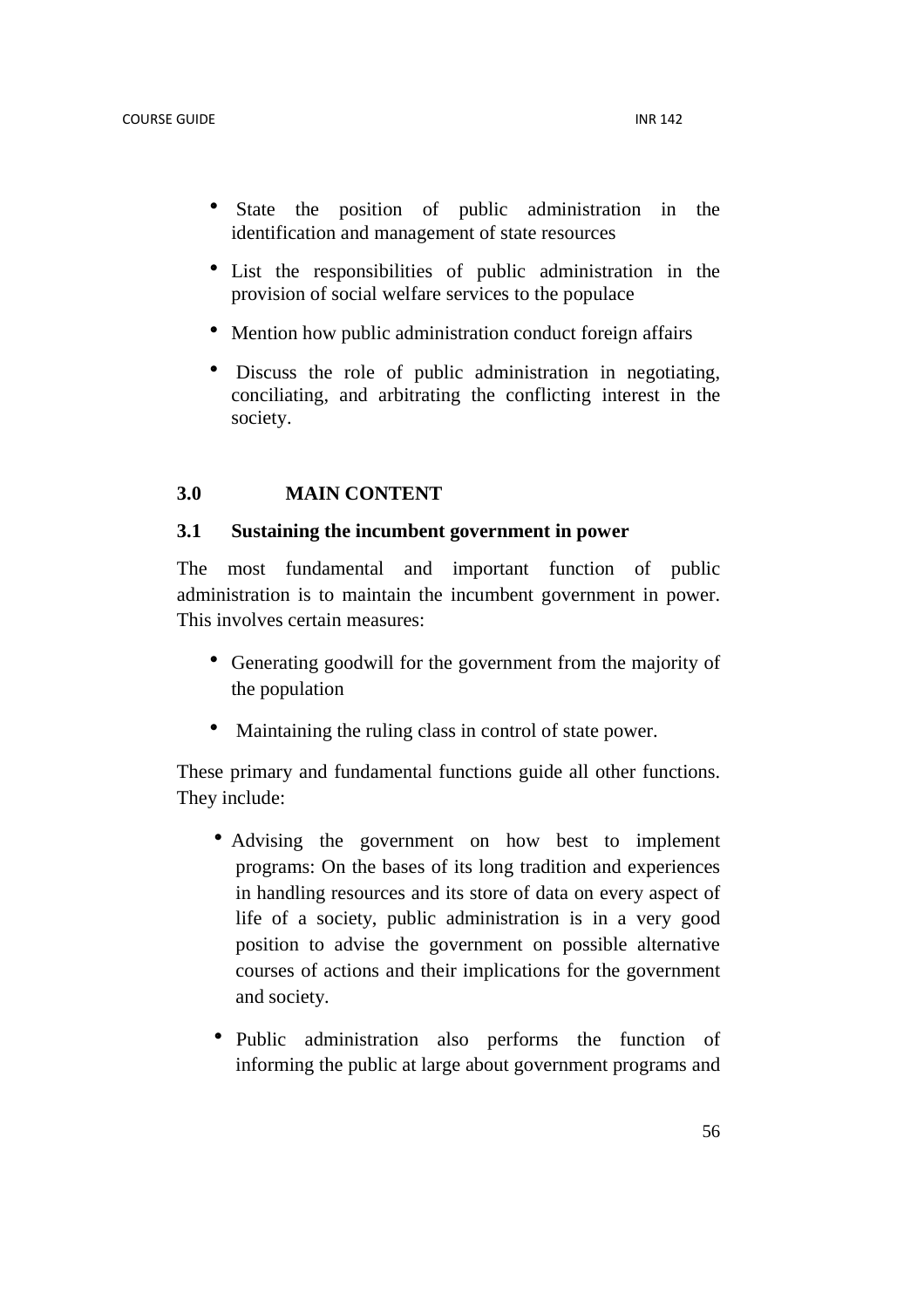what progress is being made to realize them. The goal here is to avoid any conflict between the people and the government arising from the people's ignorance of what the government is doing, as well as to help generate support and goodwill for the government. The ministry of information usually performs this function.

A complementary function of public administration is that of informing the government about the attitudes of the people, including various groups in the society, towards government policies and programs. Such information is often necessary to enable the government to order or reorder its priorities. The various field agencies of government ministries and departments often provide it.

## **Self – Assessment Exercise 3.1**

Describe how public administration sustains an incumbent government in power

## **3.2 Provision of employment**

An important function of public administration is the provision of employment for the population. This function can be quite crucial in the ex – colonial societies of Asia and Africa where the government is often the largest employer of labor. Most, if not all, of those thus employed work within the public administration. Such employment opportunities include:

- National and Regional Ministries like education, health, science and technology, finance, information, sports, defense, external affairs, interior, agriculture, industry etc.
- Public enterprises, such as agro allied industries, petrochemical companies, power generating companies, transport companies, mining industries, communication companies, etc.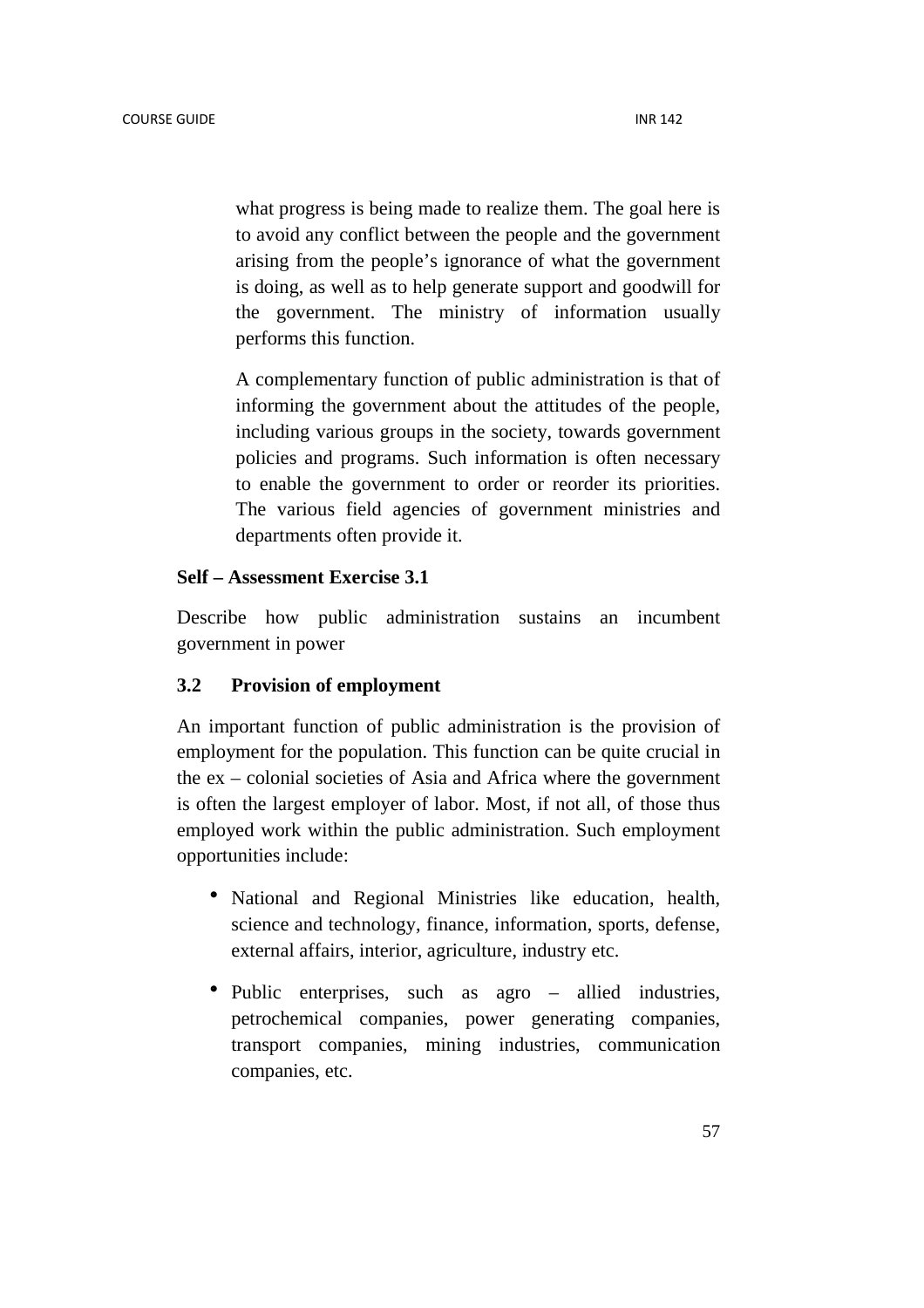- Government agencies which include financial regulatory agencies, import and export promotion bodies, anti graft, agencies, human rights bodies etc.
- Educational and health institutions at the primary, secondary and tertiary levels
- Local government departments etc.

 In this way the civil service is a source of the means of livelihood, in the form of wages and salaries, for thousands, if not millions, of the population.

## **Self – Assessment Exercise 3.2**

Explain the ways through which public administration provides employment opportunities.

## **3.3 Identification and Management of Resources**

Another function of public administration is that of identifying all the resources available to the government from within its territory, and managing these resources adequately. It is the government's bureaucracy that is responsible for conducting or supervising surveys to assess the existence of:

- $\triangle$  Various minerals within the country
- $\triangle$  The unused agricultural potential of the nation
- Resource endowment with respect to the organization of industrial enterprises
- The availability of the various categories of labor force and
- The various resources that can be procured from external sources, as well as the prices for their procurement.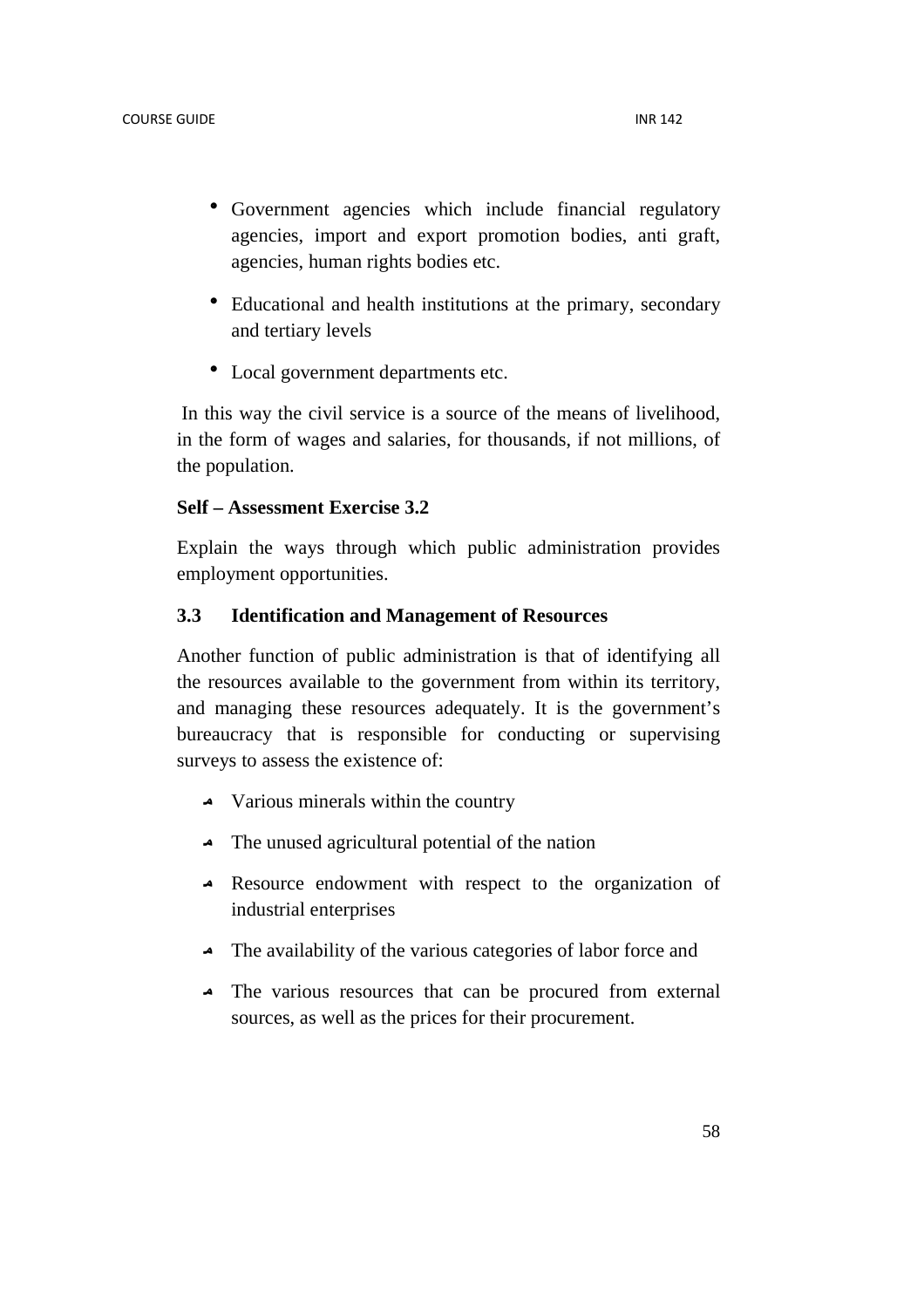The government bureaucracy not only identifies all these resources, it also organizes the most profitable and useful way of bringing them into productive activity to the benefit of the ruling class in particular and the population in general.

Such resource management has as its goal the task of ensuring that government programs are tailored to the resources available to the government, and to eliminate all waste in harnessing these resources to the relevant government programs.

## **Self – Assessment Exercise 3.3**

State three areas where public administration can identify and effectively manage the resources of the state

## **3.4 Provision of social welfare services to the populace**

Public administration is also very crucial in the organization and provision of social welfare services to the population.

- It is responsible in many countries for ensuring constant and adequate supply of water, electricity, health care and educational facilities.
- It is responsible for public works such as urban and other road constructions.
- The dredging of rivers, the building of port facilities, irrigation facilities, the organization of famine relief when necessary.
- sanitation, drainage facilities, the control of erosion and other natural disasters.
- the payment of pension and other labor benefits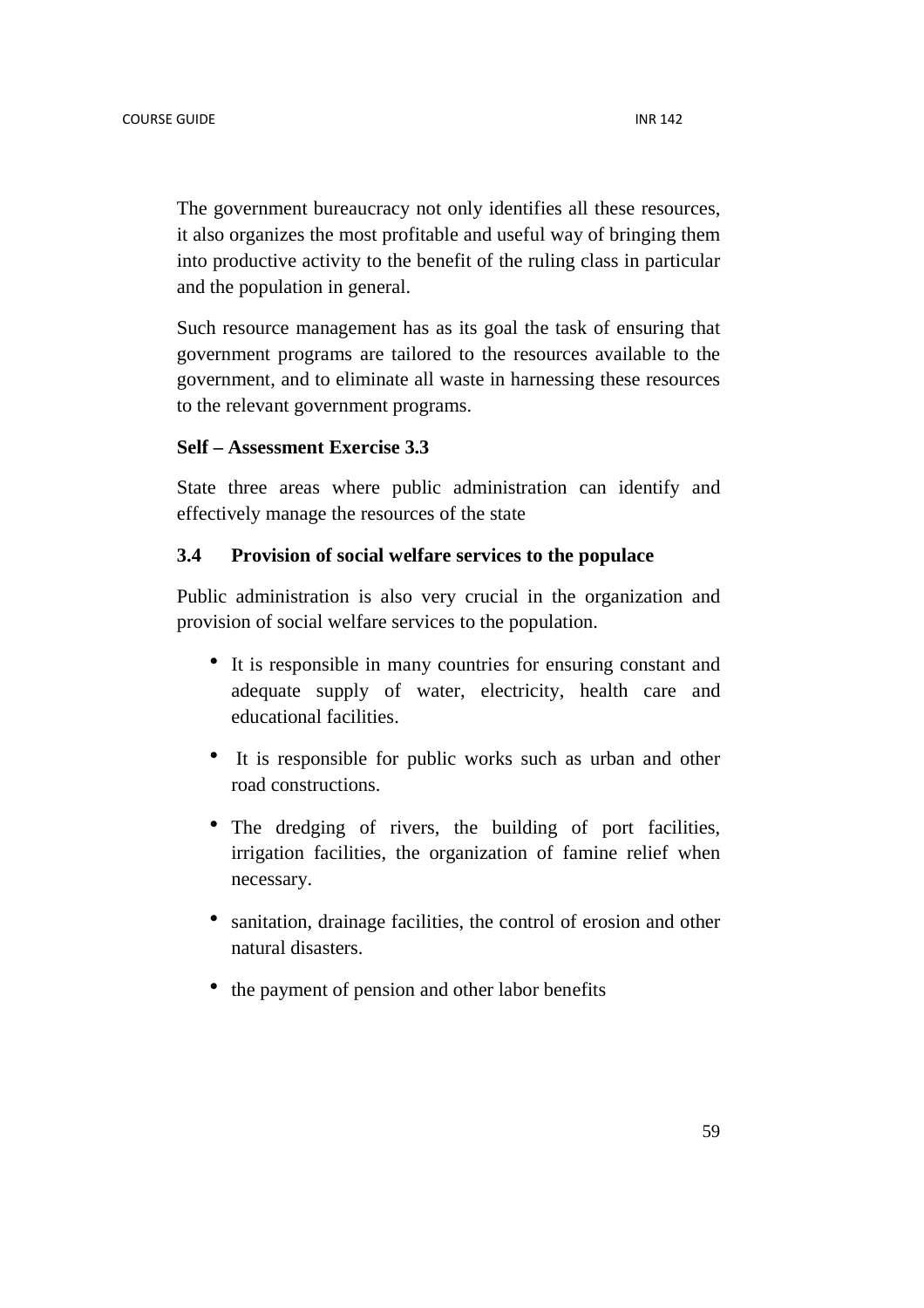• In some countries it organizes the provision of housing, day care facilities for pre – school children and public transportation.

In this way public administration influences directly the standard of living and the life style of the people.

Other functions include

- The planning of the nation's economic life in both the short term and the long term,
- Taking care of the finances of the society, especially the balance – of – payment function or the foreign exchange task.
- It must gather and store all possible information on every aspect of national life and preserve important documents for future use and scrutiny.
- The practical details and the equitable and fair use of the instrument of justice, as well as law and order, are also the responsibility of public administration. Public administration must ensure that the courts function smoothly and are not overloaded, that the prisons are not congested or run inhumanly, and that the law enforcement agencies do not act arbitrarily.
- In addition, the civil service must co ordinate all the multifarious activities of its various departments and agencies to ensure that they are not working at cross – purposes.

## **Self – Assessment Exercise 3.4**

List five welfare services that can be provided by public administration to the general public.

#### **3.5 Conducting Foreign Affairs**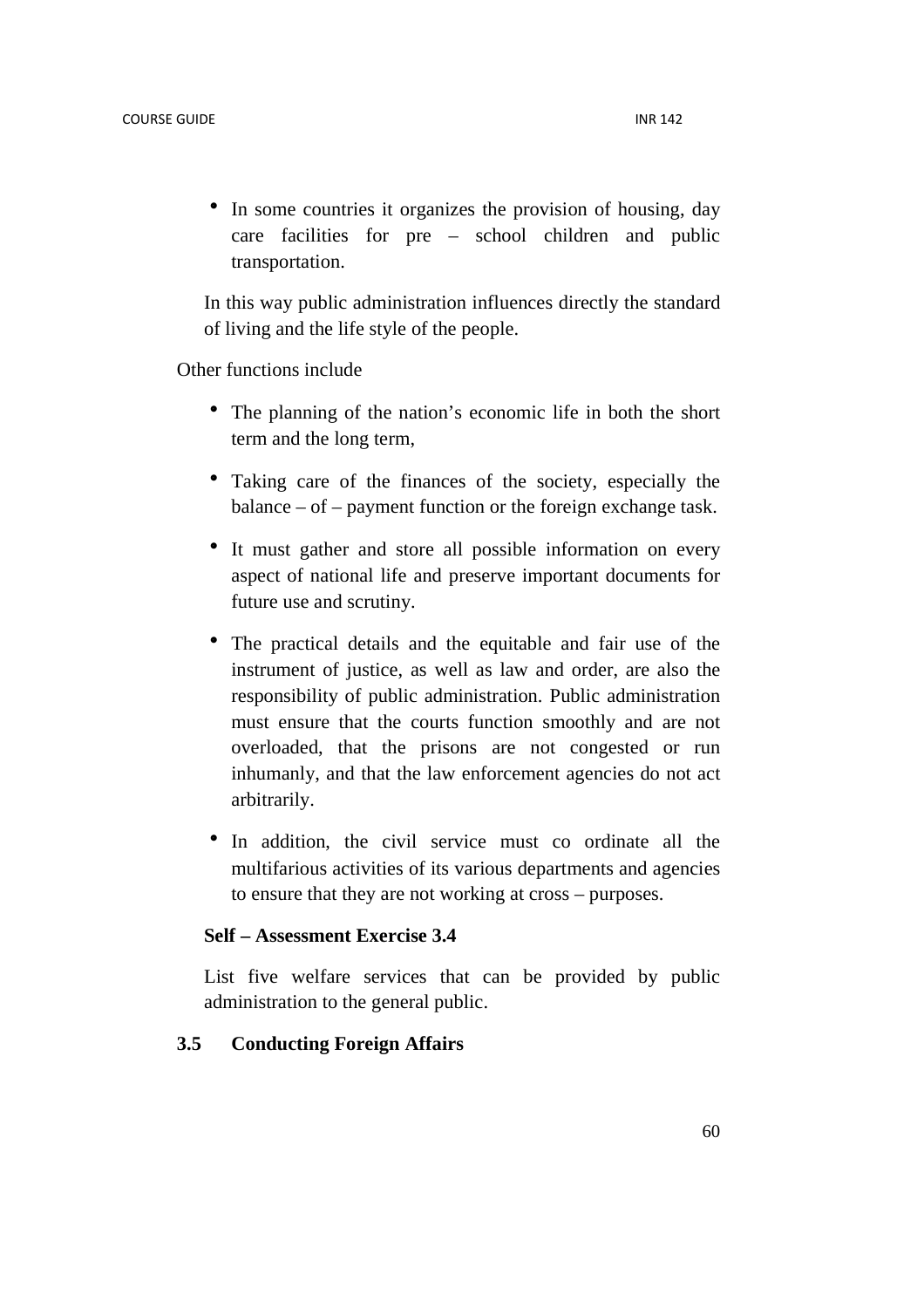In the field of international affairs, public administration must win friends and influence peoples and nations for the country. To do this:

- It must portray the country in as favorable light as possible, learn as much as possible about other countries, negotiate with them for the best possible advantage for the country in the procurement of external resources, and the procurement of the country's domestic resources by foreign countries
- It must operate to increase the number of the nation's friends and reduce the number and strength of its enemies.
- It must act in such a way that the nation is not subject to foreign invasion, and if such an attack becomes inevitable that is has enough strength and foreign friends to help ward it off.
- In the performance of this task it may have to negotiate, threaten, conciliate, arbitrate and settle disputes. And by liaising with the ministry of defense, the ministry of external affairs has the duty of protecting the independence and territorial integrity of the country. The ministry of defense additionally ensures that the internal challenges to the power and authority of the ruling class are crushed.

#### **Self – Assessment Exercise 3.1**

Mention five areas where public administration can conduct the foreign affairs of a nation

## **3.6 Negotiation, Conciliation, and Arbitration**

In the course of its duties public administration must of necessity come into contact with various interest groups and political parties with competing interests and programs that they wish the government to respond to. In some cases these interests conflict with one another.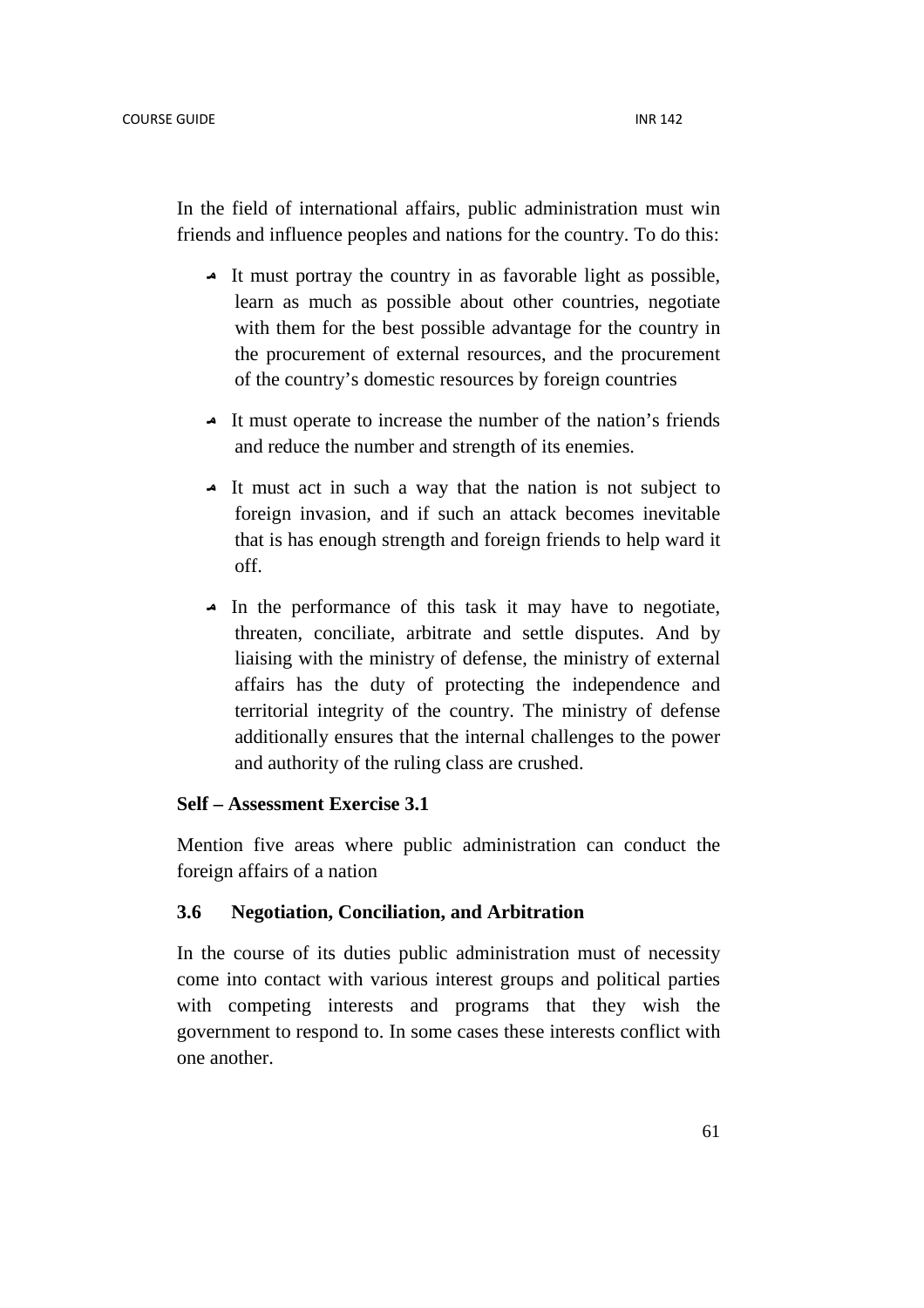In its formulation and execution of public policy the government bureaucracy may not necessarily confine itself to these expressed and organized interests. It may articulate and aggregate interests on its own initiative in important areas where no interest groups or political parties have shown any interest, or even where they have shown interest.

Of course, its function in this regard is not limited to the articulation and aggregation of interests. It goes ahead to convert these interests into policies in conformity with government programs. But before this can be done public administration may first be involved with interested groups and parties in a protracted process of negotiation, conciliation, arbitration and settlement of disputes.

This is a dramatic process when conflicts over conditions of service of the various sections of the working population are concerned, or when the government wishes, for example, to control the prices of foodstuffs.

## **Self – Assessment Exercise 3.6**

Discuss two procedures that can be used by public administration in articulating and aggregating the interests of individuals and groups in a state without rancor.

## **4.0 CONCLUSION**

Public administration is seen here as a veritable tool for social, political and economic development of a state. Some important areas are then put in perspective for discussion so as to ascertain the level to which public administration functions. Public administration has continued to play a critical role in sustaining the government in power and providing essential public goods to the citizenry. While different countries have different public administration, the basic functions of public administration are performed by all states.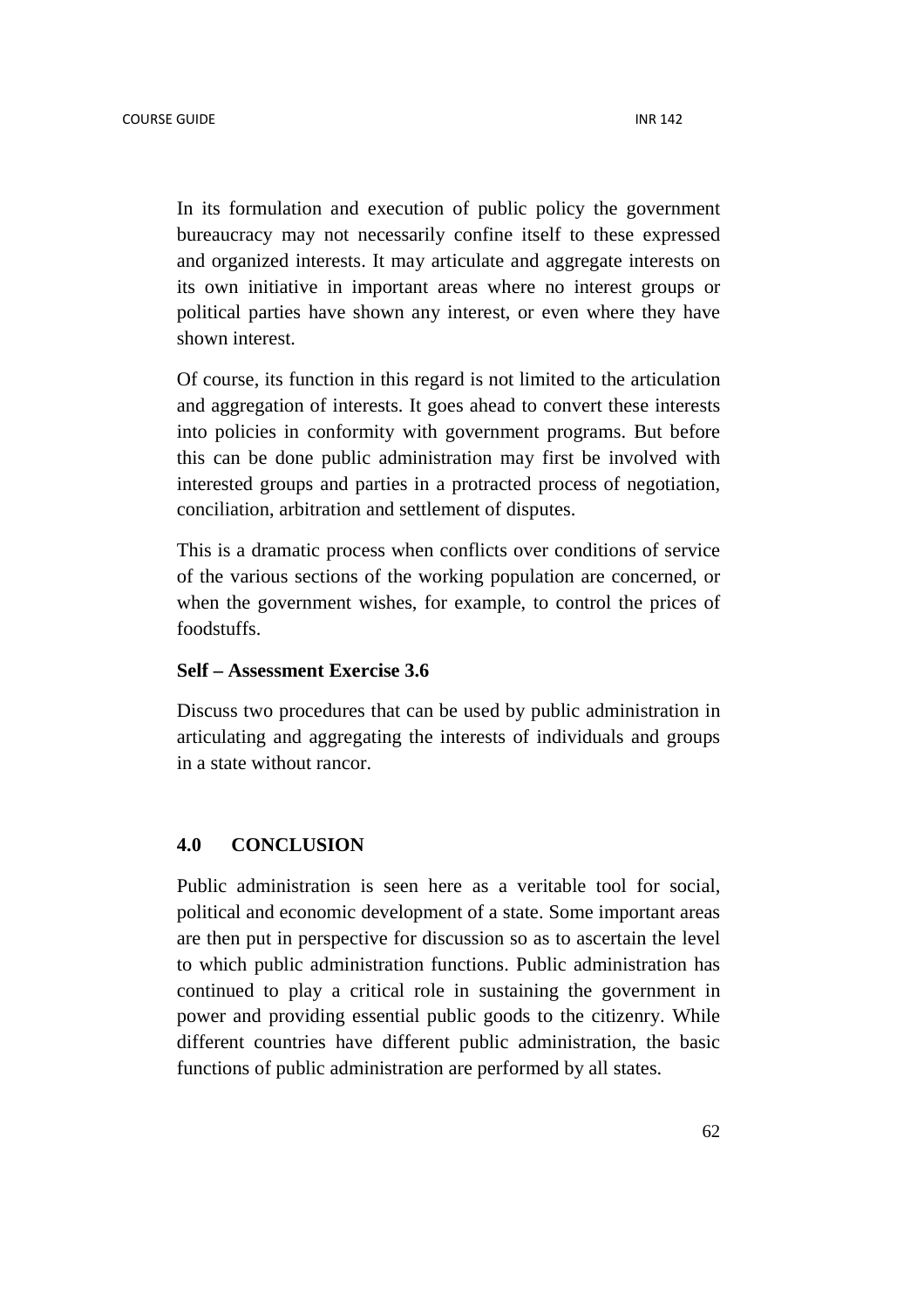## **5.0 SUMMARY**

In summary, this unit has highlighted the various functions performed by public administration. Although not exhausted, we have looked at the following functions: Sustenance of the incumbent government in power, Provision of Employment, Identification and Management of Resources, Provision of social welfare services to the populace, Conducting Foreign Affairs, Negotiation, Conciliation, and Arbitration.

## **6.0TUTOR – MARKED**

- 1. Explain how public administration can be used to generate employment opportunities by governments
- 2. List and explain four major ways of identifying and managing resources through administrative setting.
- 3. State four processes through which administrative structures reconcile conflicting interest of groups and individuals in embarking on development projects.

# **7.0 REFERENCES / FURTHER READINGS**

Nnoli, O. (2003), *Introduction to Politics, Revised Second Edition,* Enugu: Pan African Center for Research and Conflict Resolution (PACREP)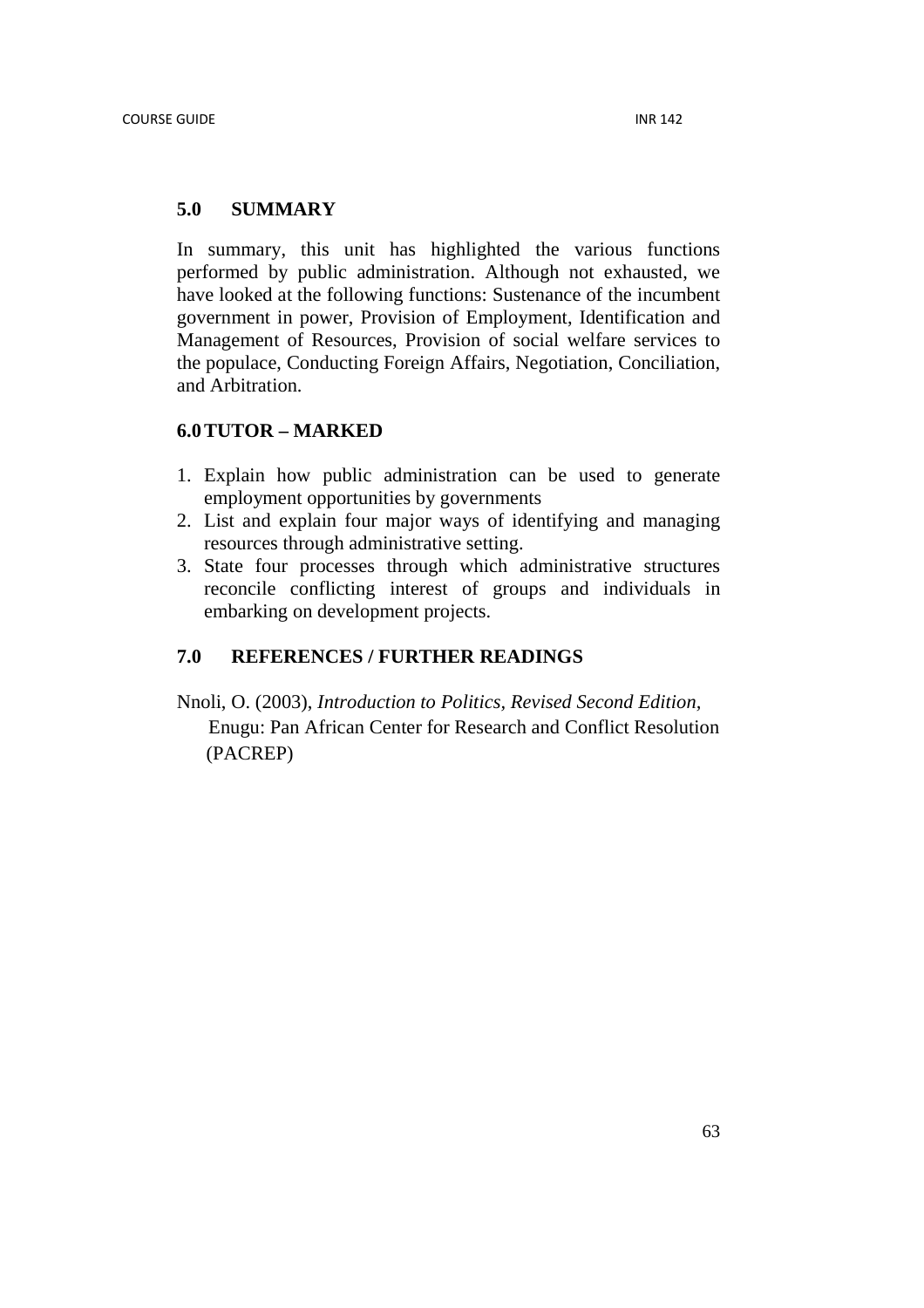## **UNIT 2 METHODS OF INQUIRY IN PUBLIC ADMINISTRATION**

## **CONTENTS**

- 1.0 Introduction
- 2.0 Objectives
- 3.0 Main Content
	- 3.1 Historical Method of inquiry in public administration
	- 3.2 Descriptive Method of inquiry in public administration
	- 3.3 Experimental Method of inquiry in public administration
	- 3.4 Survey Method of inquiry in public administration
	- 3.5 Case study Method of inquiry in public administration
	- 3.6 The Institutional Method of inquiry in public administration
	- 3.7 Comparative Method of inquiry in public administration
- 4.0 Conclusion
- 5.0 Summary
- 6.0 Tutor Marked Assignments
- 7.0 References / Further Readings

## **1.0 INTRODUCTION**

Public administration has evolved and developed over time, this has been possible because of relentless investigations into issues bothering on the improvement of the discipline. Major methods of inquiry into the discipline that will be discussed here are historical method, descriptive method, experimental method, survey method and case study method.

At the successful completion of this unit, you should be able to:

- Explain Historical Method
- Examine Descriptive Method
- Describe Experimental Method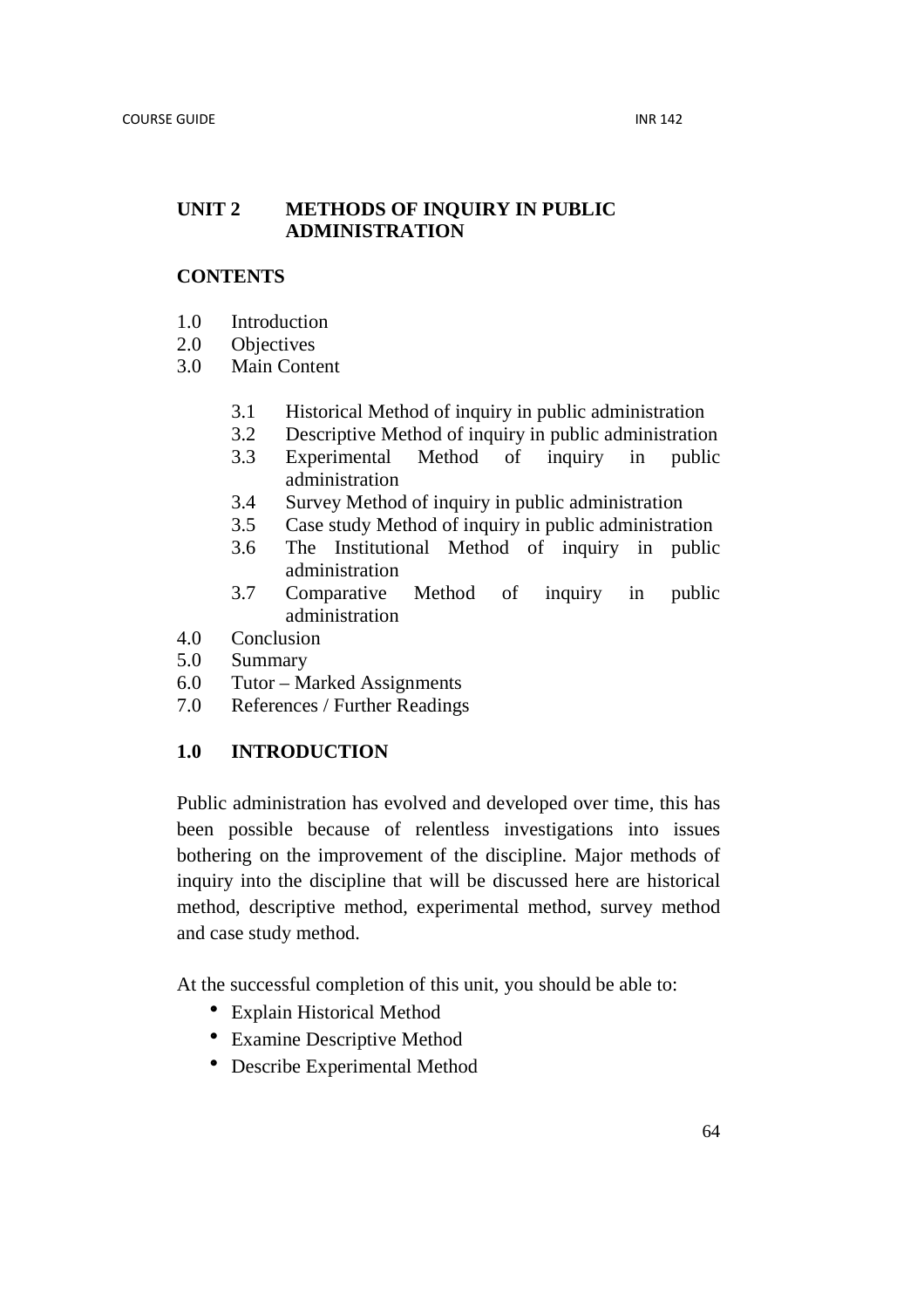- Discuss Survey Method
- State Case study Method
- Define Institutional Approach
- Explain Comparative Approach

## **MAIN CONTENT**

## **3.1 Historical Method of Inquiry in Public Administration**

Historical sources may be classified into two major categories, namely, documents and relics. Documents are usually written whereas relics are generally archaeological or geological remains such as tools and utensils. Relics are not written. For instance, a letter written by President Goodluck Jonathan would be a document from the standpoint of the information it contains but would be a relic from the standpoint of spelling errors or other aspects which are not part of what Jonathan intended to transmit. Among the various documentary sources are:

- 1. Official records, minutes of meetings, committee reports and legal documents
- 2. Institutional records, attendance rolls, university bulletins
- 3. Memoirs, biographies, diaries, personal letters, books on the philosophy of a known scholar, and so on.

Historical sources can further be classified into primary and secondary sources;

- Primary sources are data provided by actual witness to the incident in question.
- Secondary sources of data come from a middleman who acts between the original witness and the present consumer.

Secondary data are subject to an inherent danger of inaccuracy. Whenever evidence is transmitted form one individual to another, it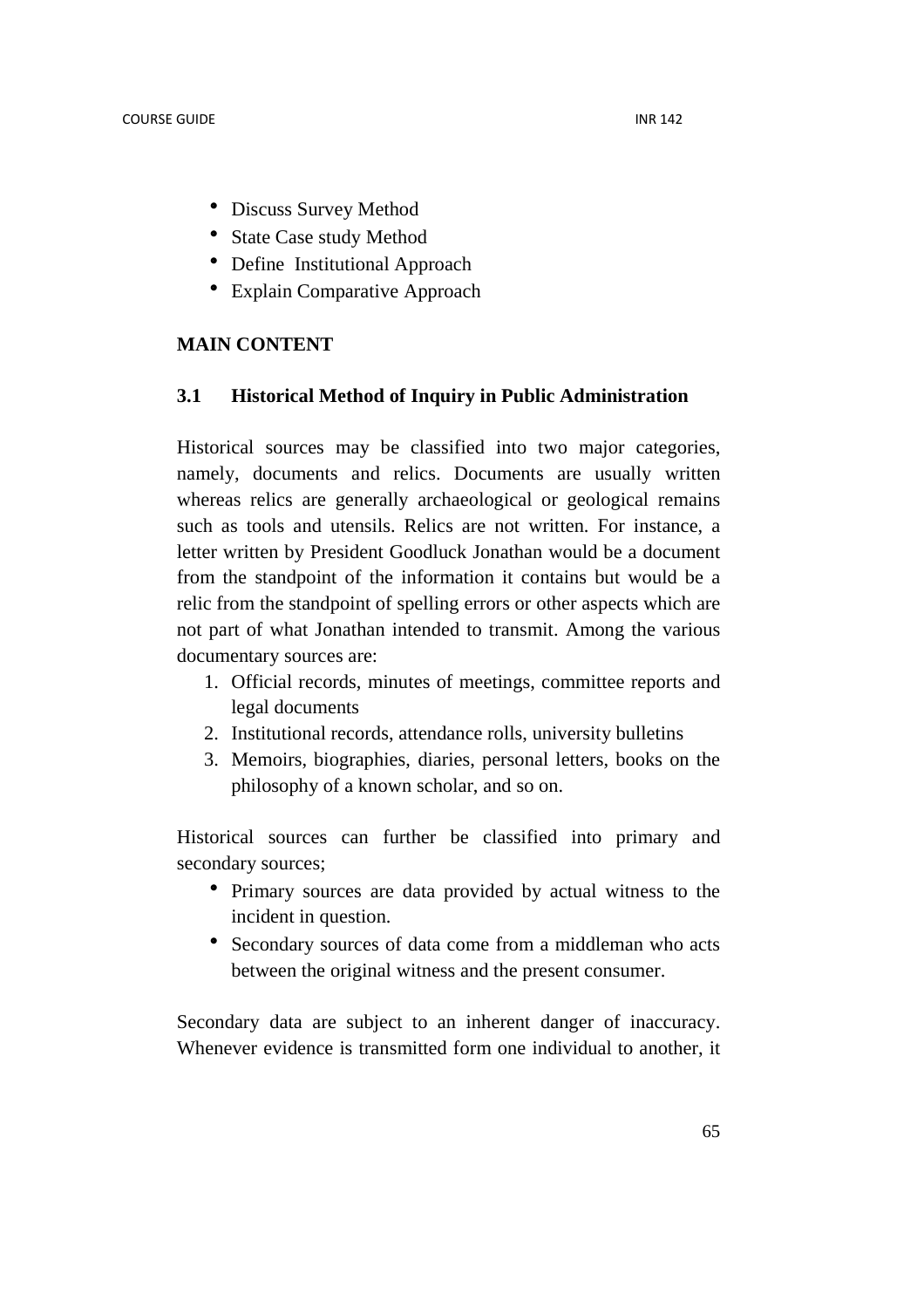tends to become distorted. Occasionally secondary sources have been so carelessly compiled that they are in a category of unverified hearsay or rumor. For this reason, reliable historians rely as much as possible on primary sources, using secondary sources only as hypotheses to bridge the gaps between the various pieces of primary data, and at times the historian may have to rely on secondary sources. He must bear in mind the limitations of such data. In the event that numerous gaps in the primary source cause his over – reliance on secondary source, he should refrain from attempting the study at all.

## **Self – Assessment Exercise 3.1**

Explain historical method of inquiry in public administration

#### **3.2 Descriptive Method**

Descriptive method is concerned with the collection of data for the purpose of describing and interpreting existing conditions, prevailing practices, beliefs, attitudes and ongoing process. Descriptive inquiry is that investigation which specifies the nature of given phenomena. The specification can be simple or it can be complicated. The importance of descriptive inquiry in public administration as well as other fields of educational endeavor clearly implies complexity of phenomena. The need for systematic ways of telling what a situation is, means that the situation is no longer simple. It can no longer be understood directly and without synthesis.

Descriptive inquiry gives a picture of a situation or a population. Any consideration of phenomena generally begins with a full understanding of the phenomena. Accurate descriptions are imperative for making a wide range of policy decisions. For example the Nigerian department of labour makes detailed surveys of unemployment; these attempt to describe unemployment in the Nigerian economy for the purpose of knowing what the situation is.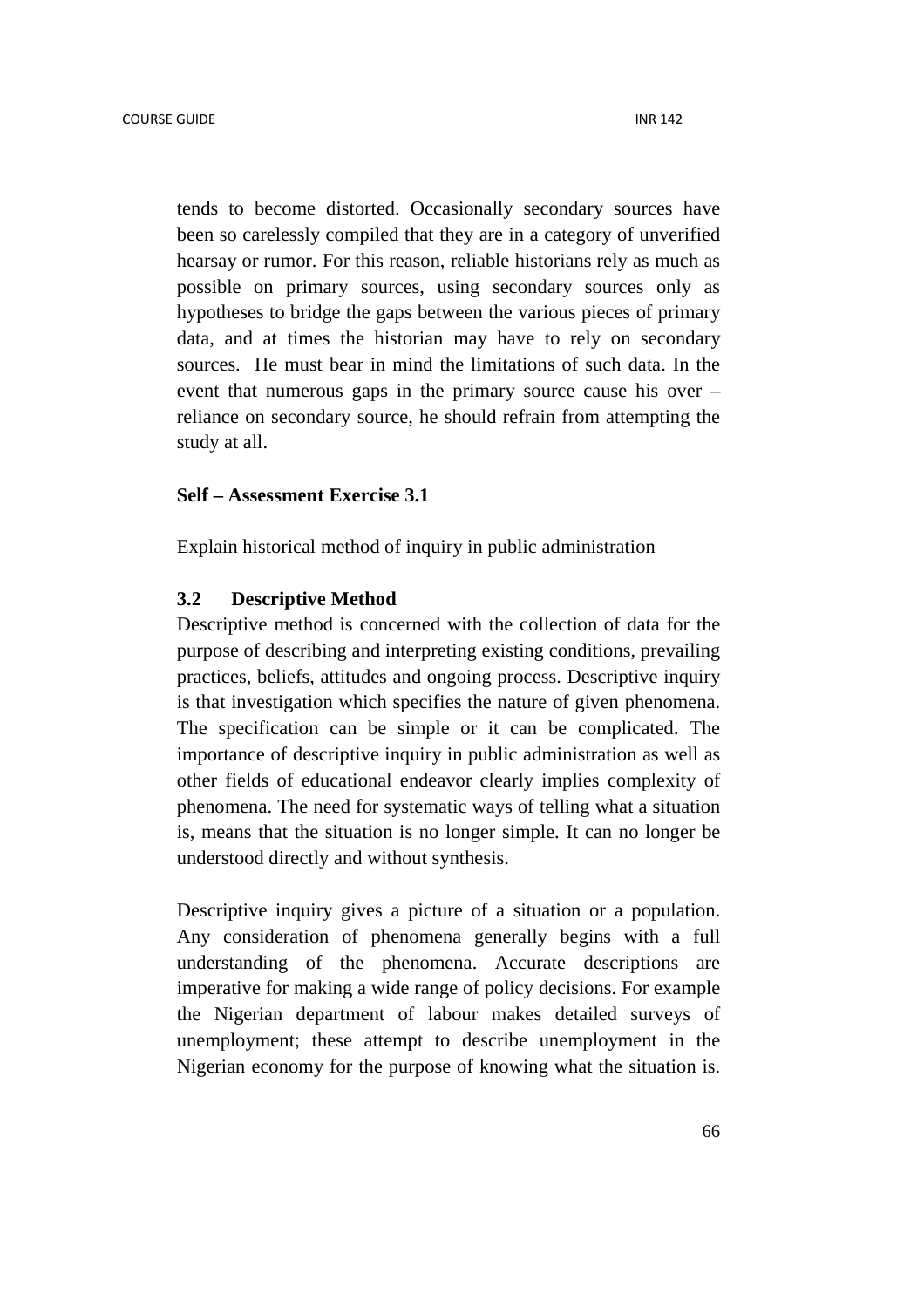Such surveys provide the basis for eliciting possible policies considered and those ultimately accepted as a result of the inquiry, represent value decisions. While the research findings may have been useful, it cannot be concluded that the policies were determined scientifically.

Descriptive inquiry is basic for all types of research in assessing the situation as a prerequisite to inferences and generalizations. While descriptive inquiry is a prerequisite for finding answers to questions, it is not in itself sufficiently comprehensive to provide answers. Descriptive inquiry cannot establish cause and effect relationships. From description the investigator cannot deduce conclusively the cause of the phenomena or predict what the future phenomena will be. Descriptive inquiry using the same design done at specified periods of time can, indeed, show trends in description from which hypotheses can be gleaned and later tested under controlled experimental conditions.

## **Self – Assessment Exercise 3.2**

Explain the basic assumptions of the descriptive methods of inquiry in public administration.

#### **3.3 Experimental method**

 The steps of experimental method are essentially those of the scientific method. They may be outlined as follows:

- 1. Selecting and defining the problem: The problems amenable to experimentation generally should be converted into a hypothesis. This hypothesis can be verified or refuted by the experimental data. The variables to be investigated should be defined in operational terms.
- 2. Reviewing the related literature: This shows how the present research fits into the scheme of things. It surveys the research previously done on the problem and evaluates what this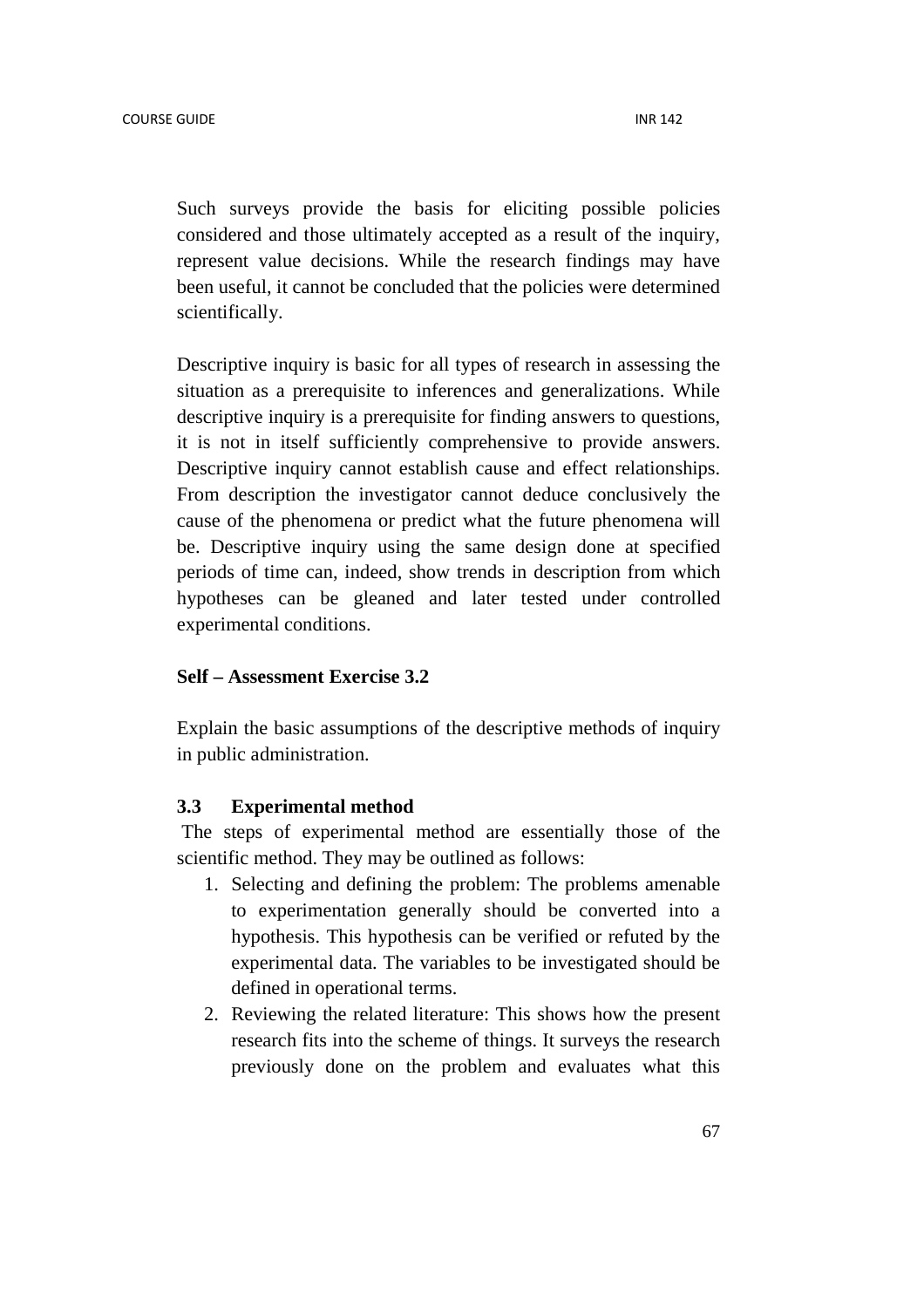research has and has not accomplished in solving the problem currently under study. Thus in this review, the research should point out very carefully the similarities and, more importantly, the differences between that research and his current study. In order to do this effectively, the researcher must do more than consider the findings as they are reported. He must examine the findings critically in light of the research methodology, the specific procedure employed, the control, the sampling and the measuring instruments used.

- 3. Drawing up the experimental design: This section should place primary emphasis on the question of control, randomization, and replication and should include a clarification of such basic aspects of the design as the place and duration of the experiment. It is generally advisable to conduct a pilot study because of the complexity of an experiment in order to ensure the adequacy of the design.
- 4. Defining the population: It is important to define the population precisely so that there can be no question about the population to which the conclusions are to apply.
- 5. Conducting the study: It is important here to insist on close adherence to plans, especially as they relate to the factors of control, randomization, and replication. The duration of the experiment should be such that the variable under investigation is given adequate time to promote changes that can be evaluated and to insulate the influence of such extraneous factors as novelty.
- 6. Assessing the outcomes: Careful consideration must be given to the selection of the criterion on the basis of which the results are to be assessed, for the efficiency of the experiment depends largely on the fairness of the criterion used.
- 7. Analyzing and interpreting the results: The researcher is concerned with the operation of the factors under investigation. He must be especially sensitive to the possibility that the results of his/her study arose through the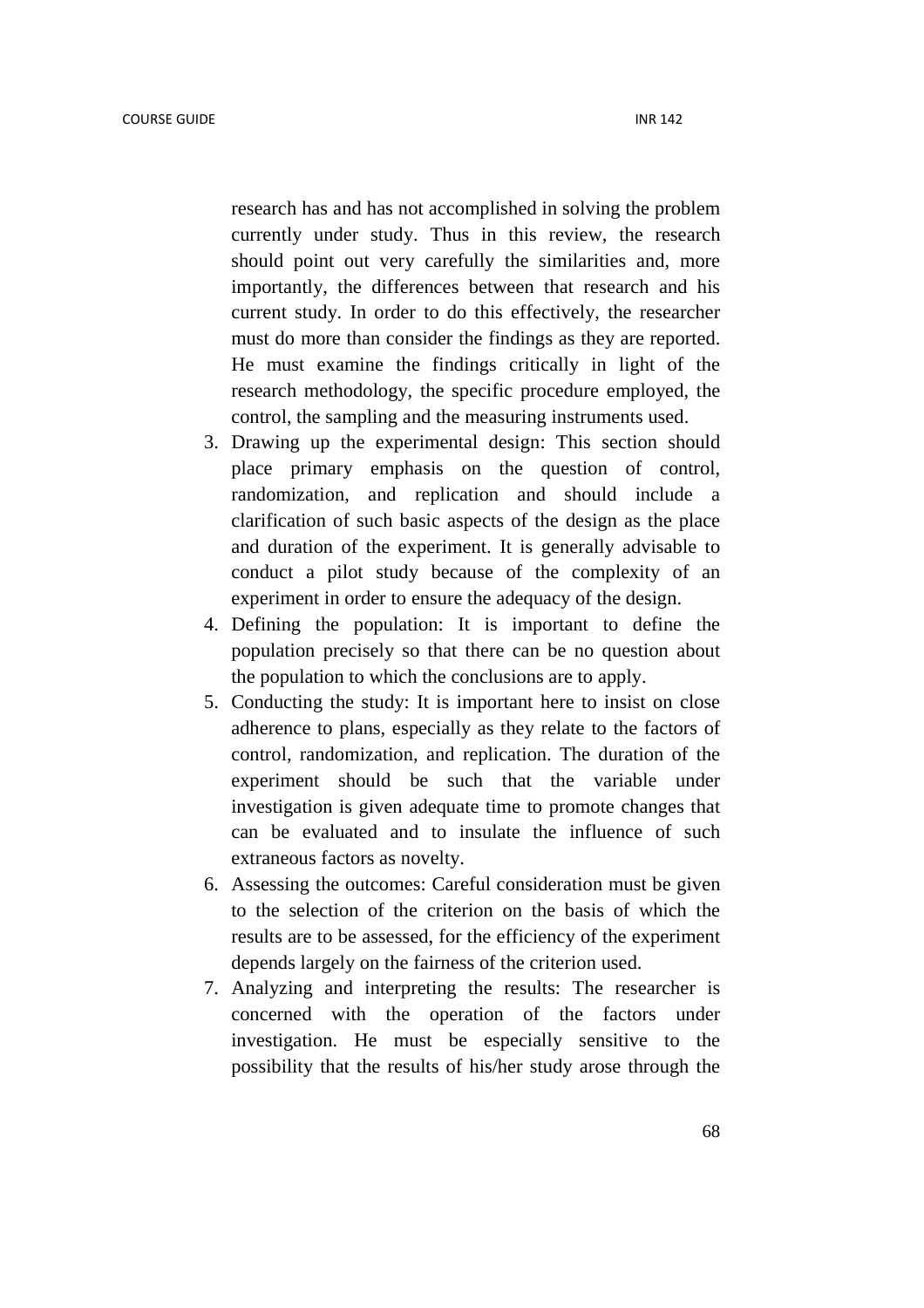operation of uncontrolled extraneous factors. The researcher must further insulate at a given probability level the possibility that the experimental findings are simply the results of chance. In no other area of research is the need for competence in statistical procedures so clearly indicated as in the analysis of experimental data as the basis for their valid interpretation.

- 8. Drawing up conclusions: the conclusions of the study must be based on the findings of the study. Care must be taken not to over – generalize the results obtained. The results also pertain only to the conditions under which they were derived, and, since control may have distorted the natural situation, care must be taken to restrict the conclusions to the conditions actually present in the experiment.
- 9. Reporting the result: The study must be reported in sufficient detail so that the reader can make an intelligent judgment as to its validity (Fisher, 1957)

## **Self – Assessment Exercise 3.3**

Describe experimental research

## **3.4 Survey Method**

The survey method is interested in the accurate assessment of the characteristics of whole populations of people. Only rarely, however, do survey researchers study whole population; they normally study samples drawn from populations. From these samples, the researcher infers the characteristics of the defined population or universe. The study of sample from which inferences about population can be drawn is needed because of the difficulties of attempting to study whole populations. Random samples often furnish the same information as a census at much less cost, with greater efficiency sometimes, greater accuracy.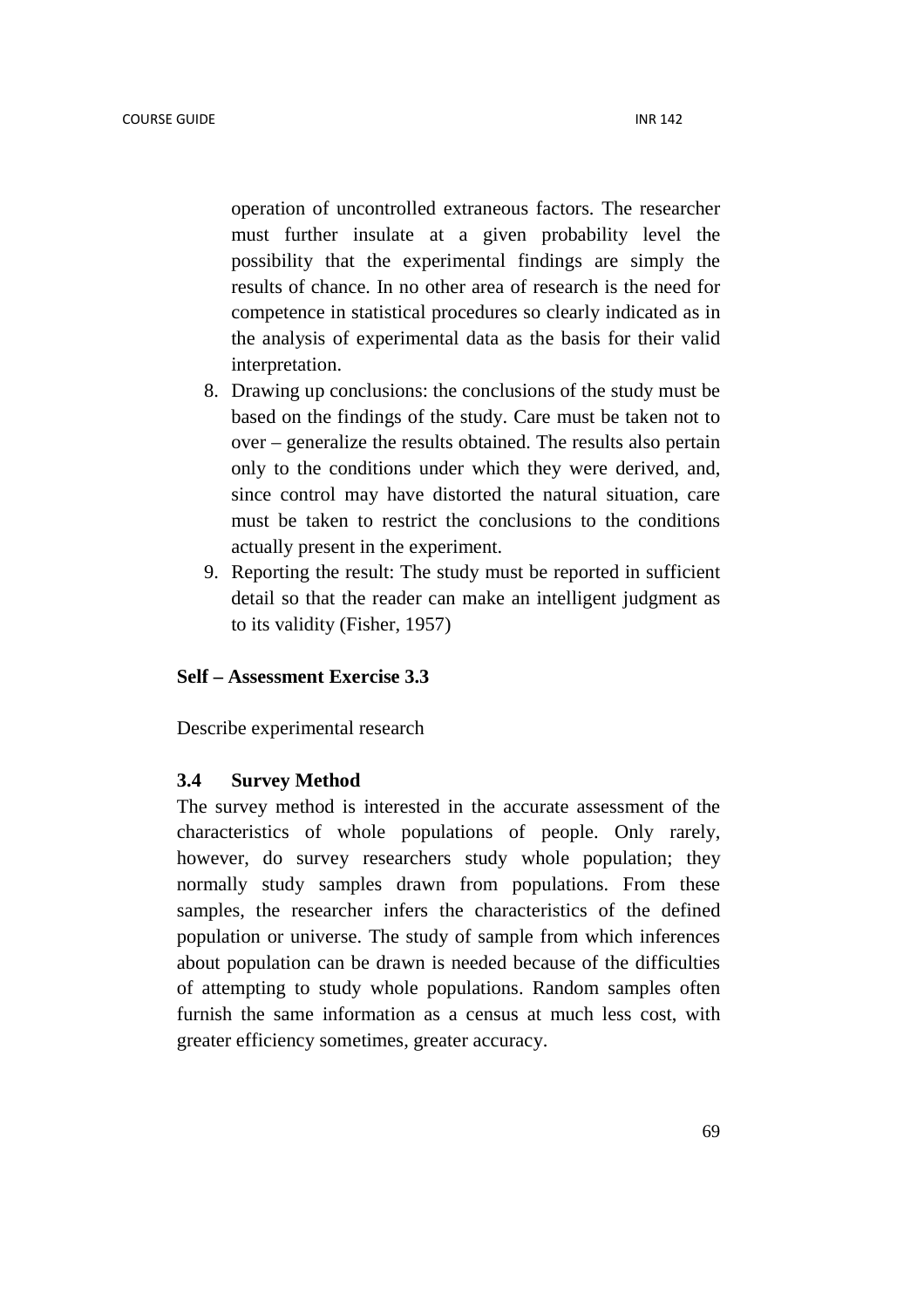Sample surveys attempt to determine the incidence, distribution, and interrelations among sociological and psychological variables. Survey research focuses on people, the vital facts of people, and their beliefs, opinions, attitudes, motivations and behavior.

Surveys are particularly versatile and practical, especially for the administrator, in that they indentify present conditions and point to present needs. Surveys do not make the decisions for the administrator, but they can provide him with information on which to base sound decisions.

Surveys can be conveniently classified by the following methods of obtaining information: personal interview, mail questionnaire, panel, telephone and controlled observation. Of these, the personal interview far overshadows the others as the most powerful and useful tool of social scientific survey research (Osuala, 2005)

#### **Self – Assessment Exercise 3.4**

Discuss survey research

## **3.5 Case Study Method**

Case study has a long history in social science research and has been used extensively in public administration more especially in the area of motivation. For example both Freud and Piagnet typically used case studies to develop their theories. Criticism of their techniques damaged the case study approach, but the increased acceptance of qualitative research and in particular, participant observation has, as corollary, revived the acceptability of the case study.

The case study can either be quantitative or qualitative, or even a combination of both due to the constraints of a sample of one or a single unit being studied. With the restrictions that brings for statistical inference, most case studies lie within the realm of qualitative methodology. Case study is used to gain in  $-$  depth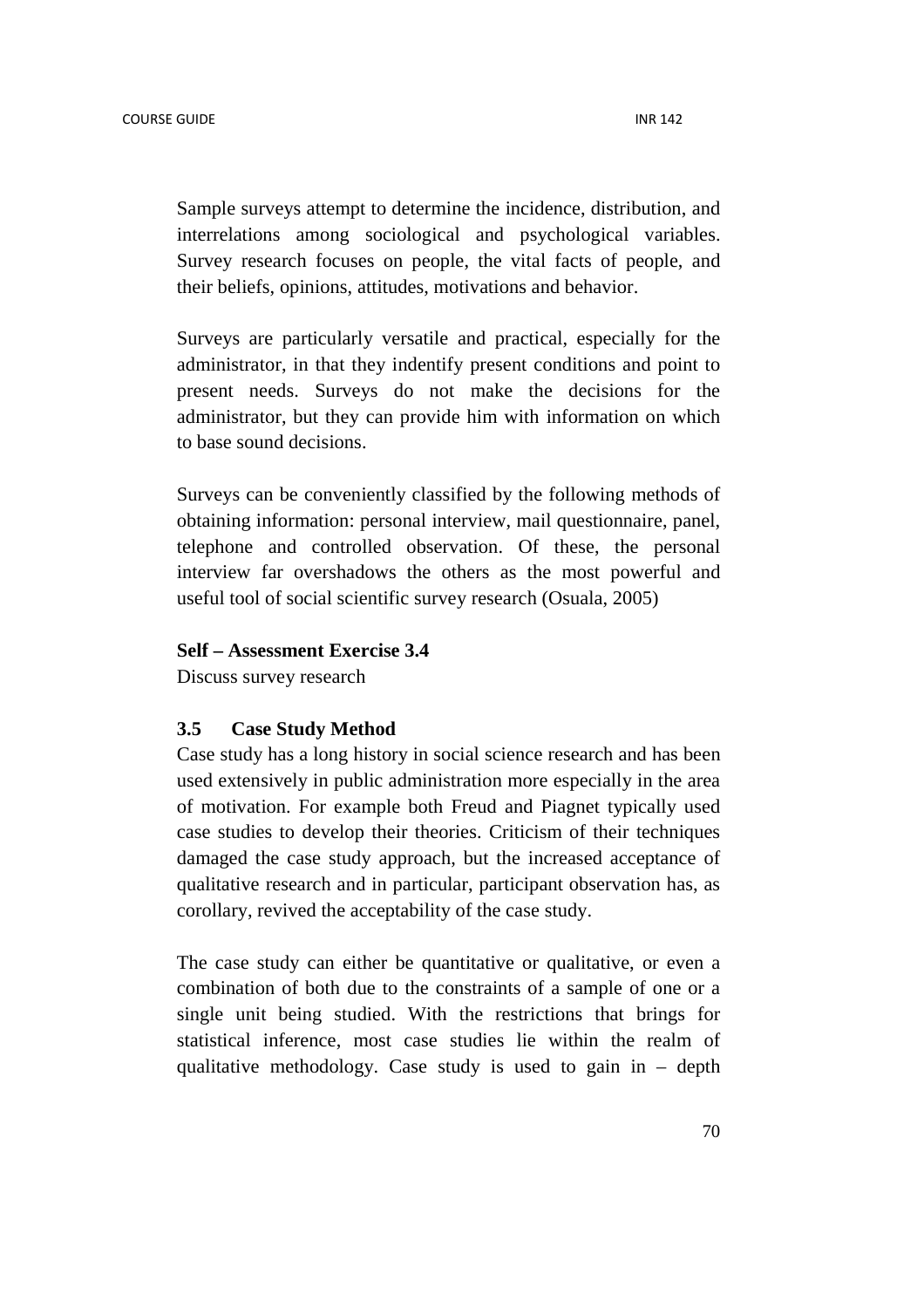understanding replete with meaning for the subject, focusing on process rather than outcome, on discovery rather than confirmation.

Case study must involve the collection of very extensive data to produce an understanding of the entity being studied. Shallow studies will not make any contribution to administrative knowledge (Osuala, 2005).

## **Self Assessment Exercise 3.5**

State the importance of case study as one of the methods of inquiry in public administration.

## **3.6 Institutional Approach**

This is the earliest approach to the study of governmental administration. It was largely based on the legal rights and obligations of government. The approach tended to emphasize formal relationships and separation of powers among the three tiers of government – legislature, executive and judiciary. Under this approach, generalizations were often based upon analysis of formal organization practices and the constitutional delegation of authority and responsibility to the three arms of government. Policy and administration were often dichotomized, with the assumption that the role of administrators was almost entirely confined to merely carrying out policy designed by the formal political arms of government (Onah, 2005).

## **Self – Assessment Exercise 3.6**

What is the basis of analysis under institutional approach?

## **3.7 Comparative Approach**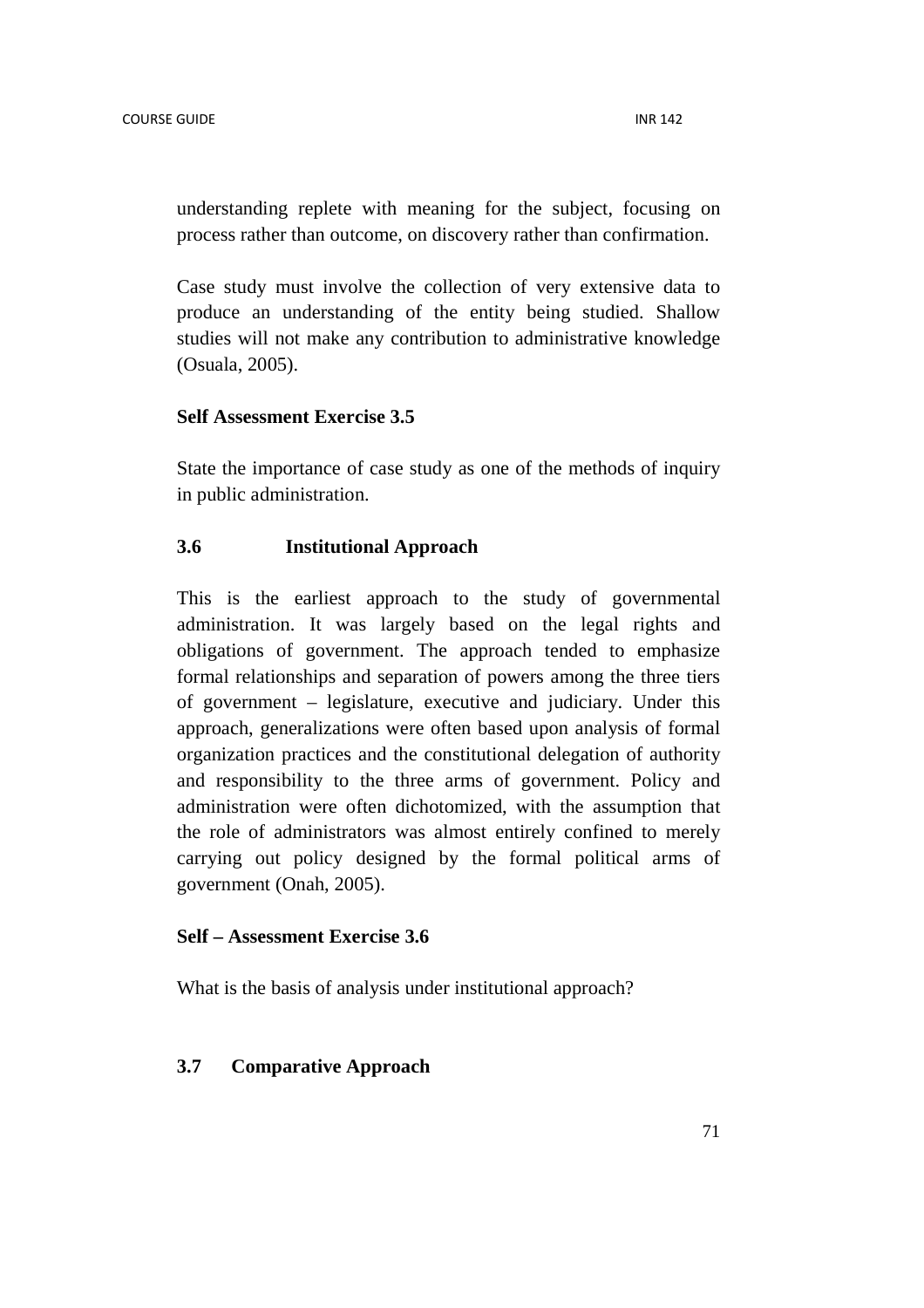This approach owns its development to comparative politics. The Second World War marked the development of comparative approach among academic studies of public administration. This development was as a result of the following:

- The creation of several new international organizations
- The United States volunteered to assist in promoting economic recovery programmes in Europe and the Far East
- Western countries led by USA developed programmes of aid and technical assistance to benefit the Asian and African countries that became independent from the late 1940s through the 1950s and 1960s.
- The concern of some public administration scholars with the search for a science of public administration

As a result of the reasons stated above, many American public administrators and some academic experts of the discipline were sent to foreign countries in the late 1950s either to assist in administering economic programmes or as technical experts to strengthen the public administration institutions of some of the newly independent countries. From their concrete experiences this experts discovered that the existing assumptions of public administration elaborated in USA were inapplicable to the realities of the foreign countries. The first efforts by some of these experts to compare notes on the subject took place at the conference on comparative public administration held at Princeton in 1952. This conference therefore gave birth to the comparative approach to the study of public administration (Adamolekun, 1983).

#### **Self – Assessment Exercise 3.7**

Explain the basic issues that were responsibility for the development comparative approach to public administration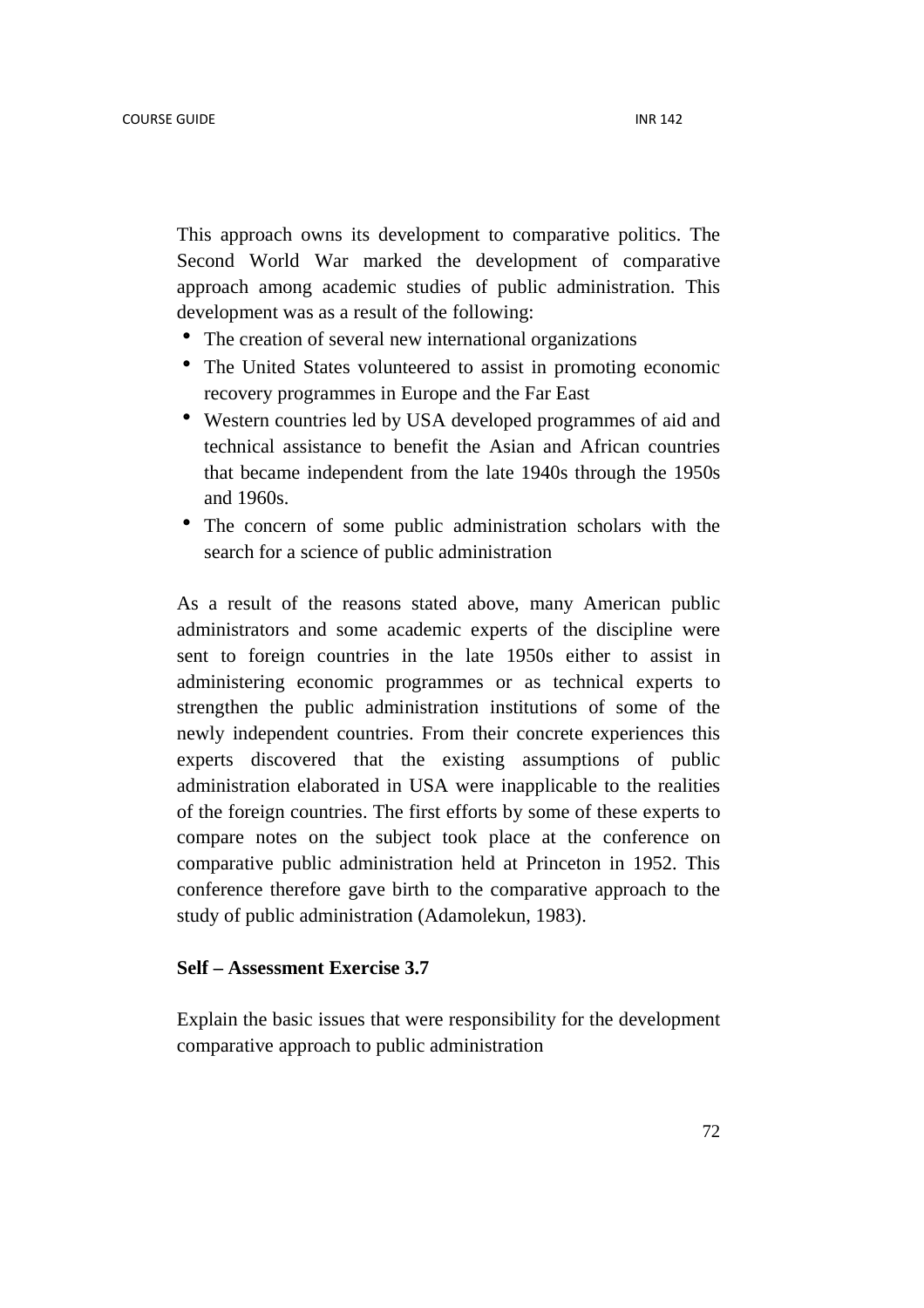### **4.0 CONCLUSION**

This unit has outlined and discussed the various methods of inquires used in public administration. The discussions show that the success in the administrative work depends to a large extent on the efficient method of gathering and applying the information at various levels.

### **5.0 SUMMARY**

This unit considered the following approaches for discussion; Historical Method, Descriptive Method, Experimental Method, Survey Method, Case study Method, The Institutional Approach, and Comparative Approach. It discussed their theoretical assumptions, usefulness and weaknesses as a mode of inquiry in public administration.

## **6.0 TUTOR – MARKED ASSIGNMENTS**

Differentiate between institutional and comparative approaches.

### **7.0 REFERENCES/FURTHER READINGS**

- Adamolekun, L. (1983) *Public Administration: A Nigerian and Comparative Perspective,* New York, Longman Ltd.
- Fisher, R. A (1957) *The Designs of Experiments,* London: Oliver and Boyd
- Jones, T. (1971) *Conducting Political Research*, New York: Harper and Row Publishers
- Onah, R. C (2005) *Public Administration,* Nsukka: Great AP Express Publishers Ltd.
- Osuala, E. C (2005) *Introduction to Research Methodology;* The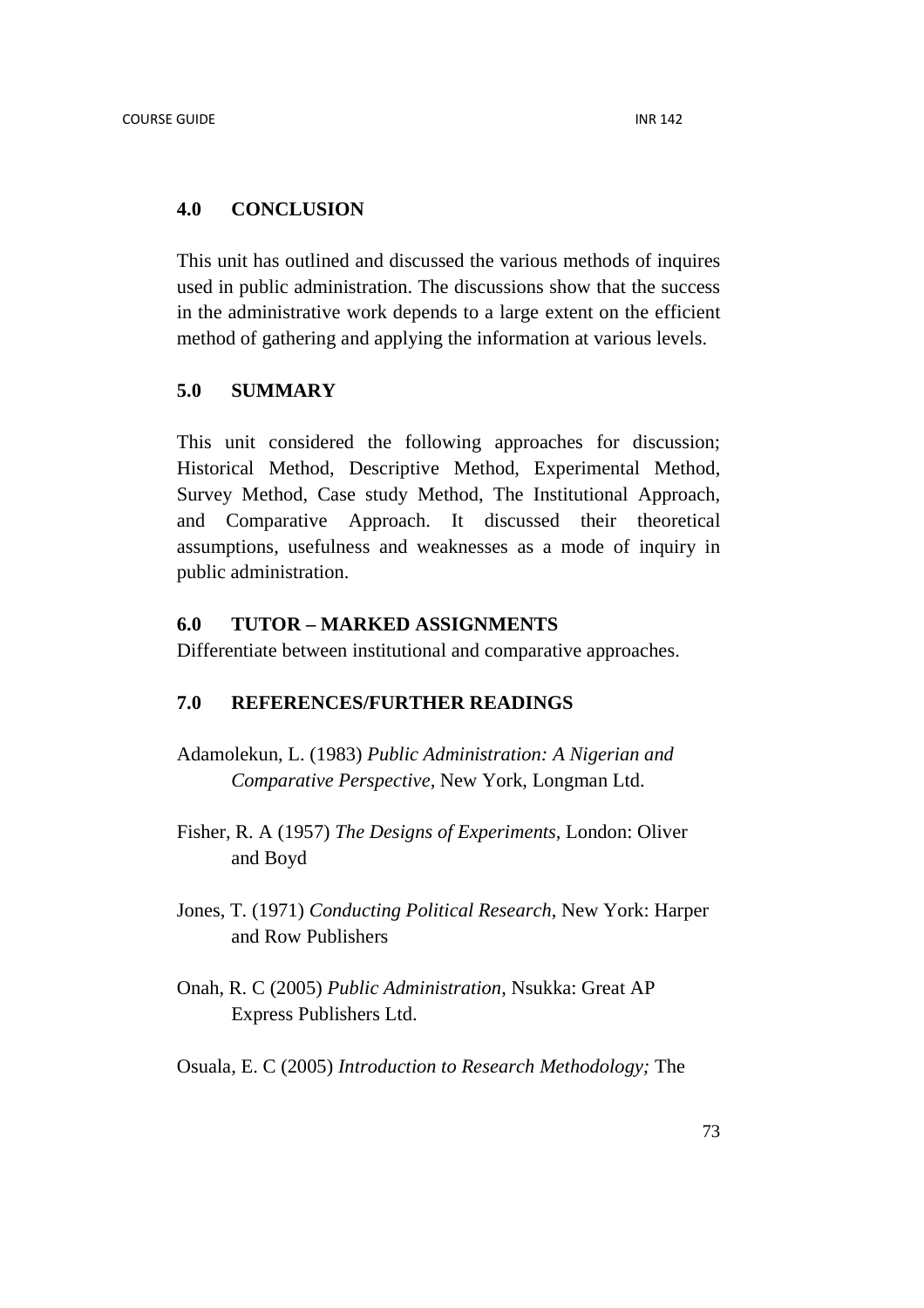Millennium Edition, Enugu: Cheston Agency Ltd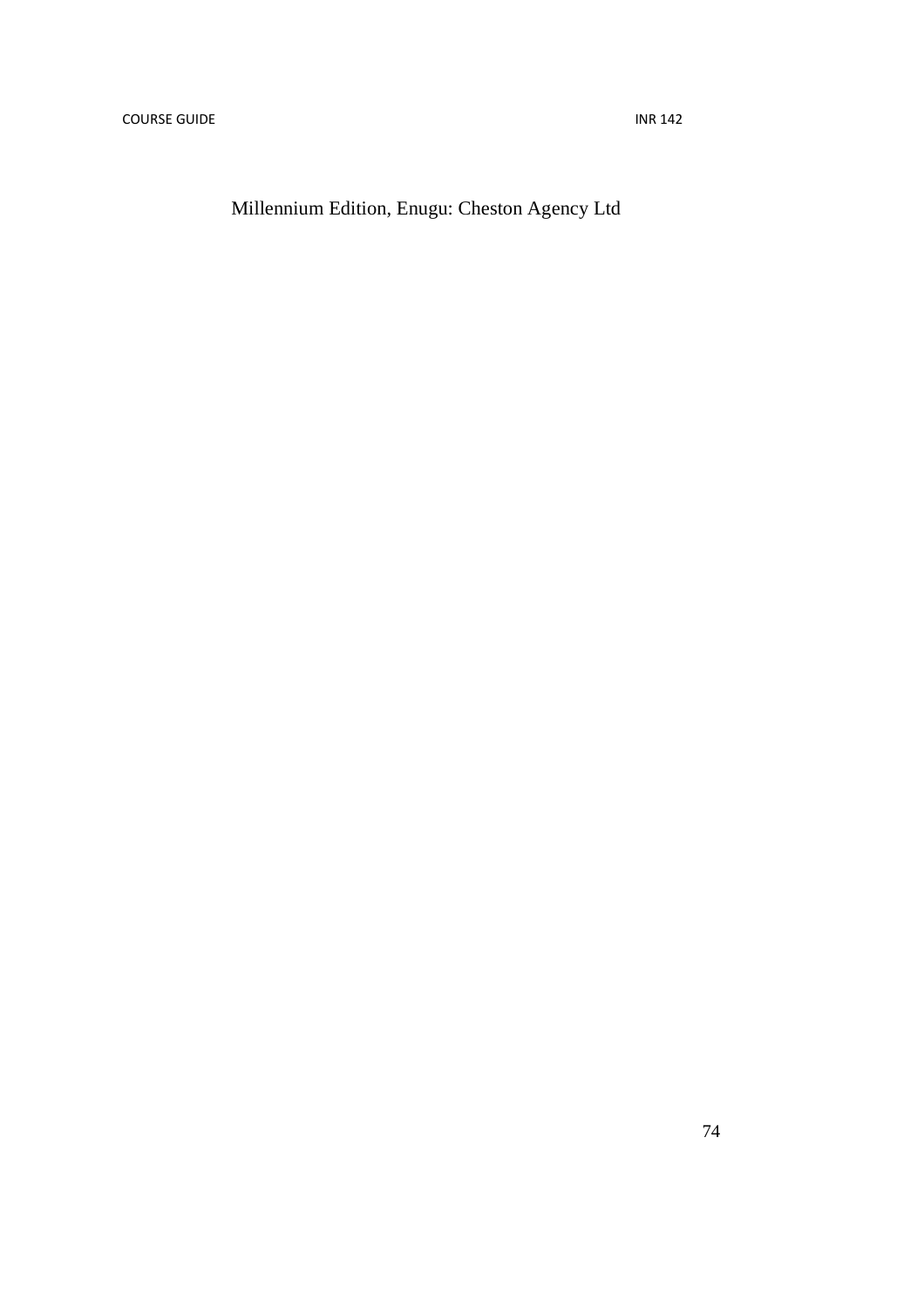# **UNIT 3 CIVIL SERVICE**

## **CONTENTS**

- 1.0 Introduction
- 2.0 Objectives
- 3.0 Main Content
	- 3.1 Definition and Functions
	- 3.2 Principles of Civil Service
	- 3.3 Control of the Civil Service
	- 3.4 The Colonial / First Republic Civil Service
	- 3.5 The New Civil Service in Nigeria
	- 3.6 Civil Service in Nigeria, 1980 to 1988
- 4.0 Conclusion
- 5.0 Summary
- 6.0 Tutor Marked Assignments
- 7.0 References/Further Readings

## **1.0 INTRODUCTION**

An understanding of the nature of Civil Service in a society is very vital for the study of the administrative practices of such place. Civil Service is the hub through which public administrative work centers on. Important areas considered for discussion here are the definition and functions, principles, control of civil service, the new civil service in Nigeria and civil service in Nigeria, 1980 to 1988.

## **2.0 OBJECTIVES**

It is intended that by the end of this unit, you should be able to:

- Define and list the functions of Civil Service
- Mention various principles of civil service
- Describe the control of civil service
- Examine the colonial/First Republic Civil Service in Nigeria
- Discuss New Civil Service in Nigeria
- Examine Civil Service in Nigeria, 1980 to 1988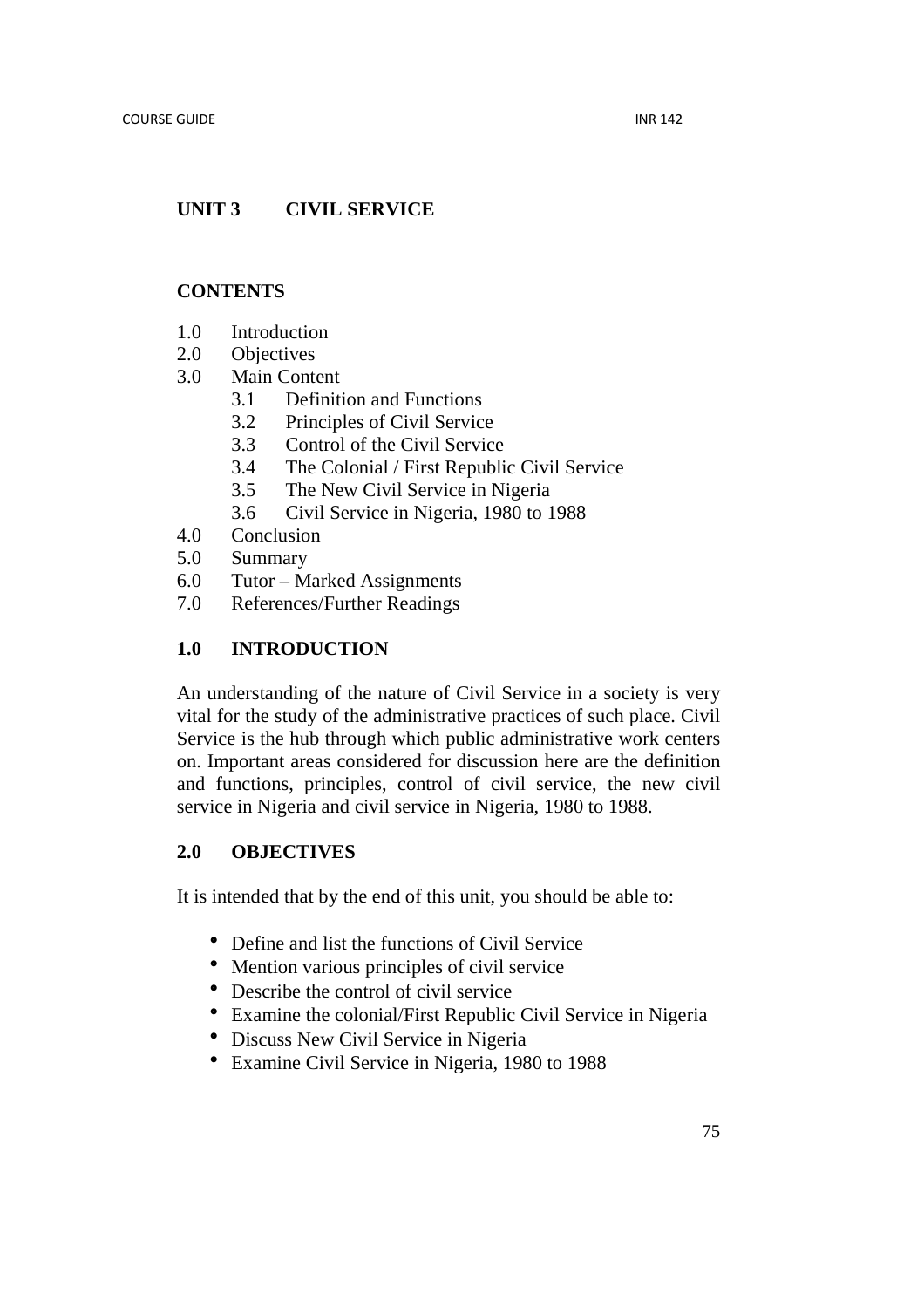• Examine civil service reform under Obasanjo 1999 – 2007

## **3.0 MAIN CONTENT**

## **3.1 Definition and Functions**

Civil service is the body that normally functions with the executive arm of government comprising of men and women who constitute the permanent staff of the departments of government. They are professional administrators. Sometimes they are generally refered to as public service.

Functions of the Civil Service

- i. Conversion of policies that have been formulated by the cabinet into action
- ii. Enforcement of laws enacted by the legislature
- iii. Provision of expert advice on either positive or negative implications of policies intended to be formulated by government
- iv. Planning, organization and supervision
- v. Advice on measures of improving the quality of life of citizens and making government more efficient
- vi. Ensuring continuity of government in spite of changes

## **Self – Assessment Exercise 3.1**

Define and state the functions of the Civil Service?

## **3.2 Principles of Civil Service**

Civil service has some guiding principles in discharging its duties, these principles include: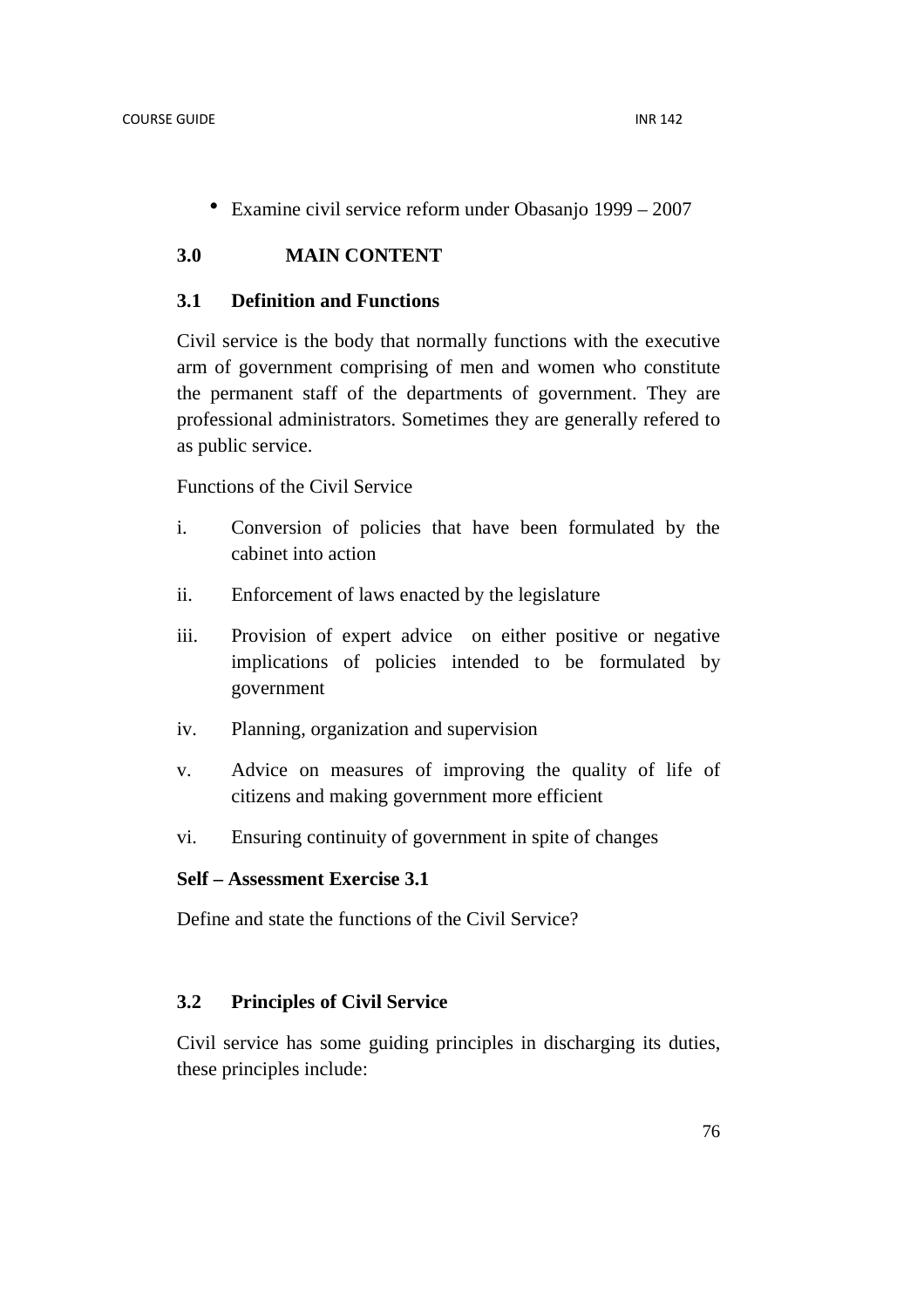- i. Political Neutrality: The first principle guiding the performance of the public service is political neutrality. By this we mean that a public officer does not become involved in partisan politics. He serves the government of the day with dedication. If that government is replaced by another one, he serves the new government with the same degree of loyalty and dedication. He does not allow his personal views to interfere with his performance of his functions.
- ii. Impartiality: Similar to political neutrality, the civil servant serves all members of the public to the best of his ability. He does not favour anyone. He does not belong to any political party or faction, at least, not openly.
- iii. Anonymity: In an effort to protect the neutrality and impartiality of civil servants, they are made to operate behind the glare of publicity. They advise their ministers and political executives but they do not make open or partisan speeches. The ministers and politicians make such public statements and defend programmes. Anonymity extends to the actual operations of the service. Decisions taken are regarded as the decision of all. Everybody is responsible for it. This is the principle of collective responsibility which also ensures the neutrality of any particular individual.
- iv. Permanence: Governments come and go but the civil service remains. Public officers are not changed each time there is a change in government. As long as they do their work properly and do not commit any crime, their tenure of office is guaranteed.
- v. Merit and Achievement: Another principle of the civil service is that recruitment into the service is based on merit. This means that certain standards and educational qualifications are set, and only those who satisfy them are considered for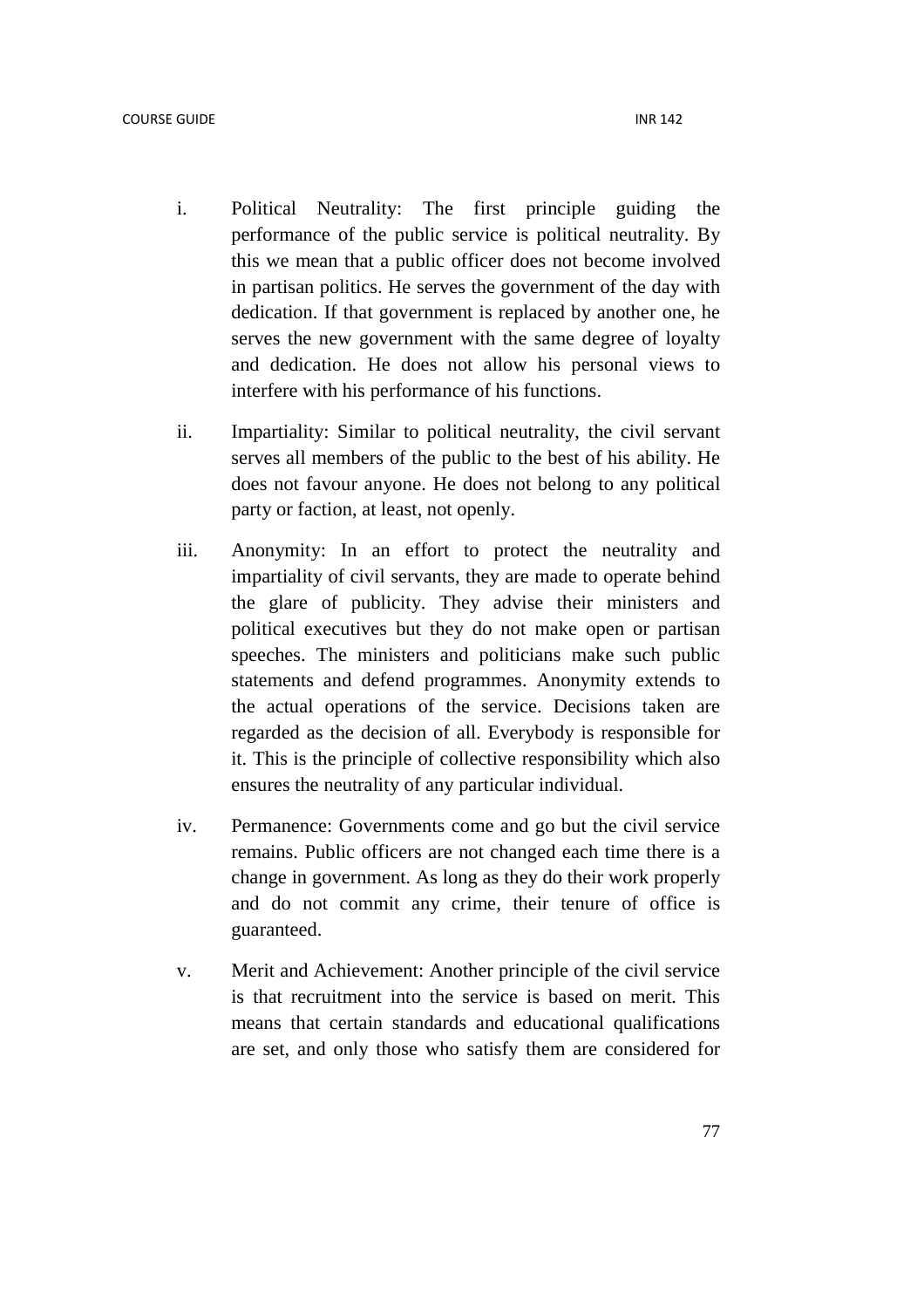employment. This is different from some traditional systems where sons succeed their fathers automatically. In addition, under civil service rules, promotions are based on merit and achievement and not on patronage or favor by a godfather (Leo and Oyewole, 1988)

## **Self – Assessment Exercise 3.2**

Mention the principles of civil service

## **3.3 Control of the Civil Service**

Any organization where people operate without laws controlling their actions will be vulnerable to anarchy. To avoid this, an elaborate network of rules and regulations govern the behavior of civil servants. These are divisible into internal and external controls:

The internal control includes:

- The general orders: These are the body of regulations which outline the conditions of service and responsibilities of public officers. Closely related to this is the Financial Instructions which prescribes the procedures for the collection of spending of public funds. It is important to note that civil servants are expected to pass examinations on the General Orders as part of their knowledge and experience
- Control by the Ministry of Establishments: This Ministry deals largely with all matters affecting the conditions of service of public officers. Its regulations affect all other ministries, and thus it can guarantee uniform standard in matters such as grading incremental credits and so on.
- Control within the Hierarchy: Each Ministry is hierarchically structured with the Permanent Secretary being the overall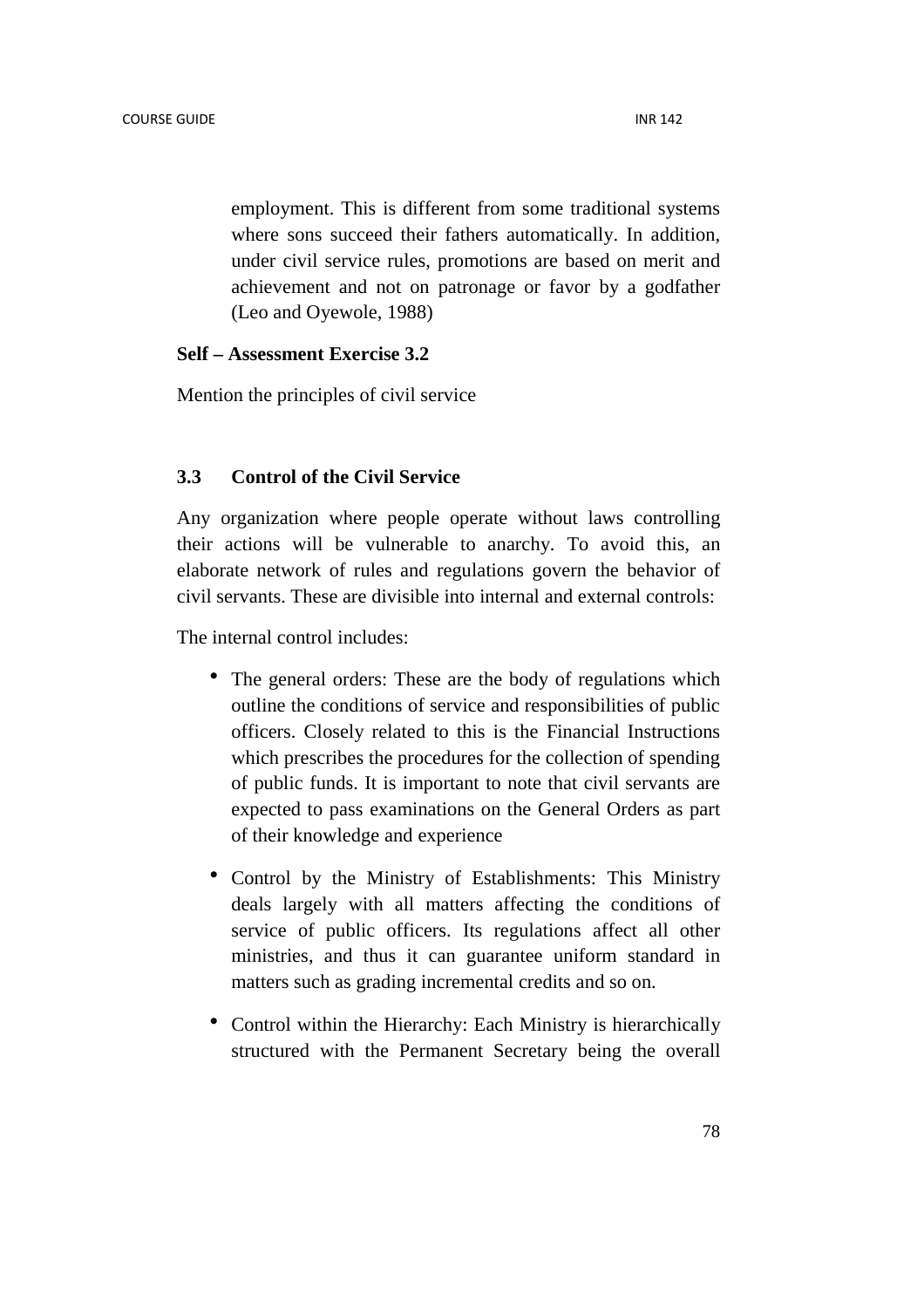supervisor of the ministry. He can discipline those under him in many ways. For minor offences, the officer may be cautioned. In more serious cases, a query may be issued and in the most serious cases, a disciplinary committee may be set up, or the matter may be sent to the Public Service Commission for investigation and necessary punishment.

The external control of civil service

There are other mechanisms outside the civil service which exercise some control on the service:

- Control by parliament: The Legislature authorizes funds for various ministries and departments. Through this power of the purse, it could review the performance of the officers to see whether or not they have carried out government policies. If a department has failed to perform satisfactorily, the budget for it may be cut.
- Control by administrative courts: Tribunals or Public Complaints Commission. By whatever names they are called, these are institutions set up to ensure that public officers are above board in the performance of their duties. Citizens who feel that an officer has not performed well can approach a tribunal or complaints commission for redress. Such complaints are investigated and recommendations made. As the public becomes more aware, the kind of control exercise by tribunals and public complaints commission will become more important.
- Control by the Court: In case of gross abuse of office, an officer will be handed over to the court for necessary disciplinary action.

## **Self – Assessment Exercise 3.3**

Describe the ways through which civil servants can be controlled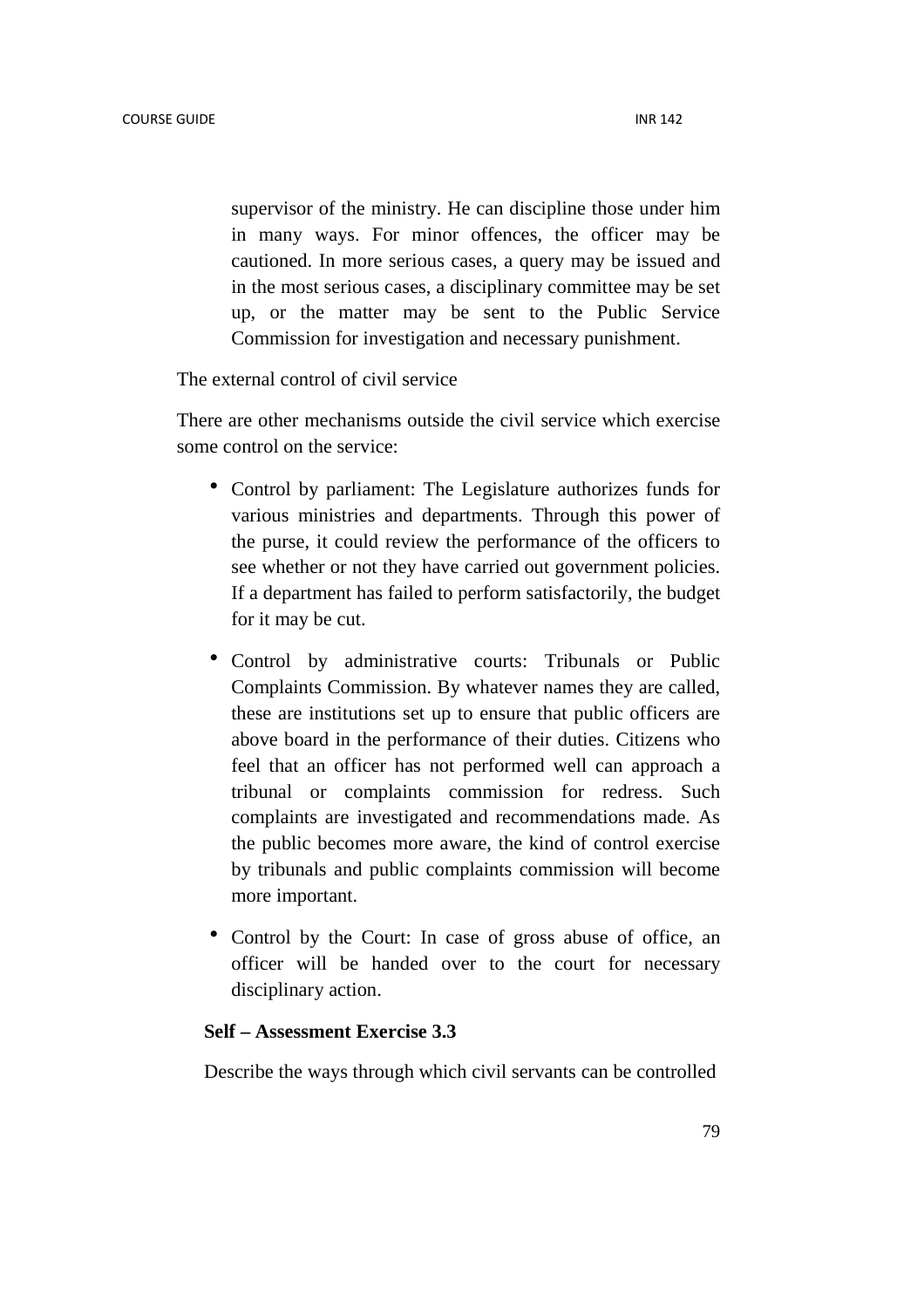## **3.4 The Colonial / First Republic Civil Service in Nigeria**

The civil service in Nigeria during the colonial era and the first republic was organized along the lines of the British Civil Service with four main classes – the Administrative, the Executive, Clerical and Manipulative Classes.

These four classes used to operate as if there were watertight compartments. It was difficult for a civil servant to move from one class to a higher one. The Administrative class was the highest and most prestigious and people used to call them the senior service. People in this class worked closely with the politicians in advisory capacity.

The members of the administrative class were university graduates with good degrees who in addition passed the entrance examinations and interviews. The entry qualifications for the other levels were lower, so are the salaries and benefits. These classes provide needed supporting services to the Administrative class.

### **Self - Assessment Exercise 3.4**

Examine the colonial/ First Republic Civil service in Nigeria

## **3.5 The New Civil Service in Nigeria**

The new civil service in Nigeria marked a departure of the old rigid system to a more flexible and result oriented system. For example, following the Udoji Commission Report of 1974, the Federal Government of Nigeria decided to abolish the four classes. In its place a unified grading system was introduced. Instead of having classes, the jobs in the public service were graded from level 1 to 17. The highest positions were 17 while the lowest were 1. All public officers and jobs were fitted into this unified system.

The merit of this new system is that a good officer who starts his/her career on level 1 can move up to any level his ability can carry him.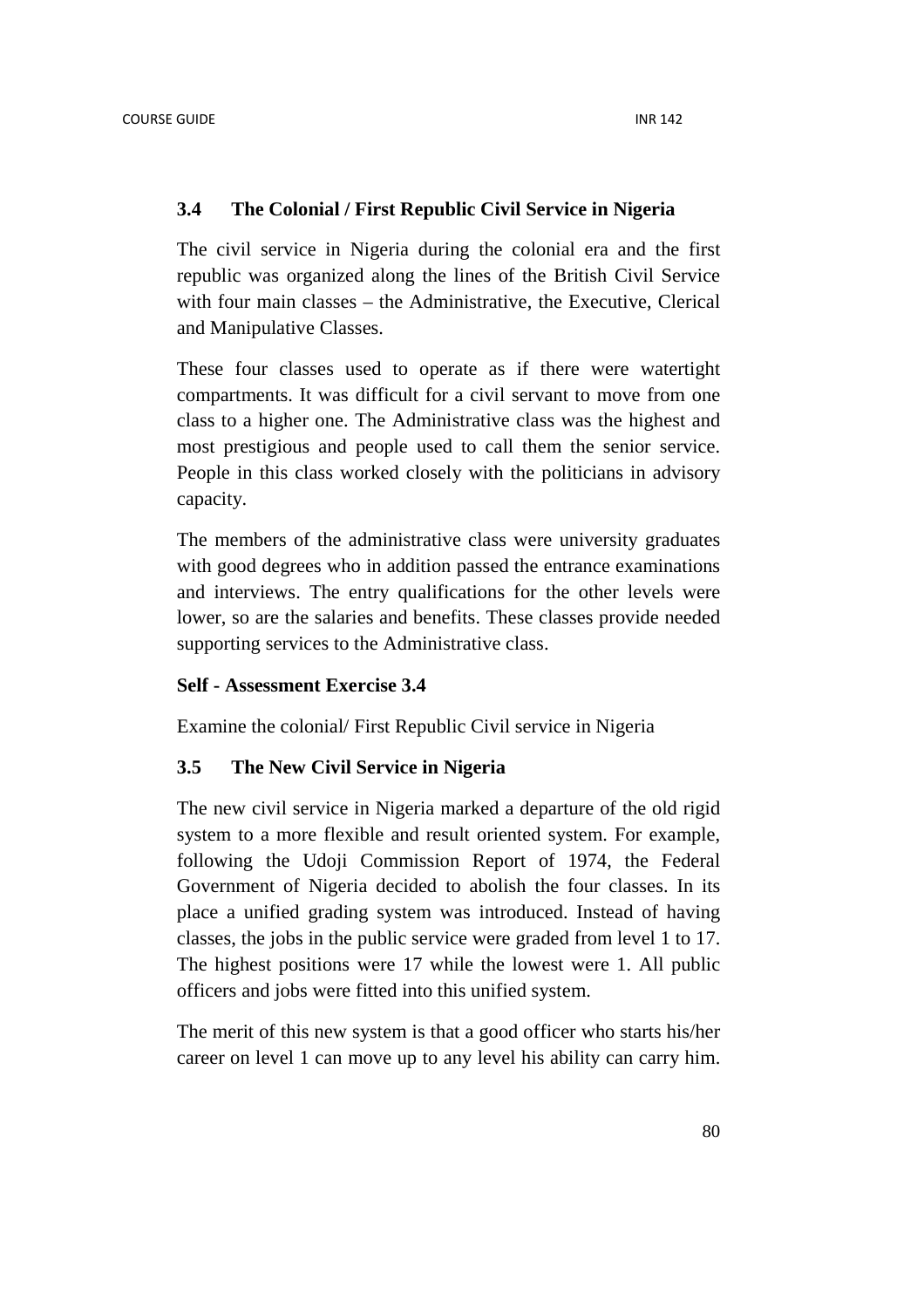This was an improvement over the old system under which it was impossible to move from the Clerical to the Administrative level.

The new system enables everybody to be in the same unified structure and merit and efficiency can carry one to the highest levels (Adebayo, 2004).

#### **Self – Assessment Exercise 3.5**

Discuss the new Civil Service in Nigeria

## **3.6 Civil Service in Nigeria, 1980 to 1988**

In Nigeria, during the four years of the Second Republic, we seem to have adopted an amalgam of the American and the British Systems. Even though we operated a presidential system of government, we had Permanent Secretaries whose positions were in fact recognized by the Constitution. Indeed, the Constitution described them as Chief Executives in the Ministries or Departments in addition to other departmental heads in a ministry. The fusion led to some degree of uncertainty, as to what the relative roles were between the Minister/ Commissioner and his Permanent Secretary and this in turn led to conflicts in the departments.

 In some of the governments in the federation, there were sharp disagreements between Ministers/Commissioners and their Permanent Secretaries. The Ministers/ Commissioners, on assuming office, approached their task with the assumption that since Nigeria had embraced the presidential system of government, there were the Chief Executives of the departments in every respect. It is a sound and reasonable assumption. The permanent secretaries, on the other hand were trained to operate on laid – down rules and regulations, and until these were changed or modified, the Permanent Secretaries went by such regulations. Thus the existing Civil Service Commission Regulations delegated to Permanent Secretaries certain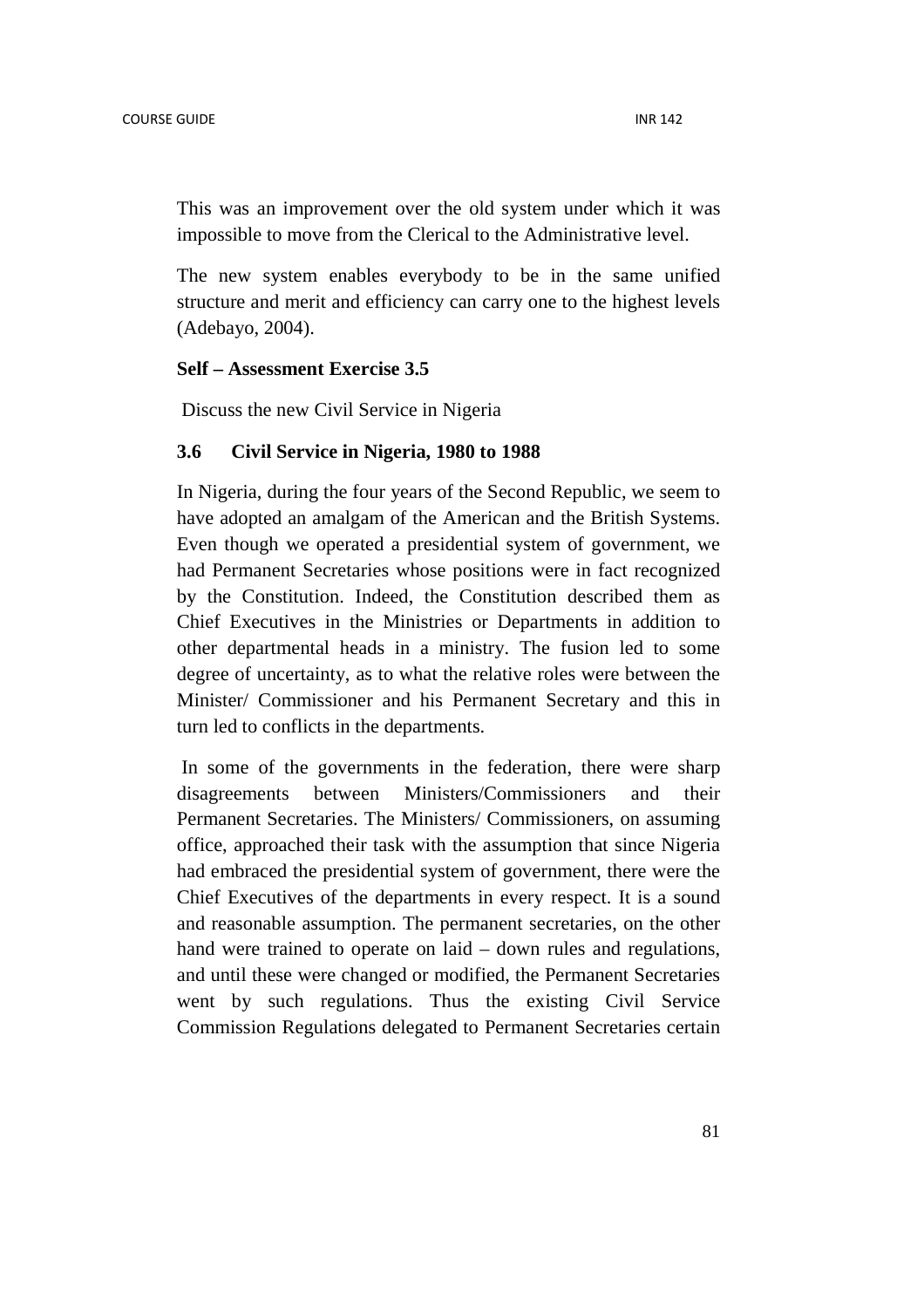powers of appointment, promotion and discipline up to a certain level in the Civil Service.

The Financial Instructions and Public Administrative Law made the Permanent Secretary the Accounting officer of his Ministry and the General Orders gave the Permanent Secretary, as Head of Department, responsible over a great number of personnel matters, for example approval of vocation leave and matters relating to discipline, promotion and development of staff in the department.

### **Self – Assessment Exercise 3.6**

Examine the Nigerian civil service from 1980 to 1988

## **3.7 Civil Service Reforms under Obasanjo 1999 to 2007**

Obansanjo's reforms centered on the following aspects:

- 1. Anti Corruption, Transparency and Accountability: Corruption remained an intractable problem that constrained development efforts in Nigeria. On assumption of office, Chief Olusegun Obansanjo, observed that the time – tested approach in conducting government business had degenerated to such an extent that the Public Service were abandoned either due to sheer ignorance or for selfish reasons (Ekpenkhio, 2003). The President emphasized that transparency in Government Procedures was necessary to usher in a great and dynamic economy to ensure a just and egalitarian society. The reform programme focuses on specific measures to curb corruption, improve transparency, and accountability in the conduct of government business.
- 2. Monetization of Fringe Benefits: As part of its efforts to reduce the cost of governance and ensure efficiency in resource allocation, the Federal government decided to monetize the fringe benefits of public servants. The fringe benefits to be monetized where residential accommodation, furniture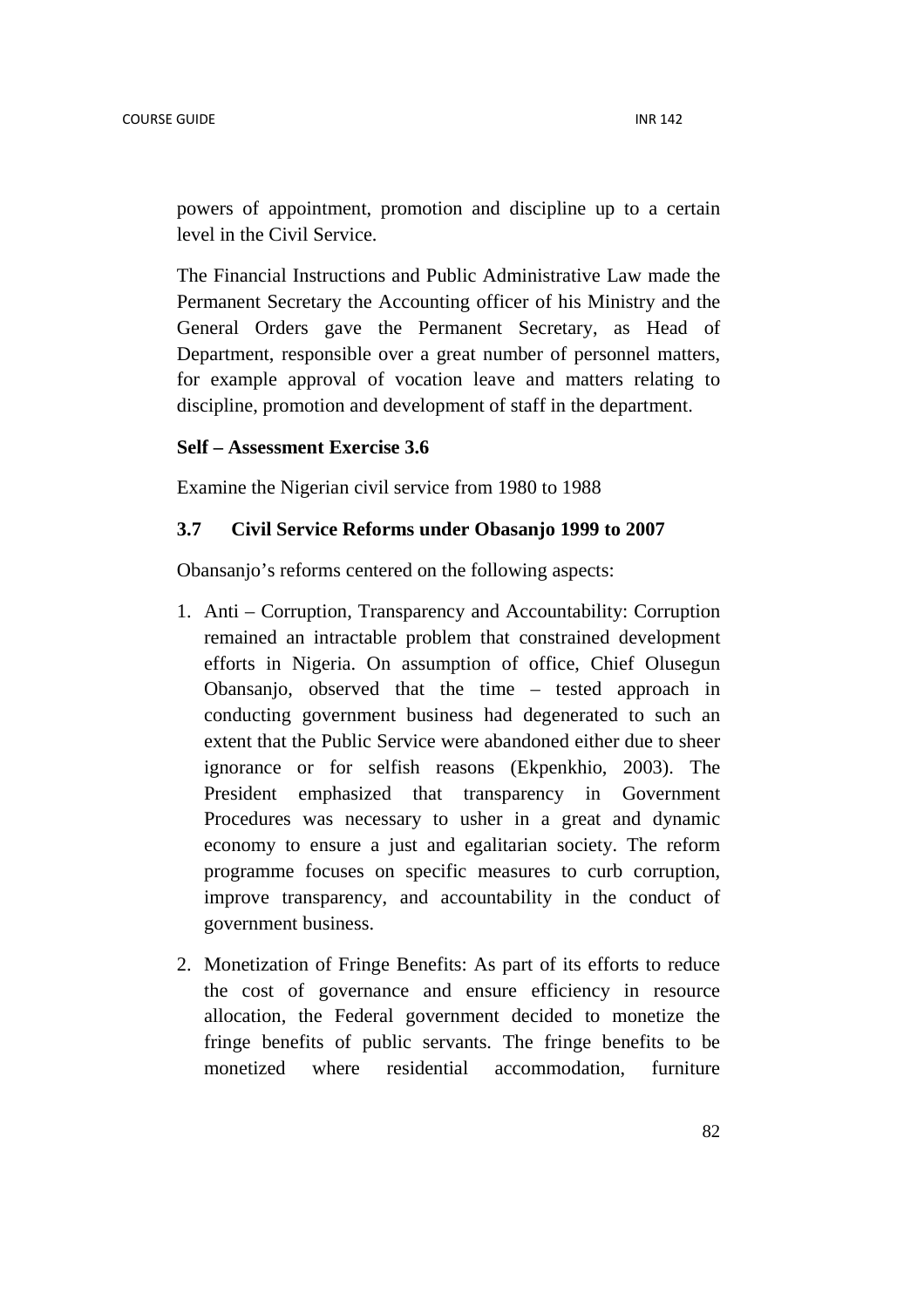allowance, utility allowance, domestic servant allowance, motor vehicle loan, medical allowance and entertainment allowance.

- 3. The Pension Reform Act 2004: The Pension Reform Act came into existence in 2004 the main objectives of the Act were to:
	- a) Ensure that every pensioner who worked in either the Public Service of the Federation, Federal Capital Territory and the Private Sector receives his retirement benefits as and when due;
	- b) Assists improvident individuals by ensuring that they save in order to cater for their livelihood during old age and;
	- c) Establish a uniform set of rules/regulations and standards to the administration and payments of retirement benefits for the public service of the federation, Federal Capital Territory and the Private Sector (Ezeani, 2005)

### **Self – Assessment Exercise 3.7**

Examine Civil Service Reform under Obasanjo1999 - 2007

### **4.0 CONCLUSION**

We have discussed civil service in Nigeria. We explained how civil service is a veritable factor for the development of the country. The civil service has witnessed various reforms from the Colonial/First Republic to the reforms during Obasanjo's civil rule, the essence has been to reposition and equip the civil service for efficient service delivery.

### **5.0 SUMMARY**

We have in this unit treated definition of public administration, functions of Civil Service, principles of civil service, the control of civil service, the colonial/First Republic Civil Service in Nigeria,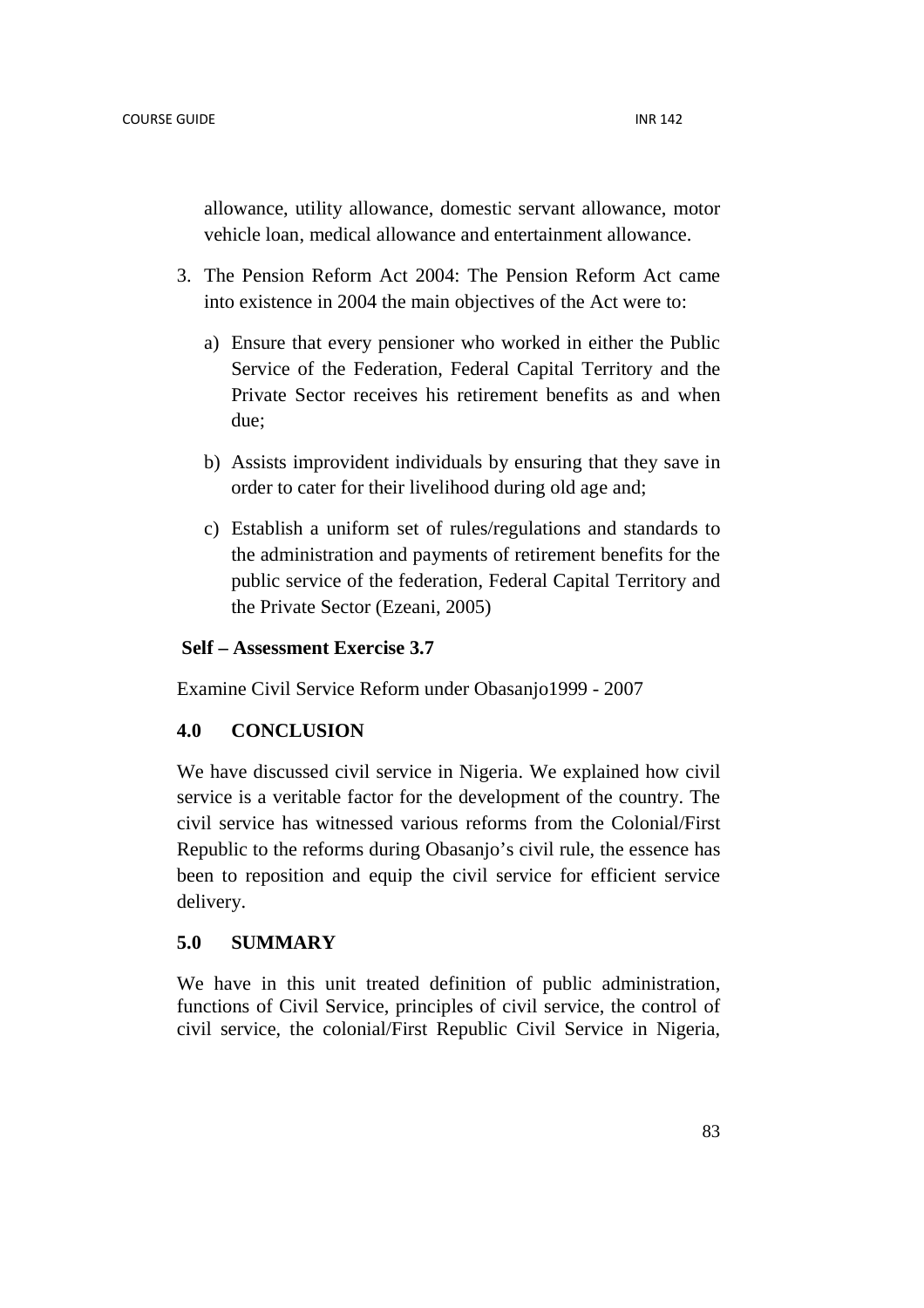New Civil Service in Nigeria and Civil Service in Nigeria, 1980 to 1988.

## **6.0 TUTOR –MARKED ASSIGNMENTS**

- 1. What is civil service?
- 2. List the principles of civil service
- 3. Describe the New Civil Service in Nigeria, 1980 to 1988

# **7.0 REFERENCES/FURTHER READINGS**

- Adebayo, (2004), *Principles and Practice of Public Administration in Nigeria,* Ibadan: Spectrum Books and John Wiley
- Dare, L and Oyewole (1988), *A/L Government Textbook for West Africa*, Ibadan: Onibonoje Press & Book Industries (Nigeria Limited)
- Ezeani, O. E (2005), Administrative Reforms in a Post Colonial State: An Appraisal of Nigeria's Experience under Obasanjo Regime (1999 – 2005) in, *University of Nigeria Journal of Political Economy,* 1 (1)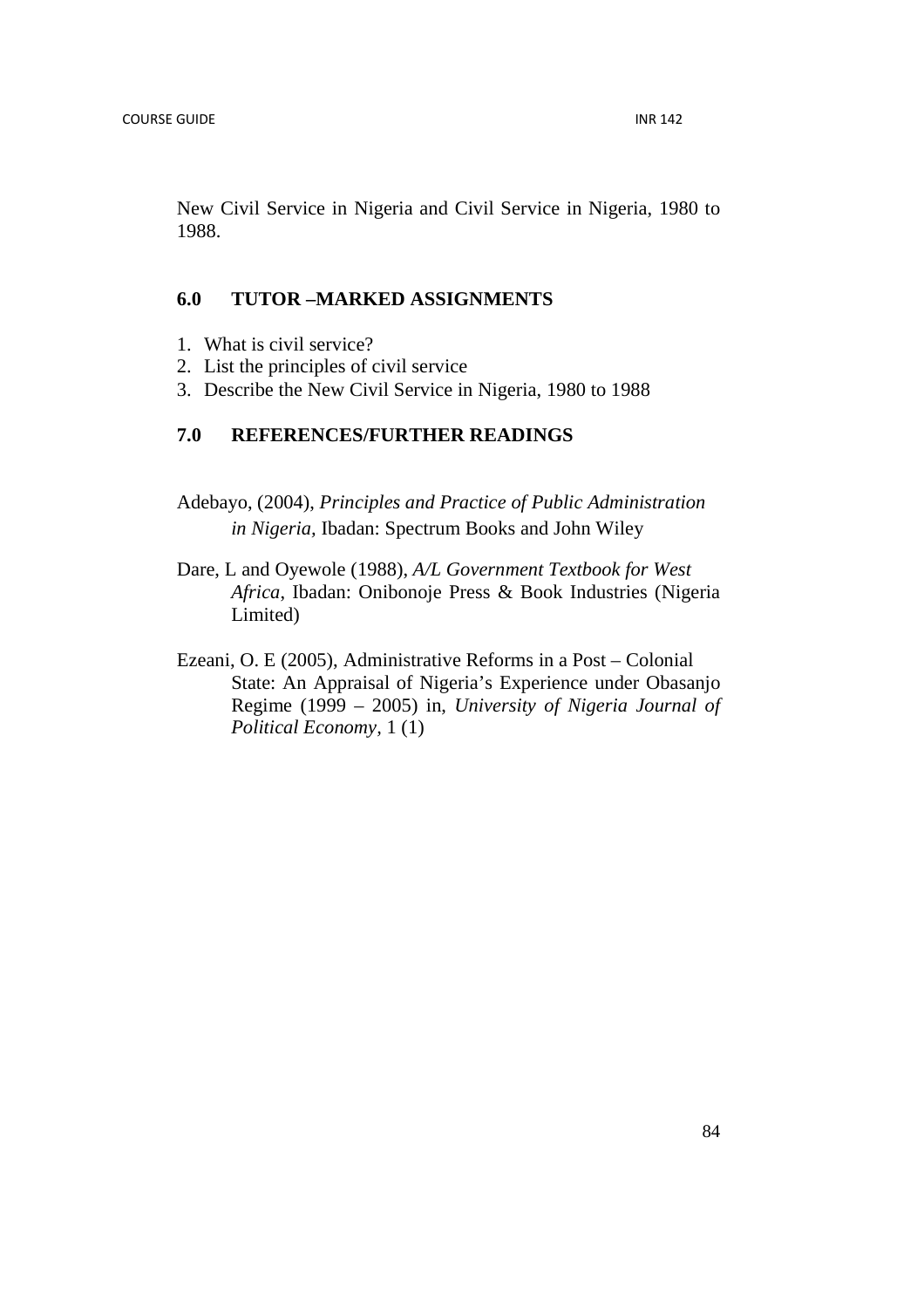## **UNIT 4 DEVELOPMENT ADMINISTRATION**

## **CONTENT**

- 1.0 Introduction
- 2.0 Objective
- 3.0 Main Content
	- 3.1 Definition
	- 3.2 Theories
	- 3.3 Traditional and New Public Administration
	- 3.4 Obstacles of Development Administration
- 4.0 Conclusion
- 5.0 Summary
- 6.0 Tutor Marked Assignments
- 7.0 References/Further Readings

# **1.0 INTRODUCTION**

Since its inception, traditional public administration has been characterized by insurmountable problems which amount to bureaucratic bottlenecks. This situation does not augur well for development. Of course, the worst hit is the Developing Nations who are still grappling with providing the basic necessities of life. Development administration is therefore a new concept designed to overcome these obstacles. This unit therefore will focus on the definition of development administration, theories and traditional and new public administration

### **2.0 OBJECTIVES**

At the end of this unit, you are expected to:

- Define development administration
- State the theories of development administration
- Examine traditional and new public administration
- Mention the obstacles of development administration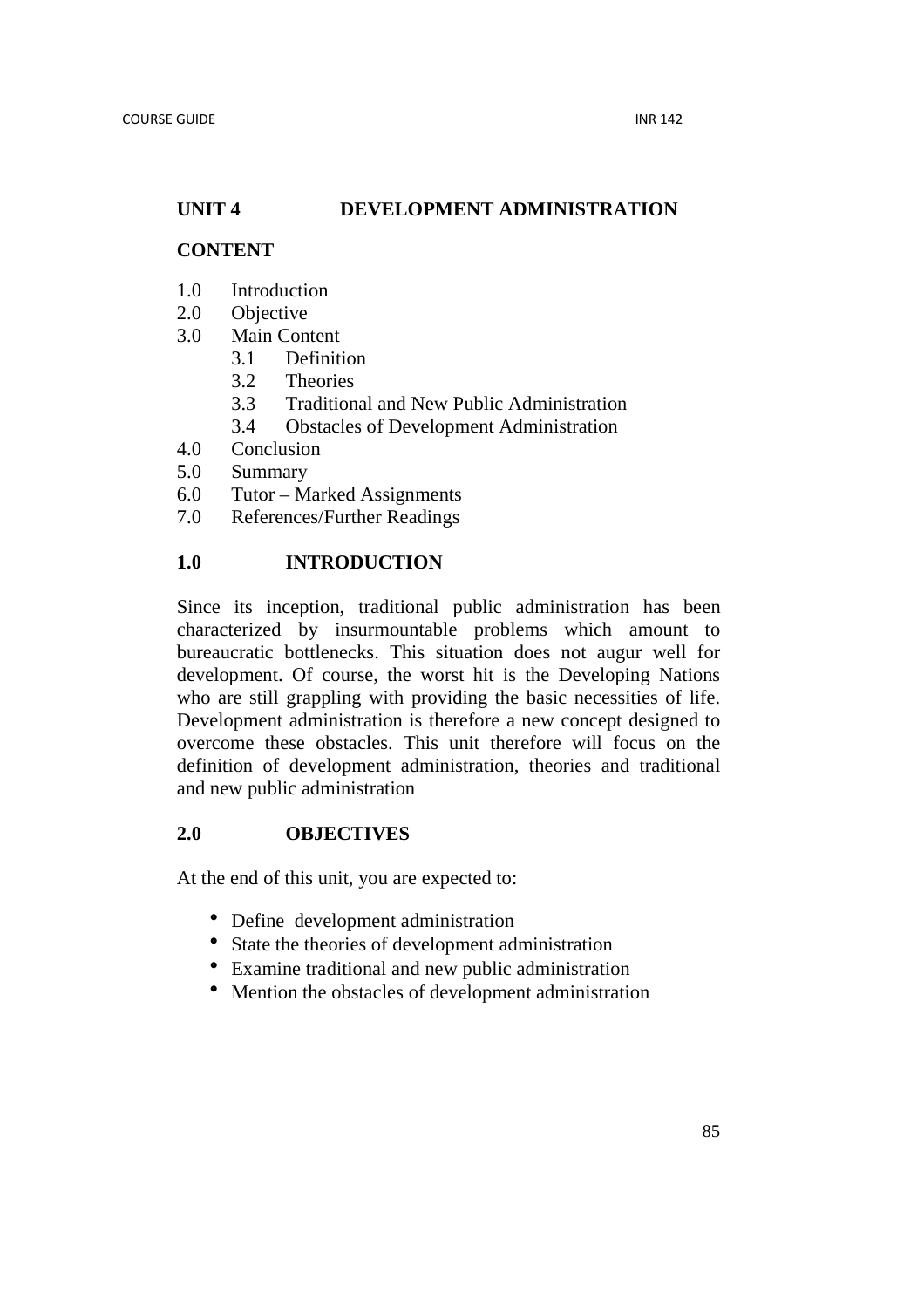## **3.0 MAIN CONTENT**

### **3.1 DEFINITION**

Development administration is concerned with plans, policies, programmes and projects which focus on nation building and socioeconomic development. It aims to achieve socio-economic goals through the talents and expertise of bureaucrats.

Development administration focuses on the results to be achieved rather than the traditionalist view of strict adherence to rules and hierarchy. Strict adherence to rules creates rigidness, delay and procrastination.

- 1. Development per se is oriented towards change in a destined direction. Thus, development administration is **change oriented** and rejects status quo.
- 2. Every development functions have a **goal** to be achieved. i.e. economic development has the goal to improve the quality of life such as better literacy rate, life expectancy and reduction in poverty
- 3. For the goals to be achieved, to relate the means to ends, **planning** and temporal dimension is a salient feature. Planning aids in deciding the resources required for the goal, the time in which it needs to achieve.
- 4. Development administration has an **innovative** dimension; it is flexible enough to design new methods, procedures, policies which would save time, increase effectiveness and quality.
- 5. Administrators under this concept are required to be committed to the policies, plans and programmes. The **commitment** is not necessarily to the political parties, who enacts the policies but to the values that an administrator should upheld in his/her profession.
- 6. Development is ultimately aimed to the **people**, hence it should accord primacy to the public the administration should be client oriented.
- 7. For the development functions to be effective and for it to be people oriented, **participation** of people is emphasized in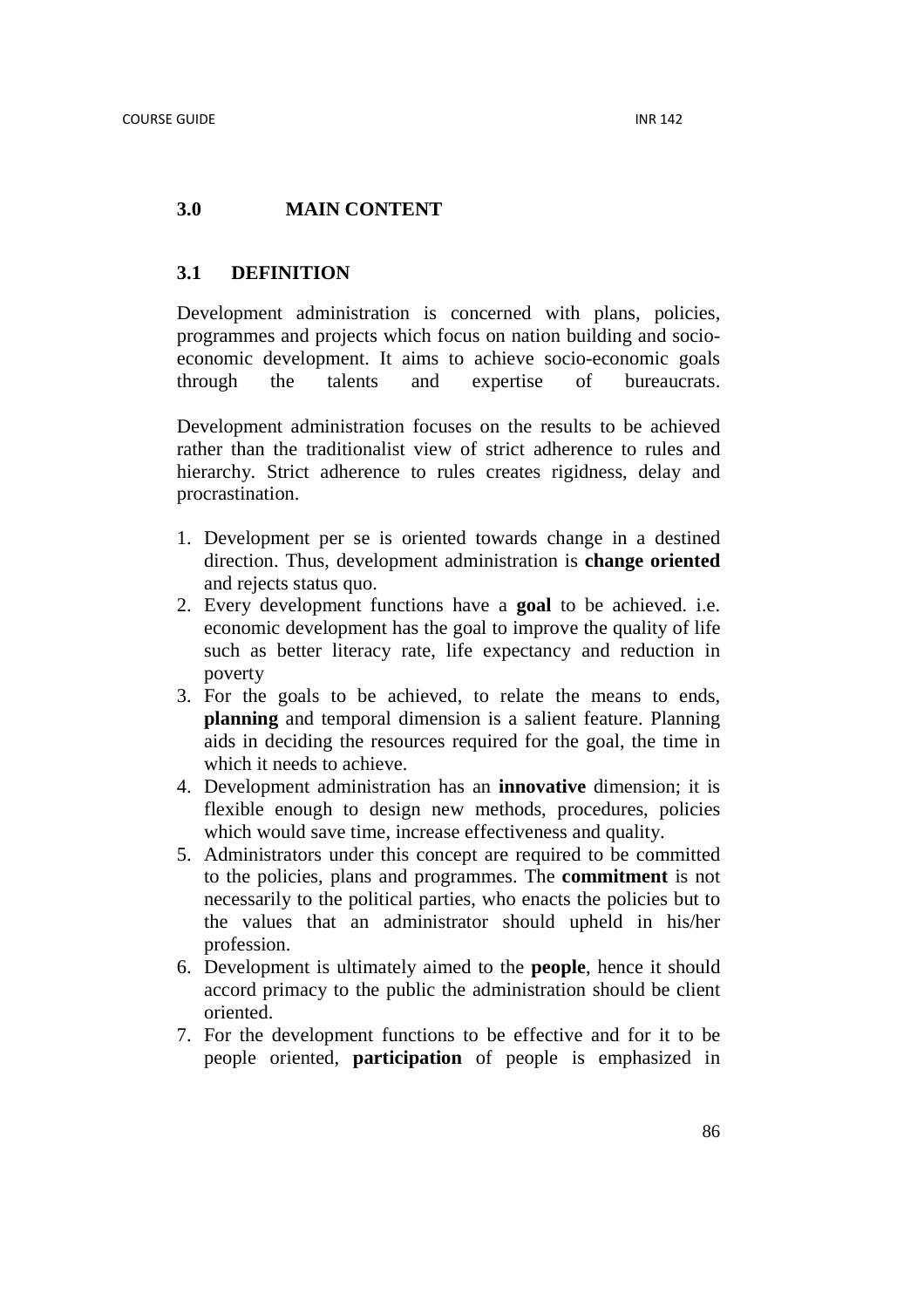formulating plans, implementation and sharing the benefits derived. Thus Development administration should focus on "planning with people" rather than "planning for people". It should be people centered rather than production centered. i.e. not in maximizing production, goods and services but to address the needs of people, empower people.

Development administration has two concepts administration of development and administrative development. Administrative development is increasing and improving the capabilities of administrative system. It involves modernization of administrative structure, capabilities of personnel, attitudinal and behavioral changes among the administrators.

### **Self – assessment exercise 3.1**

What is Development Administration?

## **3.2 THEORIES**

New Public Administration is particularly relevant to the developing nations where qualitative transformation of public administration is needed.

1. Public Choice Theory

Vincent Ostrom, an advocate of Public Choice Theory, viewed bureaucrats as preferring self-interest to public interest. Public Choice School views the citizen as the ultimate source of administrative power because he/she is considered as a rational consumer of public goods and services. Public Choice School developed the "Theory of Administrative Egoism", according to which bureaucrats, in general, are self-aggrandized and whose interests are antithetical to public interest.

2. System Theory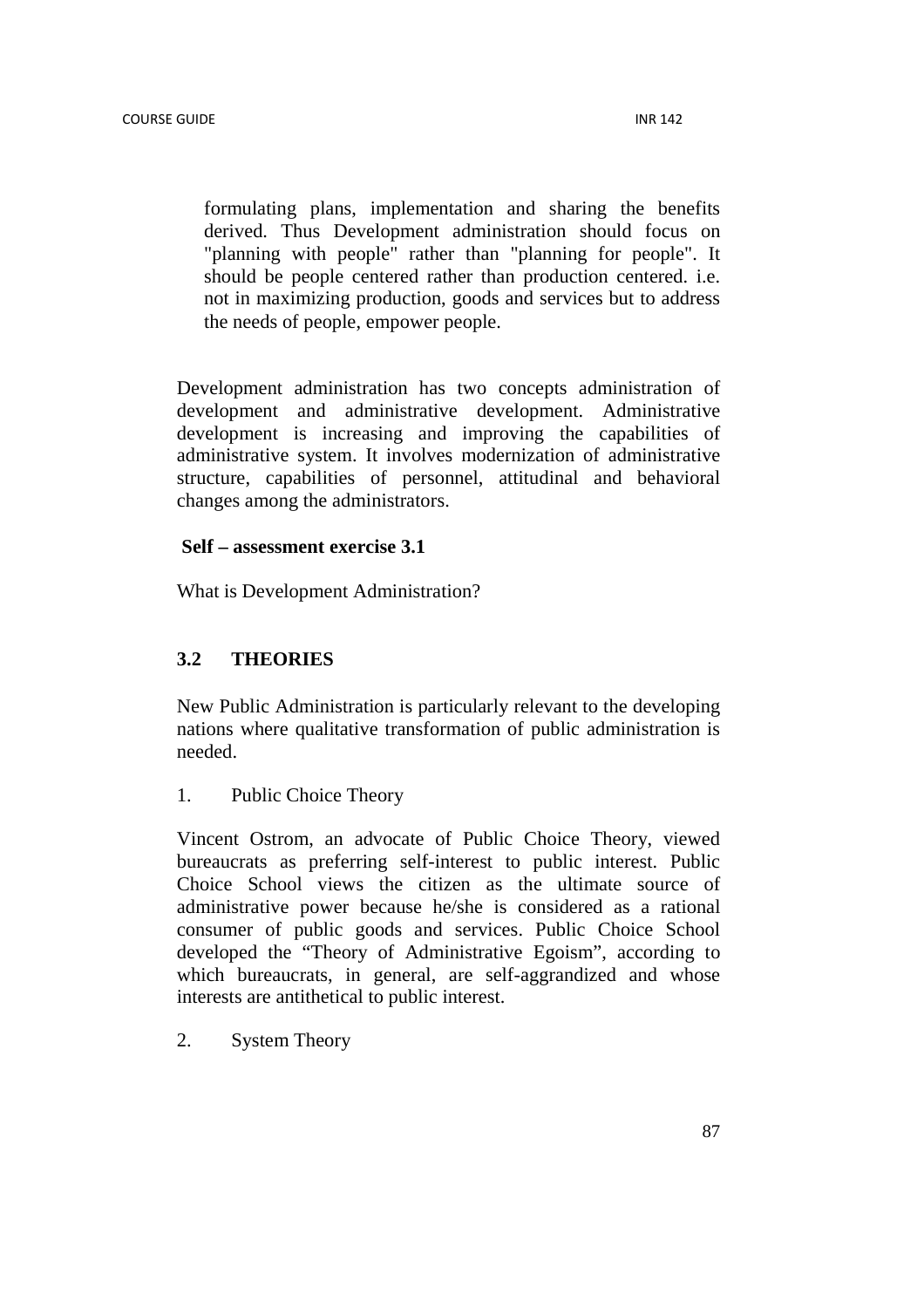Biographical and autobiographical writings on administrators and reminiscences of former administrators are closely related to the 'historical approach' to the study of Public Administration. The chief contributor of the System Analysis is Herbert Simon. The systems analysis identifies the basic unit of the system to be the 'individual' (not the sub-system) Sub-systems are 'dynamic' in the sense that they undergo continuous change as a result of interaction with other sub-systems within the system. The term 'administrative lag' connotes the imbalance between aspirations and performance of administration. This is a major obstacle for development in the third world nations.

### 3 Fusion Approach

The Scientific Management Theory of Frederick W. Taylor emphasized 'standardization' and 'cooperation'. However, according to Taylor, the duty of enforcing the adoption of standards and of enforcing the cooperation rests with the management alone. In Fusion Approach – the interests of organization is fused with those of the workers. Individual workers are considered as important as the organization itself. Classical theory and the Human Relations theory are considered anti-polar. But, the goals of both the theories are same, and thus concerned with economy, efficiency and use of scientific methods in organization (Rodman, n.d)

#### **Self – Assessment Exercise 3.2**

State the various theories of Development Administration

### **3.3 TRADITIONAL AND NEW PUBLIC ADMINISTRATION**

Herbert Simon widened the scope of Public Administration by relating it to psychology, sociology, economics and political science. There are basically four problems confronting public Administration, viz:

- 1. Inadequate funds
- 2. Uncertainty and confusion over the status of the discipline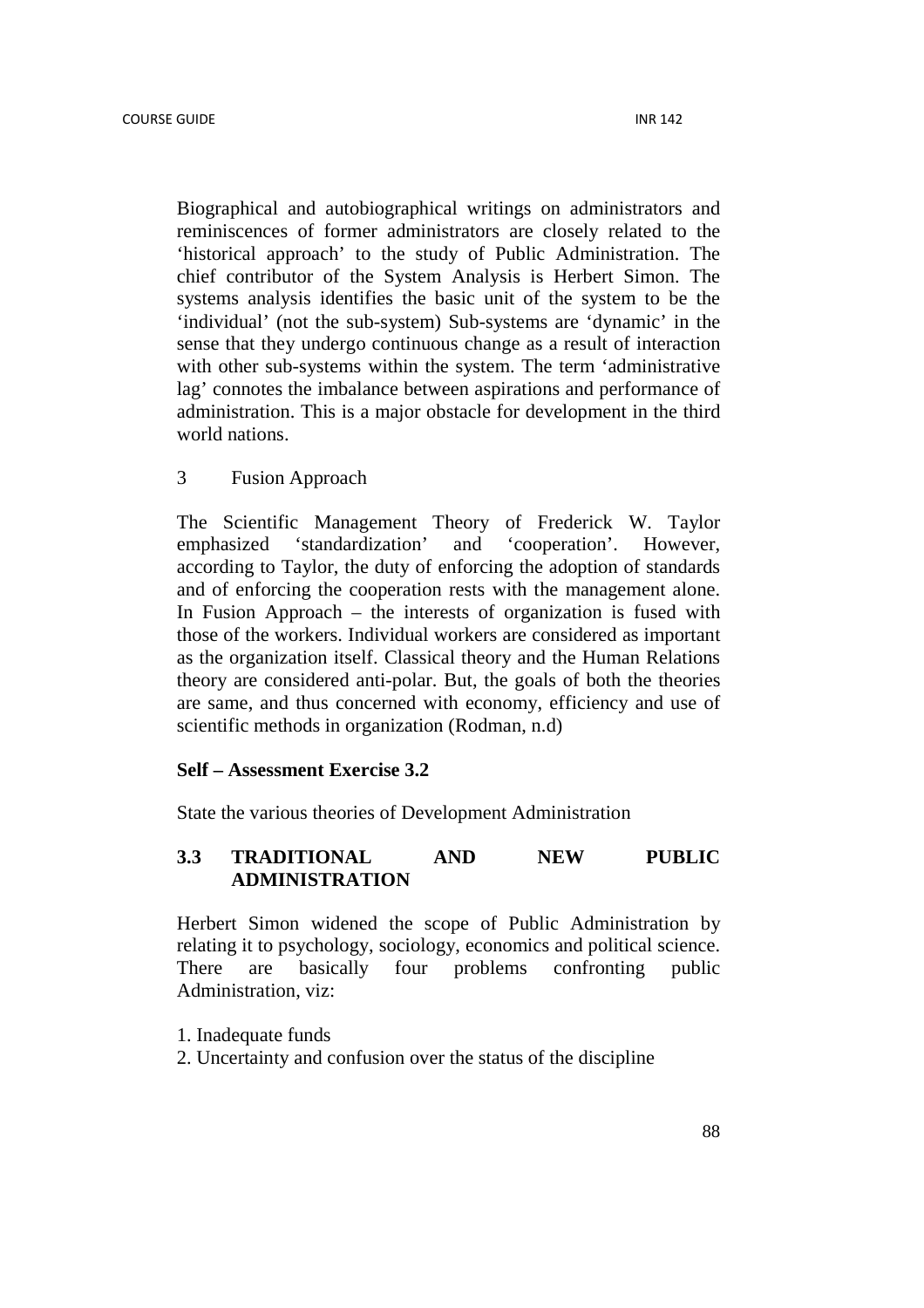- 3. Institutional shortcomings; and
- 4. Lack of interaction between scholars and administrators.

New Public Administration emphasised four factors: relevance, values, change and social equity. Under the traditional Public Administration, there was a mismatch between the supply of public administration and the demand of the people. Though the Public Administration functioned well, it failed to solve the contemporary problems. Hence, the New Public Administration demanded that there should be relevance between Public Administration and the contemporary social problems. Traditional Public Administration emphasized value-neutrality. For example, both rich and poor will be treated equally without any favour for one side. However, New Public Administration championed the cause of the disadvantaged sections in society and openly sided with them. Thus, it emphasized value factor in administration. New Public Administration specifically emphasized that the basic function of administration is to distribute the resources in such a way as to reduce the economic and social inequalities. This is to maintain social equity. New Public Administration has attacked the traditional concept of maintaining status quo (same status) and advocated innovation and change.

#### **Self – Assessment Exercise 3.3**

What are the differences between the traditional and new public administration?

#### **3.4 Obstacles to Development Administration**

The obstacles to development administration are many and varied and interconnected, but we might usefully discuss them under four headings: (1) shortages of skills and tools (2) difficulties of organization and structure (3) political difficulties and (4) cultural and attitude barriers.

- 1. Shortages of skills and tools
	- a) There is a shortage of trained personnel, which is the most obvious and widely noted difficulty in development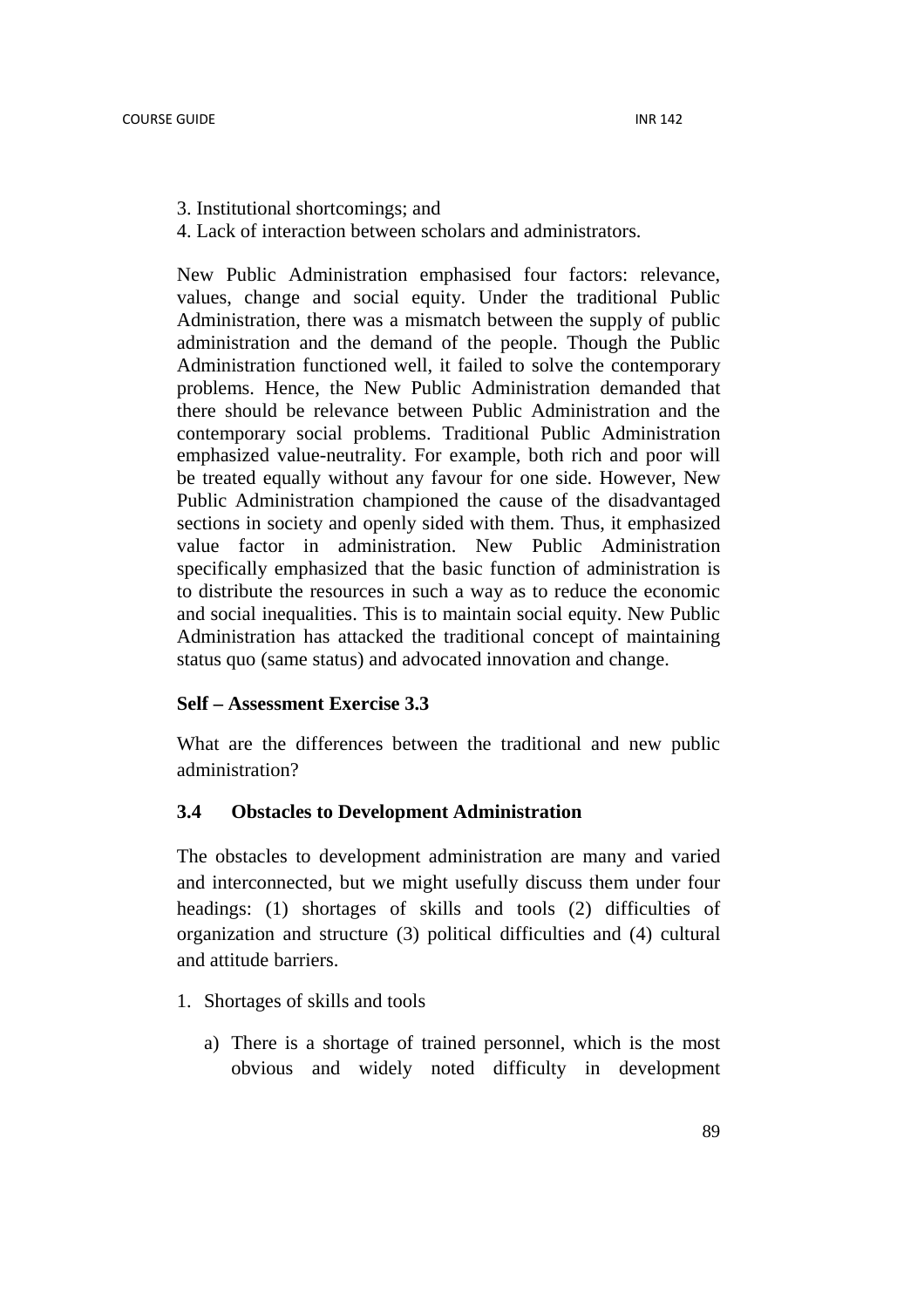administration. The shortage generally affects all levels of administration, but is particularly acute with regard to 'support administration', i.е. middle- and lower-echelon personnel, and local administrators. One expert has stated that ten people are needed for 'support administration for every one person at the top.

- b) An additional problem is that the emerging nations' interest in foreign affairs absorbs many of their skilled people, and this further reduces the number available for development tasks, Secondly, there is a great waste of the limited talent that is available for administration. There are often large numbers of skilled people in administration, but with the wrong skills., e.g, people who studied liberal arts or law (The tradition of the amateur 'generalist' dies hard,) These subjects have prestige but little usefulness., and thus many new administrators are in effect untrained. Much of the right kind of training is wasted because trainees seek other work or get no chance to use their skill. New schools and institutes for the teaching of public administration are often provided, for both students and teachers, for those people who can be spared from their work, i, e, the least useful.
- c) Another aspect or consequence of the shortage of personnel is the rapid turnover in individual positions, as skilled men are shifted around from one position to another. Some of it is voluntary, and due to the lack of uniform systems of pay, classification, and advancement. But most of it is a relic of by gone days of the generalist administrator, when one administrative job was not basically different from any other, and when frequent rotation could broaden the generalist's outlook. "But today, when specialized experience takes time to acquire, frequent transfers or transfers to positions where there is no opportunity to use scarce skills, tend to aggravate the acute shortage of experienced managerial leadership,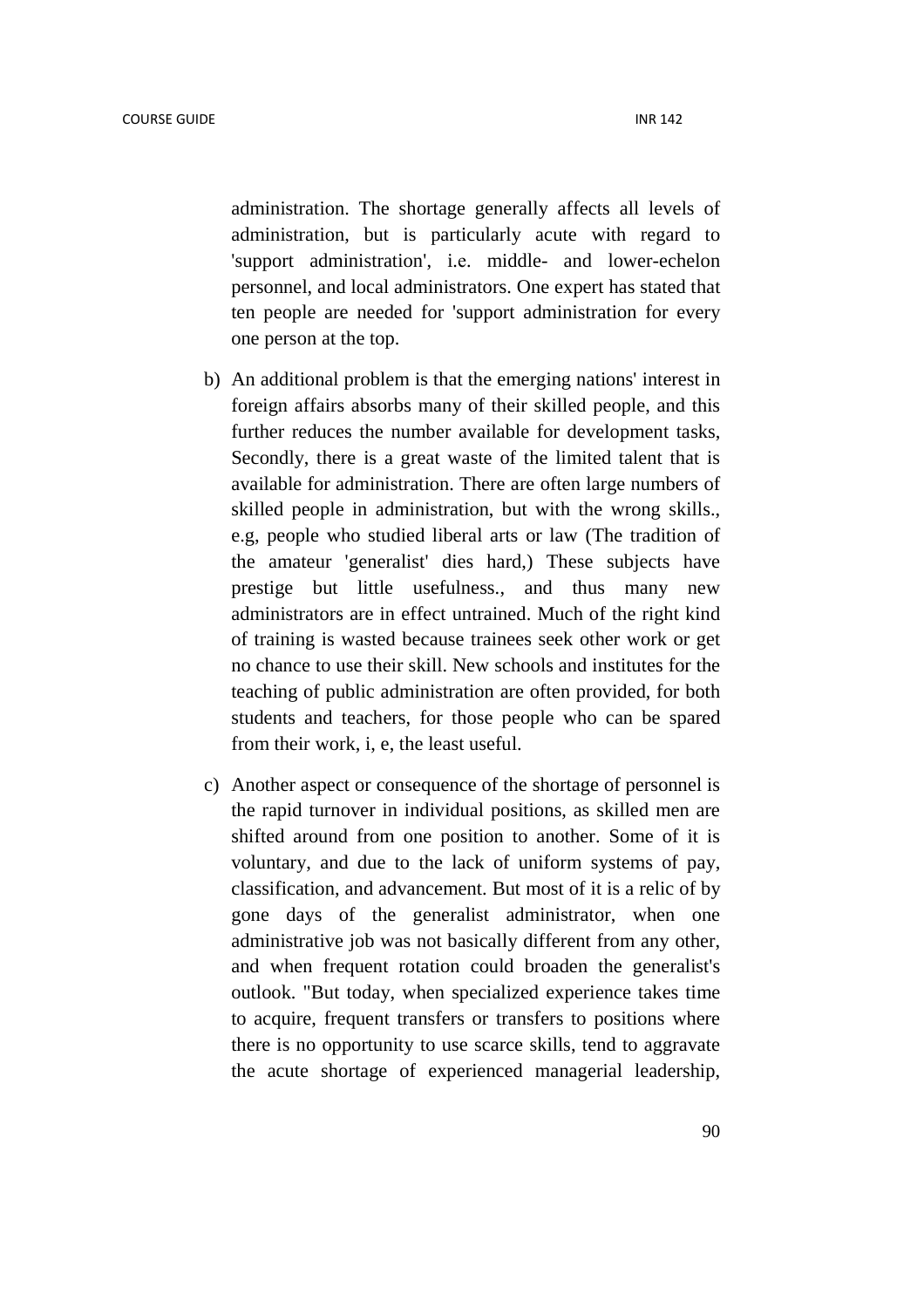Moreover, because of frequent shifts in, or lack of, staff, it has not been unusual to find projects languishing or even abandoned."

- d) The skill lacking is not merely advanced economic or administrative expertise, but simple office skills: filing systems, internal communications, trained stenographers, clerks, accountants, etc. Without the ability to preserve and organize internal records, an administration is more or less amnesiac. Yet training institutions often teach advanced concepts and techniques borrowed from advanced countries philosophical bases of administration, human relations, computer technology etc., and neglect the 'nuts and bolts'.
- e) Elementary statistical data are often unreliable, fragmentary, or non-existent.
- 2. Difficulties of organization and structure

There are problems involved in the location of the central planning agency in the over-all governmental structure. Each of the several possible arrangements has its own hazards; all planning responsibilities can be concentrated in a cabinet-level ministry of planning. Planning units can be established in the Ministry of Finance or in the Ministry of Economic Affairs. An independent planning commission can be established, perhaps, as in Pakistan, located in and responsible to the Office of the President or the Commission may constitute a cabinet committee composed of the interested ministers (finance, economic affairs, labour, education, agriculture, etc.). The essential problem is co-ordination., In Jamaica, the Department of Housing was planning a housing project on the same land which the Ministry of Agriculture was preparing to flood for an irrigation project. In Madagascar, the Ministry charged with repairing a highway after the Ministry of Telecommunications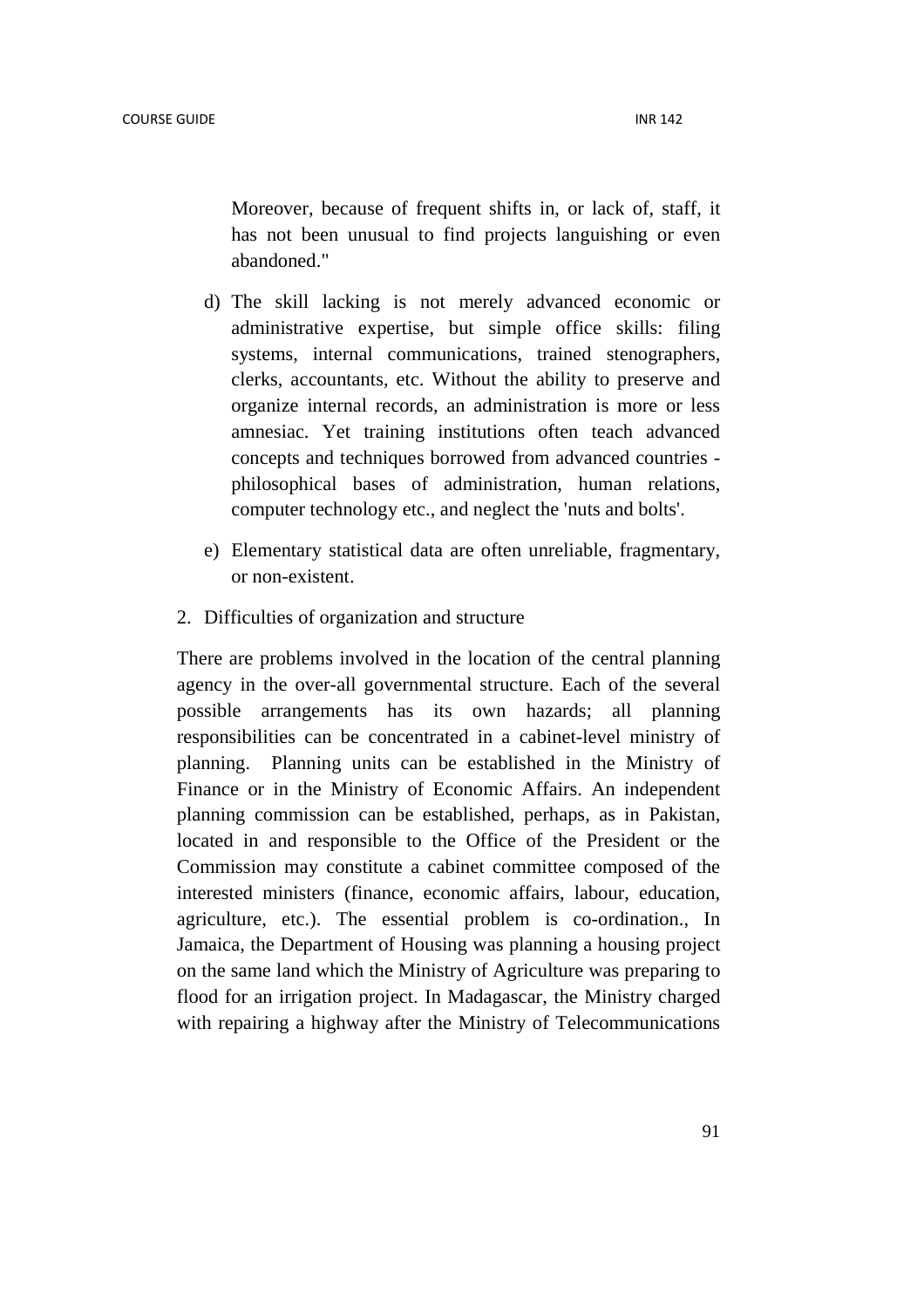had placed telephone cables underground, repaired the highway before the Ministry of Telecommunications had laid the cables:

Co-ordination has at least two major aspects: co-ordination of the several departmental objectives in one over-all, balanced plan, and co-ordination of planning, financing, and execution. One source of problems is that these two requirements are to some extent incompatible. On the one hand, coordination of departmental objectives seems to require a planning unit independent of any particular ministry.

3. Political difficulties

The vulnerability of developing administrations to political vicissitudes is due to the fact that these bureaucracies politically engage themselves to a far greater degree than are their counterparts in advanced countries. That is, the bureaucracy may not merely be an arm of the executive, but the executive - in-fact. It may be the only body in the society capable of formulating clear social and political goals. If the legislature is feeble (as is often the case), the bureaucracy may be the arena of political struggle among interest groups, or may become an interest group itself, allying itself with the ruling oligarchy. In fact (to look at this from another point of view), it is usually desired that the bureaucracy go beyond its specialized mechanical functions and become an active promoter of the political goal of change.

4. Cultural and attitude barriers

Because of the bureaucracy's significant political role in developing societies, the bureaucracy's adjustment to the tasks of development is crucial. The ingrained conservatism of most of these bureaucracies thus becomes a major obstacle. Development requires an administration mobilized for transformation not for mere 'administering'. But bureaucracies, like any established institutions, tend to prefer stability and continuity; staff colleges tend to imbue a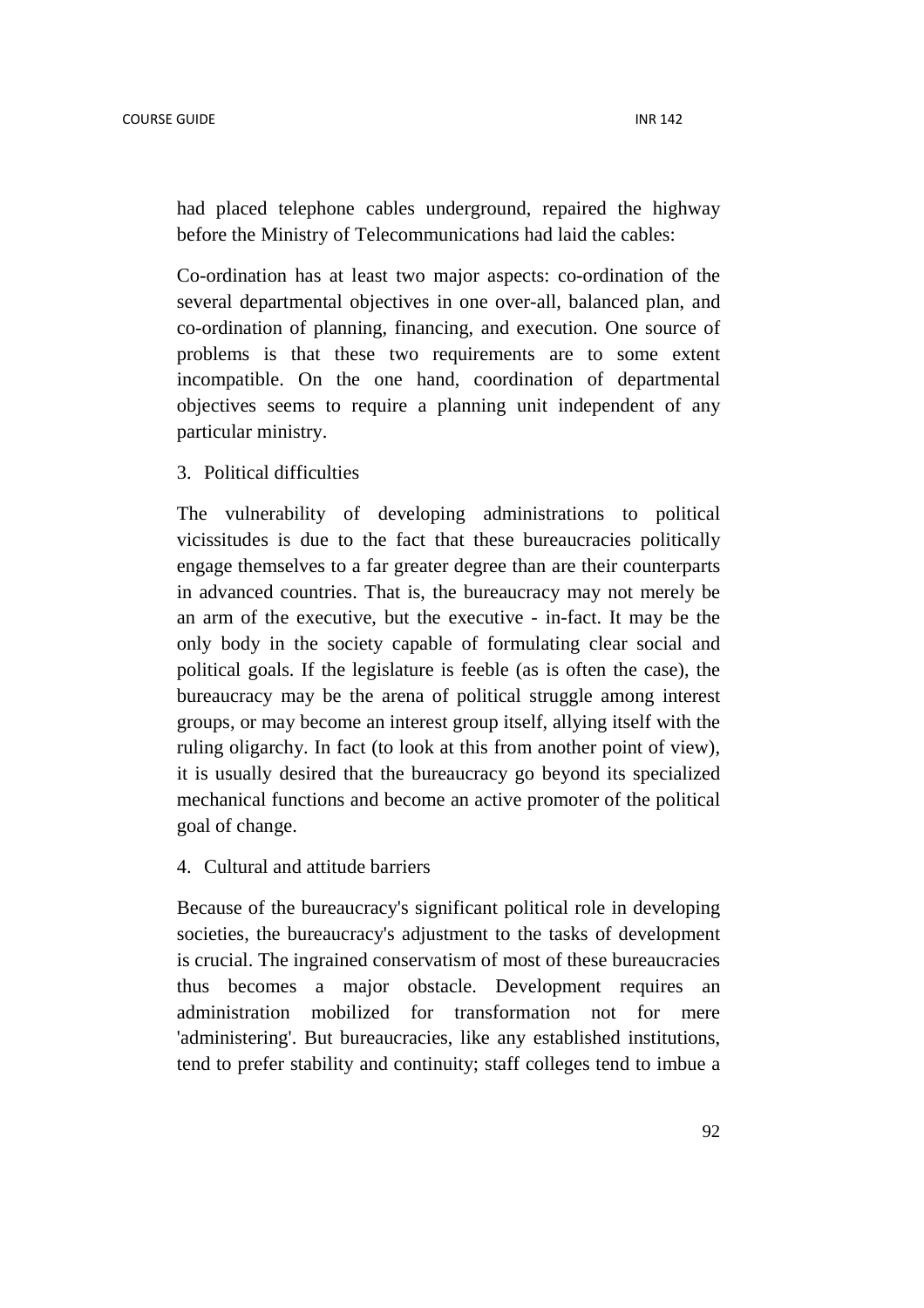code of behaviour that emphasizes rules and routines. Universities, though more autonomous than staff colleges may be even more stubbornly resistant to change in their approaches to training.

Cultural factors can be among the most deep-rooted barriers to modernization and they have their particularly administrative manifestations, Plans may fail to be implemented or to take root because the new institutions or patterns of behaviour are incompatible with tradition. For example, mass education violates the tenets of a caste system. Resistance to change will be formidable whether the incompatibility is real or imagined (Waterston, 1964; Riggs, 1956; Stone, 1964)

#### **Self – Assessment Exercise 3.4**

Mention the various obstacles of Development Administration

### **4.0 CONCLUSION**

In this unit, Development Administration has been seen as an attempt to fashion out administrative system that will meet the development needs of the third world nations devoid of the rigidity of traditional administrative practices. Development Administration places more emphasis on results rather than rigid procedures. However, this mode of administration has inherent weaknesses such as shortages of skills and tools; difficulties of organization and structure; political difficulties and; cultural and attitude barriers.

## **5.0 SUMMARY**

The relevance of the traditional public administration to the developing nations facing socio – economic challenges and development challenges has been disputed. Development administration, because of its flexibility and focus on nation building, and socio – economic development is better suited for the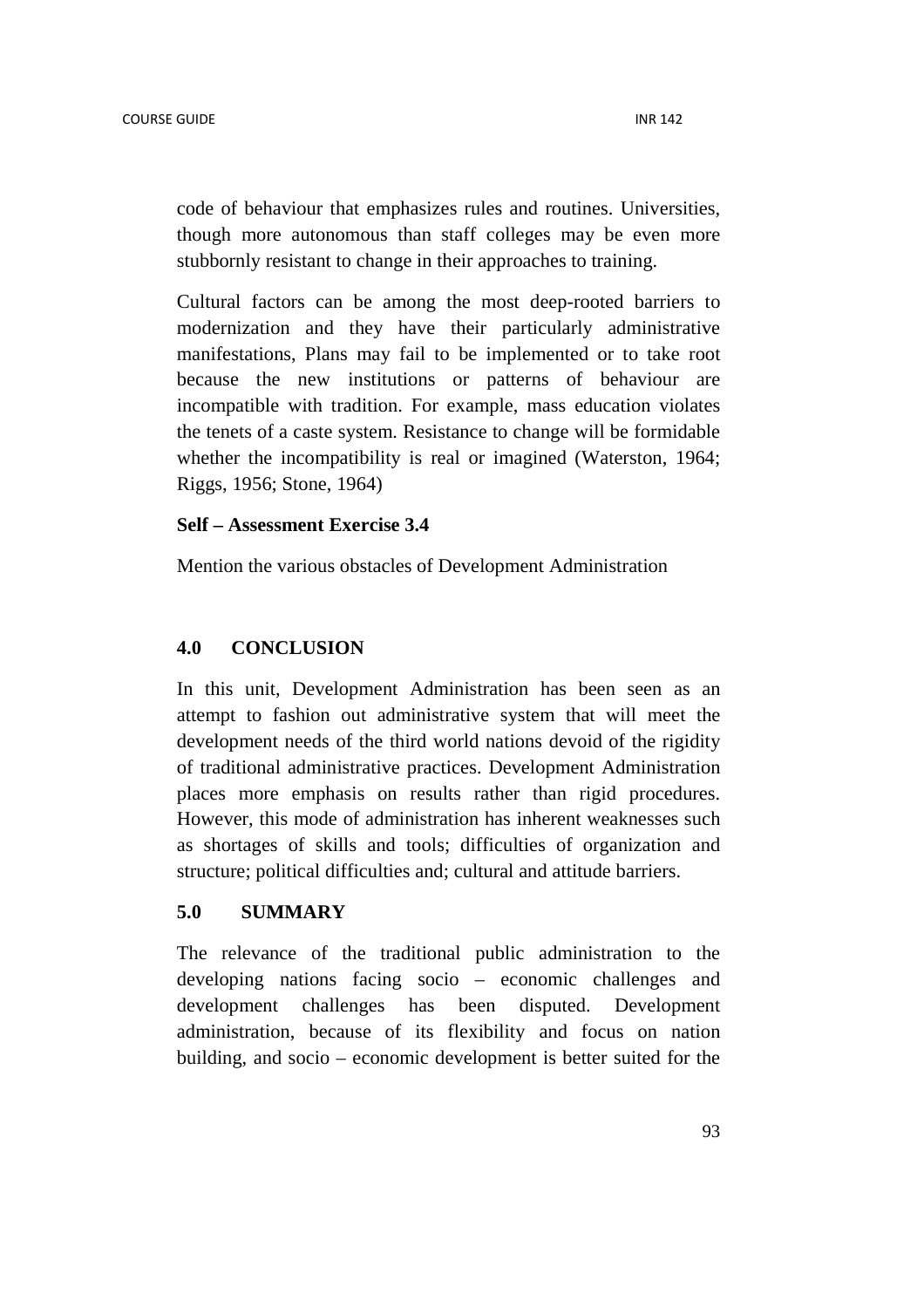developing nations. Development administration focuses more on the result to be achieved than on the roles and procedures. Essentially, it is change – oriented, people – centered, goal – centered, innovative, participatory based and committed.

#### **6.0 Tutor – Marked Assignments**

- 1. What is Development Administration? Explain the main elements in the definition.
- 2. State and examine the various theories of Development Administration
- 3. What would you consider as the main obstacles of Development Administration?

### **7.0 REFERENCES / FURTHER READINGS**

- Donald C. Stone, D. C (1965), 'Government Machinery Necessary for Development', in Martin Driesberg, ed, *Public Administration in Developing Countries,*
- Riggs, F. W (1956), 'Public Administration: A neglected Factor in Economic Development', *Annals of the American Academy of Political and Social Science,* vol, 305 May
- Waterston, Albert (1964), 'Administrative Obstacles to Planning', *Economía Latinoamericana*, vol. 1, №3, July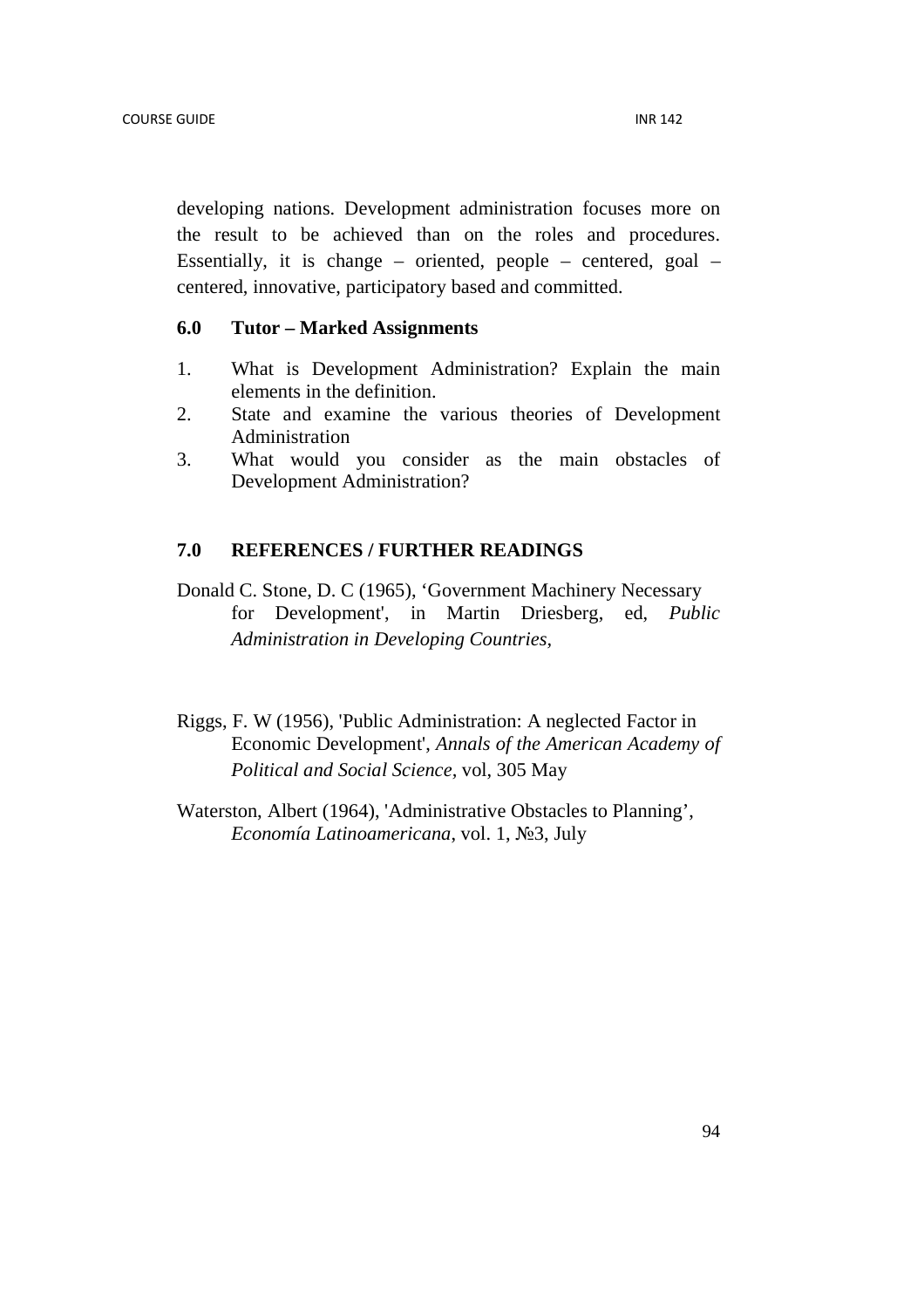# **MODULE 3 ISSUES IN PUBLIC ADMINISTRATION**

- Unit 1 Basic concepts of Public Administration<br>Unit 2 Public issues in Administration
- Unit 2 Public issues in Administration<br>Unit 3 Practical issues in our society, N
- Practical issues in our society, Nigeria
- Unit 4 Practical issues in the world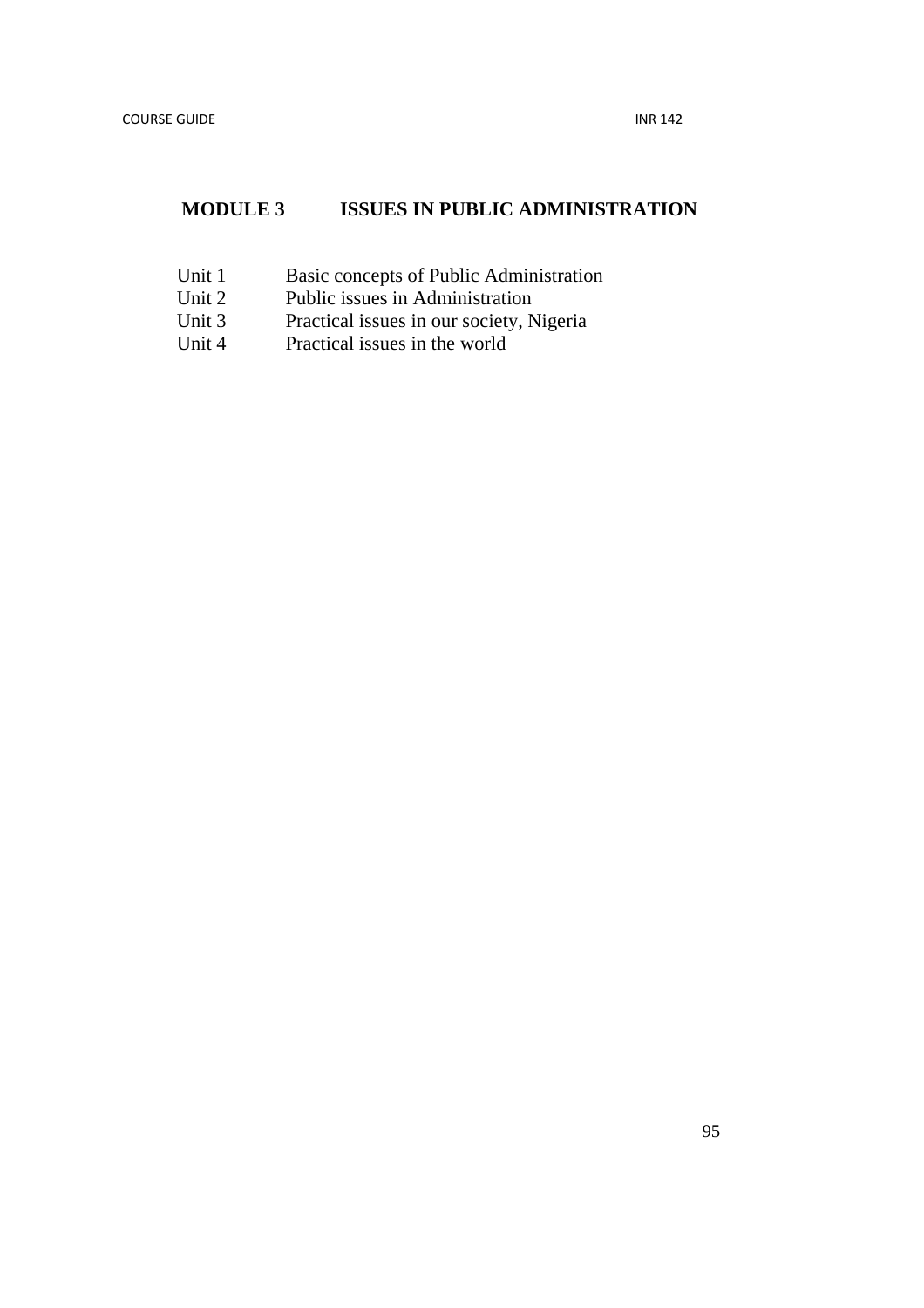## **UNIT 1 BASIC CONCEPTS OF PUBLIC ADMINISTRATION**

## **CONTENTS**

- 1.0 Introduction
- 2.0 Objectives
- 3.0 Main Content
	- 3.1 Bureaucracy
	- 3.2 Organization
	- 3.3 Chief Executive
	- 3.4 The Environment of Public Administration
- 4.0 Conclusion
- 5.0 Summary
- 6.0 Tutor Marked Assignments
- 7.0 References / Further Readings

## **1.0 INTRODUCTION**

Like other disciplines in social sciences, public administration has some peculiar concepts which are often employed for analytical purposes. Some of the concepts that will be discussed in this unit are bureaucracy, organization, chief executive and the environment of public administration

## **2.0 OBJECTIVES**

By the end of this unit you are expected to:

- Define bureaucracy and list its features
- Discuss the concept of organization
- Explain the responsibilities of chief executive
- Describe the environment of public administration

## **3.0 MAIN CONTENT**

### **3.1 Bureaucracy**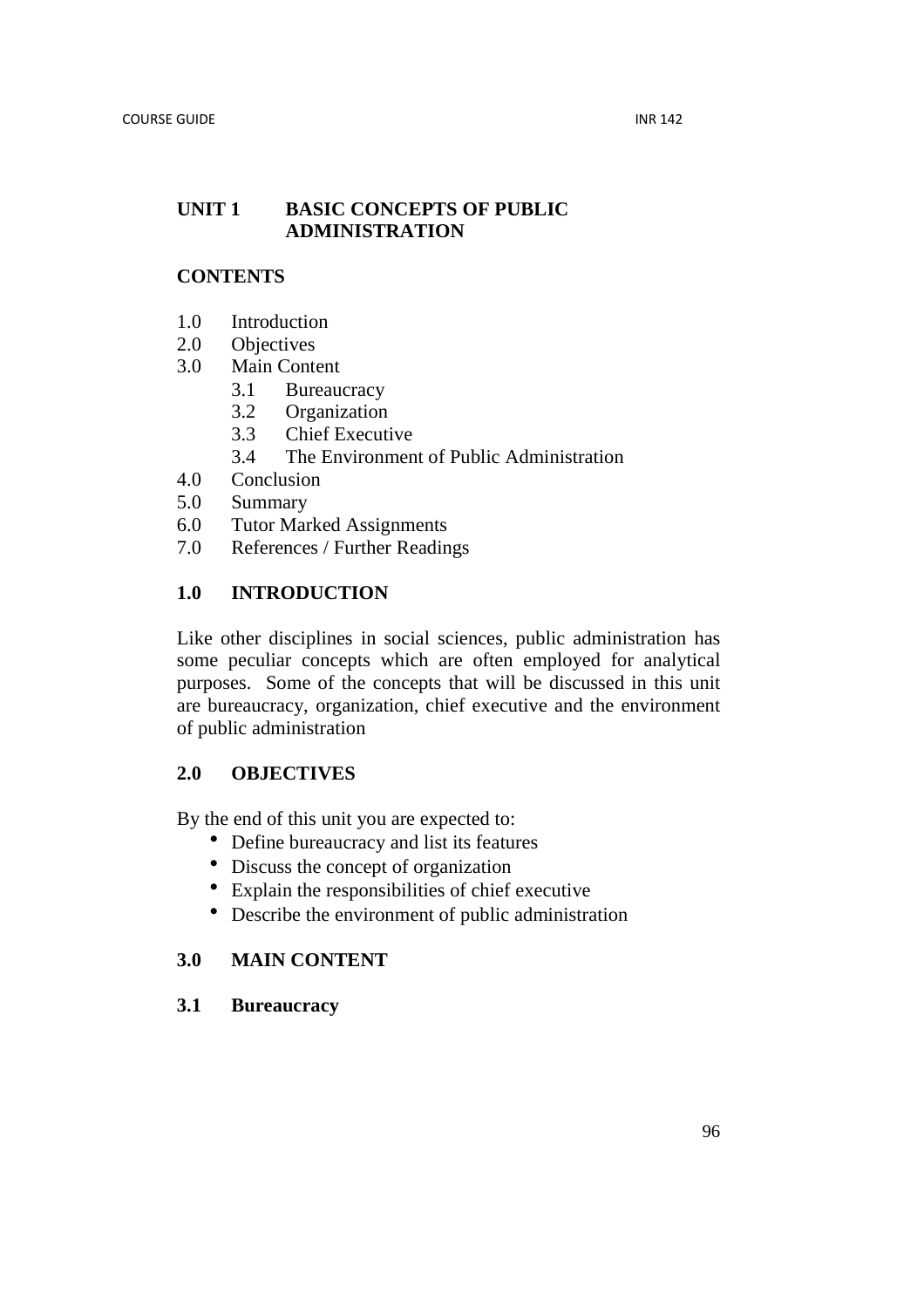The term bureaucracy is often heard and used in connection with the conduct of public affairs and the activities of public officials in particular. What exactly is the meaning of the term?

No clear definition has been given of bureaucracy than that of the eminent German sociologist, Max Weber, according to him:

The fully developed bureaucratic mechanism compares with other organizations exactly as does the machines with the non – mechanical modes of production. Precision, speed, unambiguity, knowledge of the files, continuity, discretion, unity, strict subordination, reduction of friction and of material and personal costs – these are raised to the optimum point in the strictly bureaucratic administration … Its specific nature develops the more perfectly the more bureaucracy is dehumanized the more completely it succeeds in eliminating from official business, love, hatred, and all purely personal irrational and emotional elements which escape calculation (Weber, 1947).

In order to qualify as a bureaucratic organization, Max Weber specifies the following eight requirements which an organization must meet:

- 1. The regular activities required for the purpose of the bureaucratically governed structure are distributed in a fixed way as official duties.
- 2. A specified sphere of competence has been marked off as part of a systematic division of labor.
- 3. The official is subject to strict and systematic discipline and control in the conduct of his office.
- 4. All operations are governed by a consistent system of abstract rules … and consist in the application of these rules to particular cases.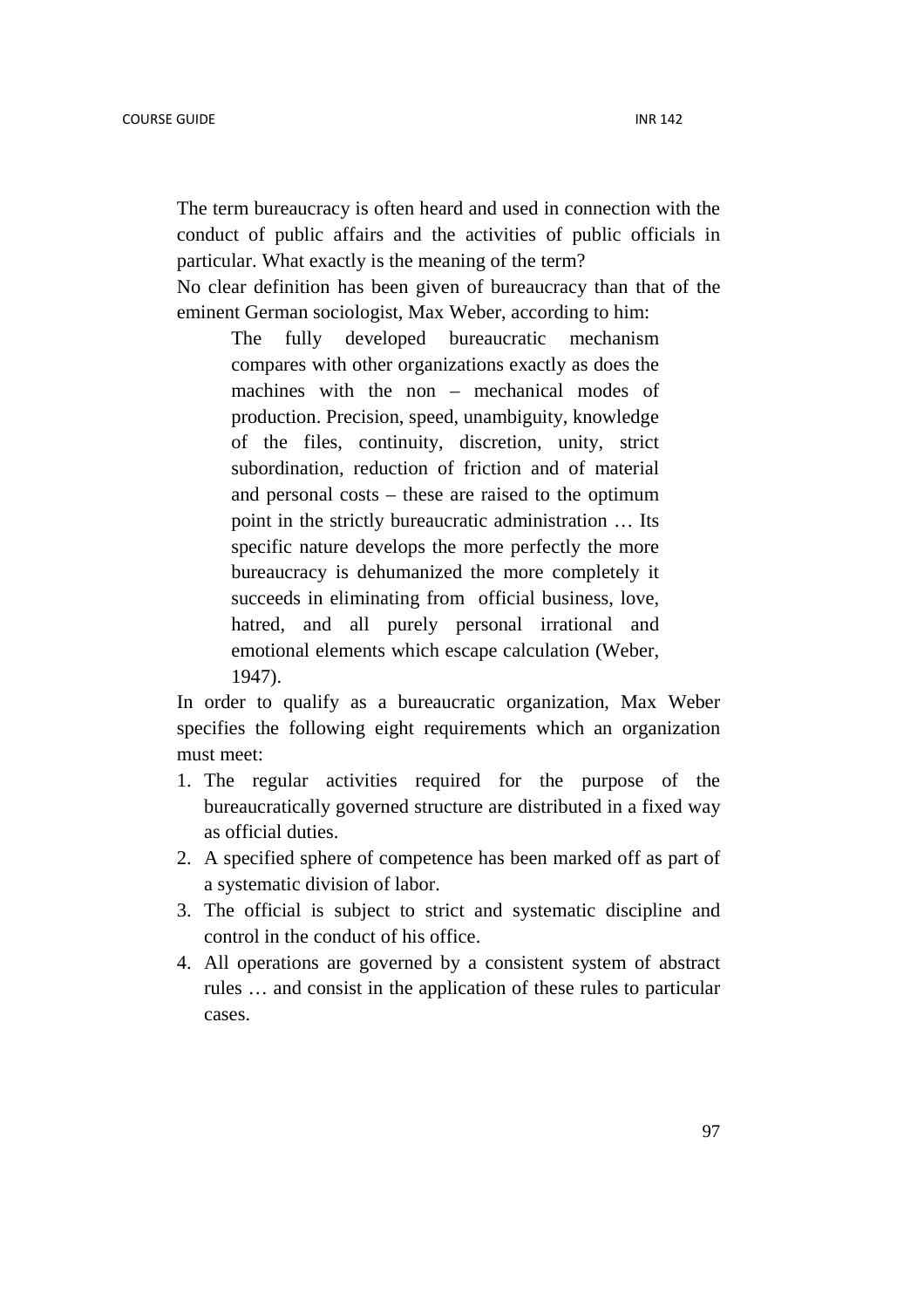- 5. The organization of offices follows the principles of hierarchy; that is, each lower office is under the control and supervision of a higher one.
- 6. Officials are subject to authority only with respect to their impersonal official obligations.
- 7. Candidates are selected on the basis of technical qualifications. In the most rational case, this is tested by examinations or guaranteed by diplomas certifying technical training or both. They are appointed, not selected.
- 8. Being a bureaucratic official constitute a career. There is a system of promotions according to seniority or to achievement or both (Weber, 1947).

In conclusion, it is important to note that while bureaucracy has inherent elements that make its processes often cumbersome and distasteful to its public clients, yet it is indispensable and indeed an instrument for the achievement of efficiency in all large organizations. It is concerned with the most efficient means of planning and control, and the fact that these processes are often misused and abused by inefficient, corrupt, and stubborn officials is not a case for the total condemnation of bureaucracy (Adebayo, 2004)

## **Self Assessment Exercise 3.5**

Define bureaucracy and list characteristics of a bureaucratic organization

## **3.2 Organization**

Organization is defined in many ways and each definition tries to reflect a particular perspective which scholars adopt about organizations. One of such definitions views organization as a highly rationalized and impersonal integration of a large number of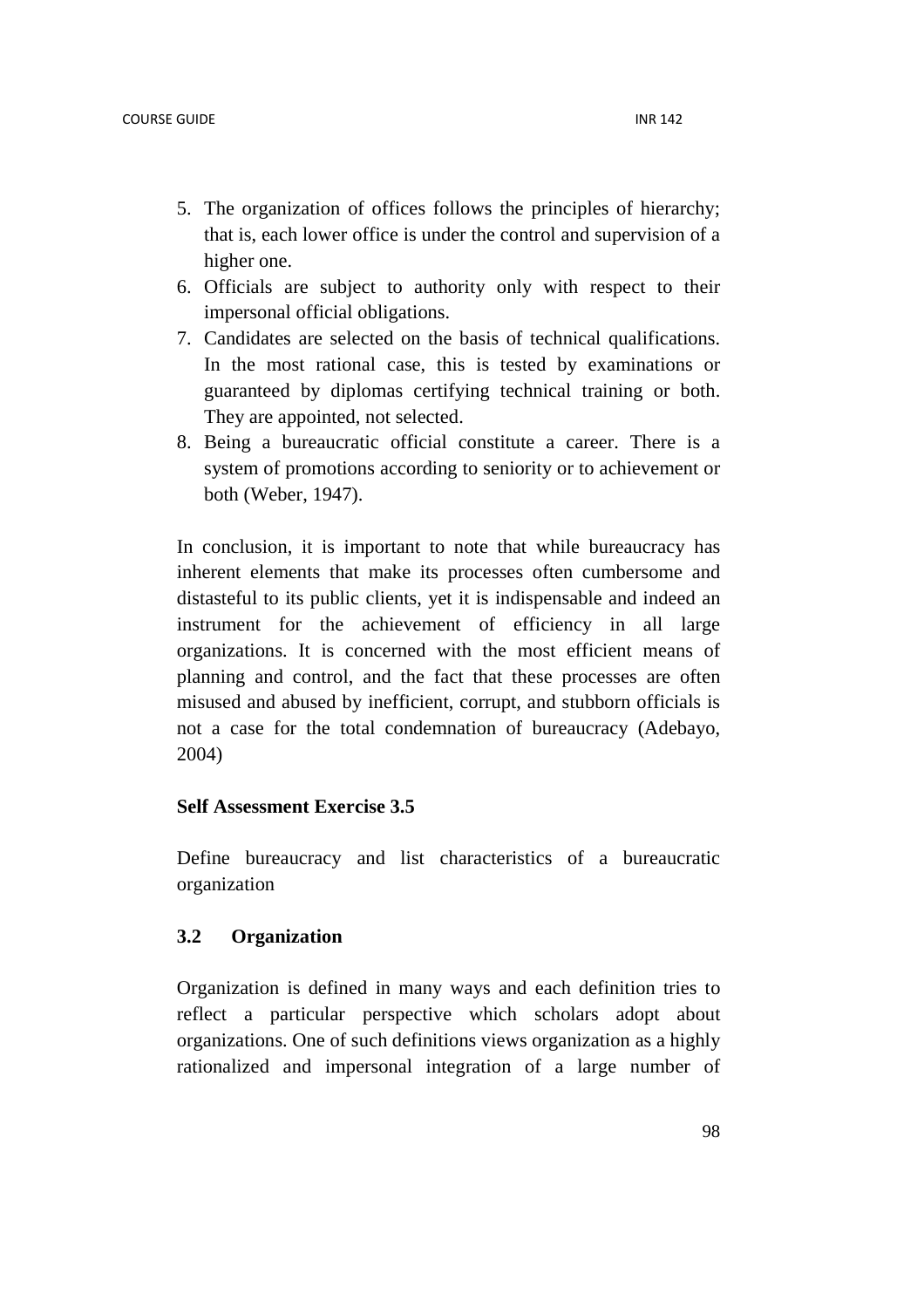specialists cooperating to achieve some announce specific objectives. Another definition sees organization as a system of consciously coordinated personal activities or forces of two or more persons.

The various definitions help to identify some common characteristics of organizations.

- 1. Organizations are purposeful, complex human collectives
- 2. They are characterized by secondary (or impersonal) relationship;
- 3. They have specialized limited goals
- 4. They are characterized by sustained cooperative activity;
- 5. They are integrated within a larger social system;
- 6. They provide services and products to their environment;
- 7. They are dependent on exchanges with their environment;
- 8. In relation to public organizations, they draw their resources (taxes and legitimacy) from the polity and are meditated by the institutions of the state

If we carefully examine these characteristics, they jointly reproduce what may be referred to as working universal principles of organizations. They are three in number:

- 1. There must be division of labor
- 2. There must be identification of the services of the authority
- 3. There must be establishment of relationships.

## **Self – Assessment Exercise3.2**

Discuss organization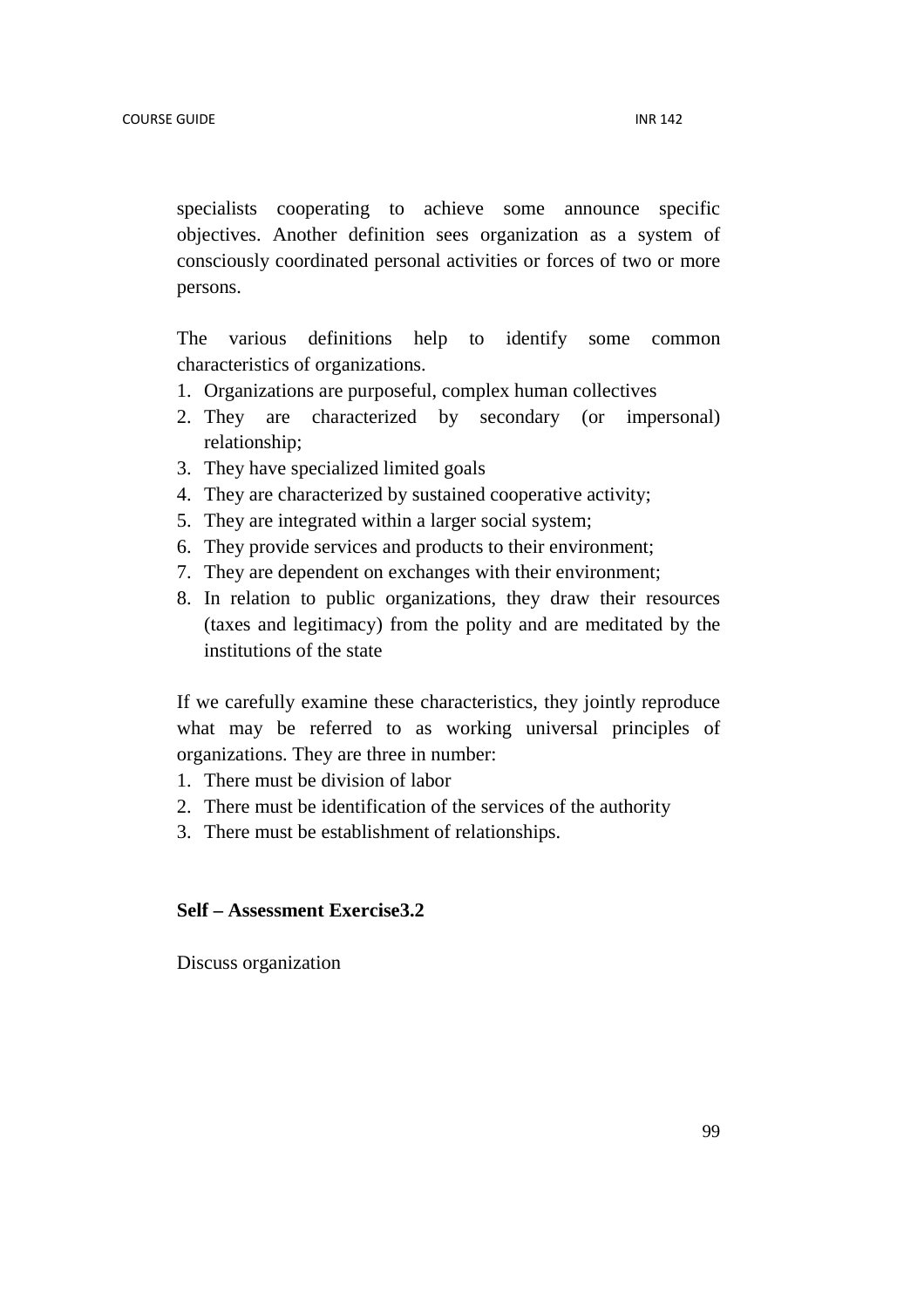#### **3.3 Chief Executive**

In developing his fourteen principles of management, Henri Fayol identified Unity of Command as one of his principles. To him, that principle simply means one man one superior, Fayol explained in another principle, the principle of Authority that one man will have the right to give orders. He further warned that authority should not be considered without reference to responsibility. He noted again under his Unity of Direction the one man as superior head will have one plan for a group of activities with the same objectives.

The principles have been widely applied to administration at various forms of modern organization. In modern organizations, the one man with authority and responsibilities of all the activities in an organization is referred to as the chief executive. Explaining more about the chief executive, Corson and Harris noted that the chief executive should be responsible for decision – making, planning of work to be done, formulating objectives and goals establishing and reviewing organization's policies and programs, directing and supervising employees, exercising control on other important activities of an organization.

The functions of chief executives vary from organization and from time to time; but essentially the same list of managerial duties is performed by executives at all levels of administrative responsibility. Every administrator or chief executive spends considerable portion of his time in conversations, correspondence, conferences and interviews. The task of a chief executive have been viewed by many as sets of functions only performed in a rare field atmosphere and on a grandiose scale, as mainly complex and most intricate activities requiring great intellectual capacity. It can however be denied that the task of administration requires only qualities and attributes of the highest order, it is therefore important to recognize the fact that administration does not comprise solely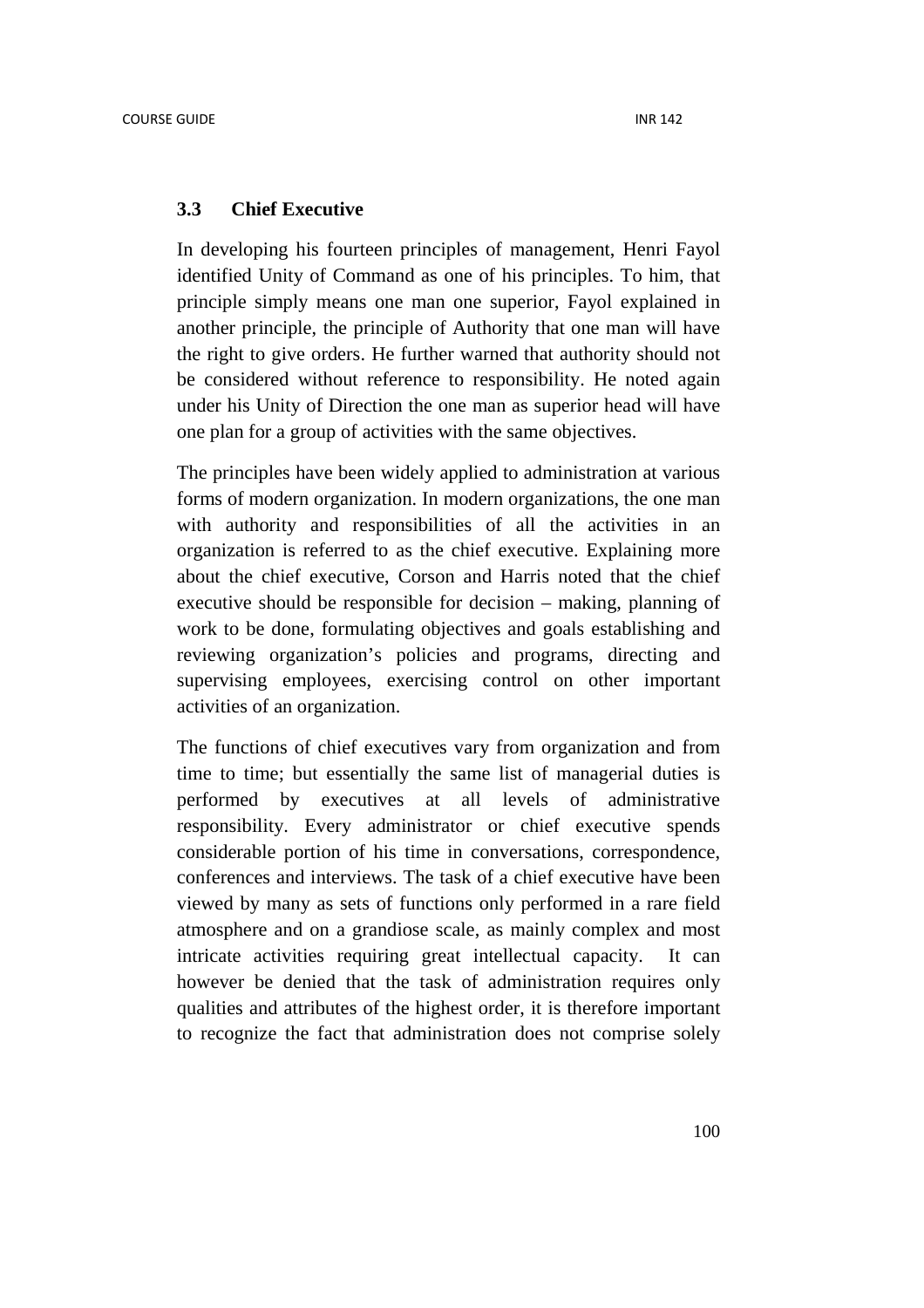actions of great magnitude. It is the simple as well as difficult, every day decision and acts which in the aggregate become administration.

The efficient executives are those who realize that they must relieve themselves of the less important work and devote more time to such administrative functions as planning and coordination which they cannot afford to delegate. As has been popularly known, constructive thinking is most likely to occur when the executive has mastered the art of unhurried management (Adebayo, 2004)

### **Self – Assessment Exercise 3.3**

Explain the concept of Chief Executive

### **3.4 The Environment of Public Administration**

Public administration exists in a particular socio – economic and political environment that affects its behavior and performance.

- 1. It operates in an intense and pervasive political atmosphere. This is natural since public administration is part and parcel of the political process. Although politicians in government tend to absorb much of the political pressures on government, enough still filters through to the public administration to significantly affect its work. For example, public administrators cannot take account of only the technical and professional factors in their work. They must integrate them with political considerations that are often unpredictable on a  $day - to - day basis$ . Political considerations may cause an industrial project to be embarked upon against all technical and professional wisdom. Yet, at the same time the government expects the administrator to use resources judiciously and to apply professional expertise in the solution of national problems.
- 2. There is a widespread expectation of benefits from public administration at little or no cost to the citizen. This is particularly the case in the ex – colonial countries of Africa and Asia where there is a strong heritage of government involvement in many welfare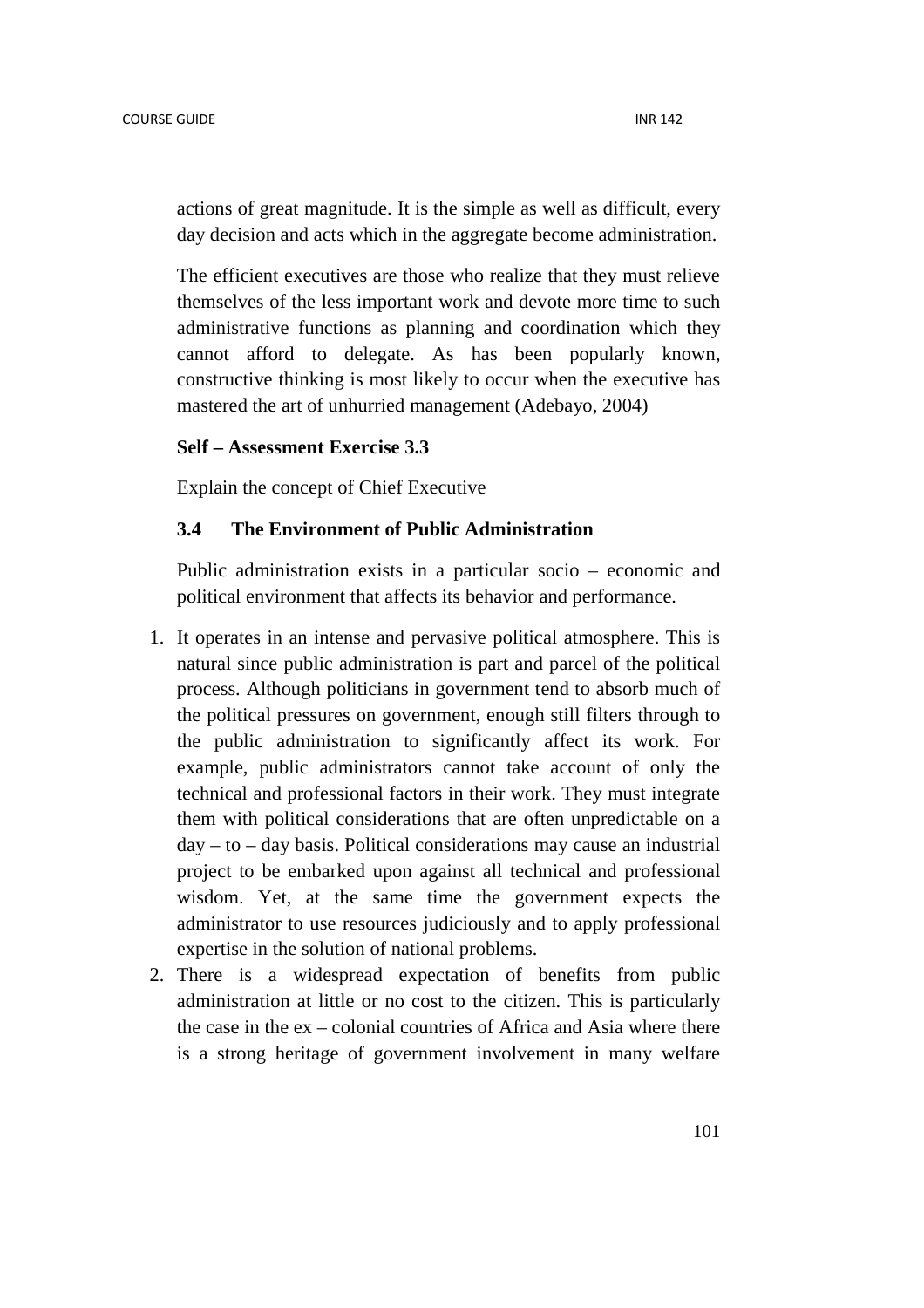functions. A consequence of this great expectation is that the populace is not eager to calculate or make allowances for the cost of providing these amenities. Thus, public administrators must walk the tight rope of satisfying these popular demands with little or no resources at their disposal.

- 3. The resources needed by public administration are so diffuse and dispersed that there is a serious problem of coordination. The spatial division of labour in the system is designed to help out but it creates its own problems of coordination
- 4. Associated with this diffuseness of resources is the diffuseness of roles necessary for public administration. Unlike a private economic enterprise where there is a single minded focus on one project, the objectives of even the ministries cannot be precisely defined and, therefore, neither can the roles necessary to accomplish them be precisely defined.
- 5. All of these problems of the diffuseness of resources and roles are the consequence of the very wide attention span which public administration must maintain. It is involved in so many areas of the life of a society and in so many activities that an overlap of several areas of these activities is inevitable. But such an overlap leads to a blurring of roles with negative consequences for efficiency, for example, through the wastage of resources due to duplication.
- 6. Public administration takes place in the full glare of the public eye. It is in a sense everyone's business, and what is more, some people outside the civil service take this business seriously. They are ever ready to proffer suggestions on how to perform better, to call for more action, to criticize and identify weaknesses and failures, and to make political capital out of such failures. Thus public administrators are under constant public pressure; their attention is divided; and they are distracted. Under such conditions efficiency suffers. But this is a necessary sacrifice for the values of freedom and democracy. It is unthinkable that public administration should be a secret affair of the civil servants.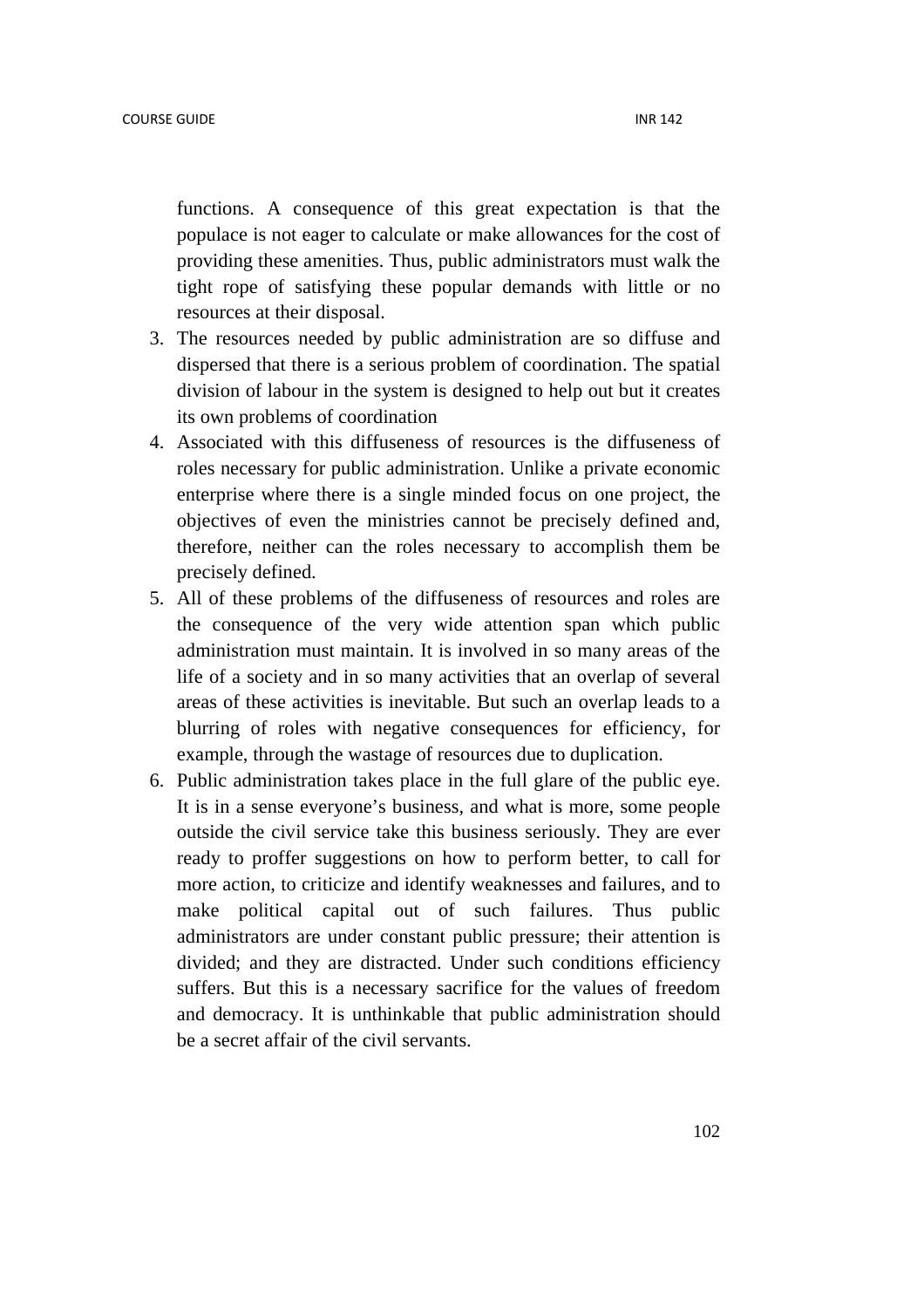- 7. Public administration, however, takes place under conditions of job security for the civil servants. In the light of their constant exposure to contact with the public and the consequent public criticism, this job security has some positive effect on the continuity of policy. It prevents precipitous actions from being taken against civil servants on the basis of public complaints some of which may be politically motivated and many of which may be the result of a lack of understanding of the various government regulations. On the other hand job security may enable incompetent civil servants to continue in office to the detriment of the effectiveness of public administration.
- 8. Finally, public administration may easily be compared out of context with private administration. For example, very often the various private administrations of banks, commercial houses, industrial and other enterprises compete for personnel with public administration. They are usually in a position to pay much higher wages and salaries and to offer more attractive fringe benefits. They are thus able to attract good personnel away from public administration. This is not all. Workers in the civil service often compare their standard of living very unfavorably with that of their counterparts in private administration. The net consequence of this comparison is low worker morale in the public sector. Truancy prevails; sometimes the civil servant feels that he/she must engage in some private business of his own at the same time as he maintains his civil service job. Worse still he/she may feel the need to augment his/her income by indulging in corrupt practices such as the inflation of contract sums in order to increase his/her commission from the award of such contract to those he/she sponsors. Such practices not only breed waste and inefficiency in the management of scare public resources, they damage the moral fabric of the nation and, therefore, the long – term survival of the government and the ruling class. These practices cause more havoc in African and other poor countries of the world where the wages are generally quite low and where wastage of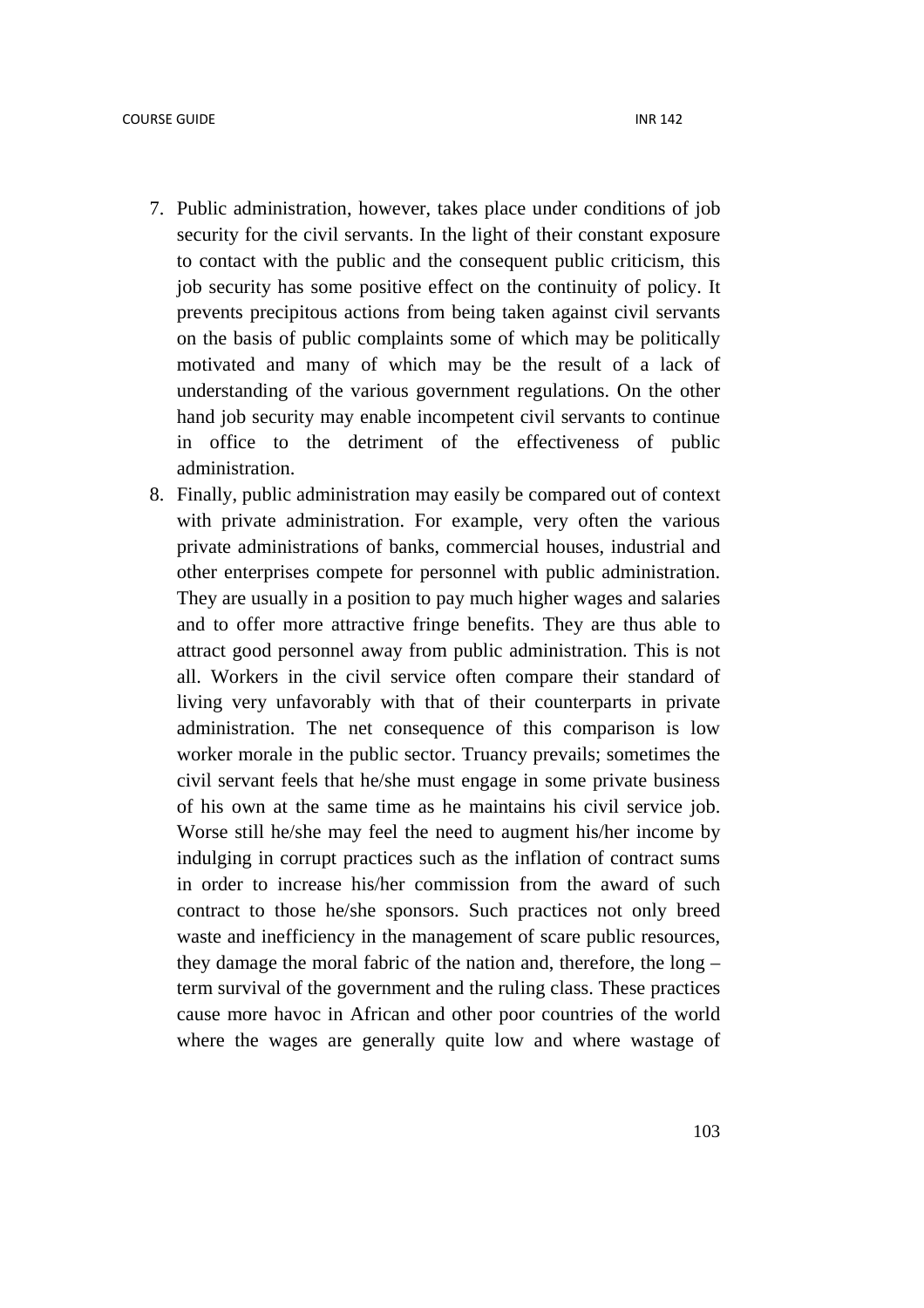public resources is most intolerable than they do in other countries of the world (Nnoli, 2004)

#### **Self – Assessment Exercise 3.4**

Describe the environment of public administration

### **4.0 CONCLUSION**

Every discipline has its own terminologies. These concepts are the defining features of a discipline. In this unit, attention has been focused at understanding the basic concepts in public administration. While such concepts are numerous, we were interested in looking at bureaucracy, organization, Chie Executive and the environment of public administration.

## **5.0 SUMMARY**

We have treated the basic concepts in public administration in this unit by explaining Bureaucracy, Organization, Chief Executive and the Environment of Public Administration

## **6.0 TUTOR – MARKED ASSIGNMENTS**

- 1. Define Bureaucracy and mention its basic features
- 2. State and Explain the responsibilities of the chief executive
- 3. Discuss the environment of public administration

## **7.0 REFERENCES/ FURTHER READINGS**

Adebayo, (2004), *Principles and Practice of Public Administration in Nigeria,* Ibadan: Spectrum Books and John Wiley

Nnoli, O. (2003), *Introduction to Politics, Revised Second Edition,* Enugu: Pan African Center for Research and Conflict Resolution (PACREP)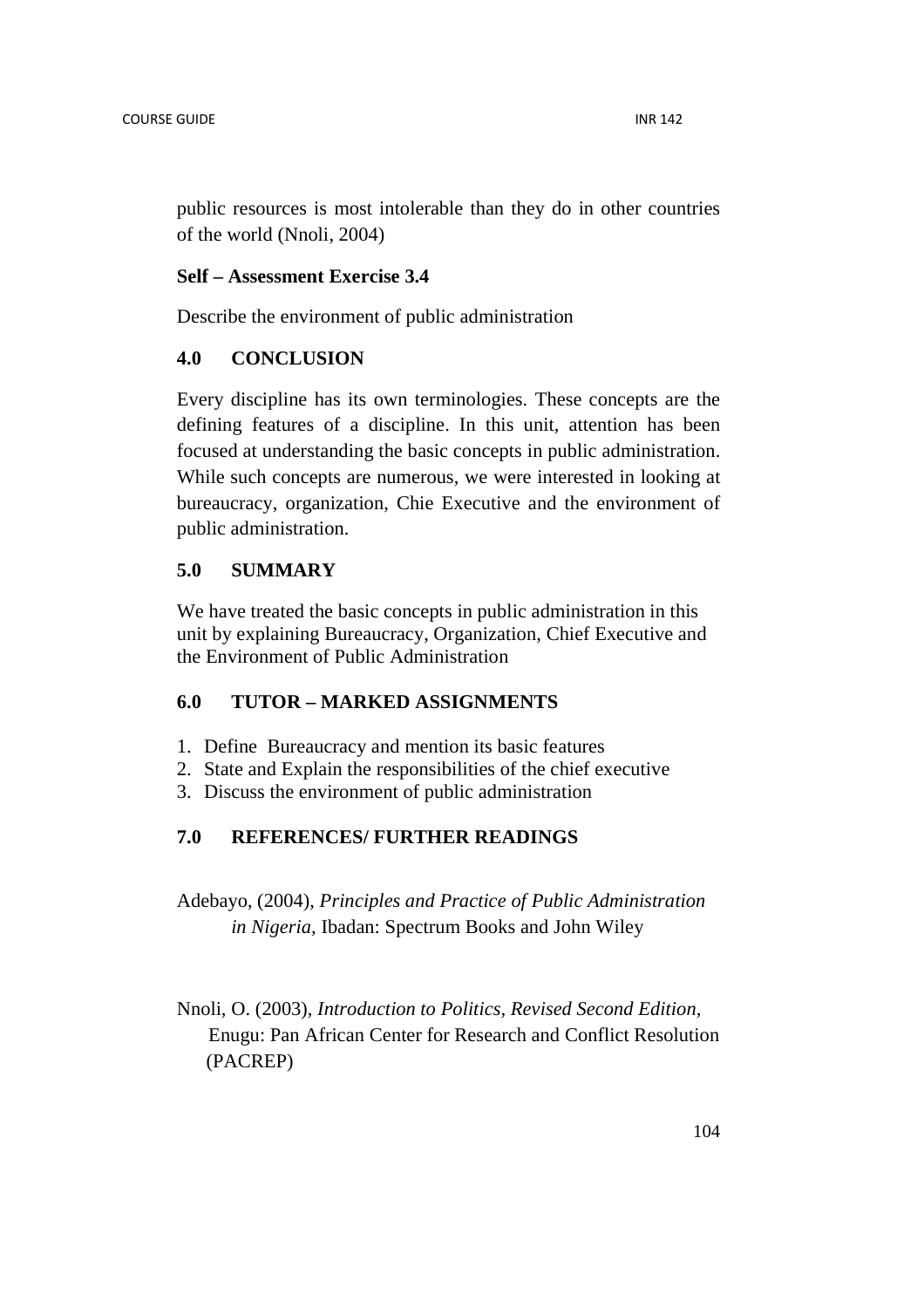Weber, M. (1947), *The Theory of Social and Economic Organization (Translated by A. M. Henderson and T. Parsons,* New York: **Oxford University Press,**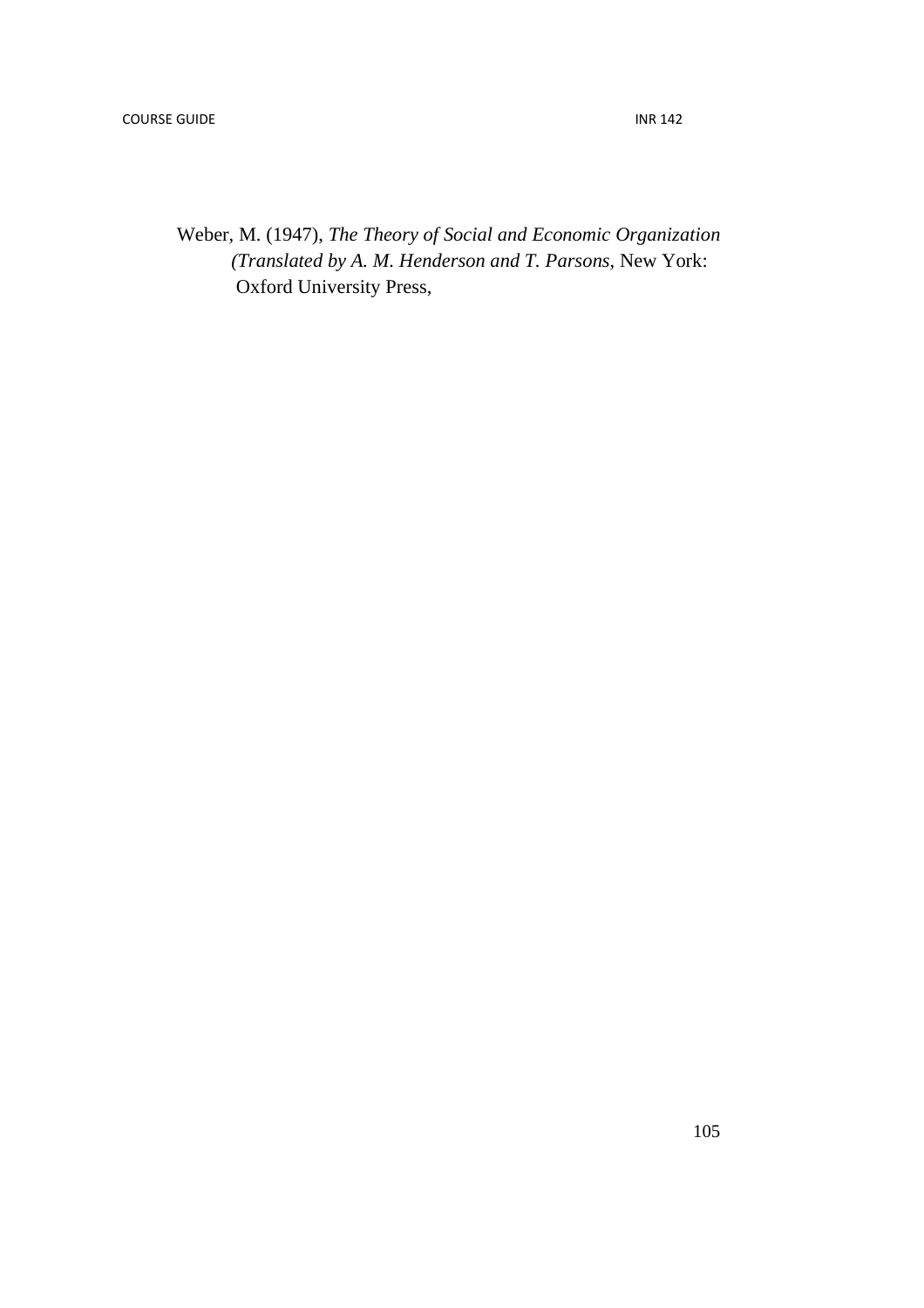# **UNIT 2 PUBLIC ISSUES IN ADMINISTRATION**

## **CONTENTS**

- 1.0 Introduction
- 2.0 Objectives
- 3.0 Main Contents
	- 3.1 Public policy
	- 3.2 Implications for the concept of public policy
	- 3.3 Stages of the policy process
	- 3.4 Politics and policy
	- 3.5 The Public Service
	- 3.6 The importance of public service
- 4.0 Conclusion
- 5.0 Summary
- 6.0 Tutor Marked Assignments
- 7.0 References /Further Readings

# **1.0 INTRODUCTION**

Public administration is a system of administration that operates in government settings as such it involves a variety of public issues. The particular issues that will be examined here are public policy, implications for the concept of public policy, stages of the policy process, politics and policy, the public service and the importance of public service.

# **2.0 OBJECTIVES**

This unit will enable you to:

- Define Public policy
- List the implications for the concept of public policy
- mention the stages of policy process
- Examine the link between politics and policy
- Explain public service
- Mention the importance of public service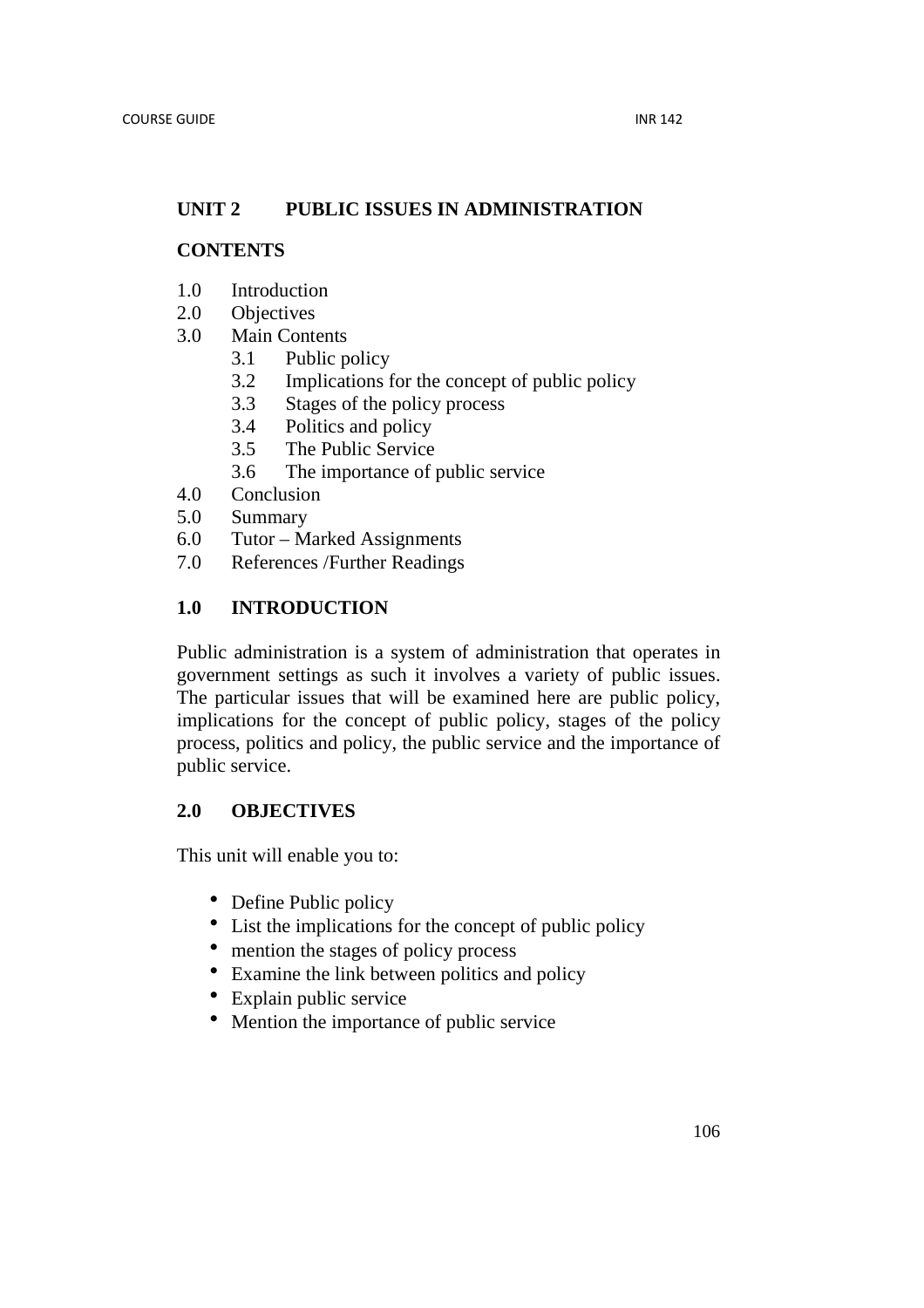### **3.0 MAIN CONTENT**

#### **3.1 Public policy**

Public policy may be defined as a proposed course of action of a person, group or government within a given environment providing obstacles and opportunities which the policy was proposed to utilize and overcome in an effort to reach a goal or realize an objective as a purpose. According to James Anderson, public policy is a purposive course of action followed by an actor or set of actors in dealing with a problem or matter of concern (Anderson, 1979). Examples of such public policies are: Industrial Policy of Nigeria (1988) Agricultural Policy of Nigeria (1988), Indigenization Policy (1972), Commercialization and Privatization Policy (1988), Health for All Policy, Universal Basic Education etc. Thus public policy is the policy developed or formulated by government bodies or officials for the interest of all the people. It is the government bodies and officials who have the authority in any political system to make policies. Examples of these bodies are elders, paramount chiefs or traditional chiefs, executives, legislators, judges, administrators, councilors or Monarchs. All these people perform one role or the other on behalf of government, and in such processes, and capacities they make and implement public policy.

However, other bodies, actors, or individuals can, and do indeed influence public policy formulation e.g. political parties, the mass media, interest groups and individual citizens.

### **Self – Assessment Exercise3.1**

What is public policy? Give three examples of public policy.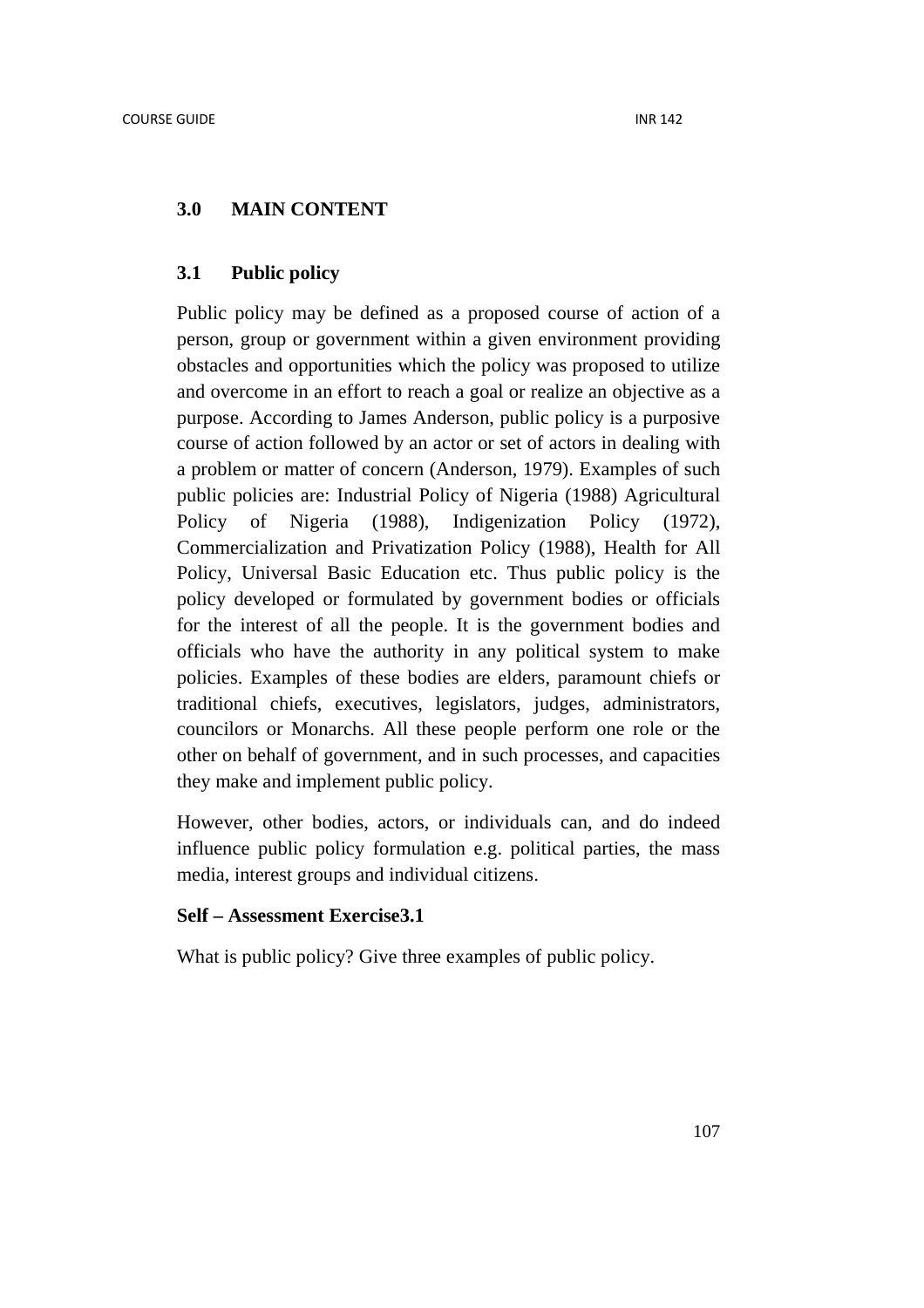## **3.2 Implications for the concept of public policy**

- Public policy is directed towards a purpose, it is a goal oriented action. It is not a random or chance behavior. Public policy does not just happen.
- Public policy consists of courses or patterns of action by governmental officials. It is not their separate individual or discrete decisions. E.g. A policy will include not only the decision to make a law about environment, but also subsequent decision relating to the enforcement of the environmental law.
- Public policy is what governments actually do in regulating trade, controlling inflation, drugs, and promoting health and public housing, etc. public policy is not what governments intend to do or say they are going to do.
- Public policy may be positive or negative. For example, a government may decide to do something or may decide to do nothing about a particular matter. Public policy is based on law, therefore it is authoritative. Accordingly, it must be obeyed. Failure to obey the law on that policy will attract sanctions like imprisonment or fine.

So far as it is observed in practice, the commonest practitioners of bureaucratic method of administration, and the greatest formulators and implementers of public policies are members of the public service of any public organization.

### **Self – Assessment Exercise 3.3**

List and explain four implications of public policy?

### **3.3 Stages of the Policy Process**

Policy making has increasingly become a crucial aspect of the function of government. The formulation of public policies and the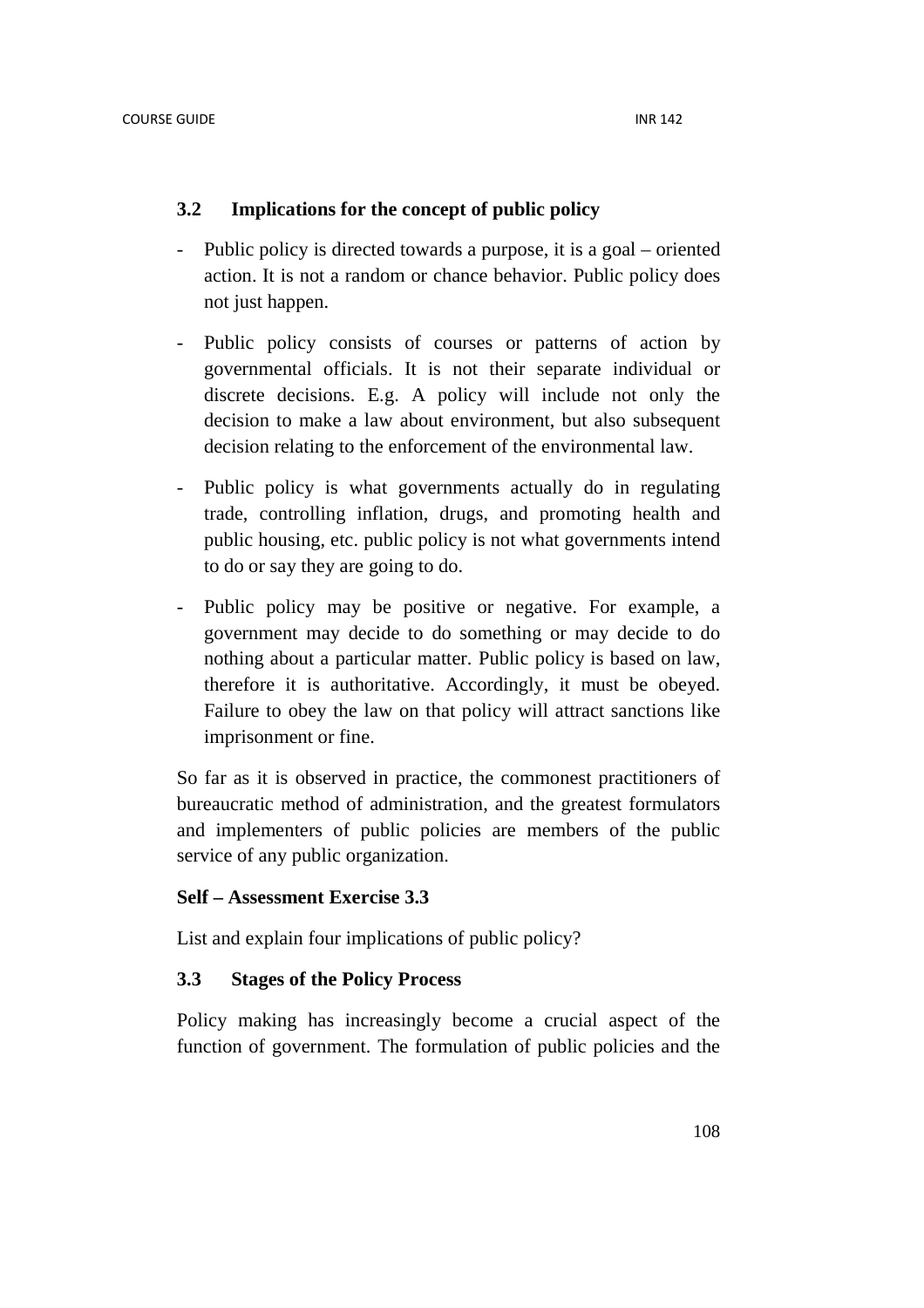translation of these policies into specific programmes and projects may be seen as a series of disparate activities which makes up a never ending whole. Dunn (1981) therefore aptly observes that the whole complex of policy formulation and implementation is best taken as a process.

Let us now consider a list of the stages in policy process. In this regard, Jones (1984) identifies the following set of five activities: problem identification, policy formulation, legitimation, application or implementation, and policy evaluation.

- Problem Identification: This stage involves demands (or pressure) from interest groups and political parties on the legislature for action to resolve a public problem (i.e. human needs, deprivation or dissatisfaction). Issues become part of the public agenda when there is a shared perception that a problem must be shelved or an issue resolved. Thus, at this stage the task of articulating and aggregating the interests of the people is accomplished through organized pressure groups which ensure that their demands are ultimately represented on the policy agenda of the government.
- Policy formulation: this is a stage where government decides on what is to be done and how it is to be achieved. The formulation of policy proposal is usually the responsibility of the executive arm of government.
- Legitimation/Authorization: This primarily involves legislative action, to accord the proposed policy authority and legitimacy. What happens to the policy proposal, whether or not it gets adopted, depends to a great deal on the preferences and values of the dominant group (or coalition) in the legislature. If the policy is authorized by the legislative body, it means that appropriate or requisite resource allocation is also made for its implementation.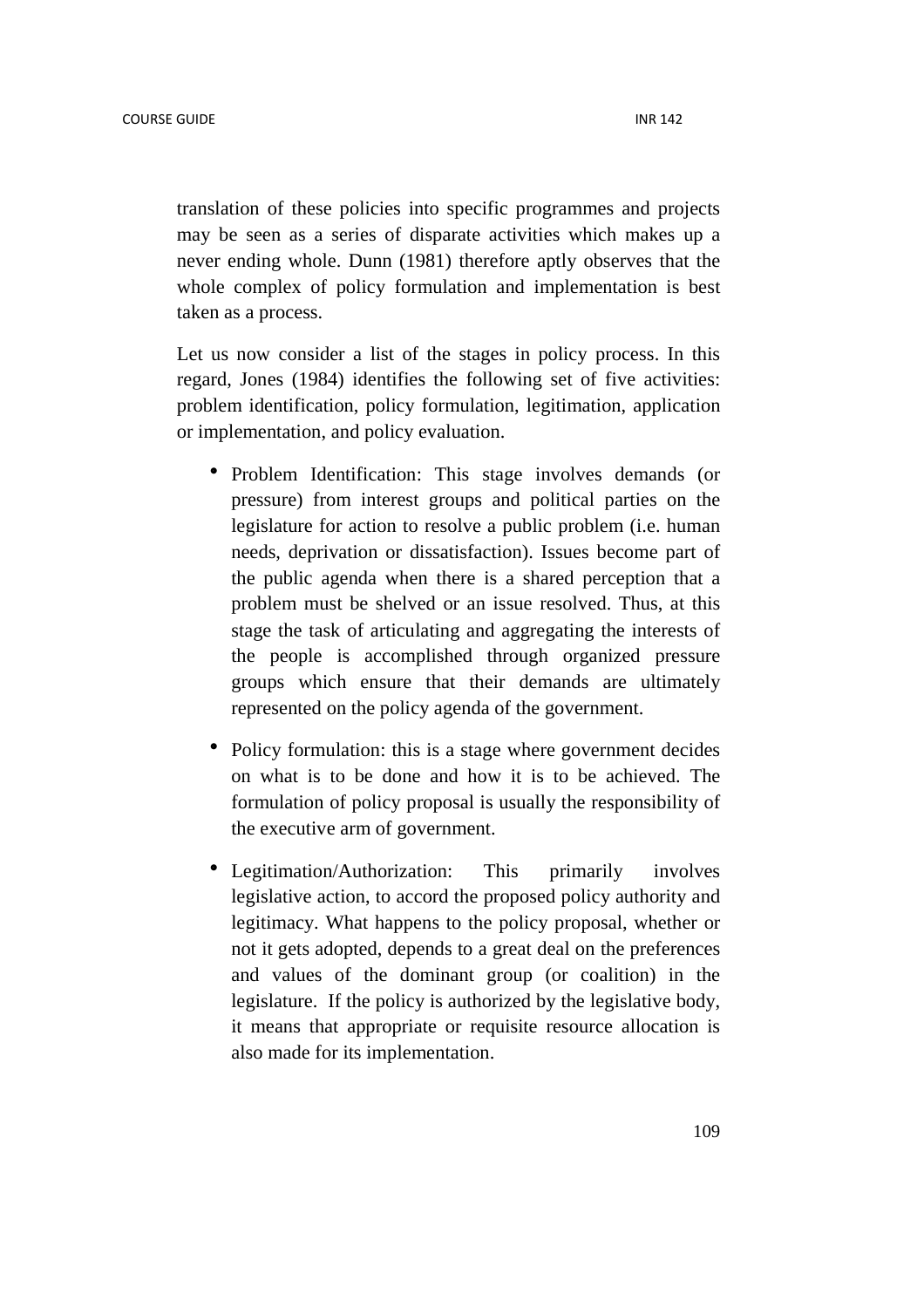- Application or implementation: This state involves translation of goals and objectives of policy into concrete achievements through varied programmes. This is the stage at which the implementing agency grapples with reality; hence it is the most difficult stage in the policy process.
- Evaluation: This is the final stage in the policy process. Three sets of activities are involved in the evaluation of policies viz: measuring outputs (performance measurement); comparing output performance against the desired results; and correcting any deviations or inadequacies (Adamolekun, 1983). It is necessary at this point to draw attention to the fact that evaluation exercise should not be limited to quantifiable costs and benefits. The unquantifiable and intangible aspects must be taken into account.

# **Self – Assessment Exercise 3.3**

Mention four stages of policy process

# **3.4 Politics and policy**

There is a considerable relationship between politics and policy. The concern of politics is with what David Easton (1965) refers to as the authoritative allocation of values Easton's definition of politics is very instructive because it points to the critical elements in the linkage between politics and public policy.

First, is the issue of values; values are the things that people desire and pursue with a fair amount of intensity. Values are not only many, but they vary with individuals. What is at issue here is the scarcity of resources relative to the many and varied values of individuals.

Allocation therefore, becomes an imperative function of politics because of the obvious lag between societal resources and the many and conflicting claims that people make. It bears emphasizing that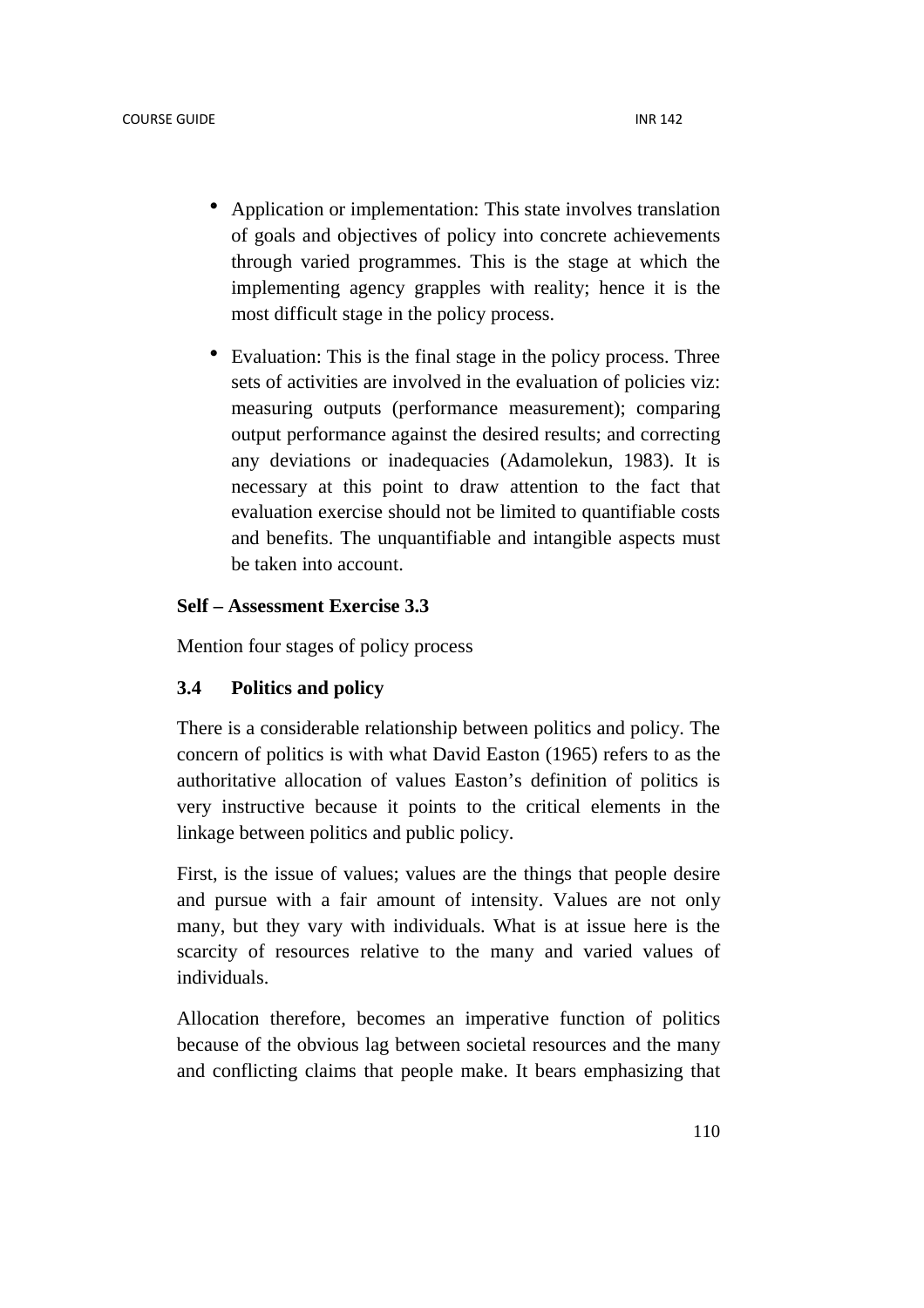the allocation function is reserved exclusively for what is called an authority, the reason being that were allocation to be left free for all, society will, in all probability, return to the anarchy of the state of nature.

It is sufficient to note that it is authority which legitimizes the political process by which values are allocated. Significantly, authorities properly so –called are responsible for resolving the conflict of interests which necessarily arises out of the competing demands which people make. There is a paradoxical aspect to politics which is evident from this discussion, namely, that the political process is at once a conflict generating and a conflict resolution process. As authorities seek to allocate values, they make judgmental decisions which are favorable to some and unfavorable to others. The cumulative decisions which authorities make are what we generally refer to as public policies. This is another way of saying public policy is the output of the political process of value allocation.

The linkage between politics and public policy should by now be fairly obvious. Public policy is what authorities do when they are seized with the political process of sharing societal resources among competing values.

### **Self – Assessment Exercise 3.2**

Examine the relationship between politics and public policy?

#### **3.5 The Public Service**

The public service represents the employees of government. They are those responsible for the functioning of government through the implementation of government policies. Such policies include welfare services rendered to the citizens.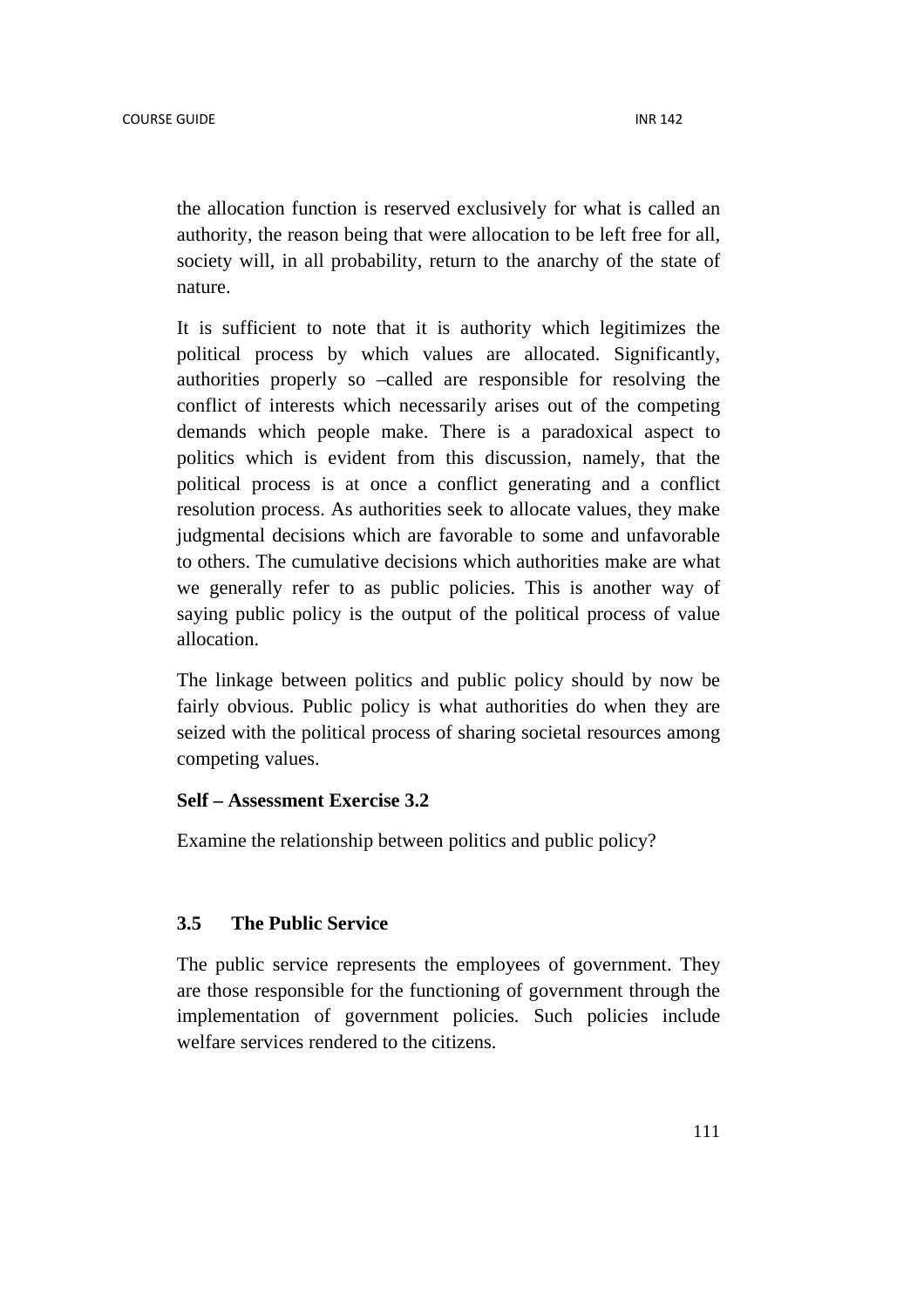The public service is therefore made up of workers in government ministries, parastatals and agencies. Workers in the Ministry of Education, Central Bank of Nigeria, Power Holding Company of Nigeria, NITEL, Nigerian Railway, etc. are all members of the public service. Within the public service, we have the civil service, which constitute the inner core, or the heart of the public service.

From the period of Nigerian independence in 1960 to 1967, there were five public services (the Federal Public Service, the Public Service of Eastern Region, Northern Region, Mid – Western Region and Western Region).

At the end of Nigerian civil war in 1970 a Public Service Review Commission (The Udoji Commission) was set up to among other things harmonize the structure and organization of the public service of Nigeria (Public Service Review Commission Main Report, 1974). In 1974 the Udoji Commission came out with a recommendation for results oriented and unified structure of public service for the whole country. This implies that recruitment, appointment, promotion, remuneration, retirement, discipline, dismissal became governed by the same conditions all over the country.

In 1988, there was another review, the Philips Civil Service Review Panel (The Nigerian Federal Civil Service in the Mid 80s and Beyond) which according to the government was aimed at streamlining the public service along the lines of the presidential system of government, with the purpose of making the public service responsive to the Structural Adjustment Program (Federal Civil Service Review Panel, n d). One of the recommendations of the review was that heads of ministries be called Directors Generals instead of Permanent Secretaries. The review also recommended specialization in the ministry where the officer found himself/herself. The appointment of the Director Generals became political and the Director Generals were required to retire with the president who appoints them.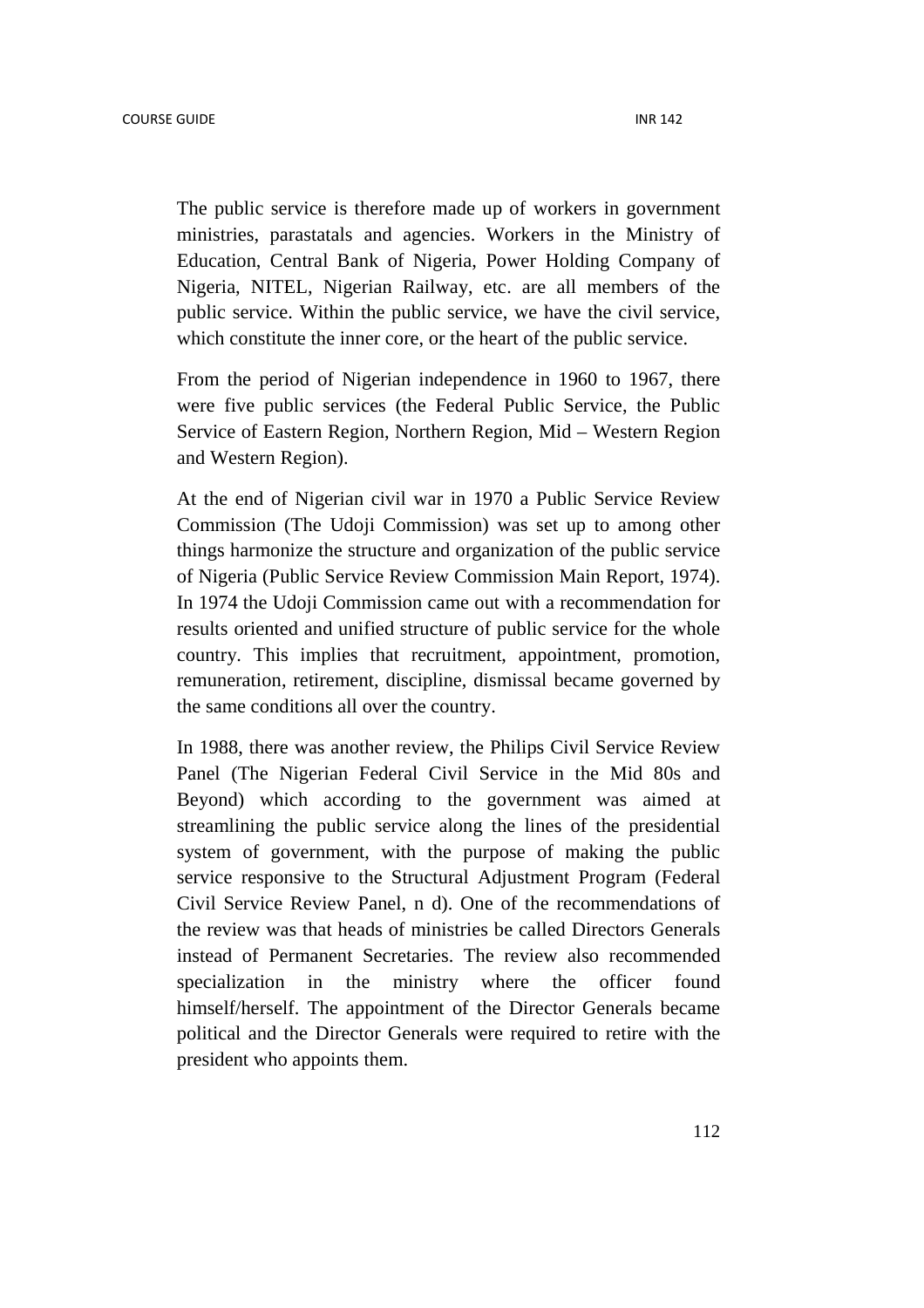Another review of the civil service was undertaken by the Allison Ayida Panel of Civil Service Reform which submitted its report in July, 1995. The Panel examined the 1988 reform and suggested far – reaching changes. Based on the panel's recommendation, the Provisional Ruling Council, PRC, directed that the post of Director – General should revert back to the status of Permanent Secretary and accounting officer of the Ministry (Federal Republic of Nigeria, 1997).

#### **Self – Assessment Exercise 3.4**

Explain the Nigerian Public Service

#### **3.6 The importance of Public Service**

The relevance or importance and centrality of the public service to public administration cannot be over – emphasized.

- a) It is the public administration that ensures the continuity of government
- b) Public service acts as custodian and protector of the public interest and public treasury against violation by the ruling class
- c) The public service particularly the civil service is supposed to be politically neutral and
- d) It is also supposed to faithfully serve any political master in office
- e) The public service enjoys security of tenure of office and anonymity in the performance of their duties.

#### **Self – Assessment Exercise 3.5**

Mention five importance of public service to public administration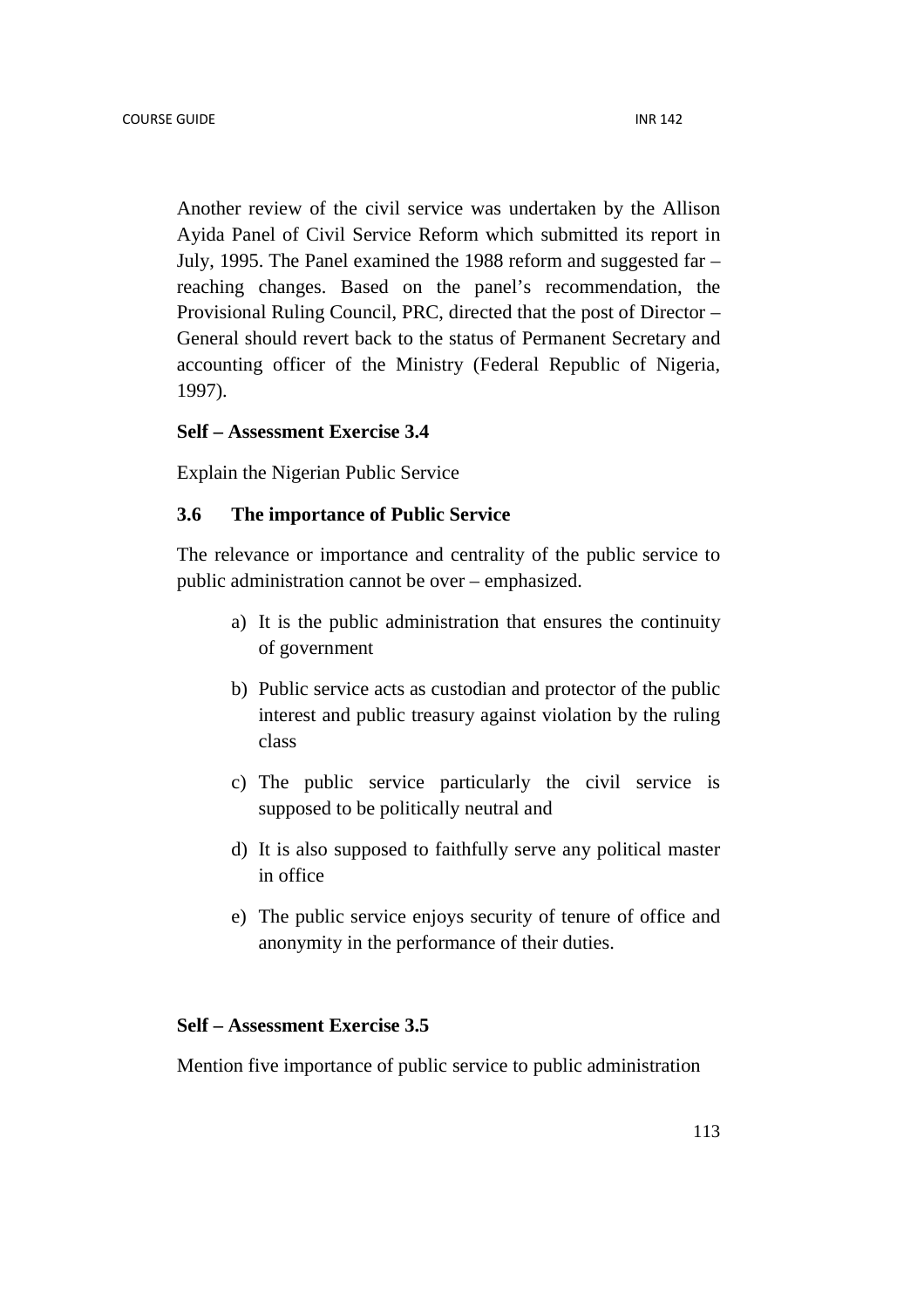### **4.0 CONCLUSION**

We have described many public issues that are involved in public administration. This is critical for proper handling of resources in a political entity. Contributions of renowned authors through classified texts and journals are found very useful for this unit.

### **5.0 SUMMARY**

In our discussions in this unit we have dealt with public issues in administration by looking at the following aspects; Public policy, Implications for the concept of public policy, Stages of the Policy Process, Politics and Policy, Public Service and The Importance of Public Service

# **6.0 TUTOR – MARKED ASSIGNMENTS**

- 1. What is public policy?
- 2. List and explain the stages of policy process
- 3. Mention four importance of public service

# **7.0 REFERENCES / FURTHER READINGS**

Adamolekun L. (1983), *Public Administration: A Nigerian and Comparative Perspective*, New York: Longman Inc.

Anderson, J. (1979), *Public Policy Making,* New York: Thomas Nelson and Son Ltd.

Easton, D (1965),

- Dunn, W. N. (1981), *Public Policy Analysis: An Introduction*, New Jersey: Prentice – Hall
- Jones, C. (1984), *An Introduction to the Study of Public Policy*, California: Brooks/Cole Publishing Co.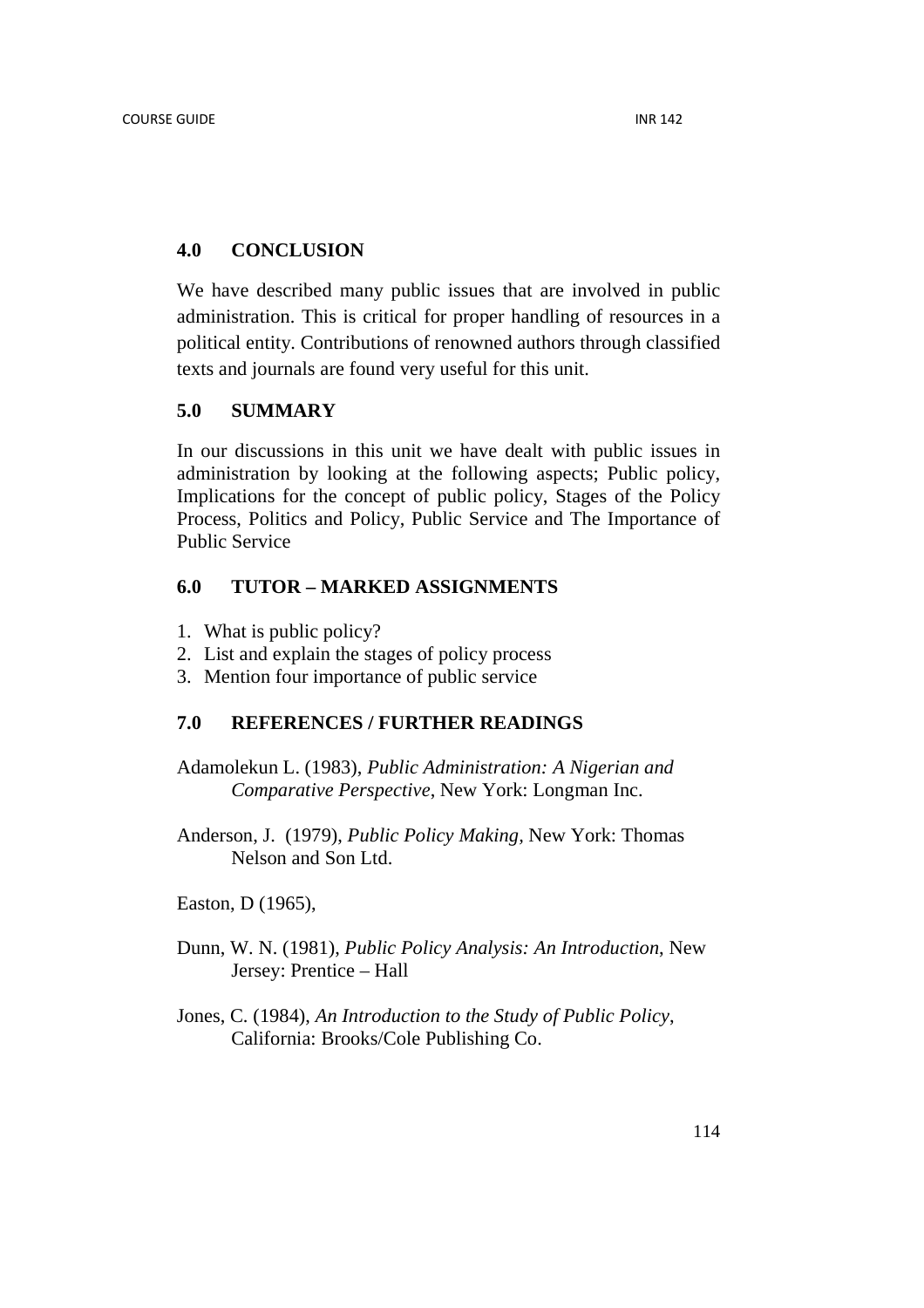Federal Civil Service Review Pannel (n.d)

Federal Republic of Nigeria, (1997)

Public Service Review Commission, Main Report, 1974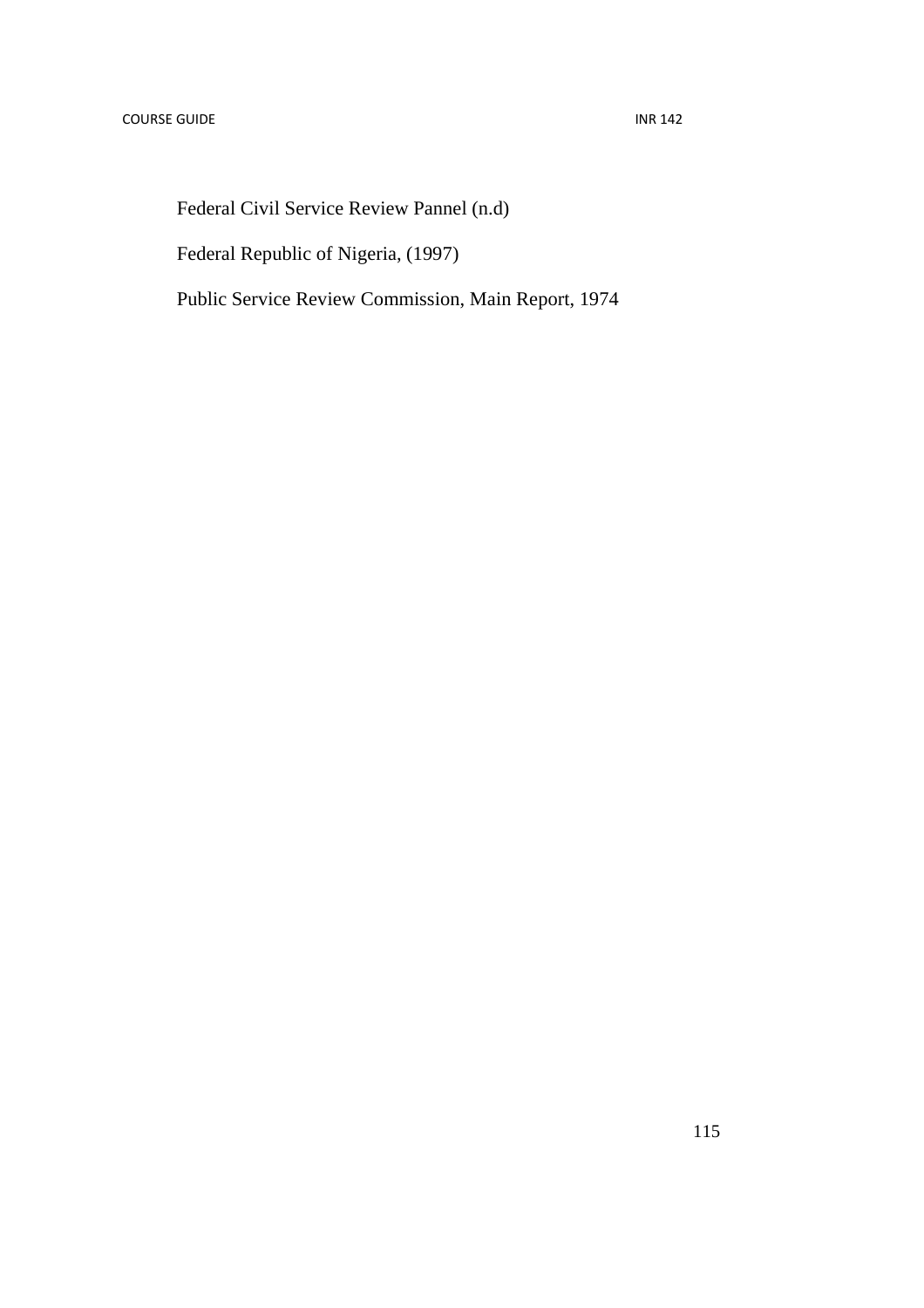# **UNIT 3 PRACTICAL ISSUES IN NIGERIA**

### **CONTENT**

- 1.0 Introduction
- 2.0 Objectives
- 3.0 Main Content
	- 3.1 Historical Development
	- 3.2 Public Service Review Commissions
	- 3.3 Structures of Public Administration
	- 3.4 Decision Making Process in Nigerian Public Service
- 4.0 Conclusion
- 5.0 Summary
- 6.0 Tutor Marked Assignments
- 7.0 References / Further Readings

# **1.0 INTRODUCTION**

Nigerian public administration touches on practical issues of development. Historically, it has passed through various stages. The main issues that will be examined in this unit are: Historical development of public administration in Nigeria, Wage Review Commissions, the Structures of Public Administration and Decision making process in Nigerian public service.

# **2.0 OBJECTIVES**

At the end of this unit you should be able to:

- trace the major historical development of public administration in Nigeria
- discuss the Wage Review Commissions
- describe the structures of Nigerian Civil Service
- discuss decision making process in Nigerian public service

# **3.1 Historical Development**

The growth and development of public administration in Nigeria is influenced by the following factors: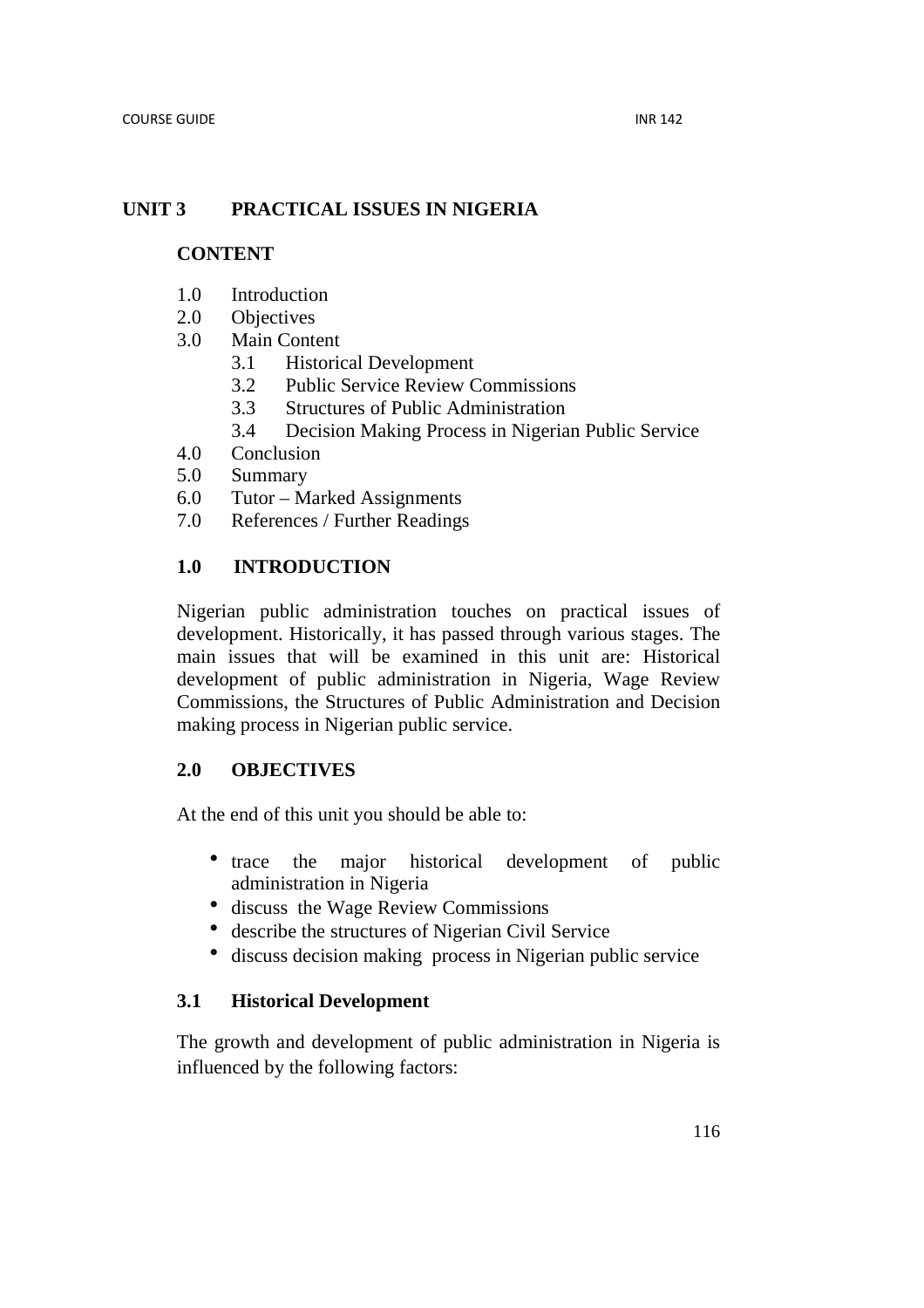- 1. British Colonialism: The fact that Britain colonized Nigeria and established British public service structure and procedures in the administration of the colonial territory, influenced the growth and development of public administration in Nigeria. Indeed, it was the colonial public administration which managed the colonial territory (Nigeria) from about 1861 to 1954 when regional governments were created, and made the territory to operate a federal structure. Thus, the public services of the then regional governments from 1954 to 1960, and up to 1966, were direct offshoots of the early British colonial public service administrative structure in terms of ethics and values, culture and tradition, training procedures and *espirit de corp* associated with the public service. Nigeria's social–cultural conditions or the social settings made up of very many ethnic and cultural groups, and many languages also have affected the growth and development of public administration in Nigeria. Those factors have created problems of balancing management and control in the public service. In fact they are partly responsible for the problem of nepotism and tribalism often associated with the management of the public service in Nigeria.
- 2. Another influence on the public administration closely related to social setting, is Nigeria's federal structure adopted in the 1954 Lyttleton constitution. That constitution was largely responsible for the regionally oriented development of the public service administrative structure. The federal structure enabled the creation of federal and regional services, and also the regional outlook and consciousness of the services, particularly from 1960 to 1966.
- 3. The civil war of 1967 to 1970 was another significant influence on public administration in Nigeria. The impact of the war was felt in all segments of the Nigerian society. At the end of the war the military apparently had such power and authority in the federation which could not be easily challenged by any of the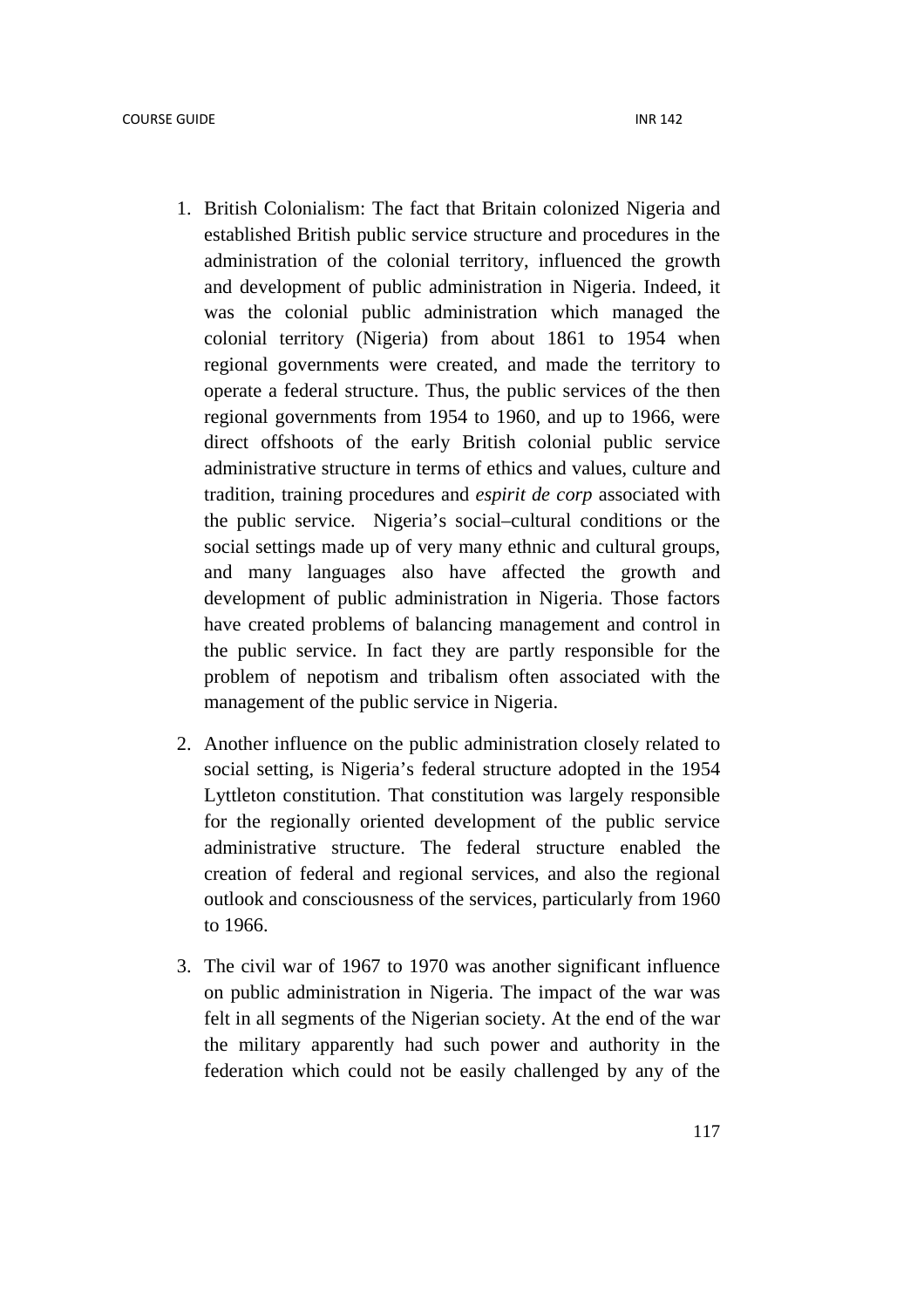constituents of the federation. That enabled the military to establish what was called a result – oriented and unified grade structure public service for the entire country through the recommendations of the 1974 Public Service Review Commission (Udoji Commission) (Public Service Review Commission, Main Report, 1974). That public service reform has continued to influence the structure and procedures of public administration in Nigeria till date.

#### **Self – Assessment Exercise 3.1**

List and explain the major historical developments in Nigerian public service

### **3.2 Public Service Review Commissions**

In Nigeria and other erstwhile colonial countries whose civil service system has been influenced by the British pattern, the problem is to find a means of using administrative talent and experience and also specialist skill and expertise at top management level in such a way as to ensure maximum utilization of available manpower and at the same time promote harmony in the public service. The Public Service Review Commission in Nigeria, over time has set up the following commissions for purposes of reforms in the public service: Tudo Davis 1945, Harragin 1946, Miller 1947, Gosuch 1955, Mbanefo 1959, Morgan 1963, Adebo 1970, Udoji 1974, etc.

 The commissions thus invite memoranda from all concerned deliberately publish and submit reports to the state. The Government study the reports, reject, and accept certain aspect of the report as it sees fit. After such a study of the report, a white paper is released which effect appropriate reforms.

#### **Self – Assessment Exercise 3.2**

Mention major Public Service Review Commission in Nigeria.

#### **3.3 Structures of Public Administration in Nigeria**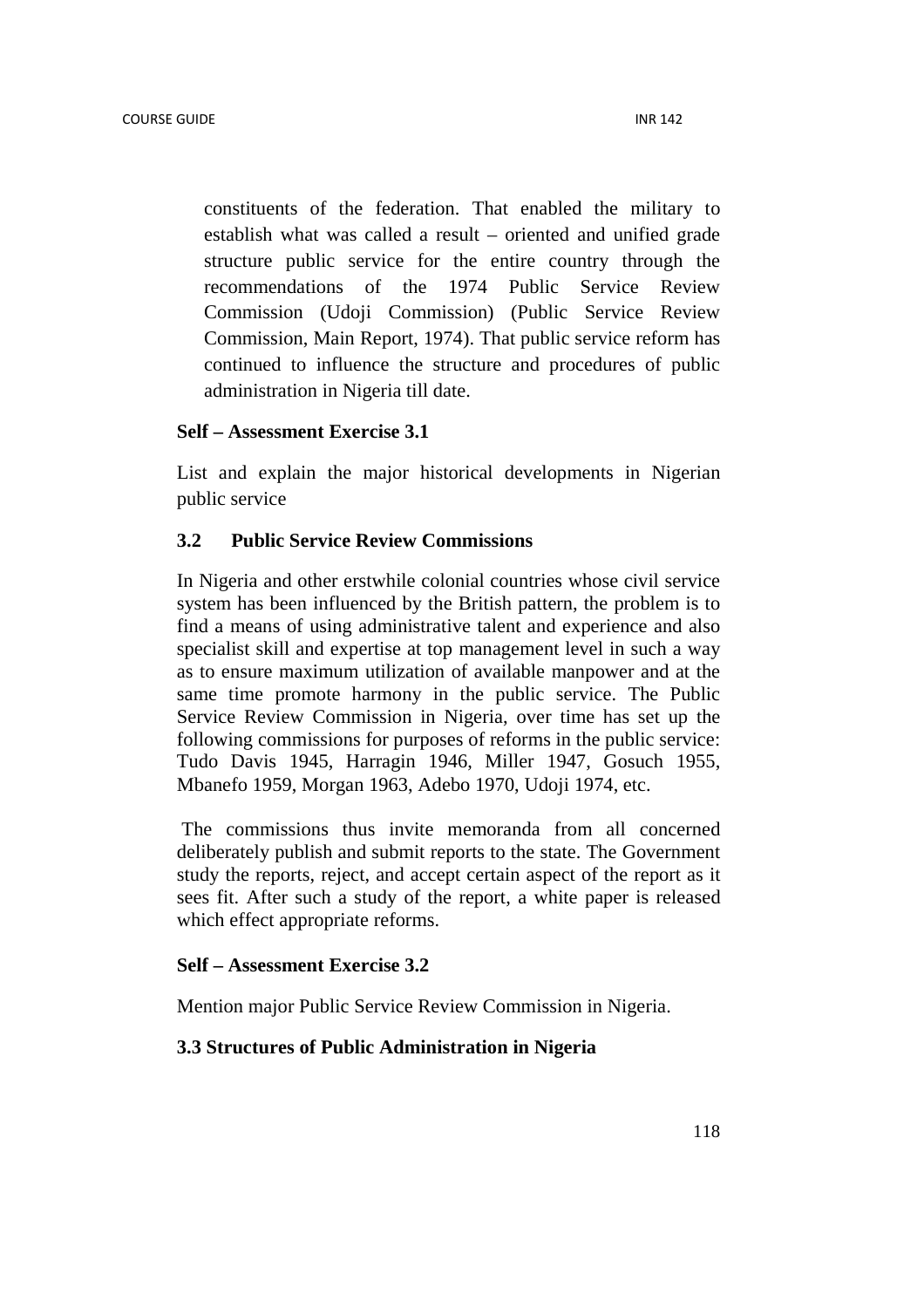Public administration is organized in two ways: laterally and vertically. Laterally, the government creates ministries or governmental departments on the basis of different areas of interests of its activities. Usually, such ministries as those of defense, external and home affairs, and finance are part of this structure. Others may be split up into smaller units or combined into larger units as the government sees fit on the basis of its view of how best to carry out its programs and the available funds for this purpose. The chief executive and, therefore, head of government is charged with the task of delineating the various ministries and appointing the ministers who head them. Among other ministries usually associated with government are: Communication, Agriculture, Industry, Information, Establishment, Labor and Productivity, Justice, etc. It is these ministries that collectively form the civil service or public administration.

This ministerial organization is based on a lateral division of labor in the performance of government activities. Thus, for example, the ministry of information takes responsibility for the dissemination of news about government; the finance ministry coordinates all the financial transactions of the government; the ministry of defense uses armed forces to protect the society from external attack and the ruling class from external and internal attack and displacement; the external affairs ministry conducts the nation's foreign policy; and the ministry of the interior looks after internal security through such institutions as the police, prison, customs, and immigration control and civil defense.

In addition to the ministries, public administration includes some permanent governmental agencies that perform vital specific tasks. These agencies vary from country to country. In some countries but not in others some of them may attain the status of a ministry. Among them is the bureau of statistics whose function is data gathering and analysis on all aspects of a nation's life; others are the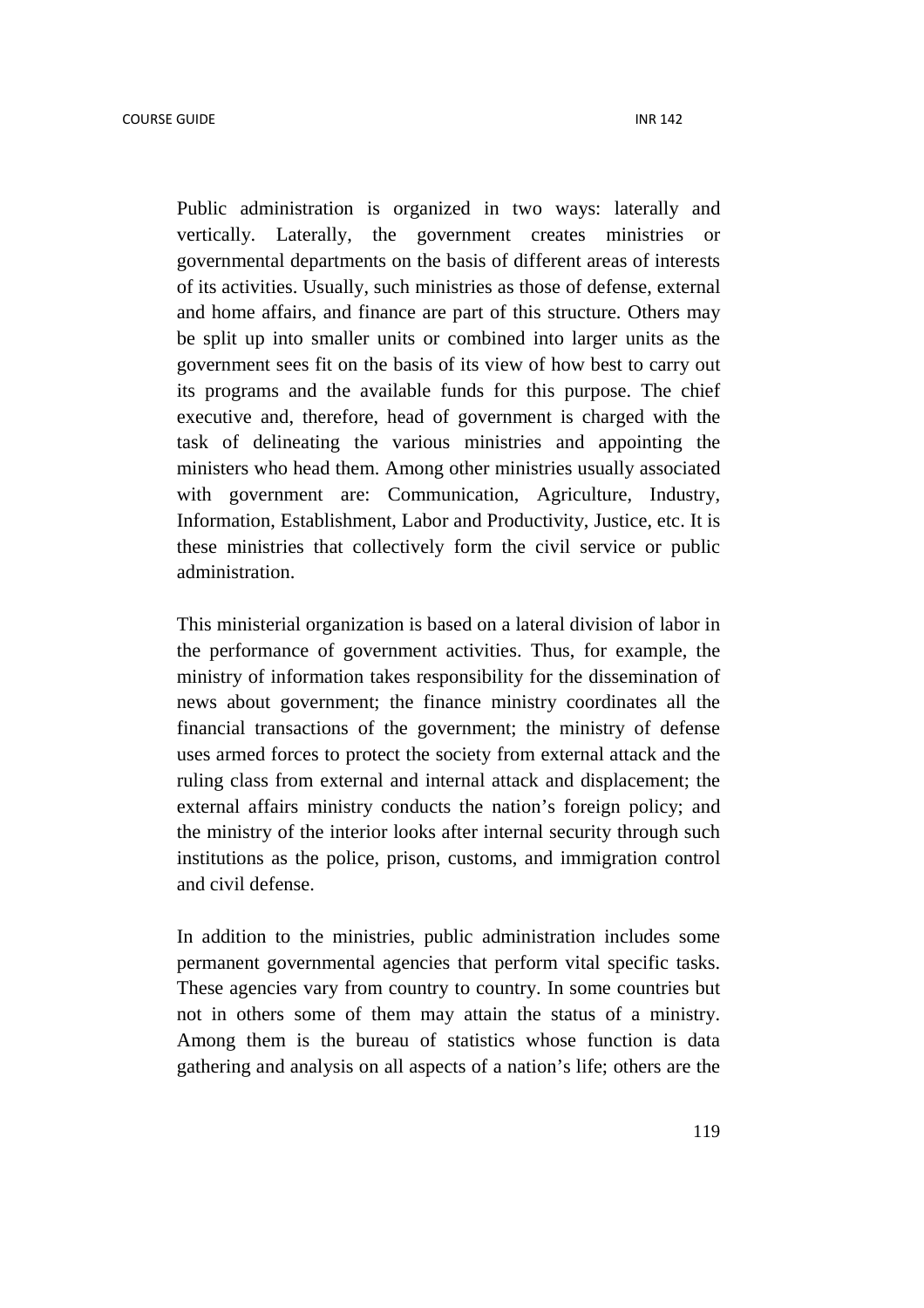census bureau, and the public service commission that recruits the senior level personnel of the public administration. For purposes of coordination of their activities with those of the other departments of the administration, certain parent ministries supervise them. For example, the ministry of economic development and planning often looks after the bureau of statistics.

The lateral organization of governmental institutions makes the coordination of the activities of these various ministries and agencies an important aspect of public administration. Such coordination is often evident at the time of budgeting and when preparing national development plans. Therefore, budgeting and development planning are mechanisms for inter – ministerial coordination. Their goal is to ensure that all the lateral units of the government are working harmoniously in the pursuit of all their various programs. However, on a more regular basis, coordination is achieved by the activities and the decisions of the cabinet. Here most of the heads of the ministries are represented and discuss the implementation of government programs under the chairmanship of the chief executive of the state. Since the ministers are the official political heads of the ministries their presence at the cabinet meetings ensures that the views and interests of the ministries are represented. However, not all ministers are of cabinet rank and so not all of them attend cabinet meetings all the time. But when matters directly affecting a ministry are concerned its minister will attend even though he/she is not of cabinet rank. Otherwise, another minister of cabinet rank looks after its interests in the cabinet.

Thus the cabinet, through its periodic review of the activities of the various ministries, is able to coordinate the ministries and government agencies. On a day- to  $-$  day basis, coordination of the activities of the various lateral sections of the civil service is done by a section of the public administration known as the cabinet office. In Nigeria Executive Office of the President under the headship of the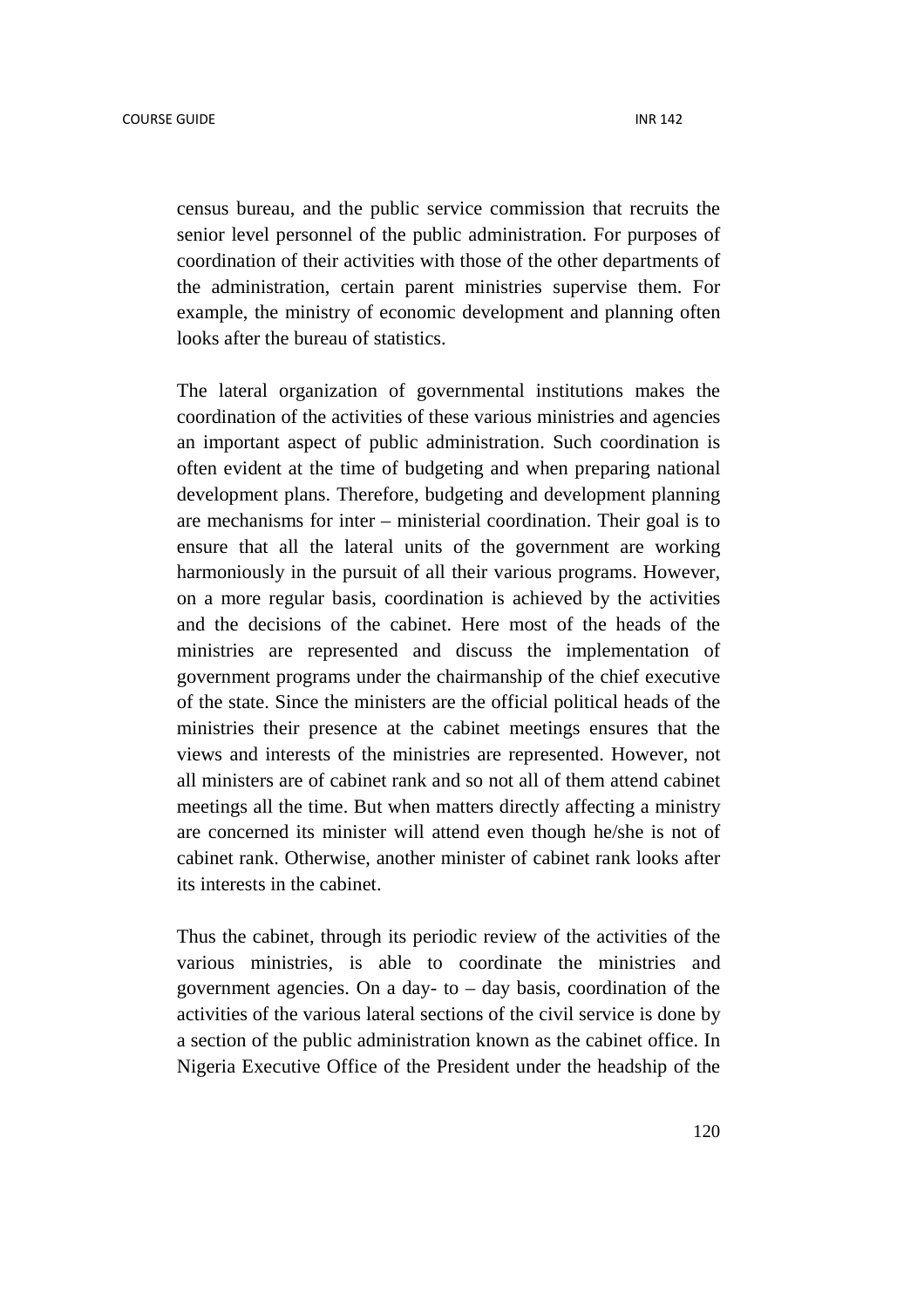Secretary to the Government performs this function. On a lesser scale it is also performed by the office of the Head of the Public Service that deals with the more technical questions of the efficiency and smooth working of the bureaucratic machinery of government. Needless to say, effective coordination of the various arms of the public administration is the wheel around which its efficiency and effectiveness revolve.

In addition to the lateral organization of the public administration into ministries, there is also a vertical organization of each ministry as a hierarchy of authority roles in which command flows downwards and obedience flows upwards. Thus, public administration is a command structure with those at the higher level commanding and those at the lower level obeying. The higher the level of authority the greater the degree of responsibility of the role occupant within the system, at the top of this hierarchy is the minister who is the political head of the ministry. He takes responsibility for the performance of his ministry, taking the credit for success and the blame for failure. A serious failure by his ministry may cost him his job as minister and may even send him into political disgrace. Therefore, he must maintain a tight control over the other members of his ministry in the performance of their duties. In this task, he has the aid of a tightly knit set of rules, regulations, norms and procedures to which the civil servants must conform strictly. However, apart from the function of laying down the broad policy outlines for his ministry, the job of the minister is essentially one of supervision of the activities of his subordinates. (Nnoli, 1984)

#### **Self – Assessment Exercise 3.3**

Describe the structures of public administration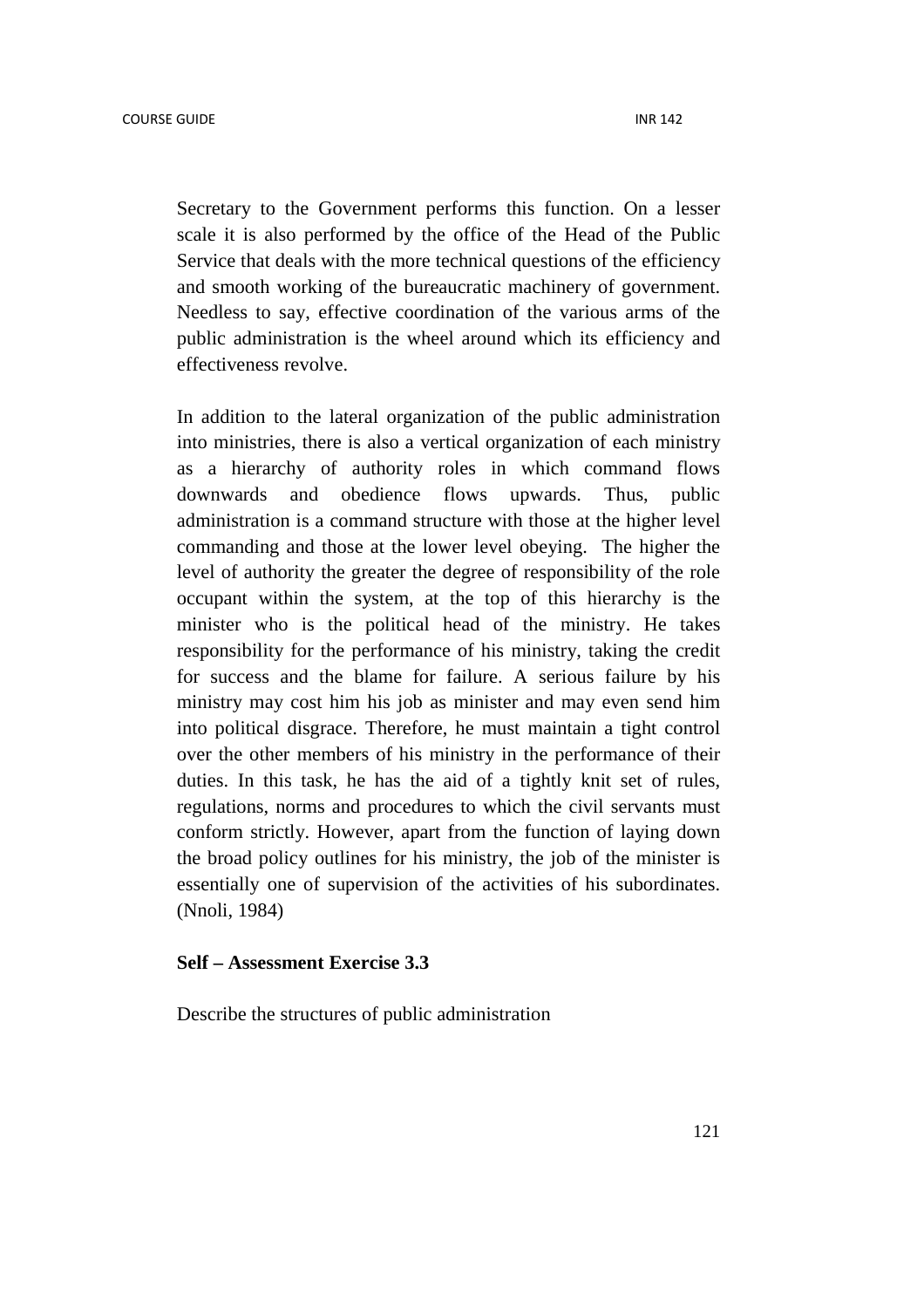# **3.4 Decision Making Process in Nigerian Public Administration**

Lucy (1991) describes decision – making as an integral part of organization's management which occurs in everyday function and at all levels. According to her, decisions in Nigerian Organizations are taken at three levels:

- 1. Top management or Executive: These are decisions leading to ends rather than means. Decisions taken at this level are directed towards the attainment of the goals of the organization. Goals are statements that describe desired future conditions worthy of organizational effort and commitment. Goals consist of the following attributes:
	- i. They reflect an organization's basic purposes
	- ii. They focus on results, not just the performance of the task.
	- iii. They call for a major commitment of human and material resources for their attainment.
- 2. Middle level management: This breaks the broad goals into specific ends or objectives. While goals are broad in character and describe desired future conditions, objectives are more specific and spell out actions to be carried out towards goals attainment.
- 3. The operatives or rank and file: They are concerned with making decisions that effectively implement the policy directives received from the above. The immediate action to achieve the objectives is taken at the lower level. For example, in the University System, the lecturers are regarded as the operatives because they direct teaching and research which lead to the production of high level manpower (University Graduates). If wrong decision is made at the level of the operatives, the entire goal of the organization will flop. Consequently, decision at this level of delegation of duty is, as a matter of course, very important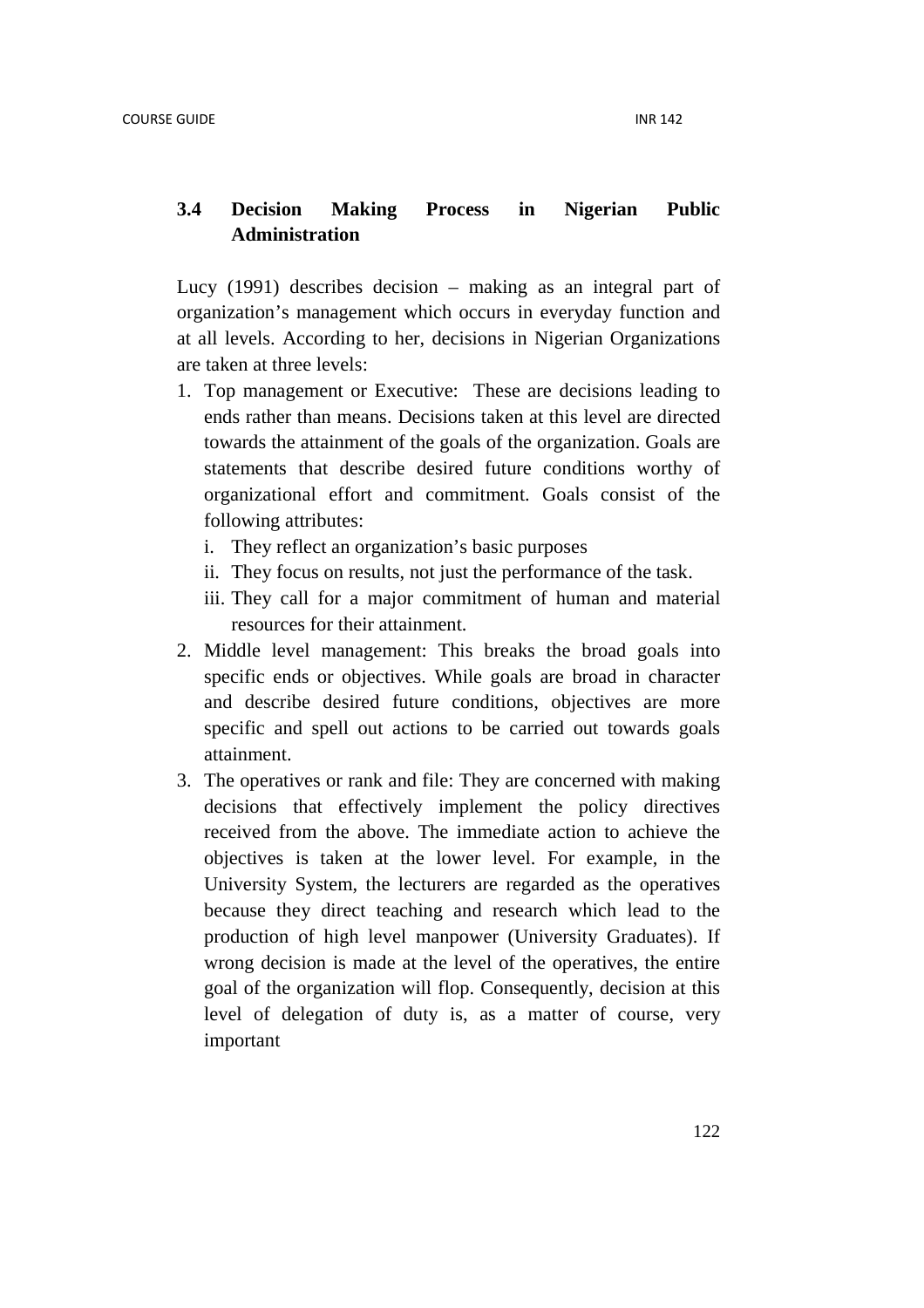In addition to the above types of decision making, other types of decision making include:

- Group Decision Making: this ensures efficient and effective utilization of people within the organization and its environs, to make use of their intellectual abilities for the growth of the organization. Decisions are expected to be made in a social environment where each participant contributes his ideas towards the realization of the set objectives. No idea is useless no matter how stupid it sounds. Group decision calls for varied views which when properly articulate, lead to improved decision.
- Committee Decision: This is a form of group decision that is increasingly being used as effective administrative process. Committees are formed for various reasons:
	- i. Sometimes, large deliberative, legislative, executive and administrative bodies may have a variety of business to attend to and therefore lack the time and conducive atmosphere to effectively investigate and discuss in appropriate details the matters before them. Committees are then set up to attend to some of the issues.
	- ii. Technical issues that require the knowledge / expertise of a special category of persons demand the information of committees.
	- iii. The use of committees is a form of delegation of authority in administration which makes the detailed and thorough handling of different aspects of an organization's activities possible. They may be standing (permanent) or ad hoc (temporary)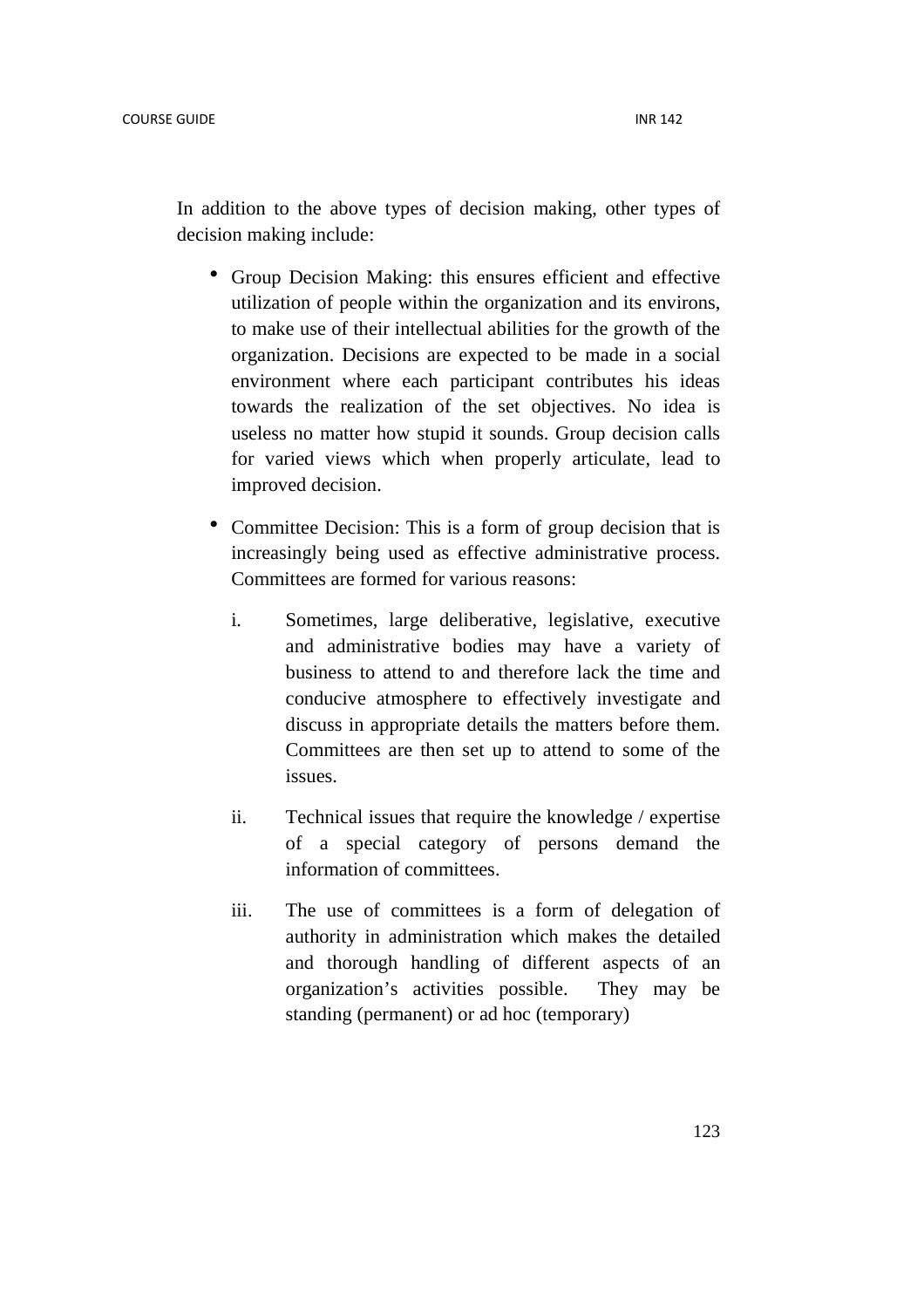#### **Self – Assessment Exercise 3.4**

Discuss decision making process in Nigerian Public Administration

#### **4.0 CONCLUSION**

The practical issues in public administration in Nigeria have been explained here. It is important to note that public administration has peculiarities upon which it operates. The nature of public administration in any society depends to a large extent on its background and mode of decision making.

# **5.0 SUMMARY**

Areas covered in this unit include: Historical Development of Public Administration in Nigeria, Provisions of Public Service Review Commission, Structures of Public Administration, and Decision Making Process in Nigerian Public Service.

### **6.0 TUTOR – MARKED ASSIGNMENTS**

- 1. Discuss three reasons why committees are formed for purposes of decision making.
- 2. Explain four (4) historical events in Nigerian Public Service
- 3. Describe the structures of Decision making in Nigeria.

# **7.0 REFERENCES / FURTHER READINGS**

Adebayo, (2004), *Principles and Practice of Public Administration in Nigeria,* Ibadan: Spectrum Books and John Wiley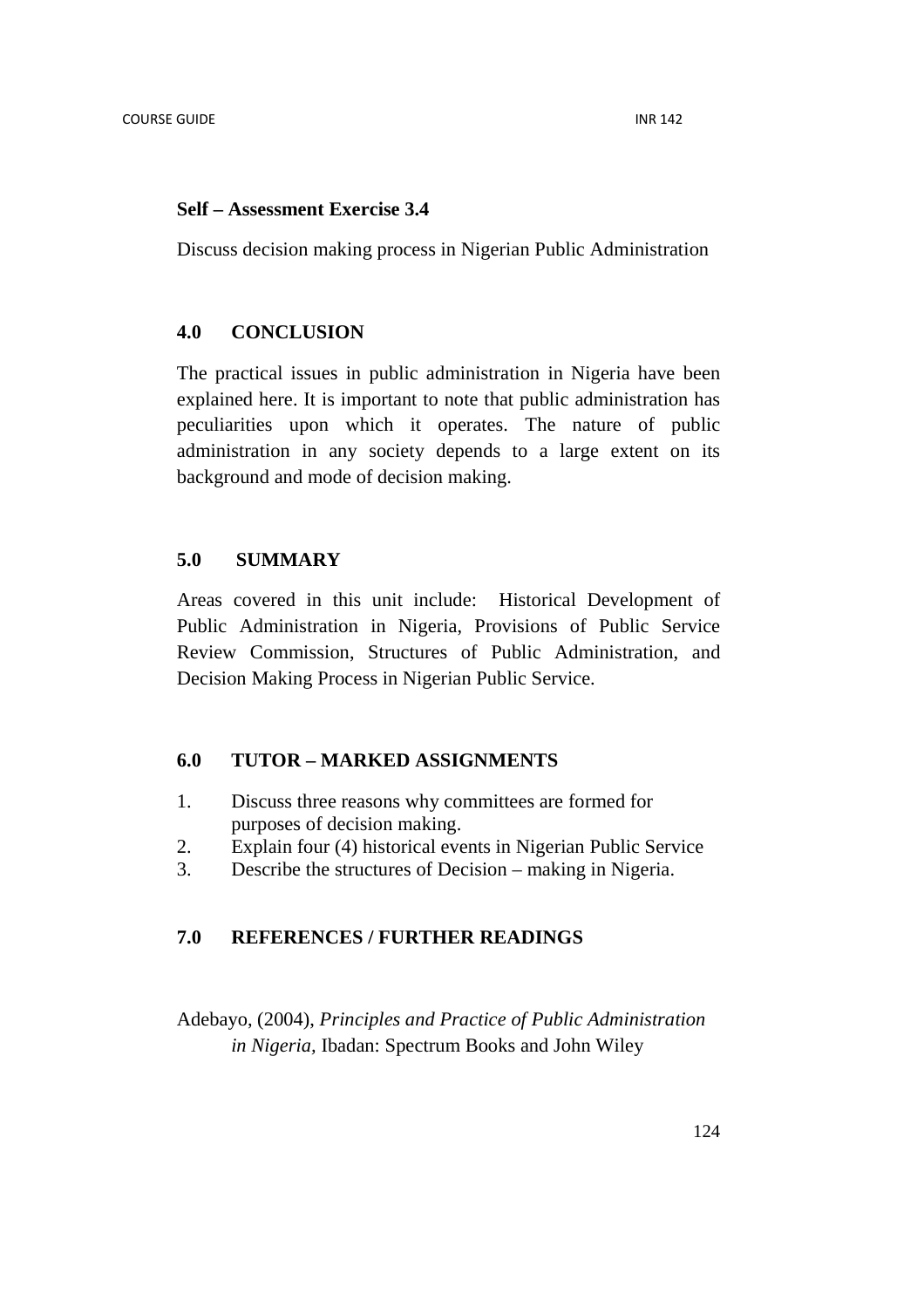- Lucy, T. (1991), *Management Information System* 6<sup>th</sup> Edition, London: Education Low Prices Books a Scheme
- Nnoli, O. (2003), *Introduction to Politics, Revised Second Edition,* Enugu: Pan African Center for Research and Conflict Resolution (PACREP)

Public Service Review Commission, Main Report 1974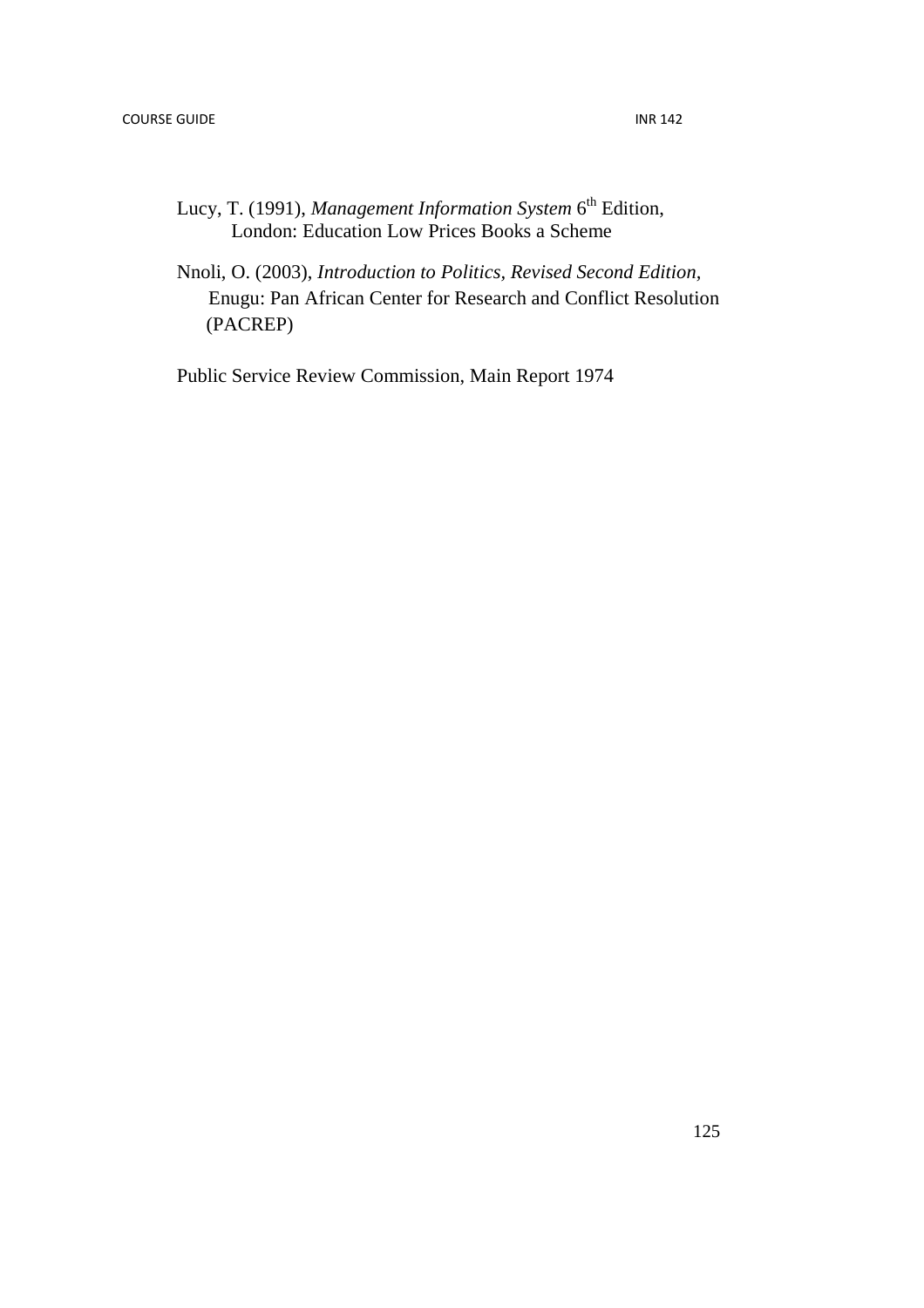# **UNIT 4 PRACTICAL ISSUES IN THE WORLD**

# **CONTENT**

- 1.0 Introduction
- 2.0 Objective
- 3.0 Main Content
	- 3.1 Public Administration and African Experience
	- 3.2 French Administrative Practice
	- 3.3 The United States of America
	- 3.4 British Administration
- 4.0 Conclusion
- 5.0 Summary
- 6.0 Tutor Marked Assignments
- 7.0 References/Further Readings

# **1.0 INTRODUCTION**

Public administration is a very interesting area of study and it has its peculiarities in various parts of the world. We will therefore consider selected nations in this unit for discussion. Those to be considered include African nations (which are assumed to share similar experience), France, America and Britain.

# **2.0 OBJECTIVES**

At the end of this unit you are expected to:

- Describe Public Administration in Africa
- Discuss administrative practice in France
- Explain the practice of Public Administration in the United States of America
- Discuss the British Administrative System

# **3.0 MAIN CONTENT**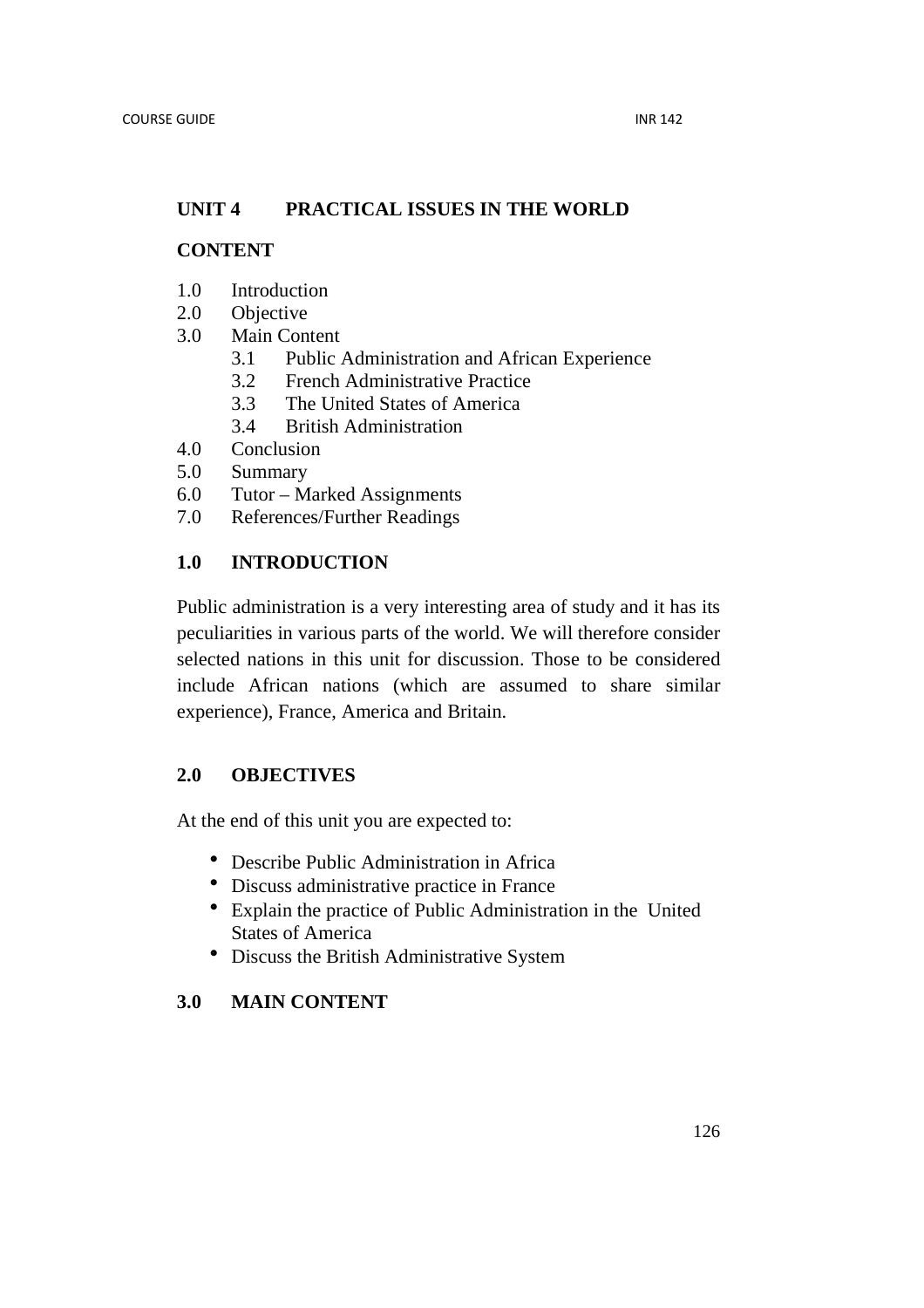#### **3.1 Public Administration and African Experience**

African countries are characterized by an attempt to use the apparatus of government to hasten socio – economic development, and overcome their backwardness. Their success in this regard is reflected in the improvements in their educational and health standards, the development in their road and transport systems, the modernization of their communications systems, and their self – assertion in international affairs. All these achievements, and many more, have been made possible, in part, by the activities of their public administrations. Nevertheless much still remains to be accomplished. The living standard of the African people is far from being enviable. And part of the constraints in further improving the situation may be traced to the inadequacies of the African public administrations.

The general underdevelopment of the African countries is the most pervasive constraint on the effectiveness of African public administration. Most importantly, it is reflected in the poverty of the essential material resources which they control and which can be used for development projects. Although Africa is rich as a continent many of its countries are clearly destitute of resources. Those countries such as Congo (DRC), Garbon and Nigeria that have very valuable natural resources do not exercise effective control over them. Under these circumstances public administration is unable to undertake important socio – economic and cultural projects. All government programms need material resources for their implementation, and unless these materials are available not much can be done to implement them.

Similarly, the shortage of skilled manpower in African countries adversely affects their public administration. Public administration needs such personnel as specialist doctors, highly trained teachers, telecommunications' experts, engineers of different specializations, agronomists, veterinary doctors and myriad of other professionals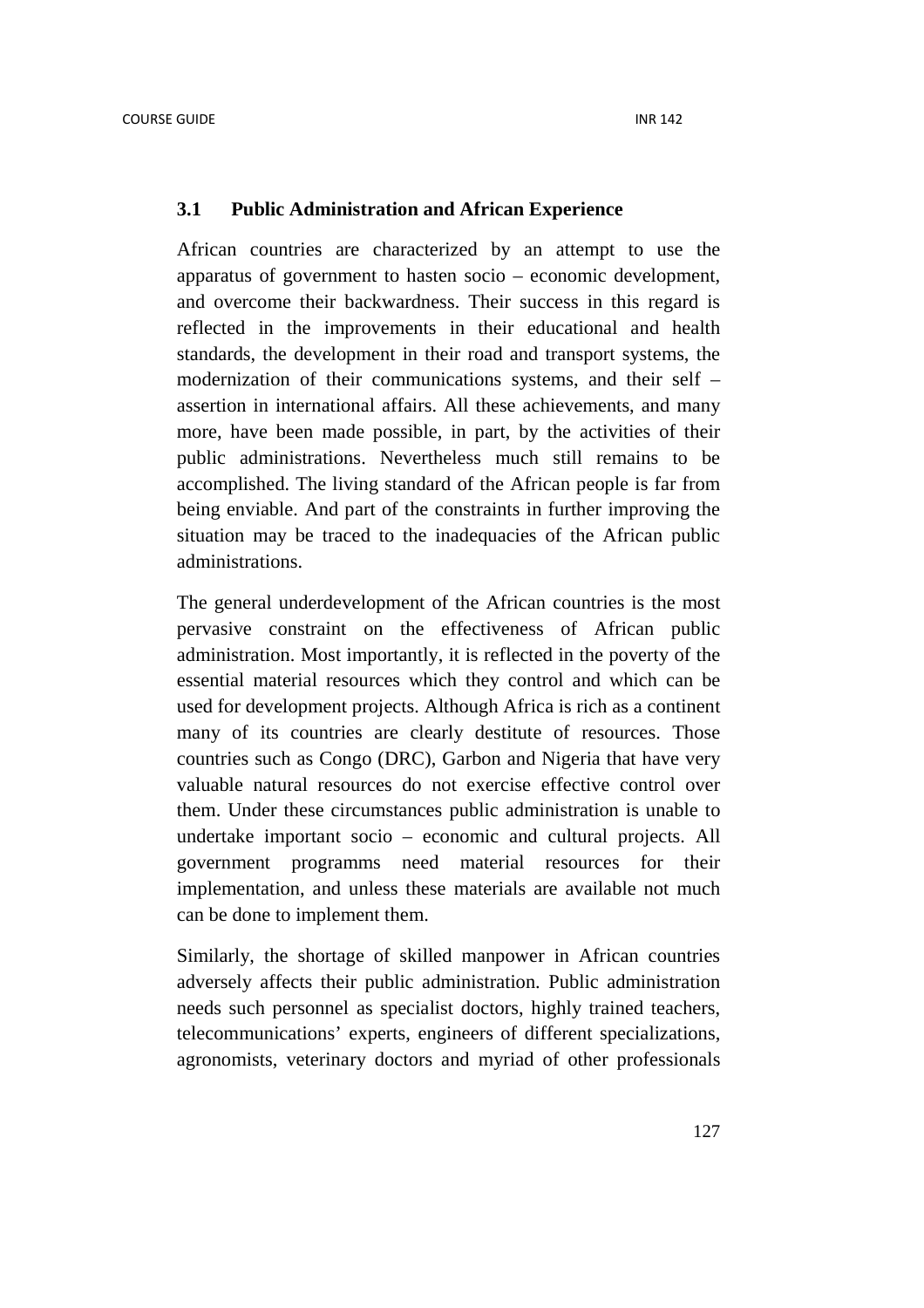for the effective execution of government programs. Most of these are not available in most of the African nations which, furthermore, have very little means of importing all the manpower they need from outside their countries. The net effect of this shortage is low level of performance of African public administrations.

This shortage of skilled personnel exists side by side with a general overloading of the staff positions of African public administrations. At the lower ranks and non – technical levels there are usually more staff than necessary. This situation has arisen because of the key positions that the civil service occupies in the African employment markets. It is by far the secondary and post secondary school leavers. This often expands the staff size of African public administration. As a result, most African civil service institutions tend to be unwieldy and difficult to manage. Truancy and under – utilization of personnel prevail to the detriment of personnel co – ordination and performance.

Similarly, there is a general overloading of the African public administration with services. Although most African states are organized along capitalist lines there has developed a heritage of state participation in a wider range of activities than is usual with a capitalist system. This heritage is traceable to the colonial origin of the states and its functions of organizing a capitalist system of production initially without local capitalists, and holding down a conquered population. Over the years great expectations have been developed by Africans with respect to the provision of all manner of amenities and benefits by the government. However, the governments usually do not have the capacity to satisfy these expectations. The net effect is a pervasive crisis of confidence within the public administration that adversely affects its performance.

At the same time that African public bureaucracies were overloaded with services because of their colonial background, they are also the objects of negative and sometimes hostile attitudes and feelings,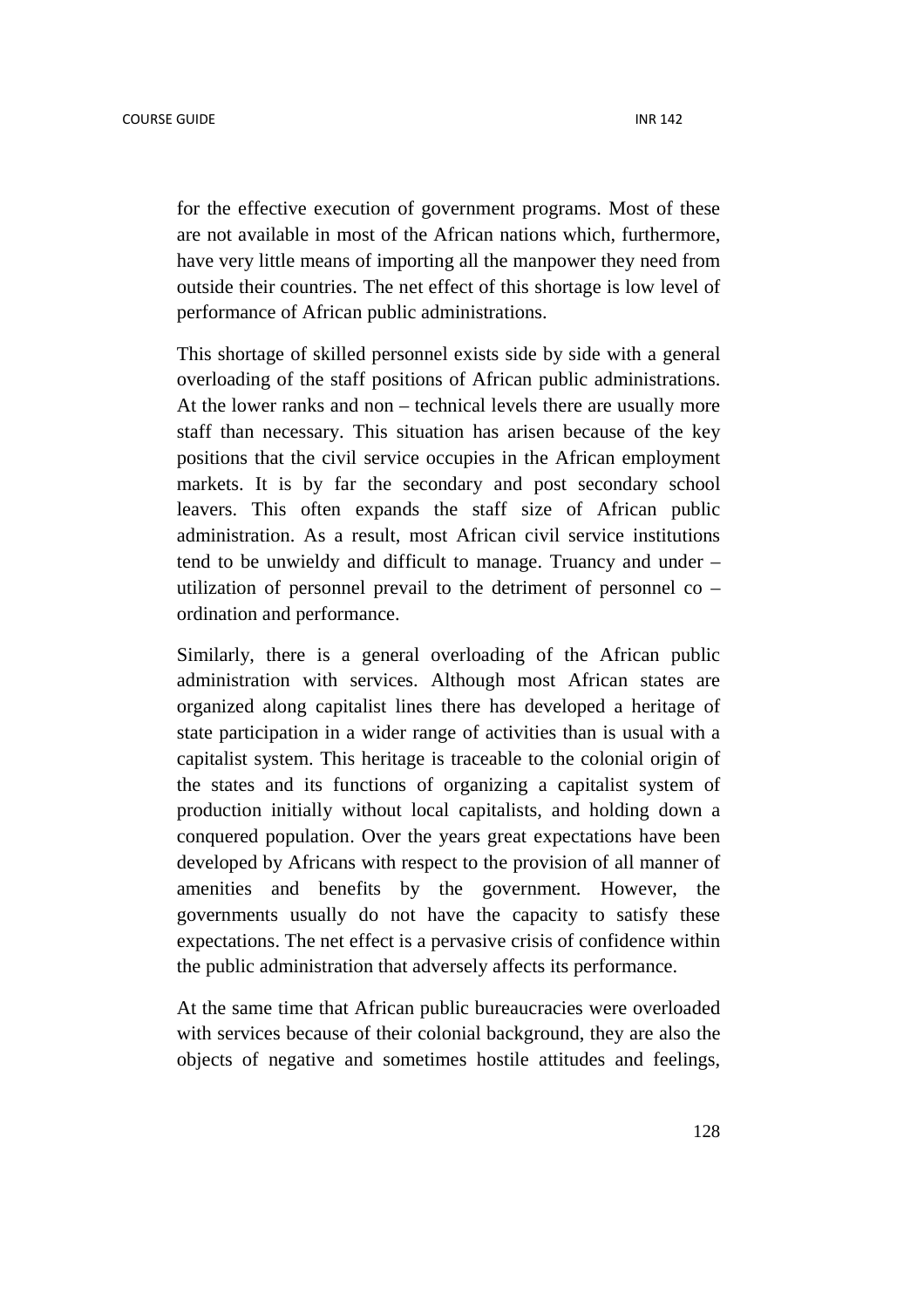again because of their colonial past. They are associated in the minds of the people with the arbitrariness, brutality and injustices of the pacification measures, the forced labour policies, and the wickedness of the tax collectors. Consequently, while the people expect to receive benefits from the administration they are unwilling, and in fact are sometimes opposed to giving it support. Without such support the public administration cannot perform well.

African public administrations have not had a long bureaucratic tradition. Most of them date from the beginning of colonialism. And since then their functions have expanded very rapidly. This means that many of the problems they have to solve are presenting themselves for the first time. There is very little in terms of precedents and institutional experiences that they can rely on in solving these problems. Their difficulties are compounded by their imitative character. They tend to be modeled rigidly after their counterparts in the former metropole. Thus, they are unable to react effectively to some indigenous problems and circumstances. And unfortunately, the system has not been innovative enough to attempt some changes geared towards adapting the administration to local conditions.

Part of the ineffectiveness of African public administration arises from excessive bureaucratic politics within them. Officials devote proportionately more time than is reasonable to the serious business of promotion and moving ahead within the system in which very little emphasis is placed on merit and performance. Relatively little time is, consequently, left for the tasks that administrators are expected to perform.

In this struggle for personal advantage within African public administrations, the ethnic factor often intrudes and is cleverly manipulated. Unable to trust himself under the system of promotion by merit, the African bureaucrat invokes the myth of ethnic hurdles and detractors, and manipulates ethnic sentiments in order to be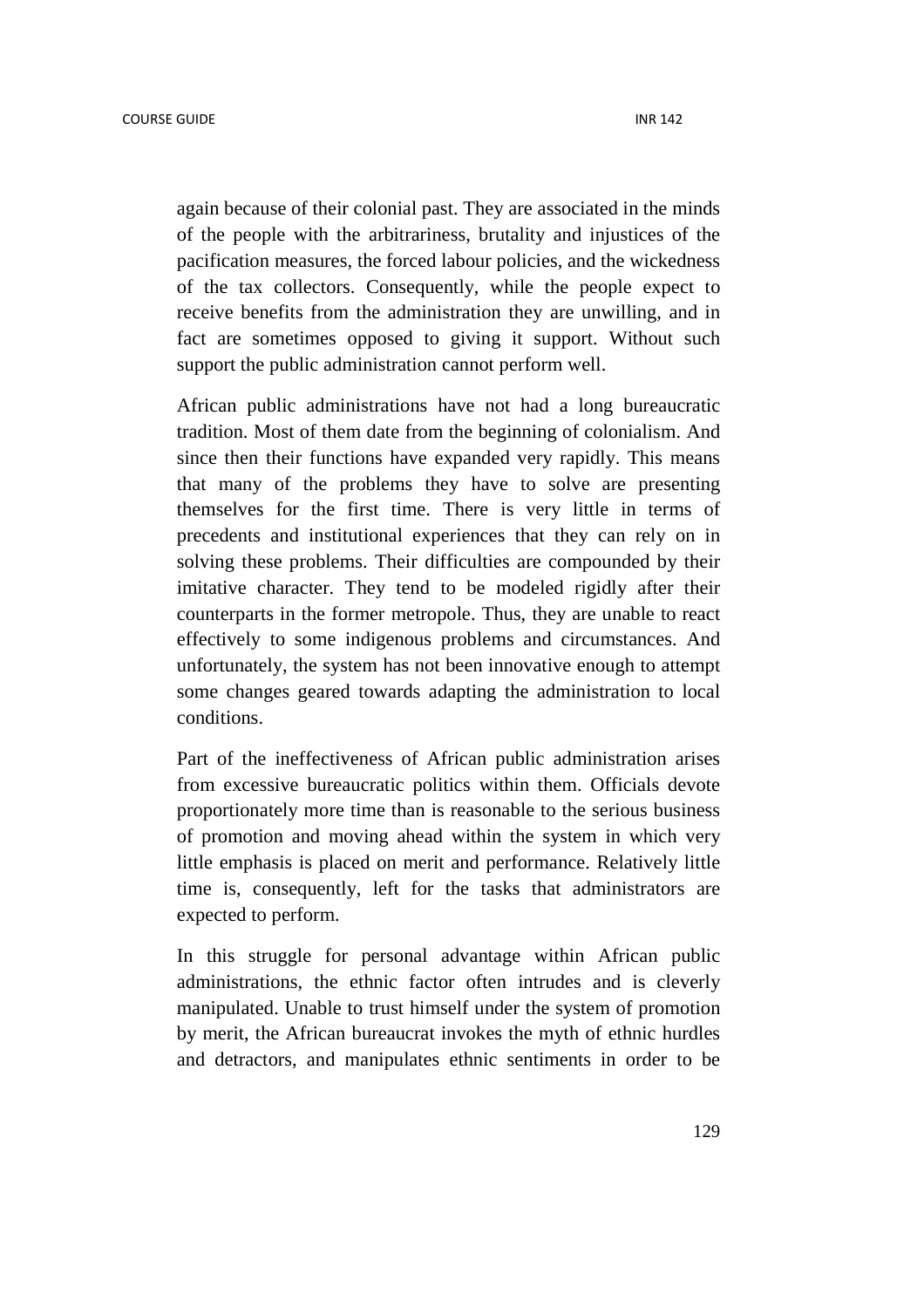promoted. In the process, subjectivism replaces objectivism in the performance of administrative duties. Political factors loom much larger than necessary in administration, with technical competence being relegated to the very background of bureaucratic priorities. With administrative mediocre in charge because of the political dominance of their ethnic groups, effectiveness in the discharge of institutional responsibilities becomes a matter of little significance. Meanwhile, the growth of ethnic sentiments and conflicts generally in the society is thus promoted.

Similarly, intergenerational conflicts within African public administrations adversely affect their performance. With the attainment of national independence and the consequent indigenization of the civil service, coupled with the exodus of foreign public administrators, the African civil service was quickly filled with African officials most of whom did not have the requisite qualifications and were young in age. Sooner than later a new generation of African civil servants was recruited with better qualifications but forced to take subordinate positions under these earlier groups whose competence they disdained. The consequences was an inter – generational conflict within the institution and this inevitably hampers its effectiveness.

African public administrations are also adversely hampered by poor work ethics within them. Civil servants do not take their public assignments as seriously as their private responsibilities. This in the result of the foreign origin of the African governments in colonialism, they were alienated from the population at large and could, therefore, not inspire commitment and fervor in public officials. Although these governments are now African – controlled they are still plagued by the hangovers of this colonial past.

African public administrators tend to be inflexible in the performance of their tasks. Consequently, they are unable to adapt easily to changing circumstances. This inflexibility arises from the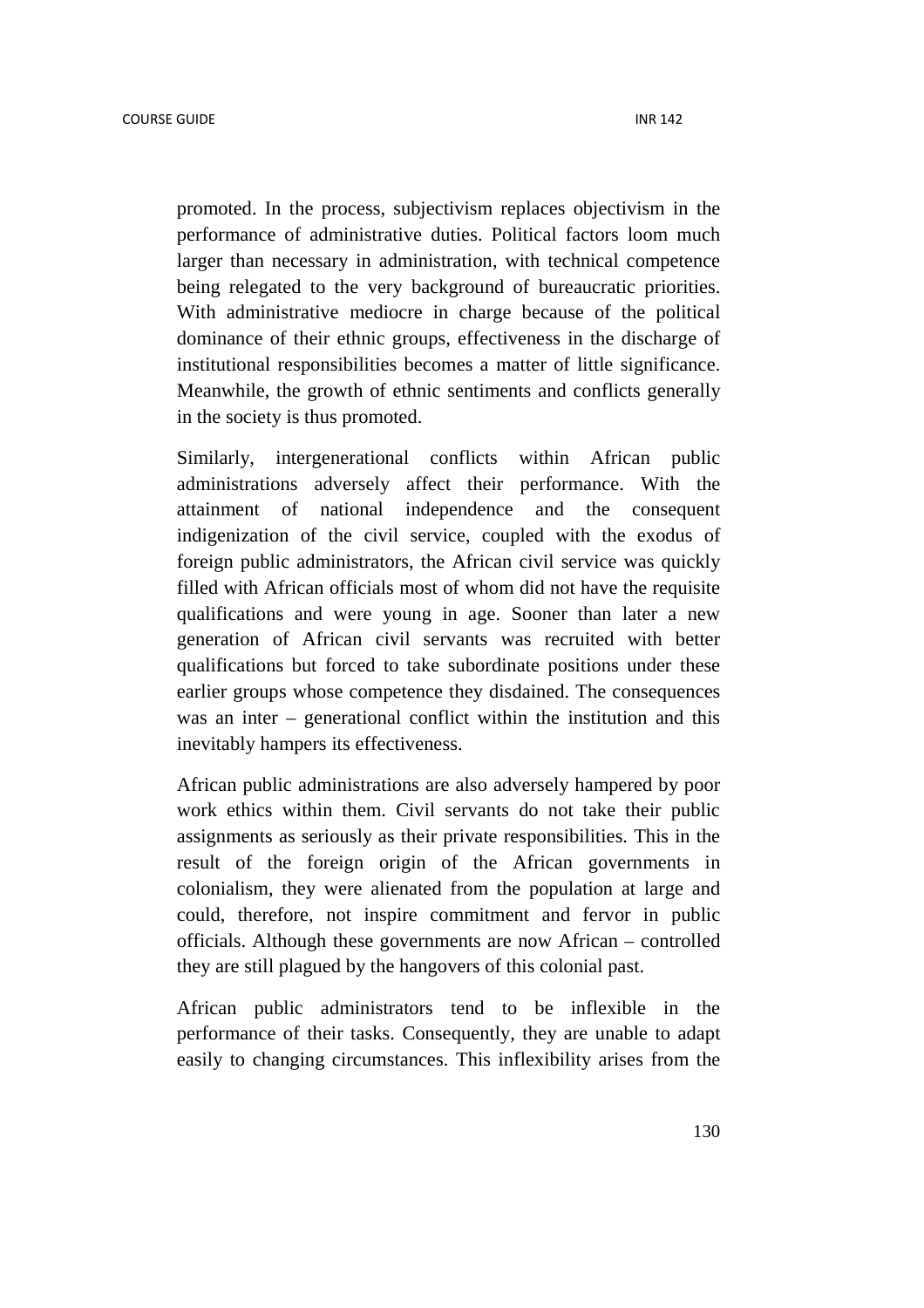personal insecurity of the administrators. Hastily promoted because of the need to Africanize the institution or to replace departing foreigners they are not confident of their ability to make the correct decisions. They find refuge in bureaucratic norms, procedures, rules, and regulations, and follow them religiously. And as they become quagmired in them they are unable to build up the requisite experience in innovative decision – making and execution and to develop the necessary confidence. They are threatened by younger and more daring colleagues and may spend most of their official time and energy trying to make their positions secure from these younger and more flexible challenges.

African public administrators are plagued by role confusion. There is very little understanding by public administrators of what their responsibilities entails and how it is distinguished from similar and related responsibilities. The consequence is the perennial phenomenon of passing the buck. Hardly anyone is willing to commit oneself to a decision for fear that one would exceed one's official bounds or make the wrong decision. Under these circumstances, it is difficult to get anything accomplished. This role confusion is the result of the limited education of the administrators, their personal insecurity, and the amorphous or imprecise character of their assignments.

The problem of role confusion in African public administration is reinforced by inadequate co – ordination of its various activities. For example, the ministry of commerce in Nigeria often issued import licenses without clearing with the Central Bank that there was enough foreign exchange to support those licenses. The result was confusion within the system that obviously damaged its effectiveness. The budget and development plan that are supposed to improve co – ordination end up as checklist of projects by various departments for which funds are voted. Their mutual consequences for one another are hardly explored.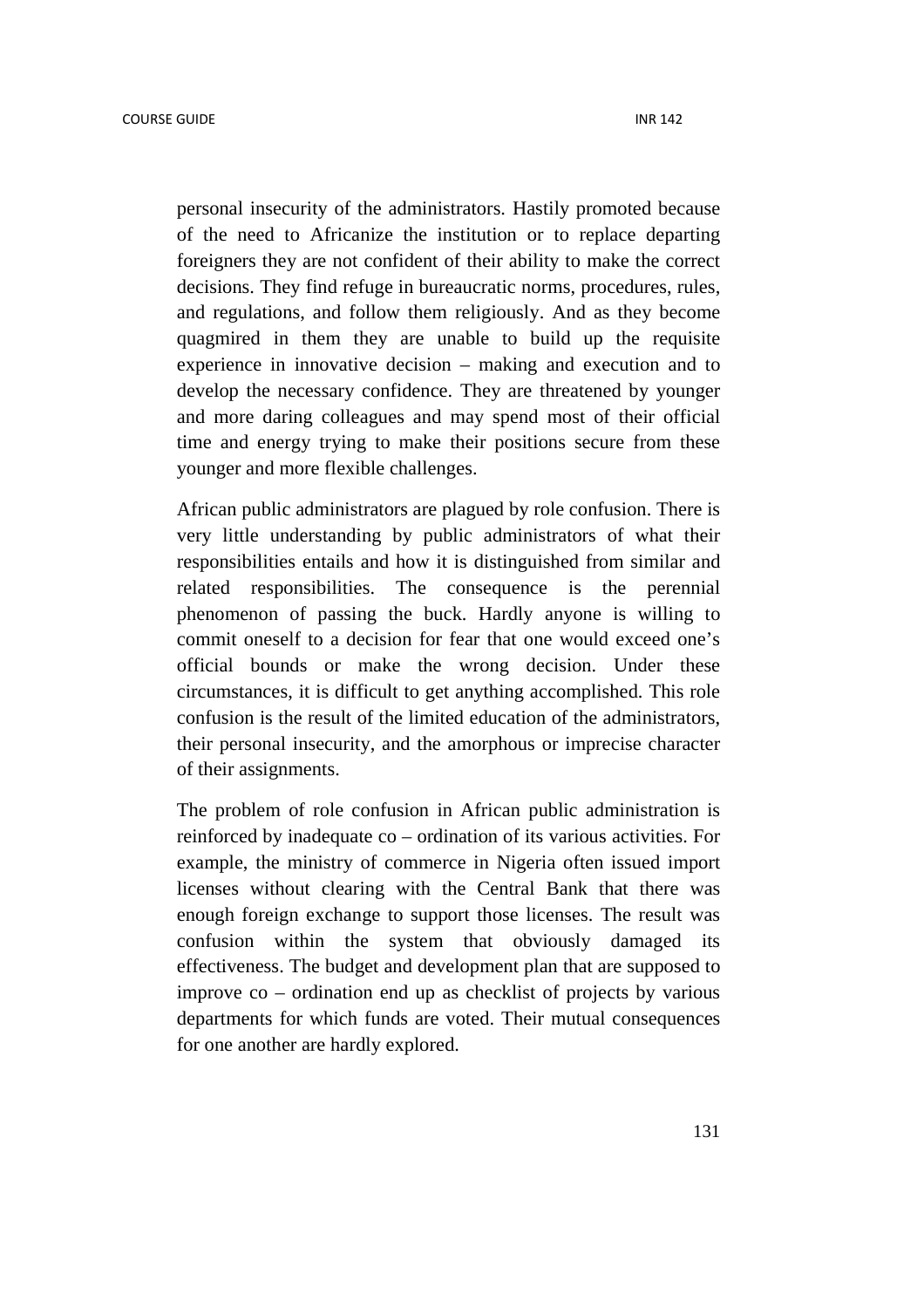The political instability of African governments also adversely affects African public administration. The denunciation of the policies and programs of the previous government often accompany the frequent changes of government on the continent. Under the circumstances, it is difficult to create a strong bureaucratic tradition on the basis of continuity of activities and experiences. In addition, a great degree of uncertainty and confusion is introduced into the administrative process to the detriment of efficiency and effectiveness.

Finally, African public administration tends to be excessively oriented to the distribution rather than the production of goods and services. The disease of their respective governments equally affects them. These petty – bourgeois regimes are incapable of the discipline necessary for productive activity. They must depend for their benefits from society on their sharing of the national cake. Their public administration must help in this task. It is not an accident that production has continued to deteriorate all over Africa (Nnoli, 2003).

#### **Self – Assessment Exercise 3.1**

Describe the African Experience of Public Administration and state four obstacles confronted by the African Public Administration.

# **3.2 French Administrative Practice**

In France the political and administrative roles are blurred. There is what has been termed political marginal politicization of the civil service by the political system. French top civil servants often play political roles as mayors or councilors. Moreover, they are entitled to stand for election to Parliament and, if elected, they keep their civil service rights in cold storage and later return to their posts in the civil service. This is strictly true in theory; in actual practice, few civil servants who turn politician ever return to the civil service. In most cases they embark on a full – time political career.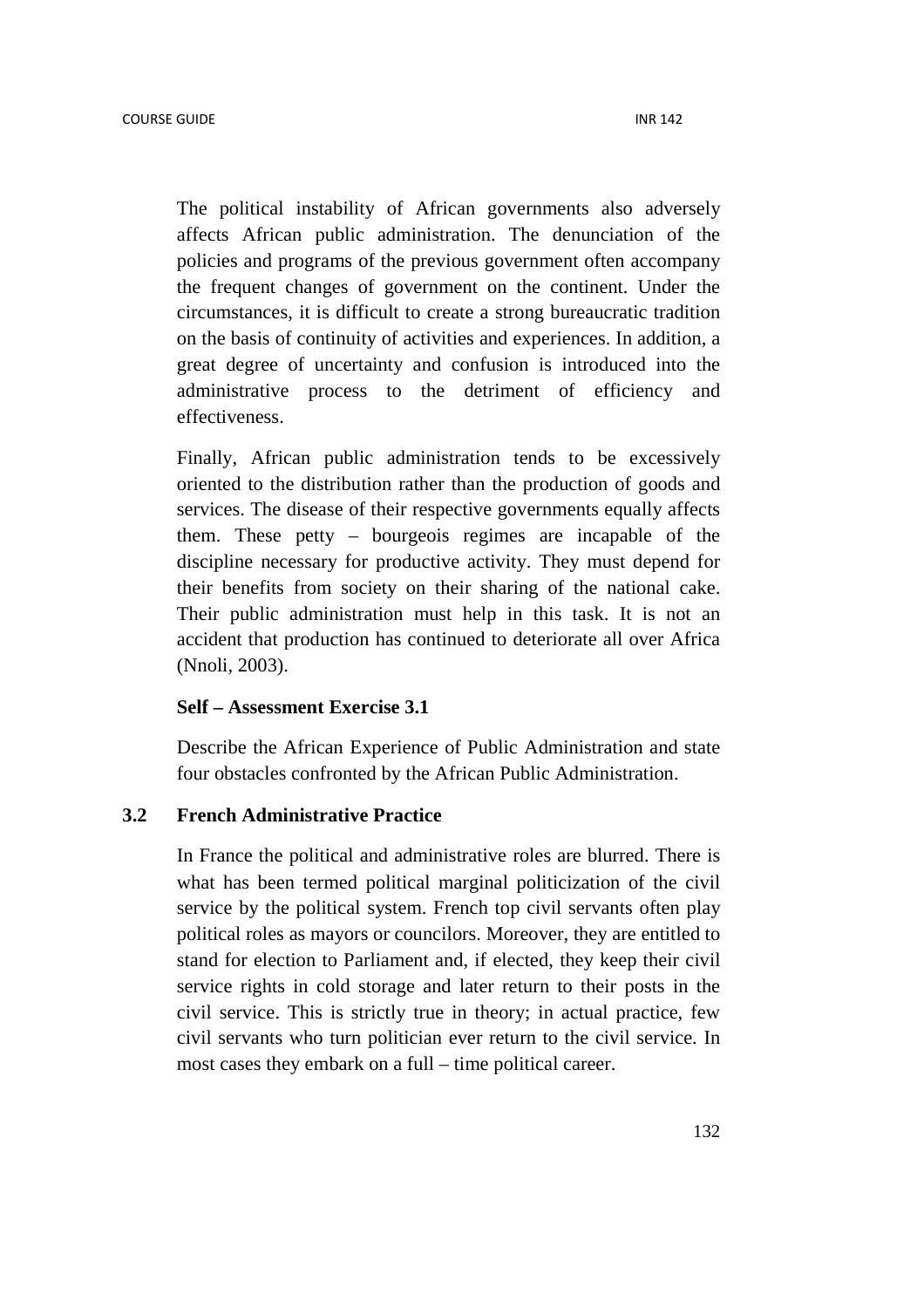The French system leans very heavily towards the specialized forms of administrative education, for not only does it include lengthy training courses specially designed for the main groups of administrators, but their prior University education is also heavily dominated by the requirements of the system. Also the general do not form a single class as in Britain, while the highest administrative corps specialized in various aspects of technical management. In this way the British system of polarization between generalists and specialists, which has been inherited by Nigeria, is avoided, and members of both leading corps receive broad training in general management as well as in specialized skills.

#### **Self – Assessment Exercise 3.1**

Discuss the relationship between politics and administration in the French Administrative system

#### **3.3 The United States of America**

In the USA the trend has been a steady movement away from patronage towards the merit system, that is, a civil service based mainly on recruitment by merit for career officials. Even then, it is estimated that there are a reasonable number of political appointments at the top of the American civil service and governmental agencies. These appointments are excluded from the normal civil service recruitment and promotion procedure. The appointees hold political loyalty only to the government which appoints them. They are not therefore strictly bound by the civil service convention of political neutrality. Their tenure of office is invariably limited to the period that the government which appointed them stays in power. To this extent, this category of civil servants cannot be truthfully described as standing for the continuity of policy or corrective of party government.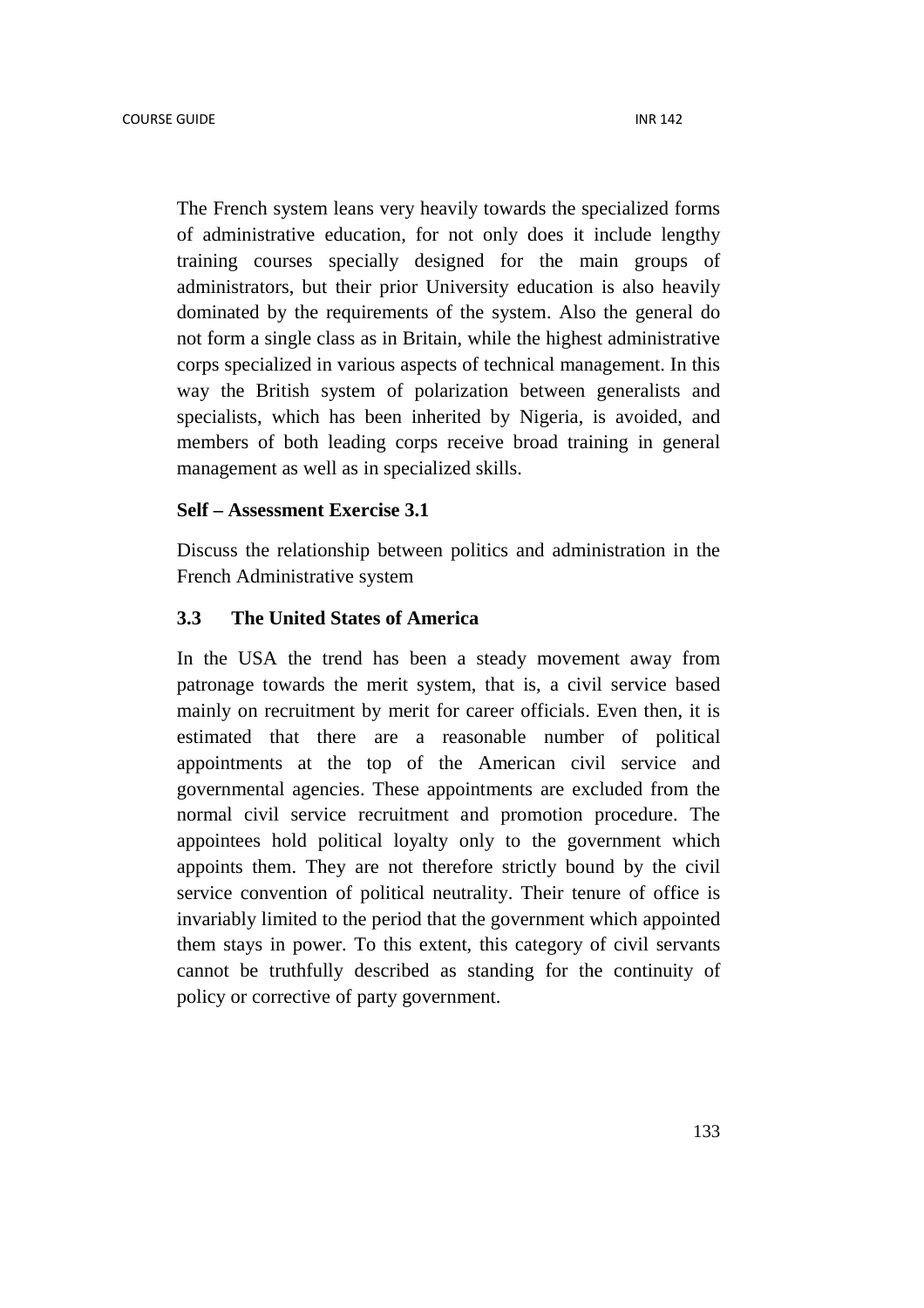#### **Self – Assessment Exercise 3.1**

Explain the concept of continuity in the American public administration?

### **3.4 British Administration**

The modern public administration in British witnessed a significant development through the establishment of Central Policy Review Staff – popularly called Think Tank in 1974. It is involved in regular presentations to the government of synoptic views of government strategy and detailed analysis of selected particular issues (Goodnow, 1914). Members of the Think Tank are not political appointees; half of them are civil servants and the remaining half are outside appointees, on short – term appointment, and recruited on a non – political basis. They are subject to strict civil service rules and discipline.

The other body – the policy unit – are not civil servants. They are a small group of political sympathizers appointed on a purely political basis to assist the Prime Minister with the political aspects of departmental work. Their main function is to examine papers going before the Ministers, and draw attention to problems and difficulties having party political implications and look for land mines especially in politically sensitive areas. The policy unit – and the corresponding appointments by departmental Ministers –was the result of the recommendations of the Fulton Report. It was based on recruitment, in specific fields of government, of persons recognized as specialists in their particular disciplines. They have clear political affinities to the political party of government and most of them had been advising the government when the party was in opposition. They are the special advisers to government (Adebayo, 2004).